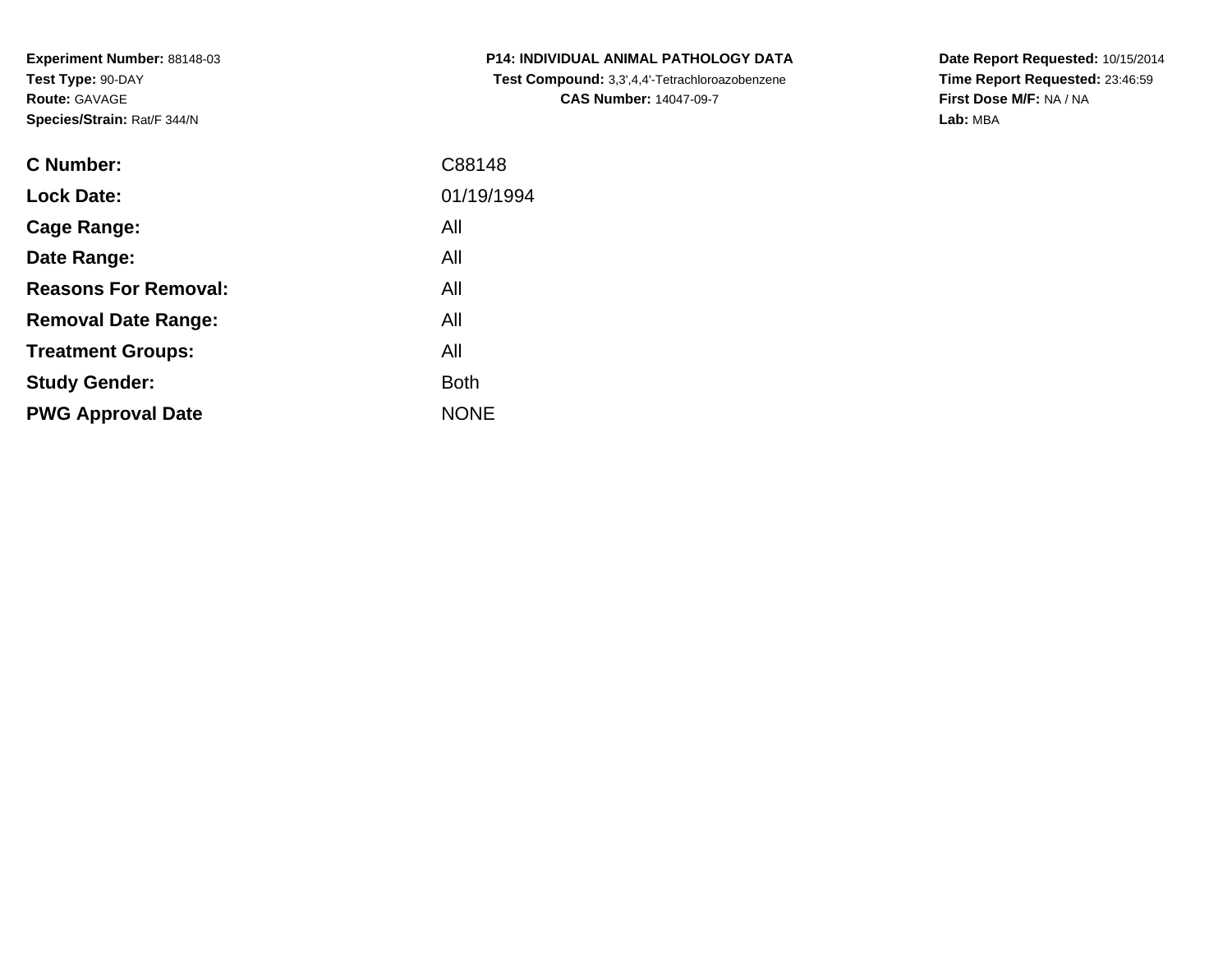| <b>Experiment Number: 88148-03</b> |                                                                                 | <b>P14: INDIVIDUAL ANIMAL PATHOLOGY DATA</b> | Date Report Requested: 10/15/2014<br>Time Report Requested: 23:46:59 |
|------------------------------------|---------------------------------------------------------------------------------|----------------------------------------------|----------------------------------------------------------------------|
| Test Type: 90-DAY                  | Test Compound: 3,3',4,4'-Tetrachloroazobenzene<br><b>CAS Number: 14047-09-7</b> |                                              |                                                                      |
| <b>Route: GAVAGE</b>               |                                                                                 |                                              | First Dose M/F: NA / NA                                              |
| Species/Strain: Rat/F 344/N        |                                                                                 |                                              | Lab: MBA                                                             |
| <b>ANIMAL ID: 1</b>                | <b>TRT#: 1</b>                                                                  | <b>SEX: Male</b>                             | DAY ON TEST: 92                                                      |
|                                    | DOSE: 0 MG/KG                                                                   | <b>DISP: Terminal Sacrifice</b>              | <b>HISTO: MB174G-1</b>                                               |
|                                    |                                                                                 | ORGAN AND ACCOUNTABLE SITE STATUS            |                                                                      |
| <b>NORMAL</b>                      |                                                                                 |                                              |                                                                      |
| * Adrenal Cortex                   | * Adrenal Medulla                                                               | * Blood Vessel                               | * Bone                                                               |
| * Bone Marrow                      | * Brain                                                                         | * Epididymis                                 | * Esophagus                                                          |
| * Heart                            | * Intestine Large, Cecum                                                        | * Intestine Large, Colon                     | * Intestine Large, Rectum                                            |
| * Intestine Small, Duodenum        | * Intestine Small, Ileum                                                        | * Intestine Small, Jejunum                   | * Liver                                                              |
| * Lymph Node, Mandibular           | * Lymph Node, Mesenteric                                                        | * Mammary Gland                              | * Nose                                                               |
| * Pancreas                         | * Parathyroid Gland                                                             | * Pituitary Gland                            | * Preputial Gland                                                    |
| * Prostate                         | * Salivary Glands                                                               | * Seminal Vesicle                            | * Skin                                                               |
| * Spleen                           | * Stomach, Forestomach                                                          | * Stomach, Glandular                         | * Testes                                                             |
| * Thymus                           | * Thyroid Gland                                                                 | * Trachea                                    | * Urinary Bladder                                                    |
| <b>OBSERVATIONS</b>                |                                                                                 |                                              |                                                                      |
| * Blood Vessel                     |                                                                                 |                                              |                                                                      |
| Note: AORTA IS NORMAL.             |                                                                                 |                                              |                                                                      |
| * Kidney                           |                                                                                 | Nephropathy                                  | Minimal                                                              |
| * Lung                             | Alveolar Epith                                                                  | Hyperplasia                                  | Focal, Minimal                                                       |
|                                    |                                                                                 | <b>Infiltration Cellular</b>                 | Lymphocyte, Focal, Mild                                              |
| PRIMARY CAUSE OF DEATH             |                                                                                 |                                              |                                                                      |

-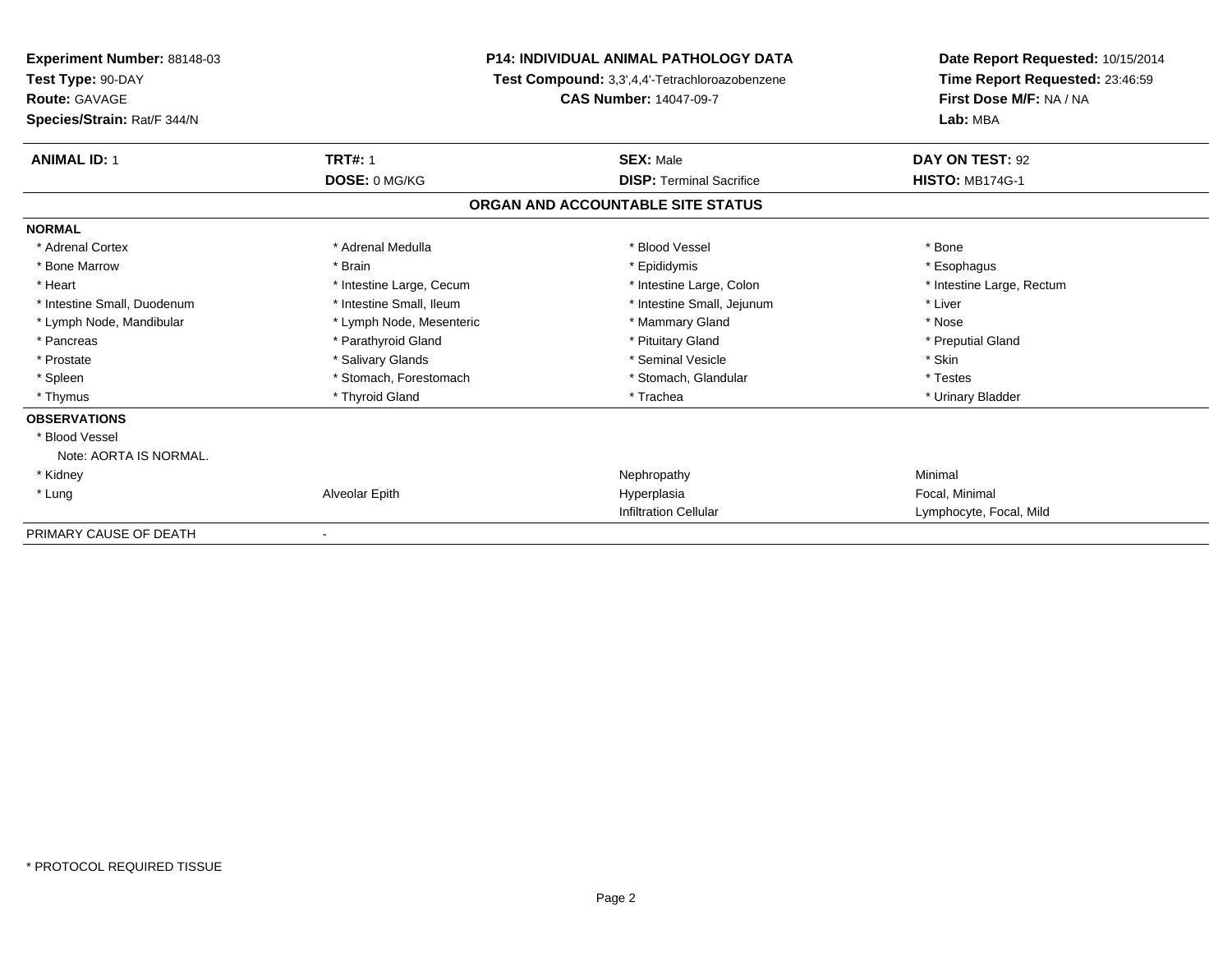| Experiment Number: 88148-03<br>Test Type: 90-DAY<br>Route: GAVAGE<br>Species/Strain: Rat/F 344/N |                            | <b>P14: INDIVIDUAL ANIMAL PATHOLOGY DATA</b><br>Test Compound: 3,3',4,4'-Tetrachloroazobenzene<br><b>CAS Number: 14047-09-7</b> | Date Report Requested: 10/15/2014<br>Time Report Requested: 23:46:59<br>First Dose M/F: NA / NA<br>Lab: MBA |
|--------------------------------------------------------------------------------------------------|----------------------------|---------------------------------------------------------------------------------------------------------------------------------|-------------------------------------------------------------------------------------------------------------|
| <b>ANIMAL ID: 2</b>                                                                              | <b>TRT#: 1</b>             | <b>SEX: Male</b>                                                                                                                | DAY ON TEST: 92                                                                                             |
|                                                                                                  | DOSE: 0 MG/KG              | <b>DISP: Terminal Sacrifice</b>                                                                                                 | <b>HISTO: MB174G-2</b>                                                                                      |
|                                                                                                  |                            | ORGAN AND ACCOUNTABLE SITE STATUS                                                                                               |                                                                                                             |
| <b>NORMAL</b>                                                                                    |                            |                                                                                                                                 |                                                                                                             |
| * Adrenal Cortex                                                                                 | * Adrenal Medulla          | * Blood Vessel                                                                                                                  | * Bone                                                                                                      |
| * Bone Marrow                                                                                    | * Brain                    | * Epididymis                                                                                                                    | * Esophagus                                                                                                 |
| * Intestine Large, Cecum                                                                         | * Intestine Large, Colon   | * Intestine Large, Rectum                                                                                                       | * Intestine Small, Duodenum                                                                                 |
| * Intestine Small, Ileum                                                                         | * Intestine Small, Jejunum | * Lymph Node, Mandibular                                                                                                        | * Lymph Node, Mesenteric                                                                                    |
| * Mammary Gland                                                                                  | * Nose                     | * Pancreas                                                                                                                      | * Pituitary Gland                                                                                           |
| * Prostate                                                                                       | * Salivary Glands          | * Seminal Vesicle                                                                                                               | * Skin                                                                                                      |
| * Spleen                                                                                         | * Stomach, Forestomach     | * Stomach, Glandular                                                                                                            | * Testes                                                                                                    |
| * Thymus                                                                                         | * Thyroid Gland            | * Trachea                                                                                                                       | * Urinary Bladder                                                                                           |
| <b>MISSING</b>                                                                                   |                            |                                                                                                                                 |                                                                                                             |
| * Parathyroid Gland                                                                              |                            |                                                                                                                                 |                                                                                                             |
| <b>OBSERVATIONS</b>                                                                              |                            |                                                                                                                                 |                                                                                                             |
| * Blood Vessel<br>Note: AORTA IS NORMAL.                                                         |                            |                                                                                                                                 |                                                                                                             |
| * Heart                                                                                          |                            | Cardiomyopathy                                                                                                                  | Minimal                                                                                                     |
| * Kidney                                                                                         |                            | Nephropathy                                                                                                                     | Minimal                                                                                                     |
| * Liver<br>Note: INFLAMMATION IS SUBACUTE.                                                       |                            | Inflammation                                                                                                                    | Focal, Minimal                                                                                              |
| * Lung                                                                                           |                            | <b>Infiltration Cellular</b>                                                                                                    | Lymphocyte, Focal, Minimal                                                                                  |
|                                                                                                  |                            | <b>Infiltration Cellular</b>                                                                                                    | Histiocyte, Focal, Minimal                                                                                  |
|                                                                                                  |                            | Inflammation                                                                                                                    | Focal, Minimal                                                                                              |
| Note: INFLAMMATION IS SUBACUTE.                                                                  |                            |                                                                                                                                 |                                                                                                             |
| * Preputial Gland                                                                                |                            | Inflammation                                                                                                                    | Chronic, Minimal                                                                                            |
| PRIMARY CAUSE OF DEATH                                                                           |                            |                                                                                                                                 |                                                                                                             |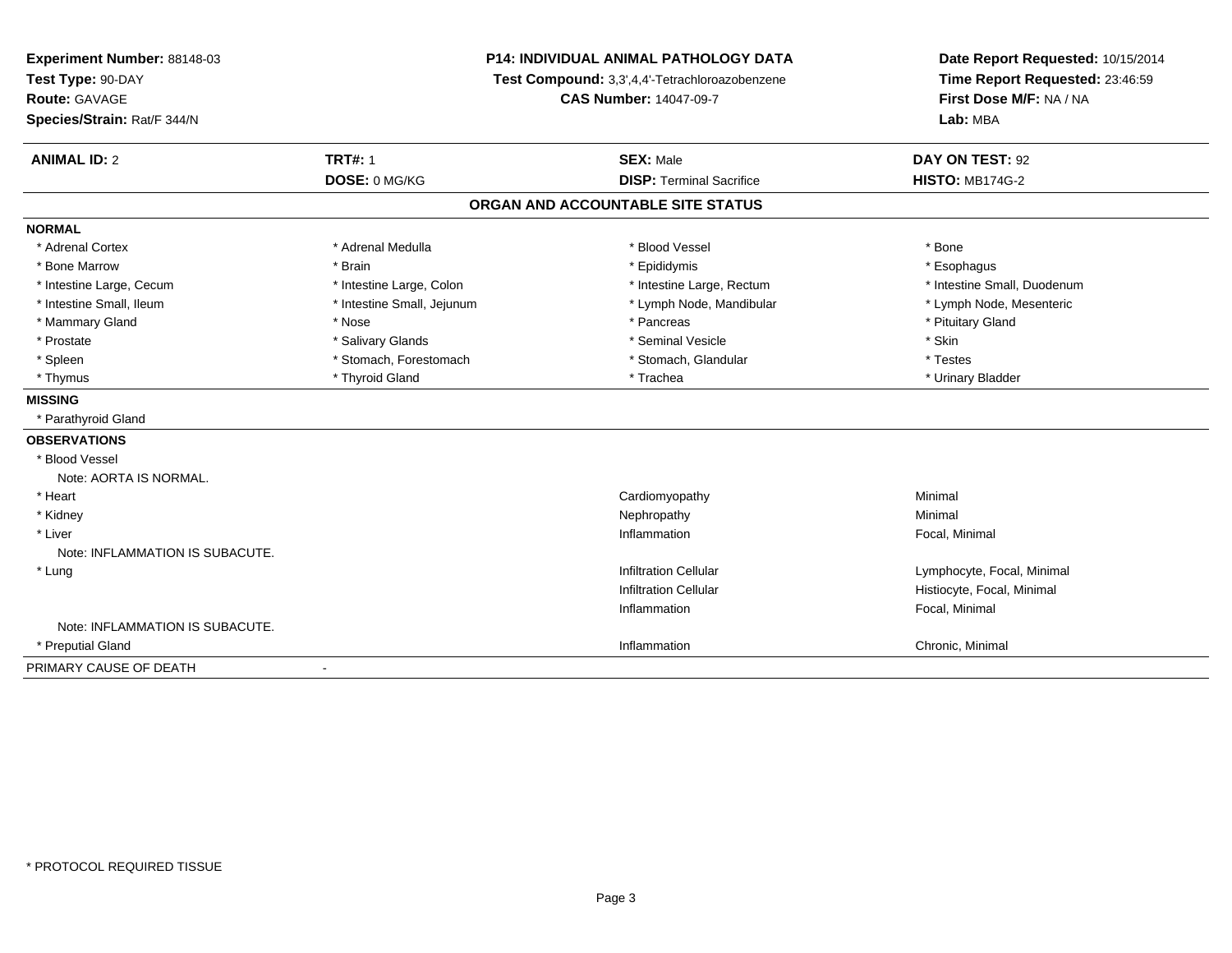| Experiment Number: 88148-03<br>Test Type: 90-DAY<br>Route: GAVAGE<br>Species/Strain: Rat/F 344/N |                          | <b>P14: INDIVIDUAL ANIMAL PATHOLOGY DATA</b><br>Test Compound: 3,3',4,4'-Tetrachloroazobenzene<br><b>CAS Number: 14047-09-7</b> | Date Report Requested: 10/15/2014<br>Time Report Requested: 23:46:59<br>First Dose M/F: NA / NA<br>Lab: MBA |
|--------------------------------------------------------------------------------------------------|--------------------------|---------------------------------------------------------------------------------------------------------------------------------|-------------------------------------------------------------------------------------------------------------|
| <b>ANIMAL ID: 3</b>                                                                              | <b>TRT#: 1</b>           | <b>SEX: Male</b>                                                                                                                | DAY ON TEST: 92                                                                                             |
|                                                                                                  | DOSE: 0 MG/KG            | <b>DISP: Terminal Sacrifice</b>                                                                                                 | <b>HISTO: MB174G-3</b>                                                                                      |
|                                                                                                  |                          | ORGAN AND ACCOUNTABLE SITE STATUS                                                                                               |                                                                                                             |
| <b>NORMAL</b>                                                                                    |                          |                                                                                                                                 |                                                                                                             |
| * Adrenal Cortex                                                                                 | * Adrenal Medulla        | * Blood Vessel                                                                                                                  | * Bone                                                                                                      |
| * Bone Marrow                                                                                    | * Brain                  | * Epididymis                                                                                                                    | * Esophagus                                                                                                 |
| * Heart                                                                                          | * Intestine Large, Cecum | * Intestine Large, Colon                                                                                                        | * Intestine Large, Rectum                                                                                   |
| * Intestine Small, Duodenum                                                                      | * Intestine Small, Ileum | * Intestine Small, Jejunum                                                                                                      | * Liver                                                                                                     |
| * Lymph Node, Mandibular                                                                         | * Lymph Node, Mesenteric | * Mammary Gland                                                                                                                 | * Nose                                                                                                      |
| * Pancreas                                                                                       | * Parathyroid Gland      | * Pituitary Gland                                                                                                               | * Prostate                                                                                                  |
| * Salivary Glands                                                                                | * Seminal Vesicle        | * Skin                                                                                                                          | * Spleen                                                                                                    |
| * Stomach, Forestomach                                                                           | * Stomach, Glandular     | * Testes                                                                                                                        | * Thymus                                                                                                    |
| * Thyroid Gland                                                                                  | * Trachea                | * Urinary Bladder                                                                                                               |                                                                                                             |
| <b>OBSERVATIONS</b>                                                                              |                          |                                                                                                                                 |                                                                                                             |
| * Blood Vessel                                                                                   |                          |                                                                                                                                 |                                                                                                             |
| Note: AORTA IS NORMAL.                                                                           |                          |                                                                                                                                 |                                                                                                             |
| * Kidney                                                                                         |                          | Nephropathy                                                                                                                     | Minimal                                                                                                     |
| * Lung                                                                                           |                          | Inflammation                                                                                                                    | Focal, Minimal                                                                                              |
| Note: INFLAMMATION IS SUBACUTE.                                                                  |                          |                                                                                                                                 |                                                                                                             |
| * Preputial Gland                                                                                |                          | Inflammation                                                                                                                    | Chronic, Focal, Mild                                                                                        |
| PRIMARY CAUSE OF DEATH                                                                           |                          |                                                                                                                                 |                                                                                                             |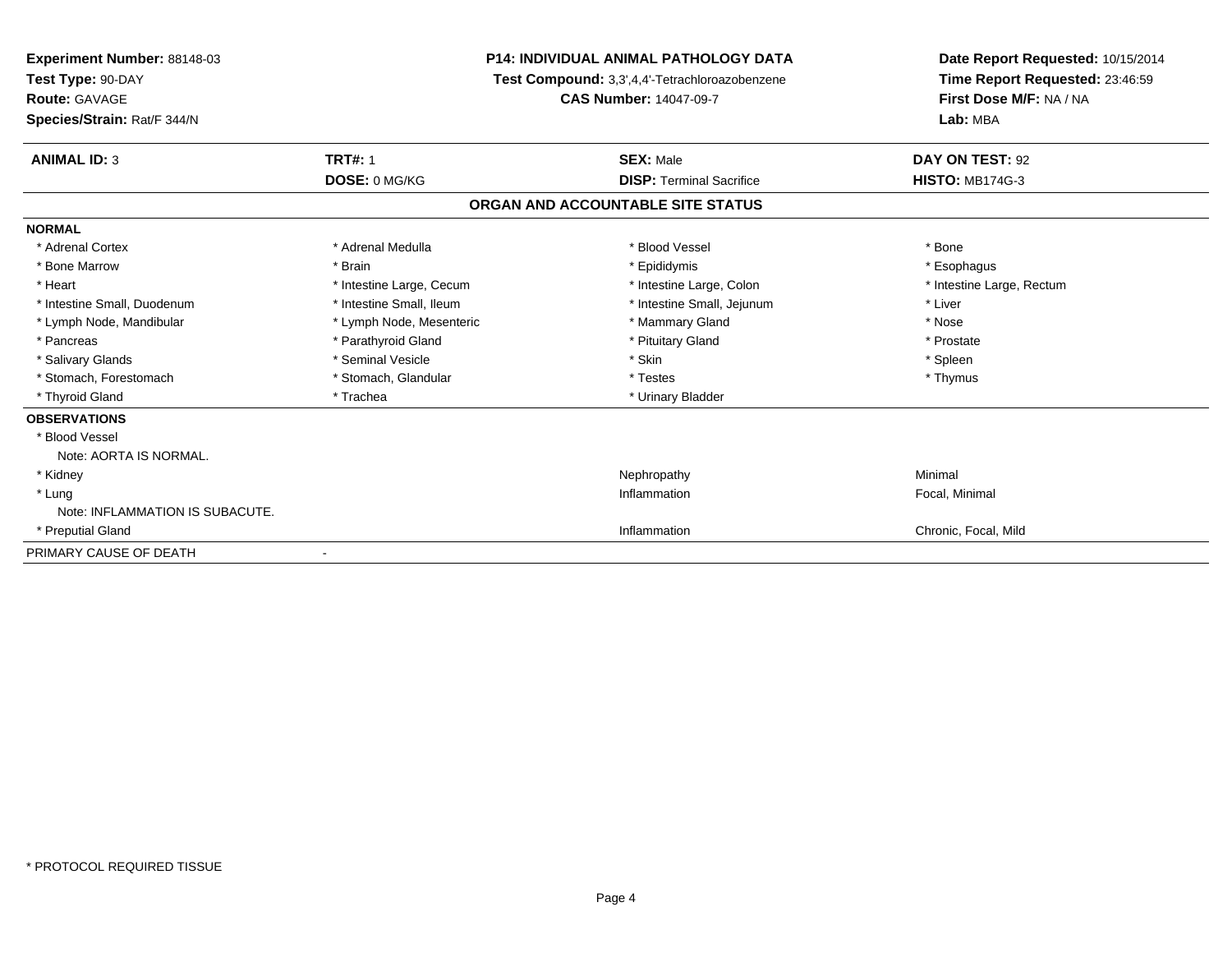| Experiment Number: 88148-03<br>Test Type: 90-DAY |                            | <b>P14: INDIVIDUAL ANIMAL PATHOLOGY DATA</b><br>Test Compound: 3,3',4,4'-Tetrachloroazobenzene | Date Report Requested: 10/15/2014<br>Time Report Requested: 23:46:59 |
|--------------------------------------------------|----------------------------|------------------------------------------------------------------------------------------------|----------------------------------------------------------------------|
| Route: GAVAGE<br>Species/Strain: Rat/F 344/N     |                            | <b>CAS Number: 14047-09-7</b>                                                                  | First Dose M/F: NA / NA<br>Lab: MBA                                  |
| <b>ANIMAL ID: 4</b>                              | <b>TRT#: 1</b>             | <b>SEX: Male</b>                                                                               | DAY ON TEST: 92                                                      |
|                                                  | DOSE: 0 MG/KG              | <b>DISP: Terminal Sacrifice</b>                                                                | <b>HISTO: MB174G-4</b>                                               |
|                                                  |                            | ORGAN AND ACCOUNTABLE SITE STATUS                                                              |                                                                      |
| <b>NORMAL</b>                                    |                            |                                                                                                |                                                                      |
| * Adrenal Cortex                                 | * Adrenal Medulla          | * Blood Vessel                                                                                 | * Bone                                                               |
| * Bone Marrow                                    | * Brain                    | * Epididymis                                                                                   | * Esophagus                                                          |
| * Intestine Large, Cecum                         | * Intestine Large, Colon   | * Intestine Large, Rectum                                                                      | * Intestine Small, Duodenum                                          |
| * Intestine Small, Ileum                         | * Intestine Small, Jejunum | * Liver                                                                                        | * Lymph Node, Mandibular                                             |
| * Lymph Node, Mesenteric                         | * Mammary Gland            | * Nose                                                                                         | * Pancreas                                                           |
| * Parathyroid Gland                              | * Pituitary Gland          | * Prostate                                                                                     | * Salivary Glands                                                    |
| * Seminal Vesicle                                | * Skin                     | * Spleen                                                                                       | * Stomach, Forestomach                                               |
| * Stomach, Glandular                             | * Testes                   | * Thymus                                                                                       | * Thyroid Gland                                                      |
| * Trachea                                        | * Urinary Bladder          |                                                                                                |                                                                      |
| <b>OBSERVATIONS</b>                              |                            |                                                                                                |                                                                      |
| * Blood Vessel                                   |                            |                                                                                                |                                                                      |
| Note: AORTA IS NORMAL.                           |                            |                                                                                                |                                                                      |
| * Heart                                          |                            | Cardiomyopathy                                                                                 | Minimal                                                              |
| * Kidney                                         |                            | Nephropathy                                                                                    | Minimal                                                              |
| * Lung                                           |                            | <b>Infiltration Cellular</b>                                                                   | Lymphocyte, Focal, Minimal                                           |
| * Preputial Gland                                |                            | Inflammation                                                                                   | Chronic, Mild                                                        |
| PRIMARY CAUSE OF DEATH                           |                            |                                                                                                |                                                                      |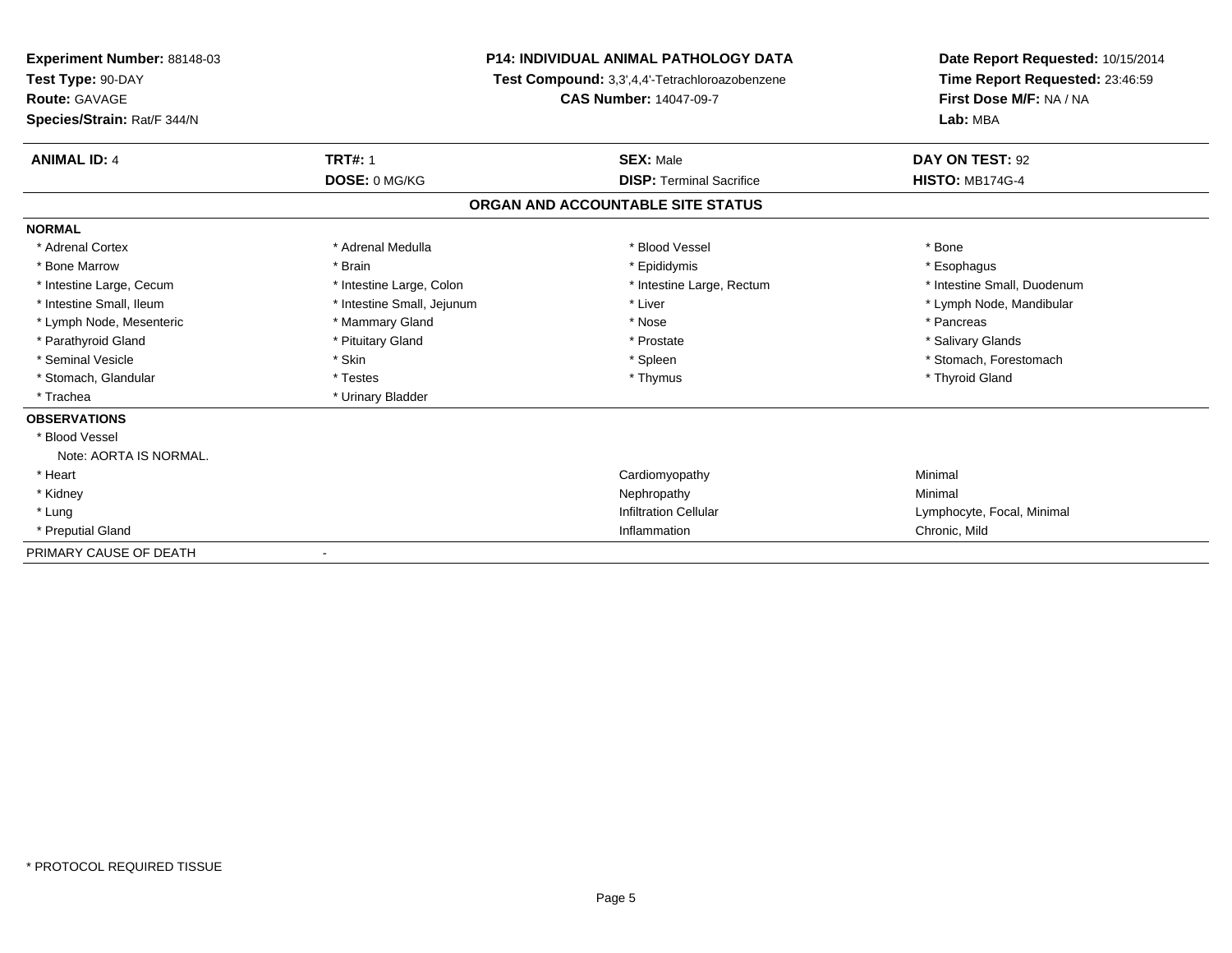| <b>Experiment Number: 88148-03</b><br>Test Type: 90-DAY<br><b>Route: GAVAGE</b> |                            | <b>P14: INDIVIDUAL ANIMAL PATHOLOGY DATA</b><br>Test Compound: 3,3',4,4'-Tetrachloroazobenzene<br><b>CAS Number: 14047-09-7</b> | Date Report Requested: 10/15/2014<br>Time Report Requested: 23:46:59<br>First Dose M/F: NA / NA |
|---------------------------------------------------------------------------------|----------------------------|---------------------------------------------------------------------------------------------------------------------------------|-------------------------------------------------------------------------------------------------|
| Species/Strain: Rat/F 344/N                                                     |                            |                                                                                                                                 | Lab: MBA                                                                                        |
| <b>ANIMAL ID: 5</b>                                                             | <b>TRT#: 1</b>             | <b>SEX: Male</b>                                                                                                                | DAY ON TEST: 92                                                                                 |
|                                                                                 | DOSE: 0 MG/KG              | <b>DISP: Terminal Sacrifice</b>                                                                                                 | <b>HISTO: MB174G-5</b>                                                                          |
|                                                                                 |                            | ORGAN AND ACCOUNTABLE SITE STATUS                                                                                               |                                                                                                 |
| <b>NORMAL</b>                                                                   |                            |                                                                                                                                 |                                                                                                 |
| * Adrenal Cortex                                                                | * Adrenal Medulla          | * Blood Vessel                                                                                                                  | * Bone                                                                                          |
| * Bone Marrow                                                                   | * Brain                    | * Epididymis                                                                                                                    | * Esophagus                                                                                     |
| * Intestine Large, Cecum                                                        | * Intestine Large, Colon   | * Intestine Large, Rectum                                                                                                       | * Intestine Small, Duodenum                                                                     |
| * Intestine Small, Ileum                                                        | * Intestine Small, Jejunum | * Liver                                                                                                                         | * Lymph Node, Mandibular                                                                        |
| * Lymph Node, Mesenteric                                                        | * Mammary Gland            | * Nose                                                                                                                          | * Pancreas                                                                                      |
| * Parathyroid Gland                                                             | * Pituitary Gland          | * Preputial Gland                                                                                                               | * Prostate                                                                                      |
| * Salivary Glands                                                               | * Seminal Vesicle          | * Skin                                                                                                                          | * Spleen                                                                                        |
| * Stomach, Forestomach                                                          | * Stomach, Glandular       | * Testes                                                                                                                        | * Thymus                                                                                        |
| * Thyroid Gland                                                                 | * Trachea                  | * Urinary Bladder                                                                                                               |                                                                                                 |
| <b>OBSERVATIONS</b>                                                             |                            |                                                                                                                                 |                                                                                                 |
| * Blood Vessel                                                                  |                            |                                                                                                                                 |                                                                                                 |
| Note: AORTA IS NORMAL.                                                          |                            |                                                                                                                                 |                                                                                                 |
| * Heart                                                                         |                            | Cardiomyopathy                                                                                                                  | Minimal                                                                                         |
| * Kidney                                                                        |                            | Nephropathy                                                                                                                     | Minimal                                                                                         |
| * Lung                                                                          | Alveolar Epith             | Hyperplasia                                                                                                                     | Focal, Minimal                                                                                  |
| PRIMARY CAUSE OF DEATH                                                          |                            |                                                                                                                                 |                                                                                                 |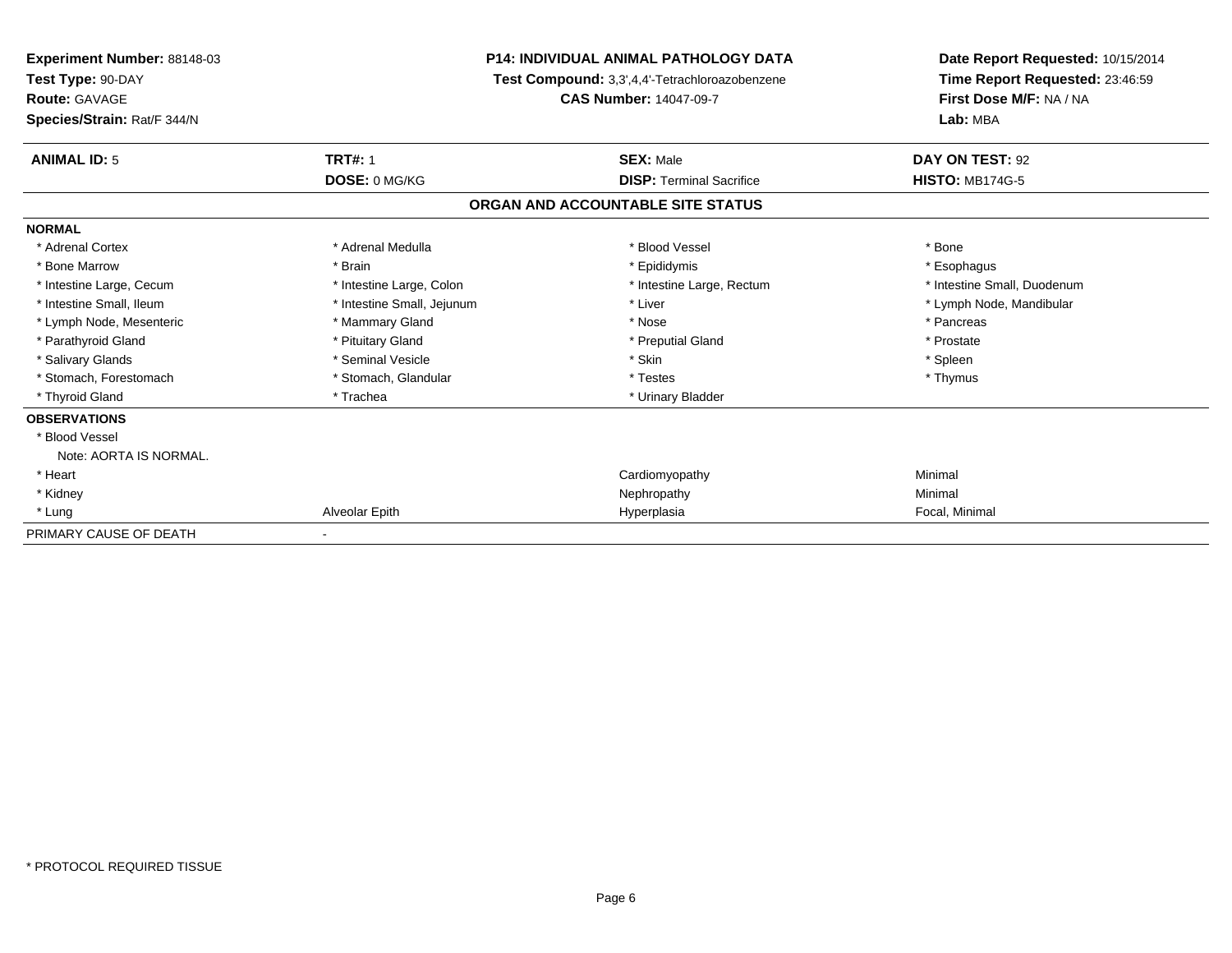| Experiment Number: 88148-03<br>Test Type: 90-DAY |                            | <b>P14: INDIVIDUAL ANIMAL PATHOLOGY DATA</b><br>Test Compound: 3,3',4,4'-Tetrachloroazobenzene | Date Report Requested: 10/15/2014<br>Time Report Requested: 23:46:59 |
|--------------------------------------------------|----------------------------|------------------------------------------------------------------------------------------------|----------------------------------------------------------------------|
| Route: GAVAGE                                    |                            | <b>CAS Number: 14047-09-7</b>                                                                  | First Dose M/F: NA / NA                                              |
| Species/Strain: Rat/F 344/N                      |                            |                                                                                                | Lab: MBA                                                             |
| <b>ANIMAL ID: 6</b>                              | <b>TRT#: 1</b>             | <b>SEX: Male</b>                                                                               | DAY ON TEST: 92                                                      |
|                                                  | DOSE: 0 MG/KG              | <b>DISP: Terminal Sacrifice</b>                                                                | <b>HISTO: MB174G-6</b>                                               |
|                                                  |                            | ORGAN AND ACCOUNTABLE SITE STATUS                                                              |                                                                      |
| <b>NORMAL</b>                                    |                            |                                                                                                |                                                                      |
| * Adrenal Cortex                                 | * Adrenal Medulla          | * Blood Vessel                                                                                 | * Bone                                                               |
| * Bone Marrow                                    | * Brain                    | * Epididymis                                                                                   | * Esophagus                                                          |
| * Intestine Large, Cecum                         | * Intestine Large, Colon   | * Intestine Large, Rectum                                                                      | * Intestine Small, Duodenum                                          |
| * Intestine Small, Ileum                         | * Intestine Small, Jejunum | * Liver                                                                                        | * Lung                                                               |
| * Lymph Node, Mandibular                         | * Lymph Node, Mesenteric   | * Mammary Gland                                                                                | * Nose                                                               |
| * Pancreas                                       | * Parathyroid Gland        | * Pituitary Gland                                                                              | * Prostate                                                           |
| * Salivary Glands                                | * Seminal Vesicle          | * Skin                                                                                         | * Spleen                                                             |
| * Stomach, Forestomach                           | * Stomach, Glandular       | * Testes                                                                                       | * Thymus                                                             |
| * Thyroid Gland                                  | * Trachea                  | * Urinary Bladder                                                                              |                                                                      |
| <b>OBSERVATIONS</b>                              |                            |                                                                                                |                                                                      |
| * Blood Vessel                                   |                            |                                                                                                |                                                                      |
| Note: AORTA IS NORMAL.                           |                            |                                                                                                |                                                                      |
| * Heart                                          |                            | Cardiomyopathy                                                                                 | Minimal                                                              |
| * Kidney                                         |                            | Nephropathy                                                                                    | Minimal                                                              |
| * Preputial Gland                                |                            | Inflammation                                                                                   | Chronic, Mild                                                        |
| PRIMARY CAUSE OF DEATH                           |                            |                                                                                                |                                                                      |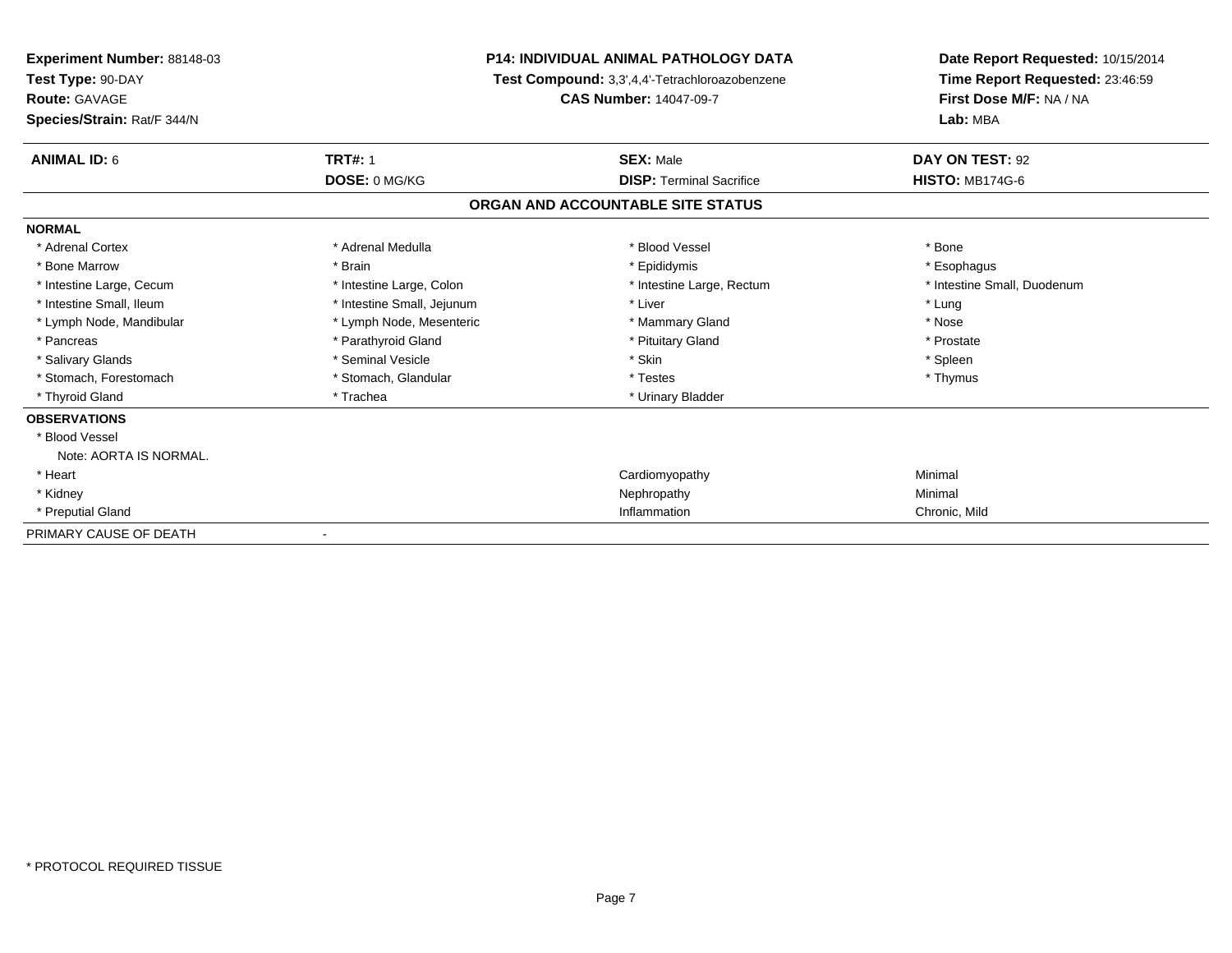| <b>Experiment Number: 88148-03</b><br>Test Type: 90-DAY<br><b>Route: GAVAGE</b> |                          | <b>P14: INDIVIDUAL ANIMAL PATHOLOGY DATA</b><br>Test Compound: 3,3',4,4'-Tetrachloroazobenzene<br><b>CAS Number: 14047-09-7</b> | Date Report Requested: 10/15/2014<br>Time Report Requested: 23:46:59<br>First Dose M/F: NA / NA |
|---------------------------------------------------------------------------------|--------------------------|---------------------------------------------------------------------------------------------------------------------------------|-------------------------------------------------------------------------------------------------|
| Species/Strain: Rat/F 344/N                                                     |                          |                                                                                                                                 | Lab: MBA                                                                                        |
| <b>ANIMAL ID: 7</b>                                                             | <b>TRT#: 1</b>           | <b>SEX: Male</b>                                                                                                                | DAY ON TEST: 92                                                                                 |
|                                                                                 | DOSE: 0 MG/KG            | <b>DISP: Terminal Sacrifice</b>                                                                                                 | <b>HISTO: MB174G-7</b>                                                                          |
|                                                                                 |                          | ORGAN AND ACCOUNTABLE SITE STATUS                                                                                               |                                                                                                 |
| <b>NORMAL</b>                                                                   |                          |                                                                                                                                 |                                                                                                 |
| * Adrenal Cortex                                                                | * Adrenal Medulla        | * Blood Vessel                                                                                                                  | * Bone                                                                                          |
| * Bone Marrow                                                                   | * Brain                  | * Epididymis                                                                                                                    | * Esophagus                                                                                     |
| * Heart                                                                         | * Intestine Large, Cecum | * Intestine Large, Colon                                                                                                        | * Intestine Large, Rectum                                                                       |
| * Intestine Small, Duodenum                                                     | * Intestine Small, Ileum | * Intestine Small, Jejunum                                                                                                      | * Liver                                                                                         |
| * Lymph Node, Mandibular                                                        | * Lymph Node, Mesenteric | * Mammary Gland                                                                                                                 | * Nose                                                                                          |
| * Pancreas                                                                      | * Parathyroid Gland      | * Pituitary Gland                                                                                                               | * Preputial Gland                                                                               |
| * Prostate                                                                      | * Salivary Glands        | * Seminal Vesicle                                                                                                               | * Skin                                                                                          |
| * Spleen                                                                        | * Stomach, Forestomach   | * Stomach, Glandular                                                                                                            | * Testes                                                                                        |
| * Thymus                                                                        | * Thyroid Gland          | * Trachea                                                                                                                       | * Urinary Bladder                                                                               |
| <b>OBSERVATIONS</b>                                                             |                          |                                                                                                                                 |                                                                                                 |
| * Blood Vessel                                                                  |                          |                                                                                                                                 |                                                                                                 |
| Note: AORTA IS NORMAL.                                                          |                          |                                                                                                                                 |                                                                                                 |
| * Kidney                                                                        |                          | Nephropathy                                                                                                                     | Minimal                                                                                         |
| * Lung                                                                          | Alveolar Epith           | Hyperplasia                                                                                                                     | Focal, Minimal                                                                                  |
| PRIMARY CAUSE OF DEATH                                                          |                          |                                                                                                                                 |                                                                                                 |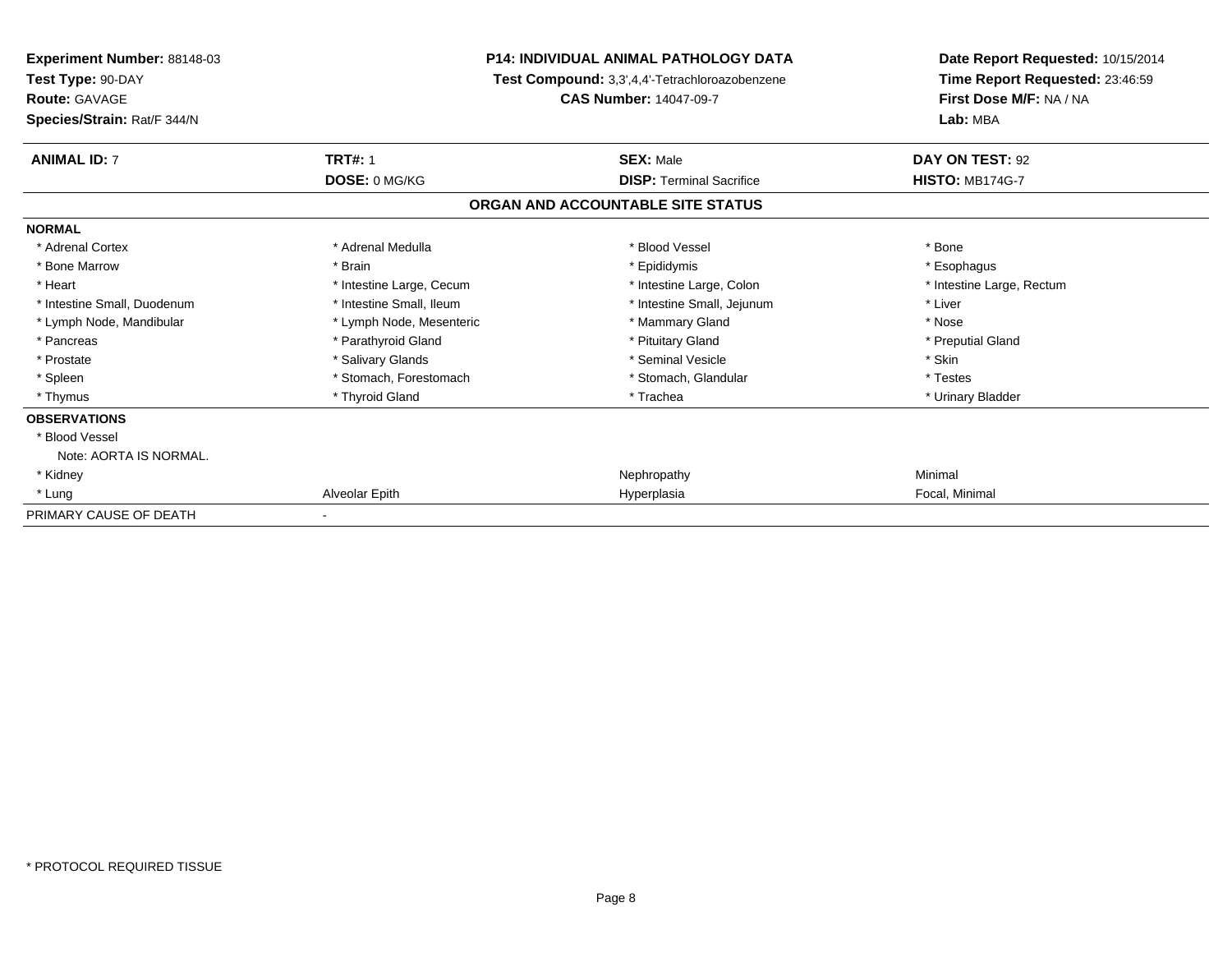| <b>Experiment Number: 88148-03</b><br>Test Type: 90-DAY<br><b>Route: GAVAGE</b><br>Species/Strain: Rat/F 344/N |                            | <b>P14: INDIVIDUAL ANIMAL PATHOLOGY DATA</b><br>Test Compound: 3,3',4,4'-Tetrachloroazobenzene<br><b>CAS Number: 14047-09-7</b> | Date Report Requested: 10/15/2014<br>Time Report Requested: 23:46:59<br>First Dose M/F: NA / NA<br>Lab: MBA |
|----------------------------------------------------------------------------------------------------------------|----------------------------|---------------------------------------------------------------------------------------------------------------------------------|-------------------------------------------------------------------------------------------------------------|
| <b>ANIMAL ID: 8</b>                                                                                            | <b>TRT#: 1</b>             | <b>SEX: Male</b>                                                                                                                | DAY ON TEST: 92                                                                                             |
|                                                                                                                | DOSE: 0 MG/KG              | <b>DISP: Terminal Sacrifice</b>                                                                                                 | <b>HISTO: MB174G-8</b>                                                                                      |
|                                                                                                                |                            | ORGAN AND ACCOUNTABLE SITE STATUS                                                                                               |                                                                                                             |
| <b>NORMAL</b>                                                                                                  |                            |                                                                                                                                 |                                                                                                             |
| * Adrenal Cortex                                                                                               | * Adrenal Medulla          | * Blood Vessel                                                                                                                  | * Bone                                                                                                      |
| * Bone Marrow                                                                                                  | * Brain                    | * Epididymis                                                                                                                    | * Esophagus                                                                                                 |
| * Intestine Large, Cecum                                                                                       | * Intestine Large, Colon   | * Intestine Large, Rectum                                                                                                       | * Intestine Small, Duodenum                                                                                 |
| * Intestine Small, Ileum                                                                                       | * Intestine Small, Jejunum | * Liver                                                                                                                         | * Lung                                                                                                      |
| * Lymph Node, Mandibular                                                                                       | * Lymph Node, Mesenteric   | * Mammary Gland                                                                                                                 | * Nose                                                                                                      |
| * Pancreas                                                                                                     | * Parathyroid Gland        | * Pituitary Gland                                                                                                               | * Prostate                                                                                                  |
| * Salivary Glands                                                                                              | * Seminal Vesicle          | * Skin                                                                                                                          | * Spleen                                                                                                    |
| * Stomach, Forestomach                                                                                         | * Stomach, Glandular       | * Testes                                                                                                                        | * Thymus                                                                                                    |
| * Thyroid Gland                                                                                                | * Trachea                  | * Urinary Bladder                                                                                                               |                                                                                                             |
| <b>OBSERVATIONS</b>                                                                                            |                            |                                                                                                                                 |                                                                                                             |
| * Blood Vessel                                                                                                 |                            |                                                                                                                                 |                                                                                                             |
| Note: AORTA IS NORMAL.                                                                                         |                            |                                                                                                                                 |                                                                                                             |
| * Heart                                                                                                        |                            | Cardiomyopathy                                                                                                                  | Mild                                                                                                        |
| * Kidney                                                                                                       |                            | Nephropathy                                                                                                                     | Minimal                                                                                                     |
| * Preputial Gland                                                                                              |                            | Inflammation                                                                                                                    | Chronic, Focal, Mild                                                                                        |
| PRIMARY CAUSE OF DEATH                                                                                         |                            |                                                                                                                                 |                                                                                                             |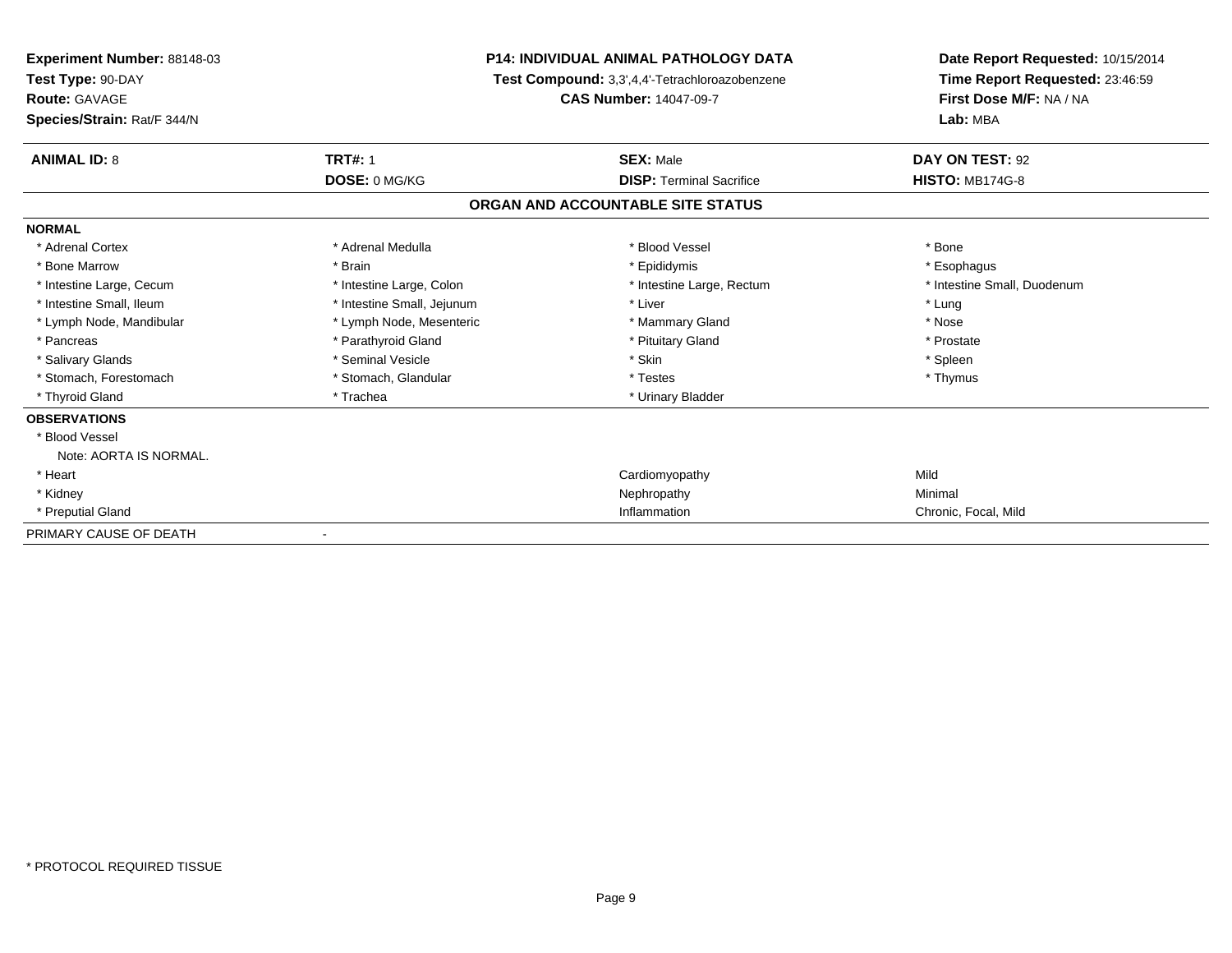| <b>Experiment Number: 88148-03</b><br>Test Type: 90-DAY<br>Route: GAVAGE |                          | <b>P14: INDIVIDUAL ANIMAL PATHOLOGY DATA</b><br>Test Compound: 3,3',4,4'-Tetrachloroazobenzene<br><b>CAS Number: 14047-09-7</b> | Date Report Requested: 10/15/2014<br>Time Report Requested: 23:46:59<br>First Dose M/F: NA / NA |
|--------------------------------------------------------------------------|--------------------------|---------------------------------------------------------------------------------------------------------------------------------|-------------------------------------------------------------------------------------------------|
| Species/Strain: Rat/F 344/N                                              |                          |                                                                                                                                 | Lab: MBA                                                                                        |
| <b>ANIMAL ID: 9</b>                                                      | <b>TRT#: 1</b>           | <b>SEX: Male</b>                                                                                                                | DAY ON TEST: 92                                                                                 |
|                                                                          | DOSE: 0 MG/KG            | <b>DISP: Terminal Sacrifice</b>                                                                                                 | <b>HISTO: MB174G-9</b>                                                                          |
|                                                                          |                          | ORGAN AND ACCOUNTABLE SITE STATUS                                                                                               |                                                                                                 |
| <b>NORMAL</b>                                                            |                          |                                                                                                                                 |                                                                                                 |
| * Adrenal Cortex                                                         | * Adrenal Medulla        | * Blood Vessel                                                                                                                  | * Bone                                                                                          |
| * Bone Marrow                                                            | * Brain                  | * Epididymis                                                                                                                    | * Esophagus                                                                                     |
| * Heart                                                                  | * Intestine Large, Cecum | * Intestine Large, Colon                                                                                                        | * Intestine Large, Rectum                                                                       |
| * Intestine Small, Duodenum                                              | * Intestine Small, Ileum | * Intestine Small, Jejunum                                                                                                      | * Kidney                                                                                        |
| * Liver                                                                  | * Lung                   | * Lymph Node, Mandibular                                                                                                        | * Lymph Node, Mesenteric                                                                        |
| * Mammary Gland                                                          | * Nose                   | * Pancreas                                                                                                                      | * Parathyroid Gland                                                                             |
| * Pituitary Gland                                                        | * Preputial Gland        | * Prostate                                                                                                                      | * Salivary Glands                                                                               |
| * Seminal Vesicle                                                        | * Skin                   | * Spleen                                                                                                                        | * Stomach, Forestomach                                                                          |
| * Stomach, Glandular                                                     | * Testes                 | * Thyroid Gland                                                                                                                 | * Trachea                                                                                       |
| * Urinary Bladder                                                        |                          |                                                                                                                                 |                                                                                                 |
| <b>MISSING</b>                                                           |                          |                                                                                                                                 |                                                                                                 |
| * Thymus                                                                 |                          |                                                                                                                                 |                                                                                                 |
| <b>OBSERVATIONS</b>                                                      |                          |                                                                                                                                 |                                                                                                 |
| * Blood Vessel                                                           |                          |                                                                                                                                 |                                                                                                 |
| Note: AORTA IS NORMAL.                                                   |                          |                                                                                                                                 |                                                                                                 |
| PRIMARY CAUSE OF DEATH                                                   |                          |                                                                                                                                 |                                                                                                 |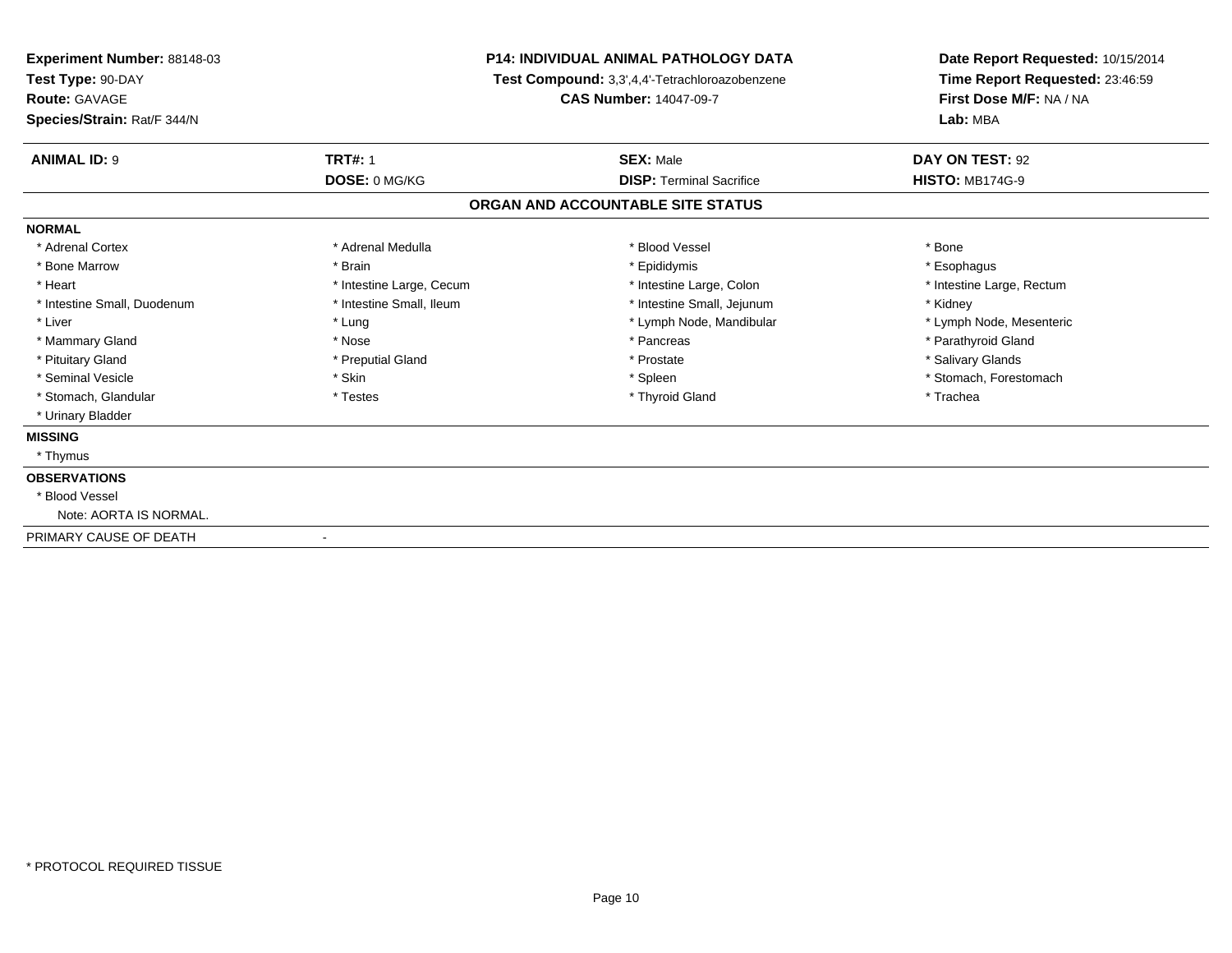| Experiment Number: 88148-03 | <b>P14: INDIVIDUAL ANIMAL PATHOLOGY DATA</b><br>Test Compound: 3,3',4,4'-Tetrachloroazobenzene |                                   | Date Report Requested: 10/15/2014 |  |
|-----------------------------|------------------------------------------------------------------------------------------------|-----------------------------------|-----------------------------------|--|
| Test Type: 90-DAY           |                                                                                                |                                   | Time Report Requested: 23:46:59   |  |
| Route: GAVAGE               |                                                                                                | <b>CAS Number: 14047-09-7</b>     | First Dose M/F: NA / NA           |  |
| Species/Strain: Rat/F 344/N |                                                                                                |                                   | Lab: MBA                          |  |
| <b>ANIMAL ID: 10</b>        | <b>TRT#: 1</b>                                                                                 | <b>SEX: Male</b>                  | DAY ON TEST: 92                   |  |
|                             | DOSE: 0 MG/KG                                                                                  | <b>DISP: Terminal Sacrifice</b>   | <b>HISTO: MB174G-10</b>           |  |
|                             |                                                                                                | ORGAN AND ACCOUNTABLE SITE STATUS |                                   |  |
| <b>NORMAL</b>               |                                                                                                |                                   |                                   |  |
| * Adrenal Cortex            | * Adrenal Medulla                                                                              | * Blood Vessel                    | * Bone                            |  |
| * Bone Marrow               | * Brain                                                                                        | * Epididymis                      | * Esophagus                       |  |
| * Intestine Large, Cecum    | * Intestine Large, Colon                                                                       | * Intestine Large, Rectum         | * Intestine Small, Duodenum       |  |
| * Intestine Small. Ileum    | * Intestine Small, Jejunum                                                                     | * Liver                           | * Lymph Node, Mandibular          |  |
| * Lymph Node, Mesenteric    | * Mammary Gland                                                                                | * Nose                            | * Pancreas                        |  |
| * Parathyroid Gland         | * Pituitary Gland                                                                              | * Prostate                        | * Salivary Glands                 |  |
| * Seminal Vesicle           | * Skin                                                                                         | * Spleen                          | * Stomach, Forestomach            |  |
| * Stomach, Glandular        | * Testes                                                                                       | * Thymus                          | * Thyroid Gland                   |  |
| * Trachea                   | * Urinary Bladder                                                                              |                                   |                                   |  |
| <b>OBSERVATIONS</b>         |                                                                                                |                                   |                                   |  |
| * Blood Vessel              |                                                                                                |                                   |                                   |  |
| Note: AORTA IS NORMAL.      |                                                                                                |                                   |                                   |  |
| * Heart                     |                                                                                                | Cardiomyopathy                    | Minimal                           |  |
| * Kidney                    |                                                                                                | Nephropathy                       | Minimal                           |  |
| * Lung                      | Alveolar Epith                                                                                 | Hyperplasia                       | Focal, Minimal                    |  |
|                             |                                                                                                | <b>Infiltration Cellular</b>      | Lymphocyte, Focal, Minimal        |  |
| * Preputial Gland           |                                                                                                | Inflammation                      | Chronic, Mild                     |  |
| PRIMARY CAUSE OF DEATH      |                                                                                                |                                   |                                   |  |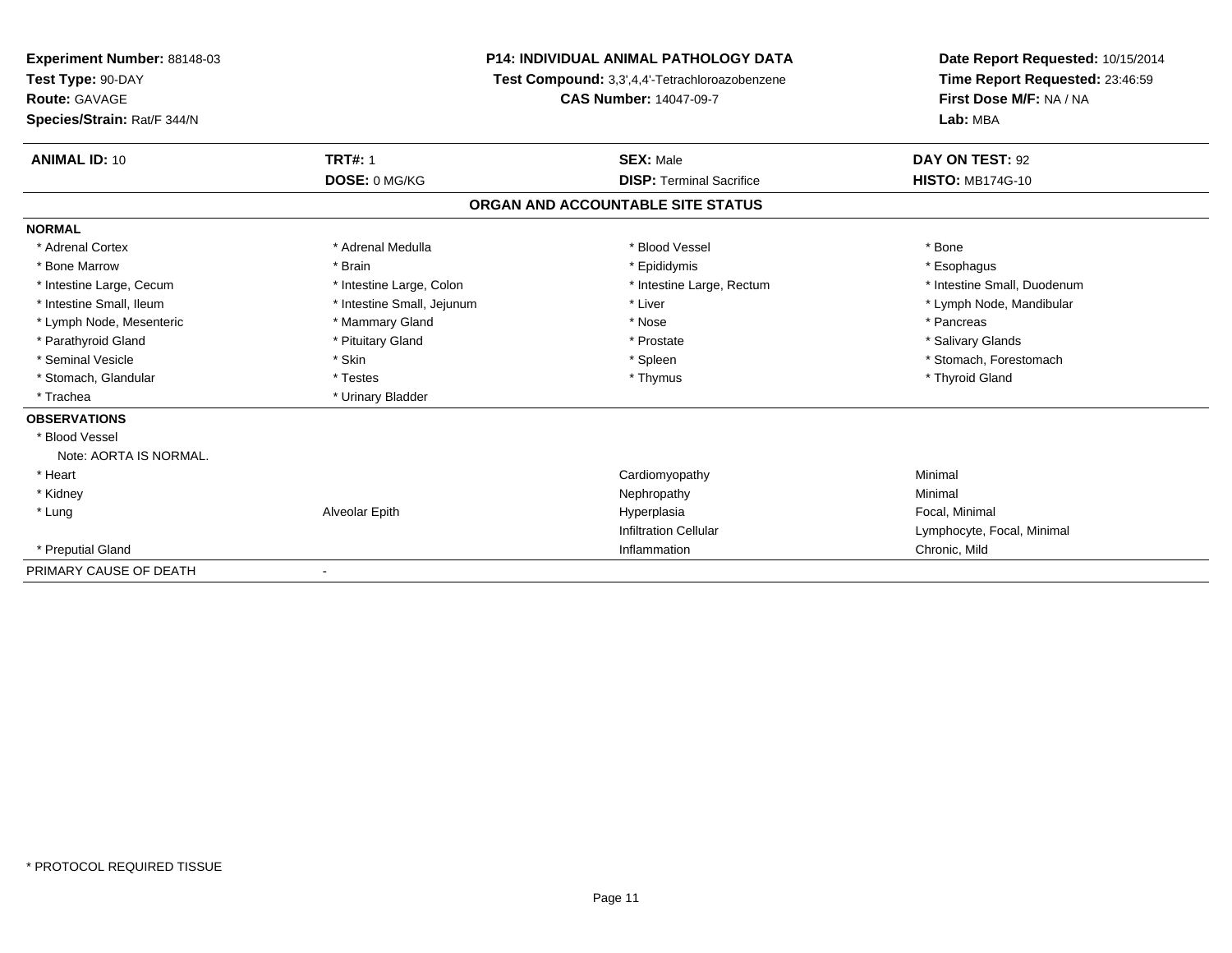| Experiment Number: 88148-03<br>Test Type: 90-DAY<br><b>Route: GAVAGE</b><br>Species/Strain: Rat/F 344/N |                | <b>P14: INDIVIDUAL ANIMAL PATHOLOGY DATA</b><br>Test Compound: 3,3',4,4'-Tetrachloroazobenzene<br><b>CAS Number: 14047-09-7</b> | Date Report Requested: 10/15/2014<br>Time Report Requested: 23:46:59<br>First Dose M/F: NA / NA<br>Lab: MBA |
|---------------------------------------------------------------------------------------------------------|----------------|---------------------------------------------------------------------------------------------------------------------------------|-------------------------------------------------------------------------------------------------------------|
| <b>ANIMAL ID: 11</b>                                                                                    | <b>TRT#: 2</b> | <b>SEX: Male</b>                                                                                                                | DAY ON TEST: 92                                                                                             |
|                                                                                                         | DOSE: 0.1MG/KG | <b>DISP: Terminal Sacrifice</b>                                                                                                 | <b>HISTO: MB174G-11</b>                                                                                     |
| <b>OBSERVATIONS</b>                                                                                     |                |                                                                                                                                 |                                                                                                             |
| * Kidney                                                                                                |                | Nephropathy                                                                                                                     | Minimal                                                                                                     |
| PRIMARY CAUSE OF DEATH                                                                                  |                |                                                                                                                                 |                                                                                                             |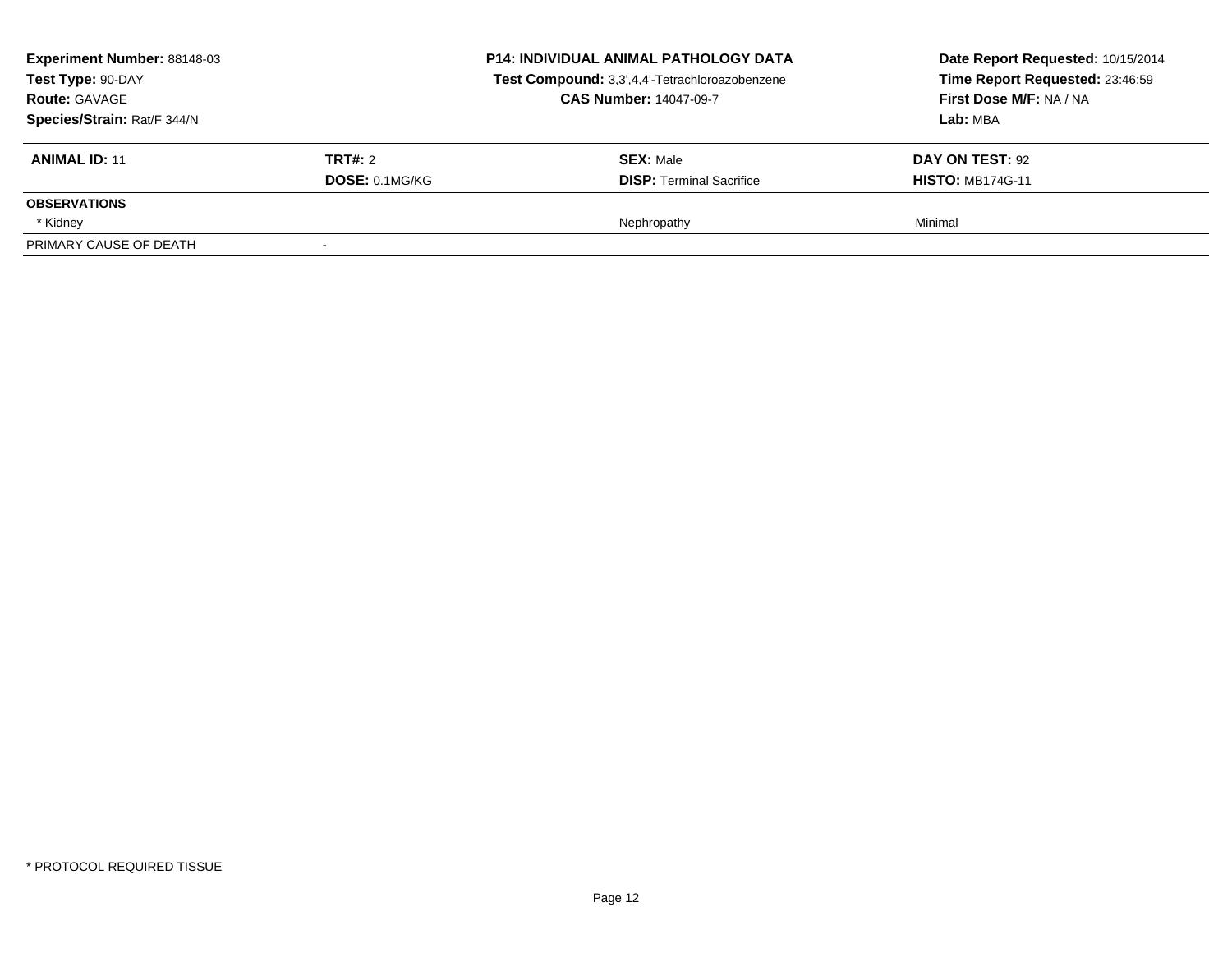| Experiment Number: 88148-03<br>Test Type: 90-DAY<br><b>Route: GAVAGE</b><br>Species/Strain: Rat/F 344/N |                | <b>P14: INDIVIDUAL ANIMAL PATHOLOGY DATA</b><br>Test Compound: 3,3',4,4'-Tetrachloroazobenzene<br><b>CAS Number: 14047-09-7</b> | Date Report Requested: 10/15/2014<br>Time Report Requested: 23:46:59<br>First Dose M/F: NA / NA<br>Lab: MBA |
|---------------------------------------------------------------------------------------------------------|----------------|---------------------------------------------------------------------------------------------------------------------------------|-------------------------------------------------------------------------------------------------------------|
| <b>ANIMAL ID: 12</b>                                                                                    | <b>TRT#: 2</b> | <b>SEX: Male</b>                                                                                                                | DAY ON TEST: 92                                                                                             |
|                                                                                                         | DOSE: 0.1MG/KG | <b>DISP: Terminal Sacrifice</b>                                                                                                 | <b>HISTO: MB174G-12</b>                                                                                     |
| <b>OBSERVATIONS</b>                                                                                     |                |                                                                                                                                 |                                                                                                             |
| * Kidney                                                                                                |                | Nephropathy                                                                                                                     | Minimal                                                                                                     |
| PRIMARY CAUSE OF DEATH                                                                                  |                |                                                                                                                                 |                                                                                                             |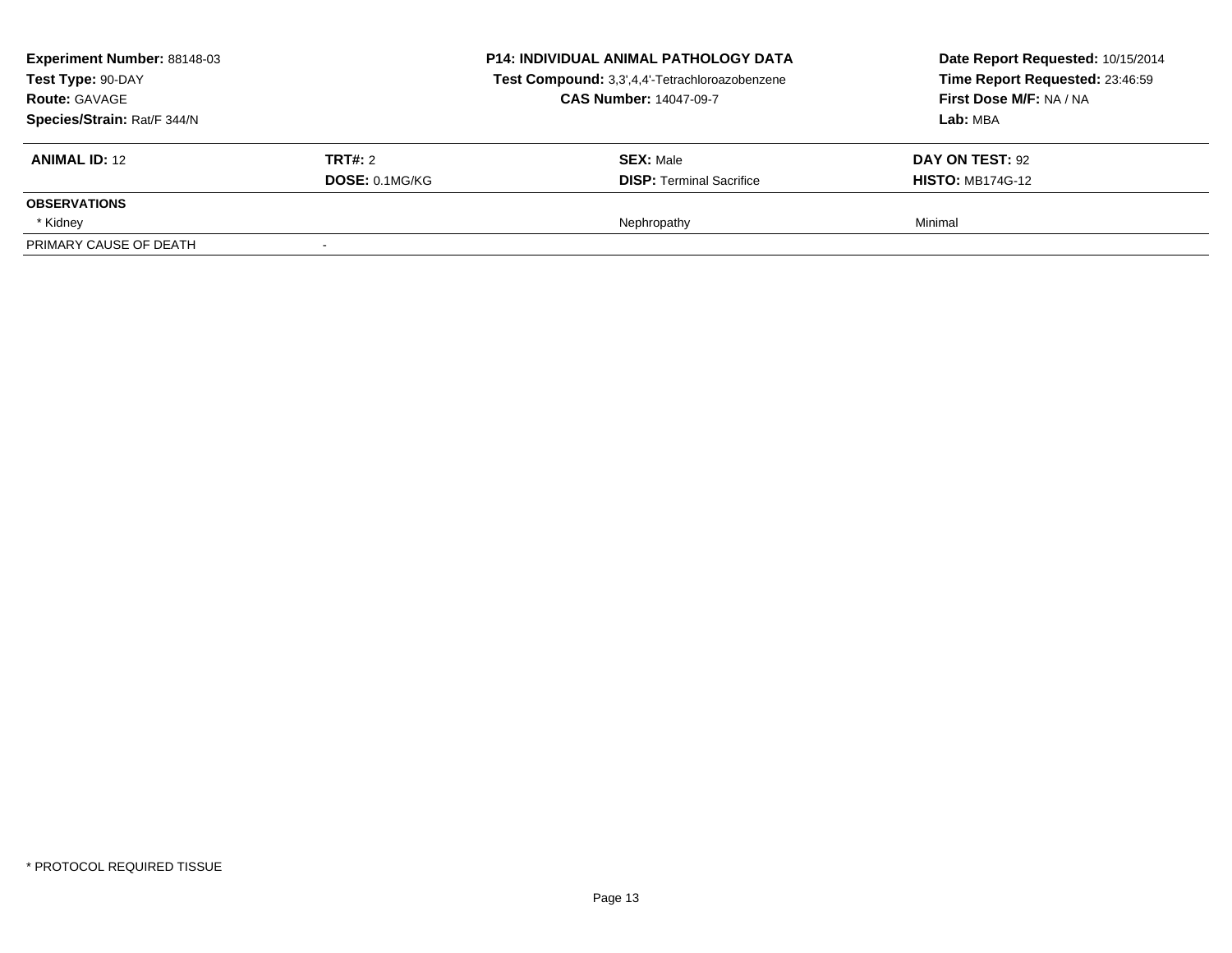| Experiment Number: 88148-03<br>Test Type: 90-DAY<br><b>Route: GAVAGE</b><br>Species/Strain: Rat/F 344/N |                | <b>P14: INDIVIDUAL ANIMAL PATHOLOGY DATA</b><br>Test Compound: 3,3',4,4'-Tetrachloroazobenzene<br><b>CAS Number: 14047-09-7</b> | Date Report Requested: 10/15/2014<br>Time Report Requested: 23:46:59<br>First Dose M/F: NA / NA<br>Lab: MBA |
|---------------------------------------------------------------------------------------------------------|----------------|---------------------------------------------------------------------------------------------------------------------------------|-------------------------------------------------------------------------------------------------------------|
| <b>ANIMAL ID: 13</b>                                                                                    | <b>TRT#: 2</b> | <b>SEX: Male</b>                                                                                                                | DAY ON TEST: 92                                                                                             |
|                                                                                                         | DOSE: 0.1MG/KG | <b>DISP: Terminal Sacrifice</b>                                                                                                 | <b>HISTO: MB174G-13</b>                                                                                     |
| <b>OBSERVATIONS</b>                                                                                     |                |                                                                                                                                 |                                                                                                             |
| * Kidney                                                                                                |                | Nephropathy                                                                                                                     | Minimal                                                                                                     |
| PRIMARY CAUSE OF DEATH                                                                                  |                |                                                                                                                                 |                                                                                                             |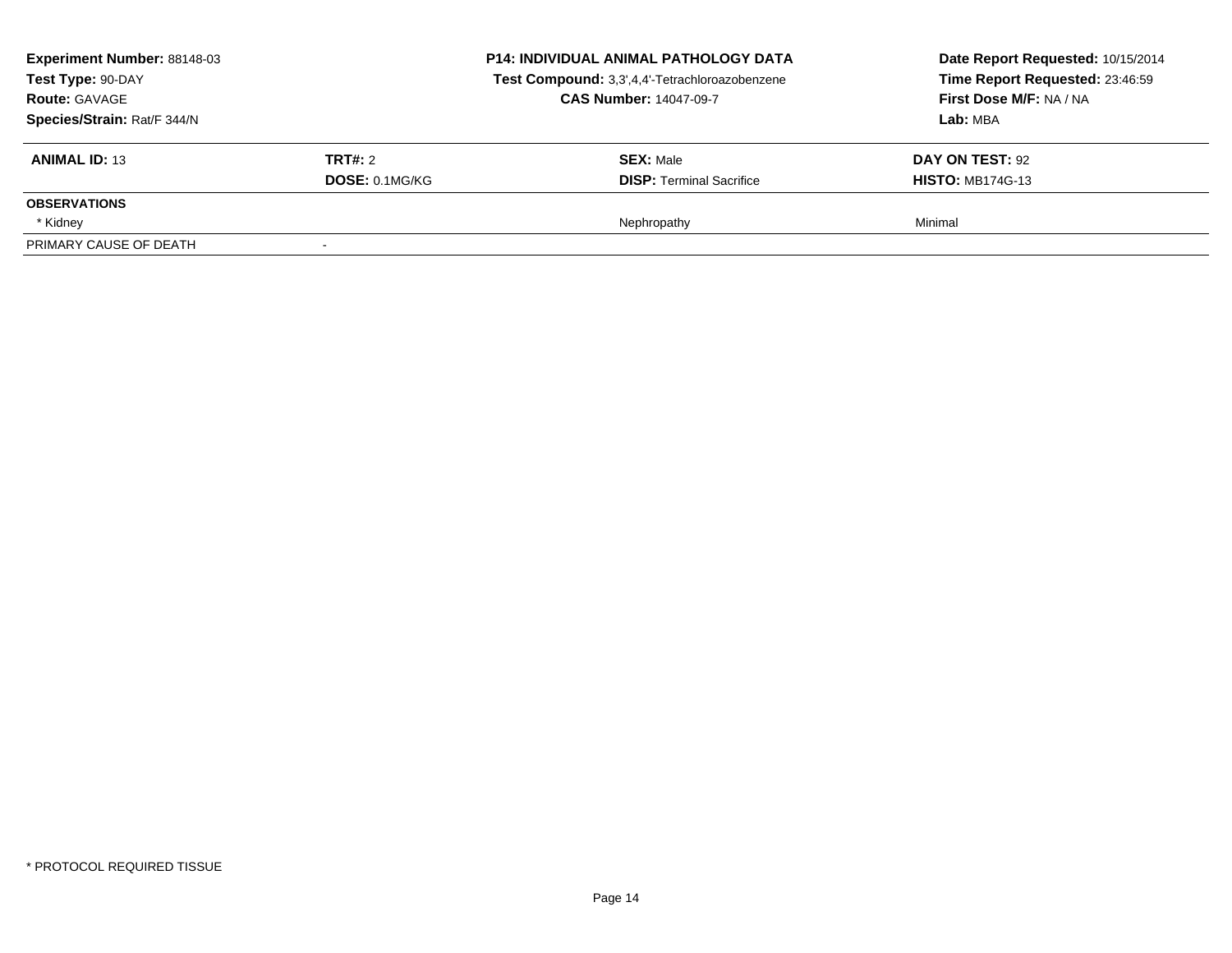| <b>Experiment Number: 88148-03</b><br>Test Type: 90-DAY<br><b>Route: GAVAGE</b><br>Species/Strain: Rat/F 344/N |                                         | <b>P14: INDIVIDUAL ANIMAL PATHOLOGY DATA</b><br>Test Compound: 3,3',4,4'-Tetrachloroazobenzene<br><b>CAS Number: 14047-09-7</b> | Date Report Requested: 10/15/2014<br>Time Report Requested: 23:46:59<br>First Dose M/F: NA / NA<br>Lab: MBA |
|----------------------------------------------------------------------------------------------------------------|-----------------------------------------|---------------------------------------------------------------------------------------------------------------------------------|-------------------------------------------------------------------------------------------------------------|
| <b>ANIMAL ID: 14</b>                                                                                           | <b>TRT#:</b> 2<br><b>DOSE: 0.1MG/KG</b> | <b>SEX: Male</b><br><b>DISP: Terminal Sacrifice</b>                                                                             | <b>DAY ON TEST: 92</b><br><b>HISTO: 174G-14</b>                                                             |
| <b>OBSERVATIONS</b>                                                                                            |                                         |                                                                                                                                 |                                                                                                             |
| * Kidney<br>PRIMARY CAUSE OF DEATH                                                                             |                                         | Nephropathy                                                                                                                     | Minimal                                                                                                     |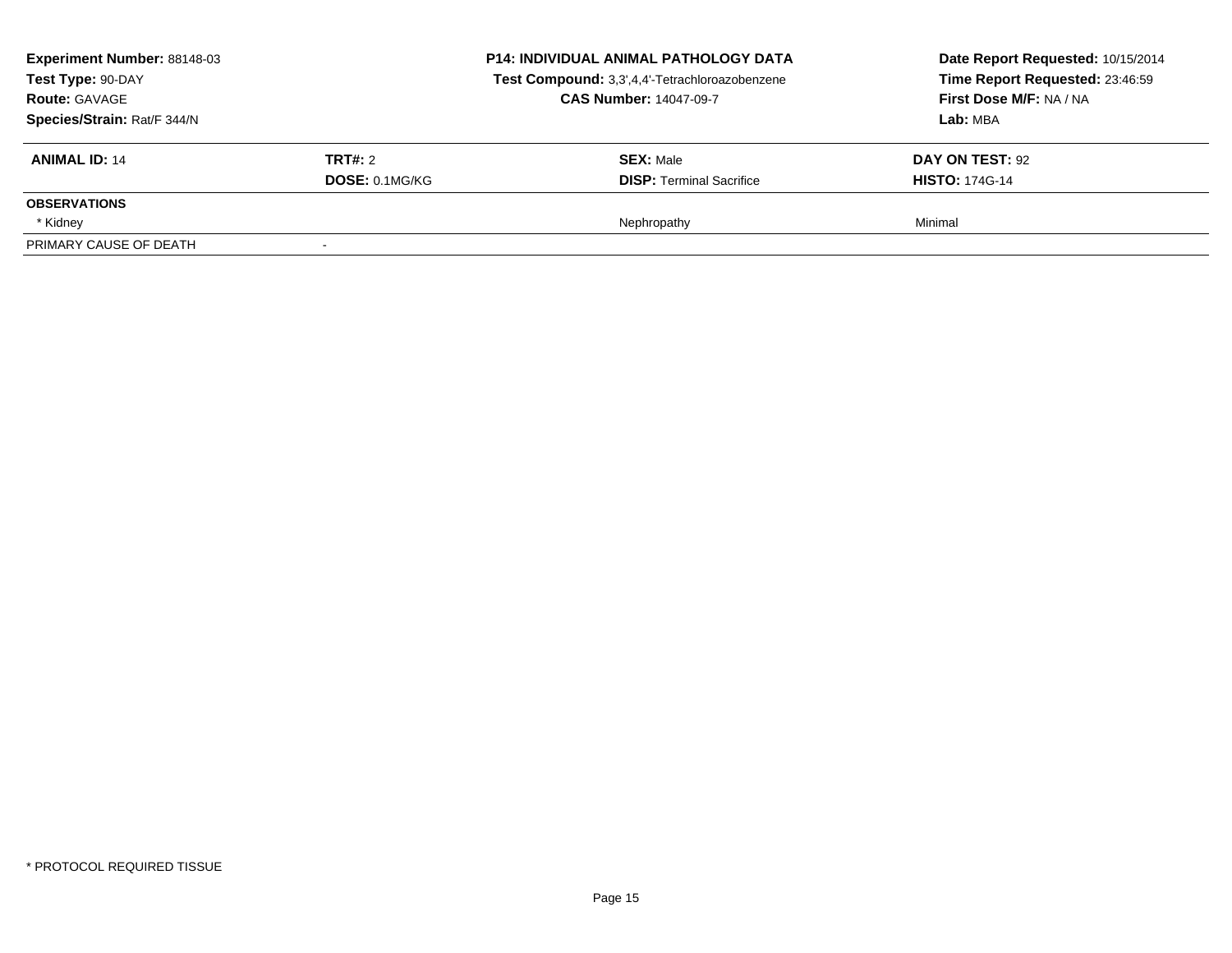| Experiment Number: 88148-03<br>Test Type: 90-DAY<br><b>Route: GAVAGE</b><br>Species/Strain: Rat/F 344/N |                | <b>P14: INDIVIDUAL ANIMAL PATHOLOGY DATA</b><br>Test Compound: 3,3',4,4'-Tetrachloroazobenzene<br><b>CAS Number: 14047-09-7</b> | Date Report Requested: 10/15/2014<br>Time Report Requested: 23:46:59<br>First Dose M/F: NA / NA<br>Lab: MBA |
|---------------------------------------------------------------------------------------------------------|----------------|---------------------------------------------------------------------------------------------------------------------------------|-------------------------------------------------------------------------------------------------------------|
| <b>ANIMAL ID: 15</b>                                                                                    | <b>TRT#: 2</b> | <b>SEX: Male</b>                                                                                                                | DAY ON TEST: 92                                                                                             |
| <b>OBSERVATIONS</b>                                                                                     | DOSE: 0.1MG/KG | <b>DISP: Terminal Sacrifice</b>                                                                                                 | <b>HISTO: MB174G-15</b>                                                                                     |
| * Kidney                                                                                                |                | Nephropathy                                                                                                                     | Minimal                                                                                                     |
| PRIMARY CAUSE OF DEATH                                                                                  |                |                                                                                                                                 |                                                                                                             |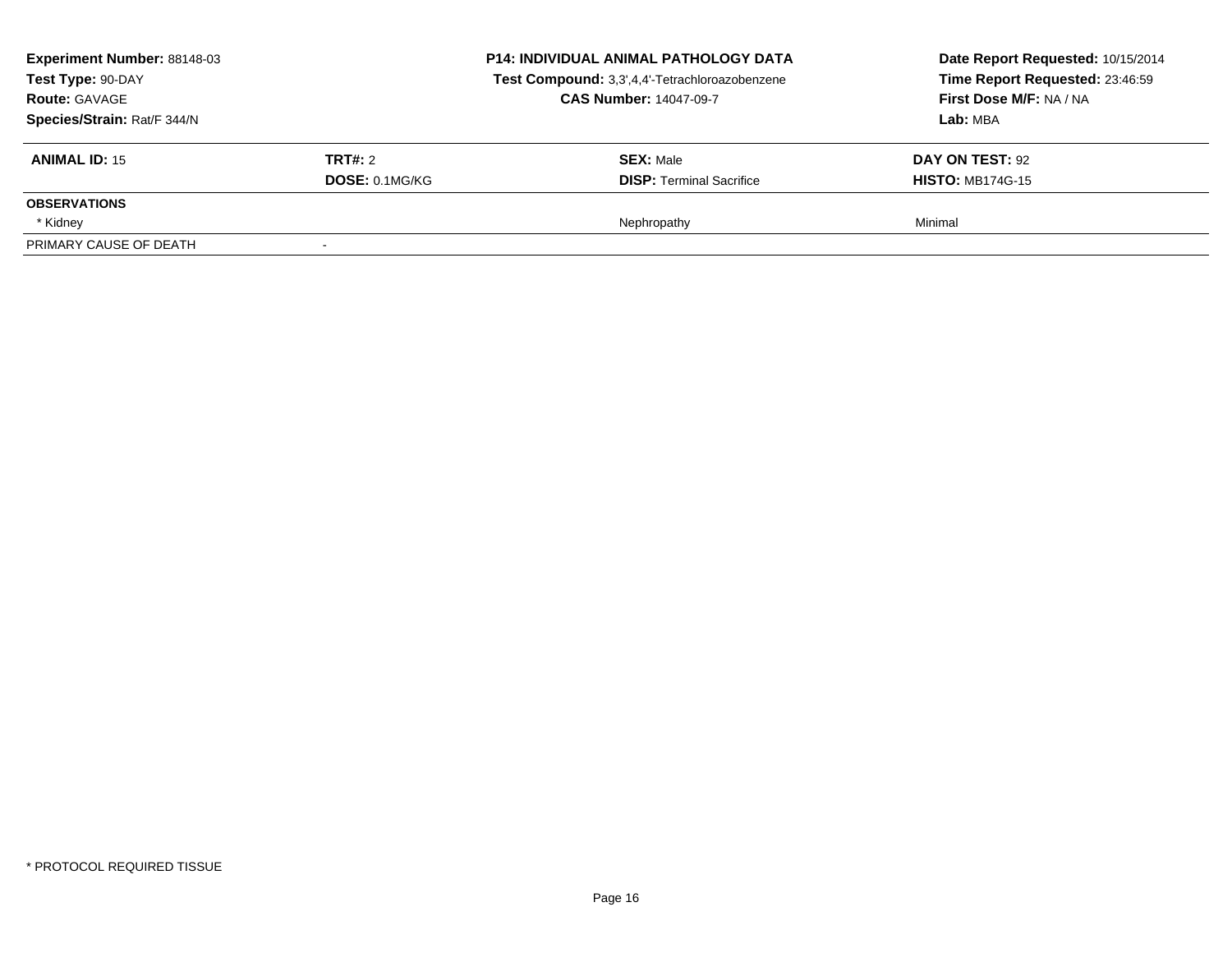| Experiment Number: 88148-03<br>Test Type: 90-DAY<br><b>Route: GAVAGE</b><br>Species/Strain: Rat/F 344/N |                       | <b>P14: INDIVIDUAL ANIMAL PATHOLOGY DATA</b><br>Test Compound: 3,3',4,4'-Tetrachloroazobenzene<br><b>CAS Number: 14047-09-7</b> | Date Report Requested: 10/15/2014<br>Time Report Requested: 23:46:59<br>First Dose M/F: NA / NA<br>Lab: MBA |
|---------------------------------------------------------------------------------------------------------|-----------------------|---------------------------------------------------------------------------------------------------------------------------------|-------------------------------------------------------------------------------------------------------------|
| <b>ANIMAL ID: 16</b>                                                                                    | <b>TRT#: 2</b>        | <b>SEX: Male</b>                                                                                                                | DAY ON TEST: 92                                                                                             |
| <b>OBSERVATIONS</b>                                                                                     | <b>DOSE: 0.1MG/KG</b> | <b>DISP: Terminal Sacrifice</b>                                                                                                 | <b>HISTO: MB174G-16</b>                                                                                     |
| * Kidney                                                                                                |                       | Nephropathy                                                                                                                     | Minimal                                                                                                     |
| PRIMARY CAUSE OF DEATH                                                                                  |                       |                                                                                                                                 |                                                                                                             |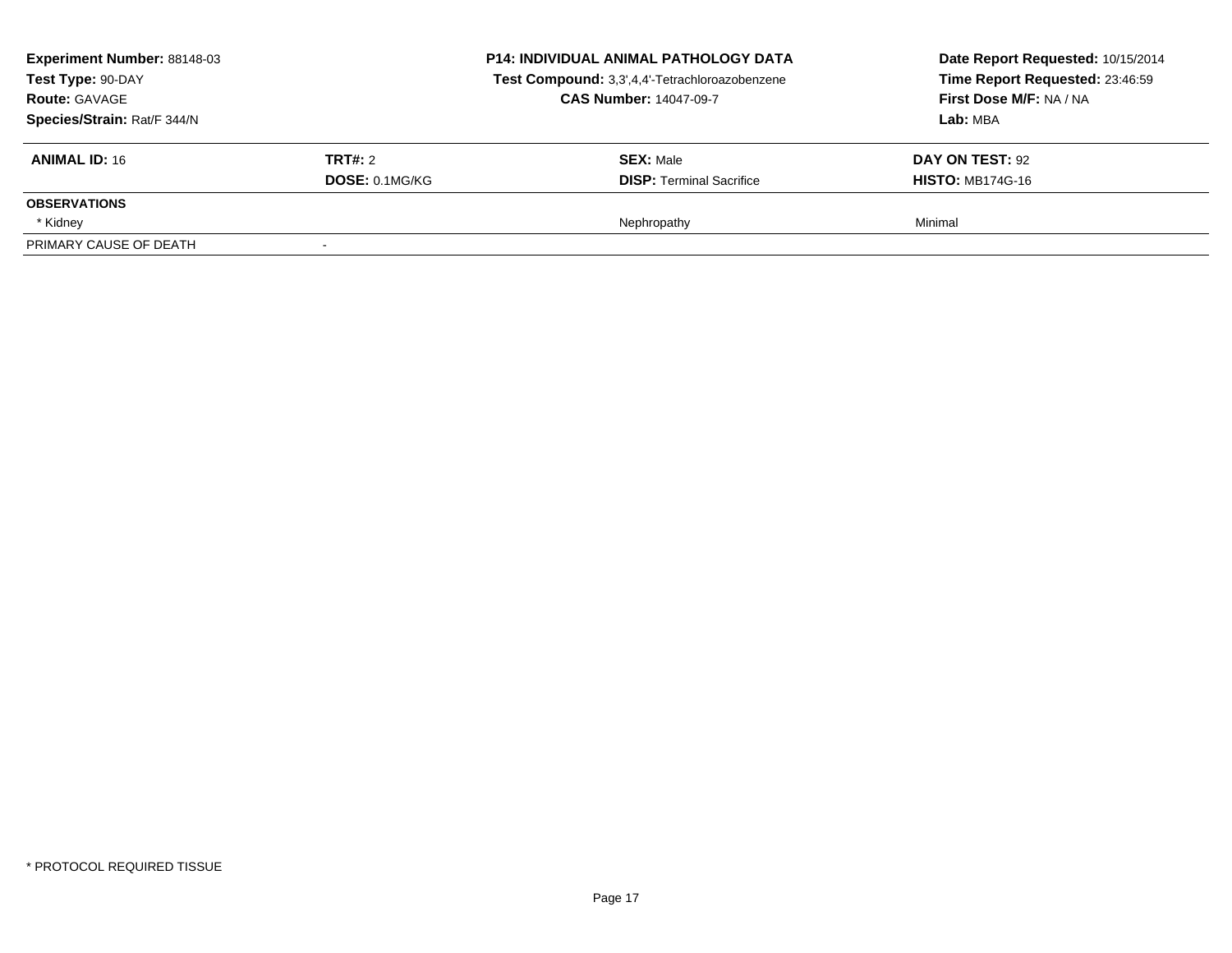| Experiment Number: 88148-03<br>Test Type: 90-DAY<br><b>Route: GAVAGE</b><br>Species/Strain: Rat/F 344/N |                | <b>P14: INDIVIDUAL ANIMAL PATHOLOGY DATA</b><br>Test Compound: 3,3',4,4'-Tetrachloroazobenzene<br><b>CAS Number: 14047-09-7</b> | Date Report Requested: 10/15/2014<br>Time Report Requested: 23:46:59<br>First Dose M/F: NA / NA<br>Lab: MBA |
|---------------------------------------------------------------------------------------------------------|----------------|---------------------------------------------------------------------------------------------------------------------------------|-------------------------------------------------------------------------------------------------------------|
| <b>ANIMAL ID: 17</b>                                                                                    | <b>TRT#: 2</b> | <b>SEX: Male</b>                                                                                                                | DAY ON TEST: 92                                                                                             |
|                                                                                                         | DOSE: 0.1MG/KG | <b>DISP: Terminal Sacrifice</b>                                                                                                 | <b>HISTO: MB174G-17</b>                                                                                     |
| <b>OBSERVATIONS</b>                                                                                     |                |                                                                                                                                 |                                                                                                             |
| * Kidney                                                                                                |                | Nephropathy                                                                                                                     | Minimal                                                                                                     |
| PRIMARY CAUSE OF DEATH                                                                                  |                |                                                                                                                                 |                                                                                                             |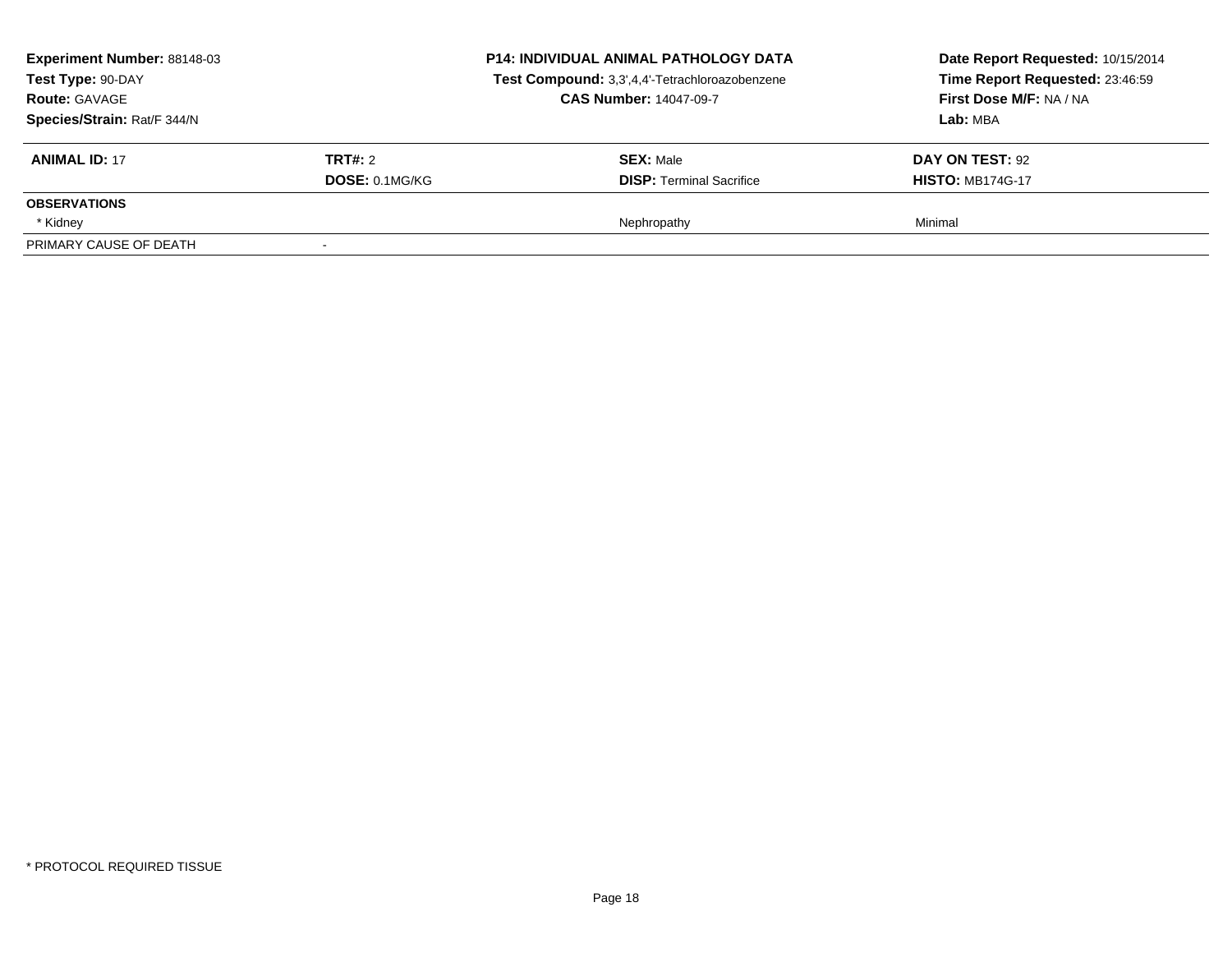| Experiment Number: 88148-03<br>Test Type: 90-DAY<br><b>Route: GAVAGE</b><br>Species/Strain: Rat/F 344/N |                       | <b>P14: INDIVIDUAL ANIMAL PATHOLOGY DATA</b><br>Test Compound: 3,3',4,4'-Tetrachloroazobenzene<br><b>CAS Number: 14047-09-7</b> | Date Report Requested: 10/15/2014<br>Time Report Requested: 23:46:59<br>First Dose M/F: NA / NA<br>Lab: MBA |
|---------------------------------------------------------------------------------------------------------|-----------------------|---------------------------------------------------------------------------------------------------------------------------------|-------------------------------------------------------------------------------------------------------------|
| <b>ANIMAL ID: 18</b>                                                                                    | <b>TRT#: 2</b>        | <b>SEX: Male</b>                                                                                                                | DAY ON TEST: 92                                                                                             |
| <b>OBSERVATIONS</b>                                                                                     | <b>DOSE: 0.1MG/KG</b> | <b>DISP: Terminal Sacrifice</b>                                                                                                 | <b>HISTO: MB174G-18</b>                                                                                     |
| * Kidney                                                                                                |                       | Nephropathy                                                                                                                     | Minimal                                                                                                     |
| PRIMARY CAUSE OF DEATH                                                                                  |                       |                                                                                                                                 |                                                                                                             |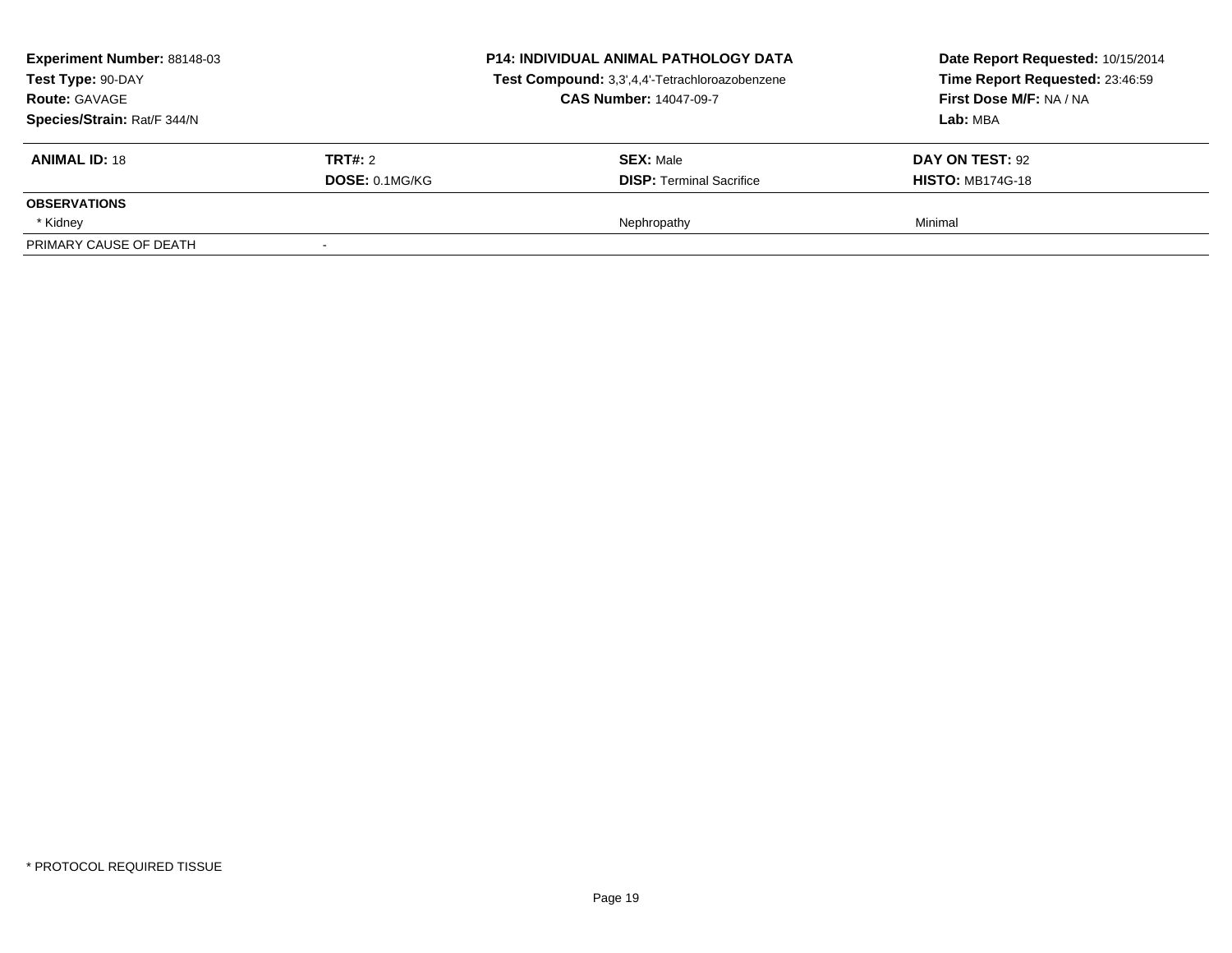| Experiment Number: 88148-03<br>Test Type: 90-DAY<br><b>Route: GAVAGE</b><br>Species/Strain: Rat/F 344/N |                       | <b>P14: INDIVIDUAL ANIMAL PATHOLOGY DATA</b><br>Test Compound: 3,3',4,4'-Tetrachloroazobenzene<br><b>CAS Number: 14047-09-7</b> | Date Report Requested: 10/15/2014<br>Time Report Requested: 23:46:59<br>First Dose M/F: NA / NA<br>Lab: MBA |
|---------------------------------------------------------------------------------------------------------|-----------------------|---------------------------------------------------------------------------------------------------------------------------------|-------------------------------------------------------------------------------------------------------------|
| <b>ANIMAL ID: 19</b>                                                                                    | <b>TRT#: 2</b>        | <b>SEX: Male</b>                                                                                                                | DAY ON TEST: 92                                                                                             |
|                                                                                                         | <b>DOSE: 0.1MG/KG</b> | <b>DISP: Terminal Sacrifice</b>                                                                                                 | <b>HISTO: MB174G-19</b>                                                                                     |
| <b>OBSERVATIONS</b>                                                                                     |                       |                                                                                                                                 |                                                                                                             |
| * Kidney                                                                                                |                       | Nephropathy                                                                                                                     | Minimal                                                                                                     |
| PRIMARY CAUSE OF DEATH                                                                                  |                       |                                                                                                                                 |                                                                                                             |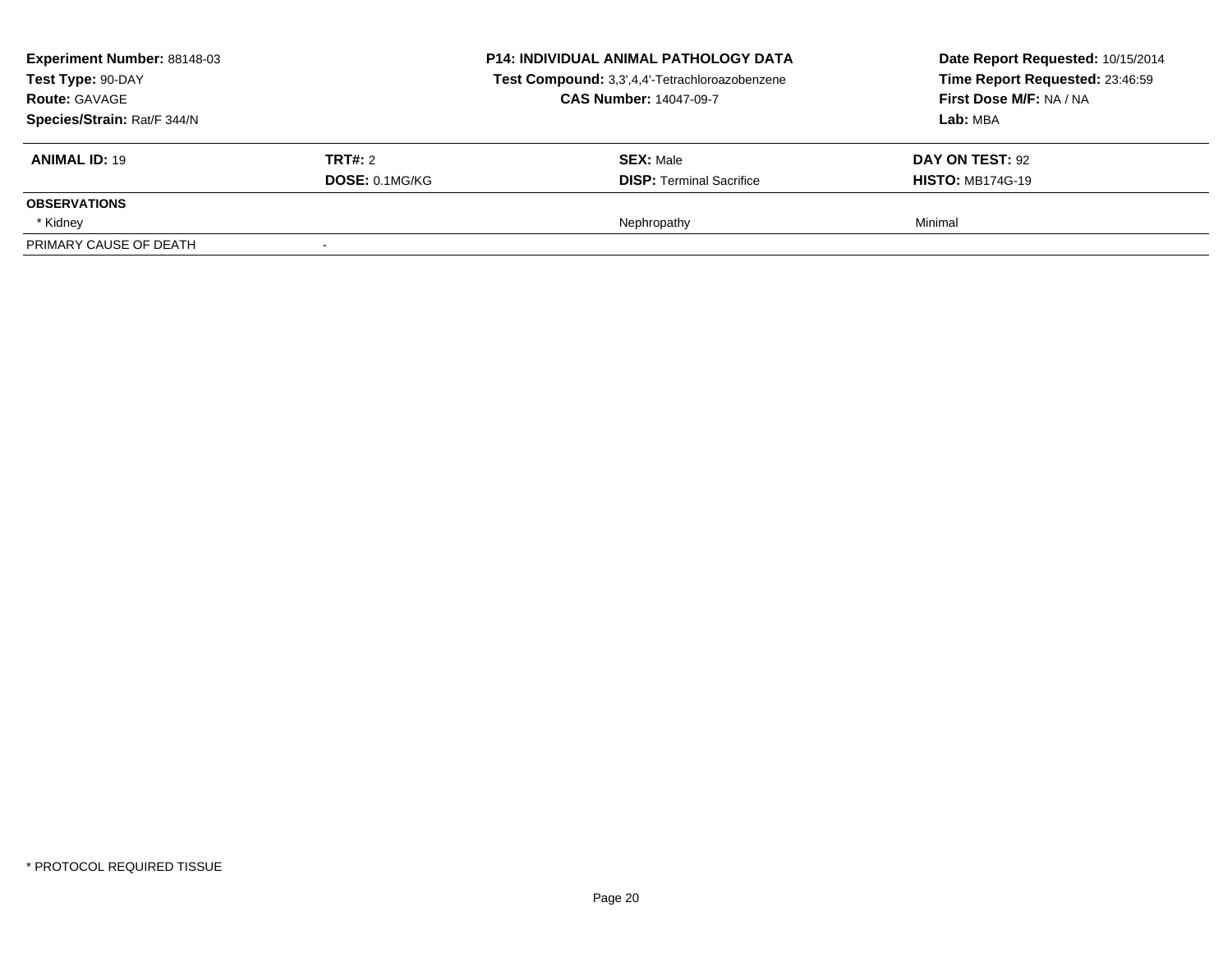| Experiment Number: 88148-03<br>Test Type: 90-DAY<br><b>Route: GAVAGE</b><br>Species/Strain: Rat/F 344/N |                       | <b>P14: INDIVIDUAL ANIMAL PATHOLOGY DATA</b><br>Test Compound: 3,3',4,4'-Tetrachloroazobenzene<br><b>CAS Number: 14047-09-7</b> | Date Report Requested: 10/15/2014<br>Time Report Requested: 23:46:59<br>First Dose M/F: NA / NA<br>Lab: MBA |
|---------------------------------------------------------------------------------------------------------|-----------------------|---------------------------------------------------------------------------------------------------------------------------------|-------------------------------------------------------------------------------------------------------------|
| <b>ANIMAL ID: 20</b>                                                                                    | TRT#: 2               | <b>SEX: Male</b>                                                                                                                | <b>DAY ON TEST: 92</b>                                                                                      |
| <b>OBSERVATIONS</b>                                                                                     | <b>DOSE: 0.1MG/KG</b> | <b>DISP:</b> Terminal Sacrifice                                                                                                 | <b>HISTO: MB174G-20</b>                                                                                     |
| * Kidney                                                                                                |                       | Nephropathy                                                                                                                     | Minimal                                                                                                     |
| PRIMARY CAUSE OF DEATH                                                                                  |                       |                                                                                                                                 |                                                                                                             |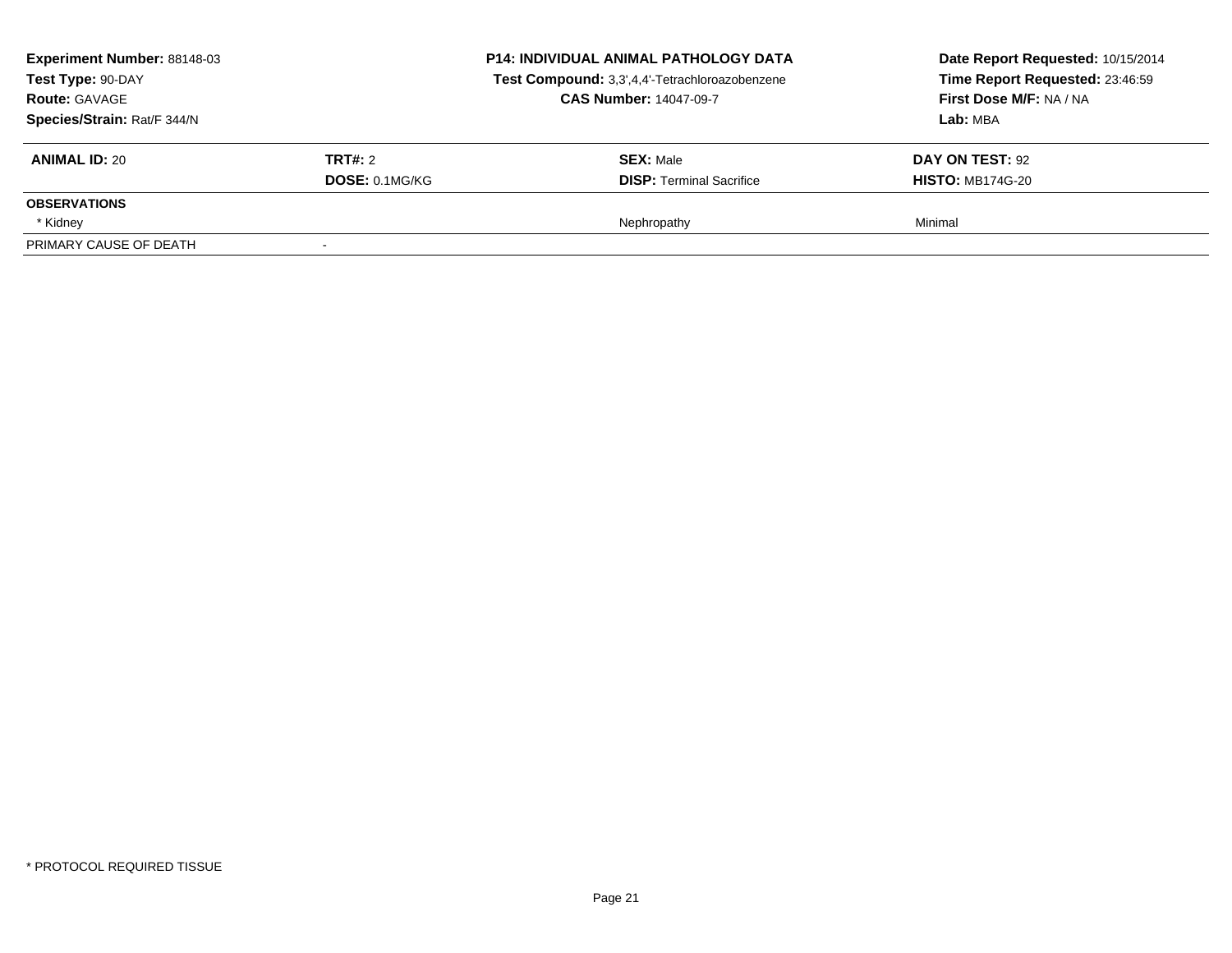| Experiment Number: 88148-03<br>Test Type: 90-DAY<br><b>Route: GAVAGE</b><br>Species/Strain: Rat/F 344/N |                      | P14: INDIVIDUAL ANIMAL PATHOLOGY DATA<br>Test Compound: 3,3',4,4'-Tetrachloroazobenzene<br><b>CAS Number: 14047-09-7</b> | Date Report Requested: 10/15/2014<br>Time Report Requested: 23:46:59<br>First Dose M/F: NA / NA<br>Lab: MBA |
|---------------------------------------------------------------------------------------------------------|----------------------|--------------------------------------------------------------------------------------------------------------------------|-------------------------------------------------------------------------------------------------------------|
| <b>ANIMAL ID: 21</b>                                                                                    | TRT#: 3              | <b>SEX: Male</b>                                                                                                         | DAY ON TEST: 92                                                                                             |
|                                                                                                         | <b>DOSE: 1 MG/KG</b> | <b>DISP: Terminal Sacrifice</b>                                                                                          | <b>HISTO: MB174G-21</b>                                                                                     |
|                                                                                                         |                      | ORGAN AND ACCOUNTABLE SITE STATUS                                                                                        |                                                                                                             |
| <b>NORMAL</b>                                                                                           |                      |                                                                                                                          |                                                                                                             |
| * Spleen                                                                                                |                      |                                                                                                                          |                                                                                                             |
| <b>OBSERVATIONS</b>                                                                                     |                      |                                                                                                                          |                                                                                                             |
| * Kidney                                                                                                |                      | Nephropathy                                                                                                              | Minimal                                                                                                     |
| PRIMARY CAUSE OF DEATH                                                                                  |                      |                                                                                                                          |                                                                                                             |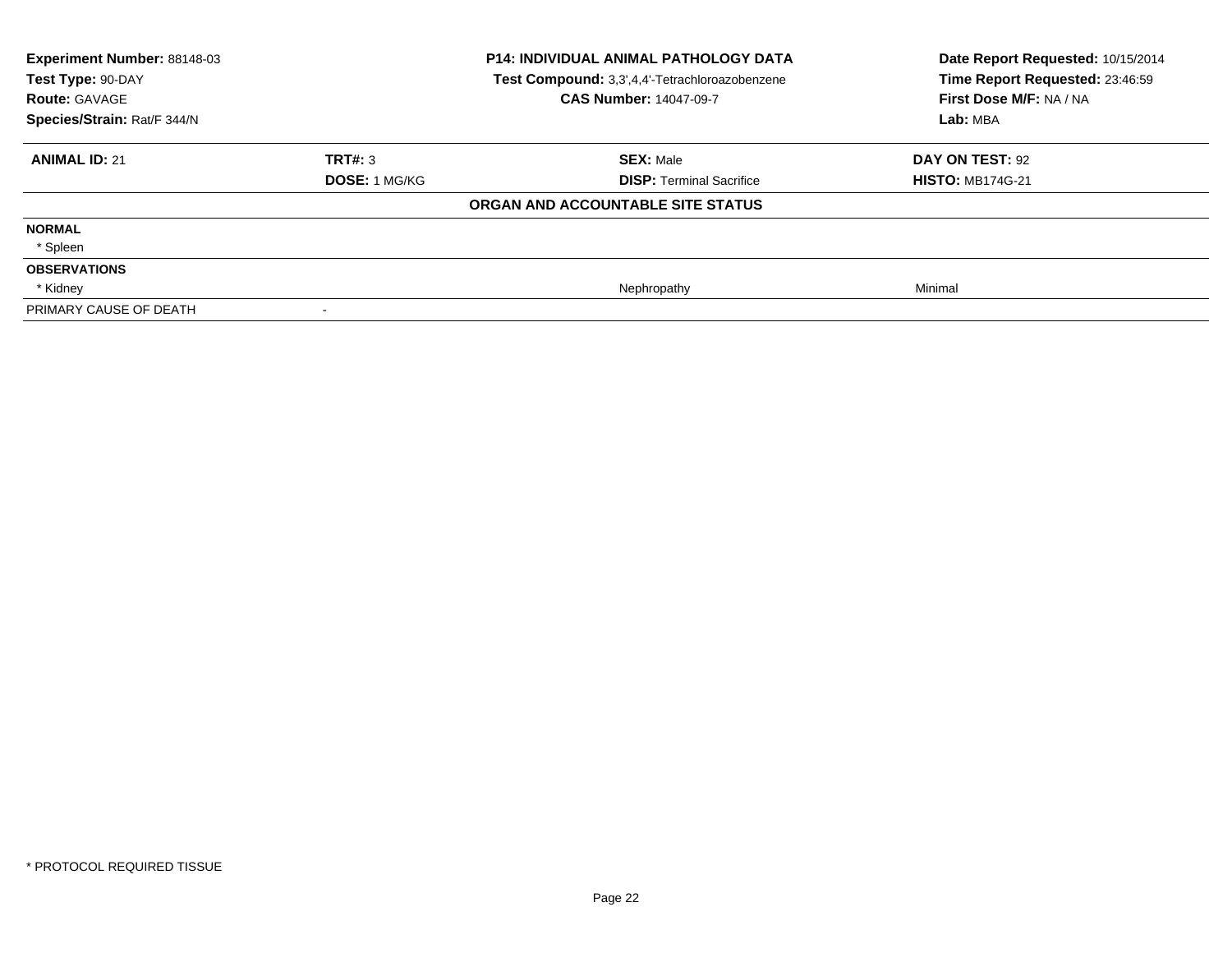| Experiment Number: 88148-03<br>Test Type: 90-DAY<br><b>Route: GAVAGE</b><br>Species/Strain: Rat/F 344/N |                      | P14: INDIVIDUAL ANIMAL PATHOLOGY DATA<br>Test Compound: 3,3',4,4'-Tetrachloroazobenzene<br><b>CAS Number: 14047-09-7</b> | Date Report Requested: 10/15/2014<br>Time Report Requested: 23:46:59<br>First Dose M/F: NA / NA<br>Lab: MBA |
|---------------------------------------------------------------------------------------------------------|----------------------|--------------------------------------------------------------------------------------------------------------------------|-------------------------------------------------------------------------------------------------------------|
| <b>ANIMAL ID: 22</b>                                                                                    | TRT#: 3              | <b>SEX: Male</b>                                                                                                         | DAY ON TEST: 92                                                                                             |
|                                                                                                         | <b>DOSE: 1 MG/KG</b> | <b>DISP: Terminal Sacrifice</b>                                                                                          | <b>HISTO: MB174G-22</b>                                                                                     |
|                                                                                                         |                      | ORGAN AND ACCOUNTABLE SITE STATUS                                                                                        |                                                                                                             |
| <b>NORMAL</b>                                                                                           |                      |                                                                                                                          |                                                                                                             |
| * Spleen                                                                                                |                      |                                                                                                                          |                                                                                                             |
| <b>OBSERVATIONS</b>                                                                                     |                      |                                                                                                                          |                                                                                                             |
| * Kidney                                                                                                |                      | Nephropathy                                                                                                              | Minimal                                                                                                     |
| PRIMARY CAUSE OF DEATH                                                                                  |                      |                                                                                                                          |                                                                                                             |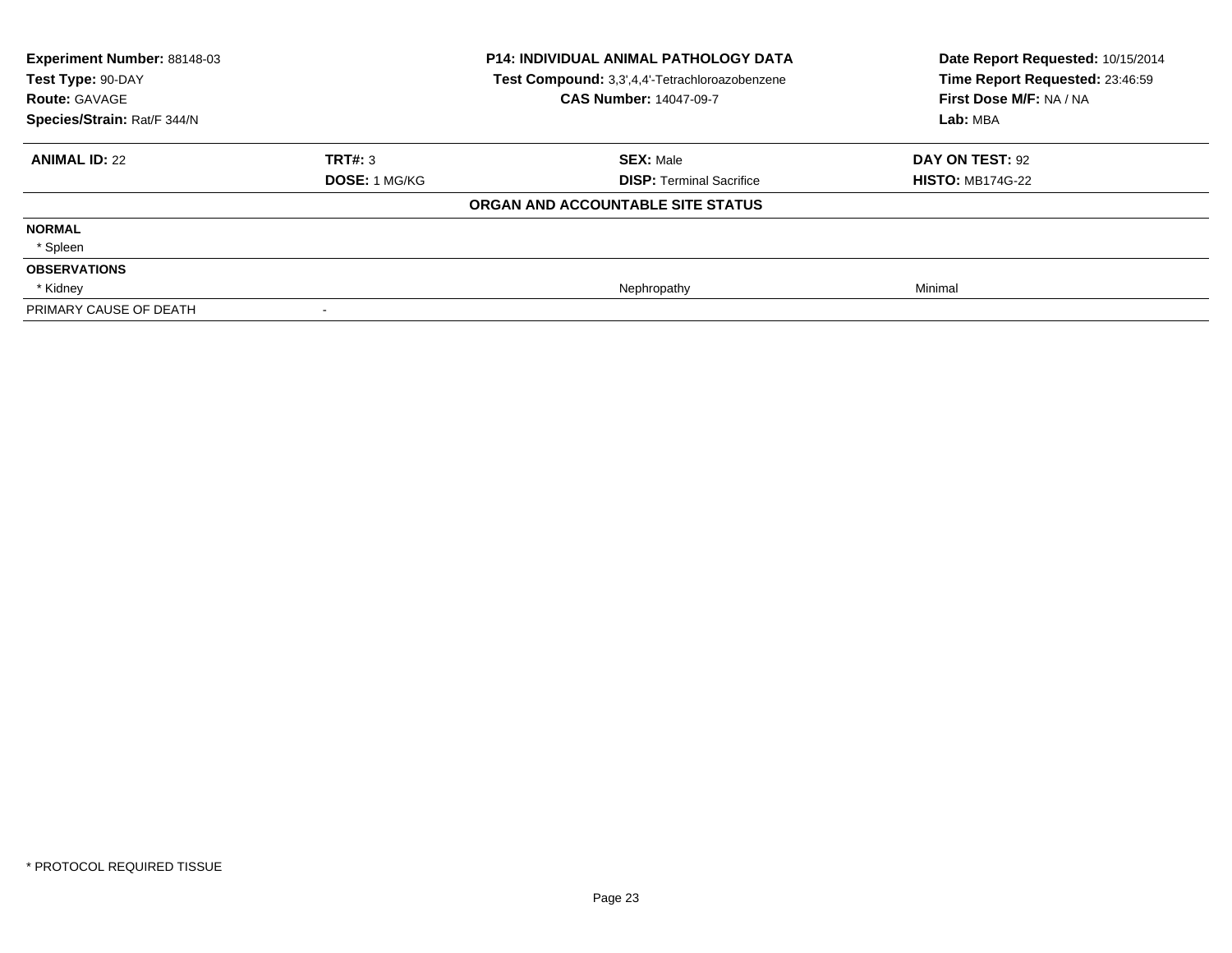| Experiment Number: 88148-03<br>Test Type: 90-DAY<br><b>Route: GAVAGE</b><br>Species/Strain: Rat/F 344/N |                      | P14: INDIVIDUAL ANIMAL PATHOLOGY DATA<br>Test Compound: 3,3',4,4'-Tetrachloroazobenzene<br><b>CAS Number: 14047-09-7</b> | Date Report Requested: 10/15/2014<br>Time Report Requested: 23:46:59<br>First Dose M/F: NA / NA<br>Lab: MBA |
|---------------------------------------------------------------------------------------------------------|----------------------|--------------------------------------------------------------------------------------------------------------------------|-------------------------------------------------------------------------------------------------------------|
| <b>ANIMAL ID: 23</b>                                                                                    | TRT#: 3              | <b>SEX: Male</b>                                                                                                         | DAY ON TEST: 92                                                                                             |
|                                                                                                         | <b>DOSE: 1 MG/KG</b> | <b>DISP: Terminal Sacrifice</b>                                                                                          | <b>HISTO: MB174G-23</b>                                                                                     |
|                                                                                                         |                      | ORGAN AND ACCOUNTABLE SITE STATUS                                                                                        |                                                                                                             |
| <b>NORMAL</b>                                                                                           |                      |                                                                                                                          |                                                                                                             |
| * Spleen                                                                                                |                      |                                                                                                                          |                                                                                                             |
| <b>OBSERVATIONS</b>                                                                                     |                      |                                                                                                                          |                                                                                                             |
| * Kidney                                                                                                |                      | Nephropathy                                                                                                              | Minimal                                                                                                     |
| PRIMARY CAUSE OF DEATH                                                                                  |                      |                                                                                                                          |                                                                                                             |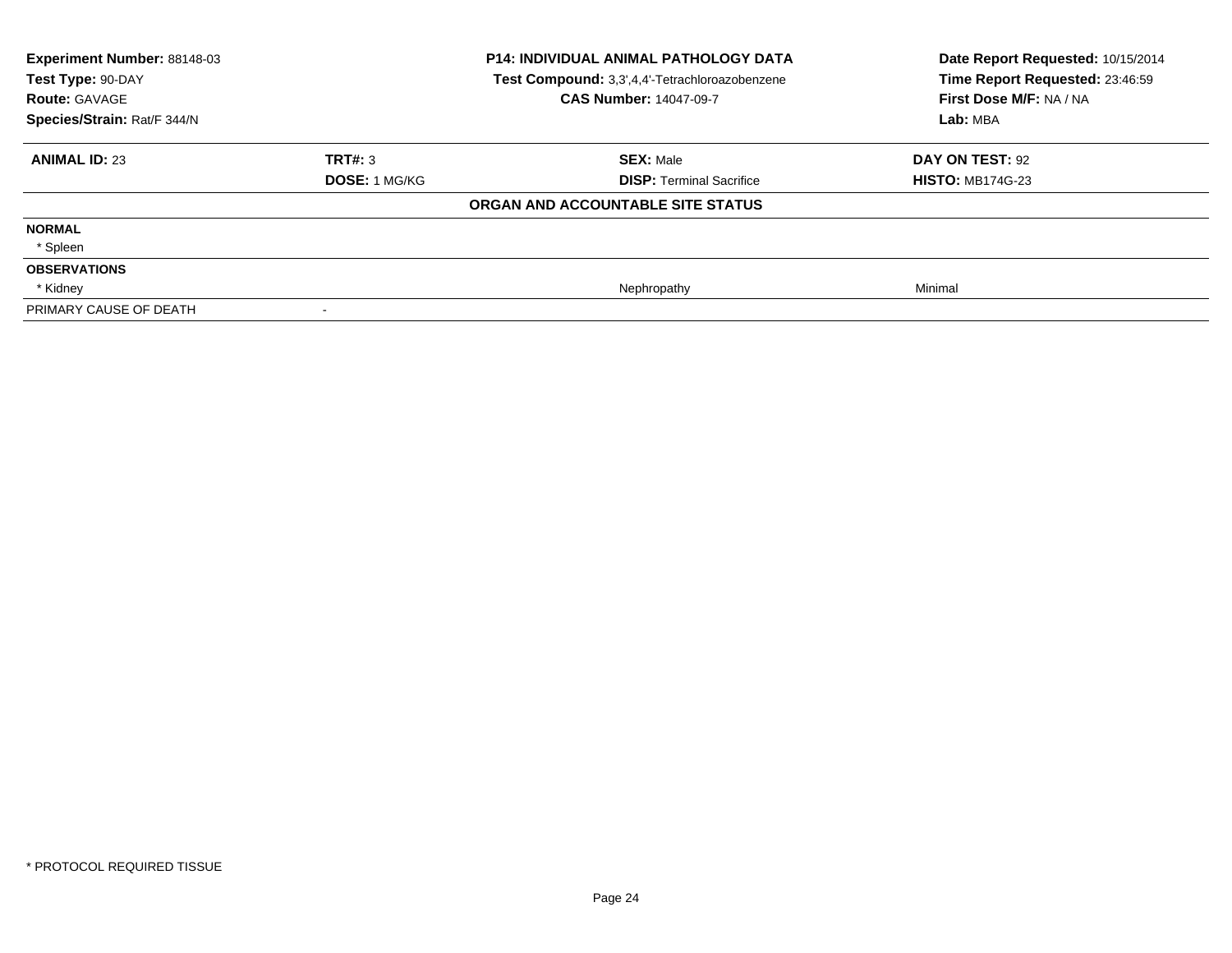| Experiment Number: 88148-03<br>Test Type: 90-DAY<br><b>Route: GAVAGE</b><br>Species/Strain: Rat/F 344/N |               | P14: INDIVIDUAL ANIMAL PATHOLOGY DATA<br>Test Compound: 3,3',4,4'-Tetrachloroazobenzene<br><b>CAS Number: 14047-09-7</b> | Date Report Requested: 10/15/2014<br>Time Report Requested: 23:46:59<br>First Dose M/F: NA / NA<br>Lab: MBA |
|---------------------------------------------------------------------------------------------------------|---------------|--------------------------------------------------------------------------------------------------------------------------|-------------------------------------------------------------------------------------------------------------|
| <b>ANIMAL ID: 24</b>                                                                                    | TRT#: 3       | <b>SEX: Male</b>                                                                                                         | DAY ON TEST: 92                                                                                             |
|                                                                                                         | DOSE: 1 MG/KG | <b>DISP: Terminal Sacrifice</b>                                                                                          | <b>HISTO: MB174G-24</b>                                                                                     |
|                                                                                                         |               | ORGAN AND ACCOUNTABLE SITE STATUS                                                                                        |                                                                                                             |
| <b>NORMAL</b>                                                                                           |               |                                                                                                                          |                                                                                                             |
| * Spleen                                                                                                |               |                                                                                                                          |                                                                                                             |
| <b>OBSERVATIONS</b>                                                                                     |               |                                                                                                                          |                                                                                                             |
| * Kidney                                                                                                |               | Nephropathy                                                                                                              | Minimal                                                                                                     |
| PRIMARY CAUSE OF DEATH                                                                                  |               |                                                                                                                          |                                                                                                             |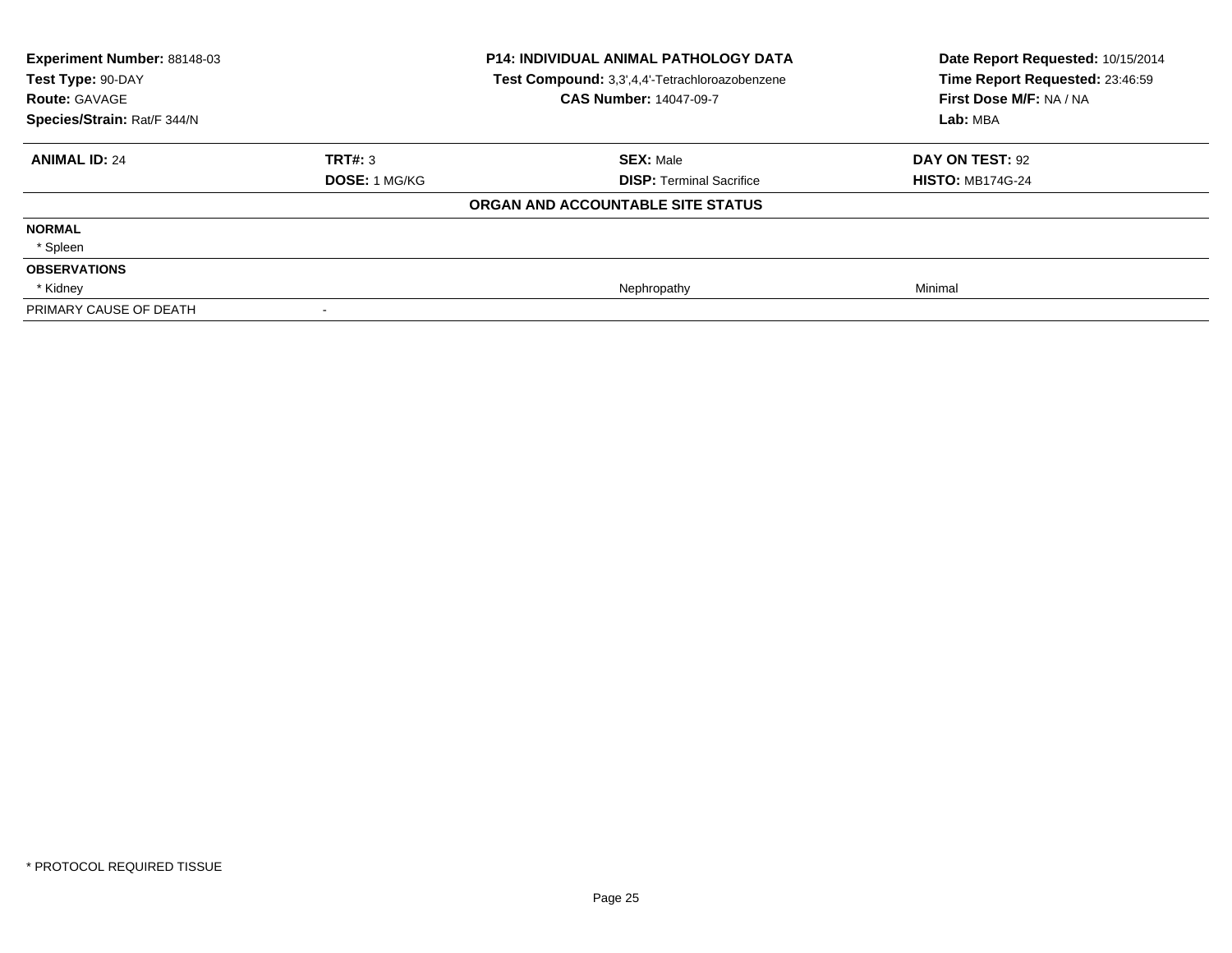|         | <b>P14: INDIVIDUAL ANIMAL PATHOLOGY DATA</b><br>Test Compound: 3,3',4,4'-Tetrachloroazobenzene<br><b>CAS Number: 14047-09-7</b> | Date Report Requested: 10/15/2014<br>Time Report Requested: 23:46:59<br>First Dose M/F: NA / NA<br>Lab: MBA |
|---------|---------------------------------------------------------------------------------------------------------------------------------|-------------------------------------------------------------------------------------------------------------|
| TRT#: 3 | <b>SEX: Male</b>                                                                                                                | DAY ON TEST: 92<br><b>HISTO: MB174G-25</b>                                                                  |
|         |                                                                                                                                 |                                                                                                             |
|         | Nephropathy                                                                                                                     | Minimal                                                                                                     |
|         | <b>DOSE: 1 MG/KG</b>                                                                                                            | <b>DISP: Terminal Sacrifice</b>                                                                             |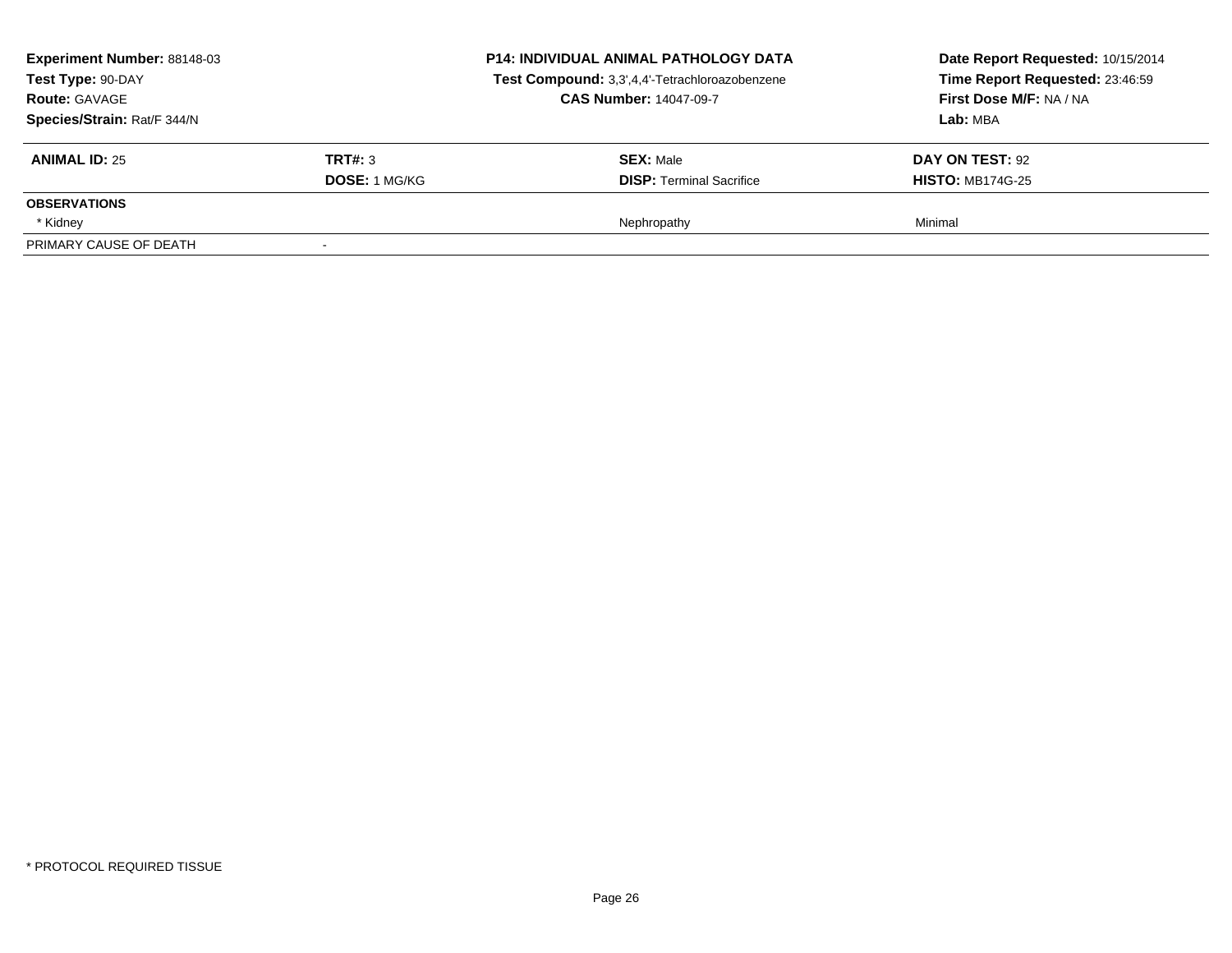| Experiment Number: 88148-03<br>Test Type: 90-DAY<br><b>Route: GAVAGE</b><br>Species/Strain: Rat/F 344/N |                      | P14: INDIVIDUAL ANIMAL PATHOLOGY DATA<br>Test Compound: 3,3',4,4'-Tetrachloroazobenzene<br><b>CAS Number: 14047-09-7</b> | Date Report Requested: 10/15/2014<br>Time Report Requested: 23:46:59<br>First Dose M/F: NA / NA<br>Lab: MBA |
|---------------------------------------------------------------------------------------------------------|----------------------|--------------------------------------------------------------------------------------------------------------------------|-------------------------------------------------------------------------------------------------------------|
| <b>ANIMAL ID: 26</b>                                                                                    | TRT#: 3              | <b>SEX: Male</b>                                                                                                         | DAY ON TEST: 92                                                                                             |
|                                                                                                         | <b>DOSE: 1 MG/KG</b> | <b>DISP: Terminal Sacrifice</b>                                                                                          | <b>HISTO: MB174G-26</b>                                                                                     |
|                                                                                                         |                      | ORGAN AND ACCOUNTABLE SITE STATUS                                                                                        |                                                                                                             |
| <b>NORMAL</b>                                                                                           |                      |                                                                                                                          |                                                                                                             |
| * Spleen                                                                                                |                      |                                                                                                                          |                                                                                                             |
| <b>OBSERVATIONS</b>                                                                                     |                      |                                                                                                                          |                                                                                                             |
| * Kidney                                                                                                |                      | Nephropathy                                                                                                              | Minimal                                                                                                     |
| PRIMARY CAUSE OF DEATH                                                                                  |                      |                                                                                                                          |                                                                                                             |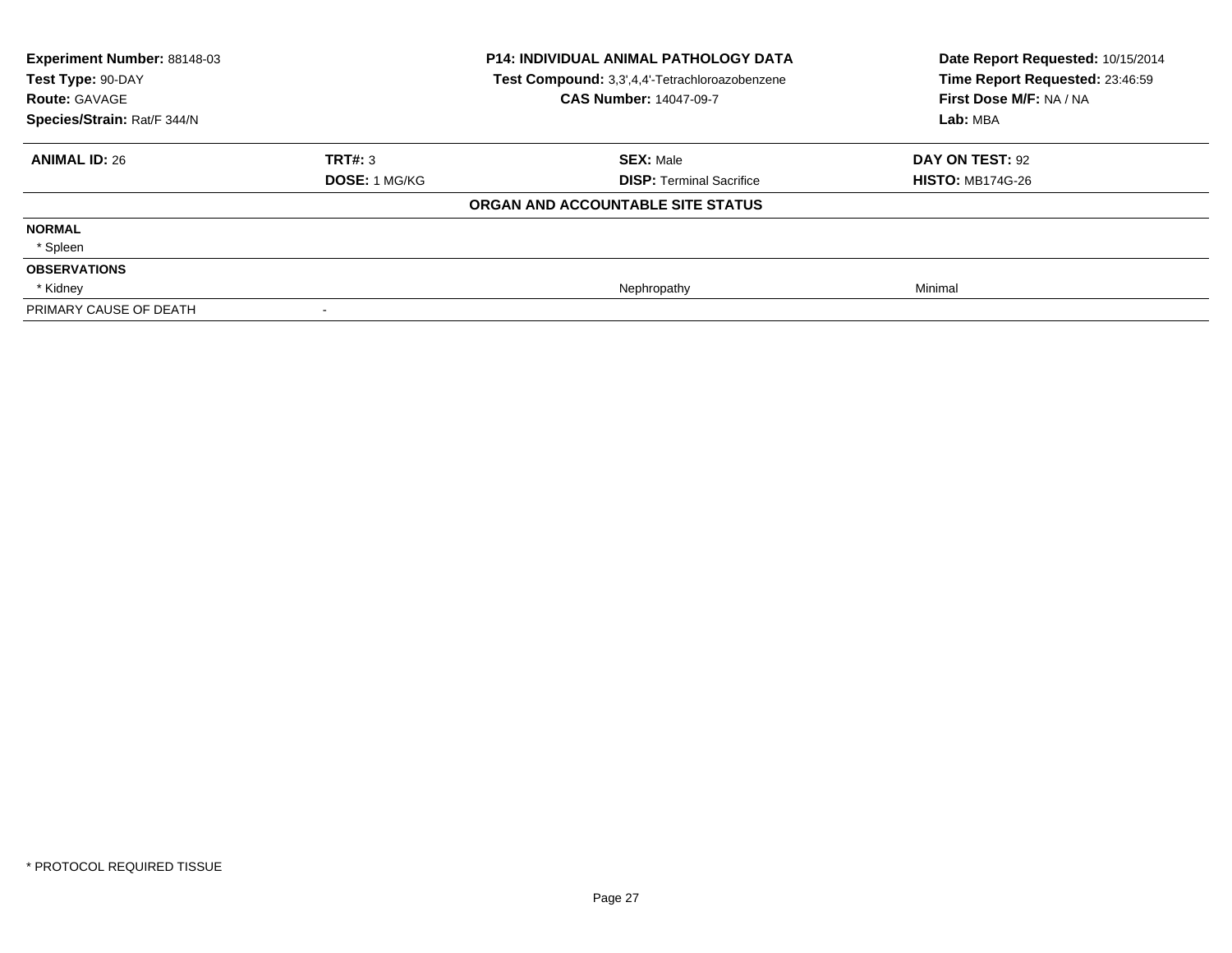| Experiment Number: 88148-03<br>Test Type: 90-DAY<br><b>Route: GAVAGE</b><br>Species/Strain: Rat/F 344/N |                      | P14: INDIVIDUAL ANIMAL PATHOLOGY DATA<br>Test Compound: 3,3',4,4'-Tetrachloroazobenzene<br><b>CAS Number: 14047-09-7</b> | Date Report Requested: 10/15/2014<br>Time Report Requested: 23:46:59<br>First Dose M/F: NA / NA<br>Lab: MBA |
|---------------------------------------------------------------------------------------------------------|----------------------|--------------------------------------------------------------------------------------------------------------------------|-------------------------------------------------------------------------------------------------------------|
| <b>ANIMAL ID: 27</b>                                                                                    | TRT#: 3              | <b>SEX: Male</b>                                                                                                         | DAY ON TEST: 92                                                                                             |
|                                                                                                         | <b>DOSE: 1 MG/KG</b> | <b>DISP: Terminal Sacrifice</b>                                                                                          | <b>HISTO: MB174G-27</b>                                                                                     |
|                                                                                                         |                      | ORGAN AND ACCOUNTABLE SITE STATUS                                                                                        |                                                                                                             |
| <b>NORMAL</b>                                                                                           |                      |                                                                                                                          |                                                                                                             |
| * Spleen                                                                                                |                      |                                                                                                                          |                                                                                                             |
| <b>OBSERVATIONS</b>                                                                                     |                      |                                                                                                                          |                                                                                                             |
| * Kidney                                                                                                |                      | Nephropathy                                                                                                              | Minimal                                                                                                     |
| PRIMARY CAUSE OF DEATH                                                                                  |                      |                                                                                                                          |                                                                                                             |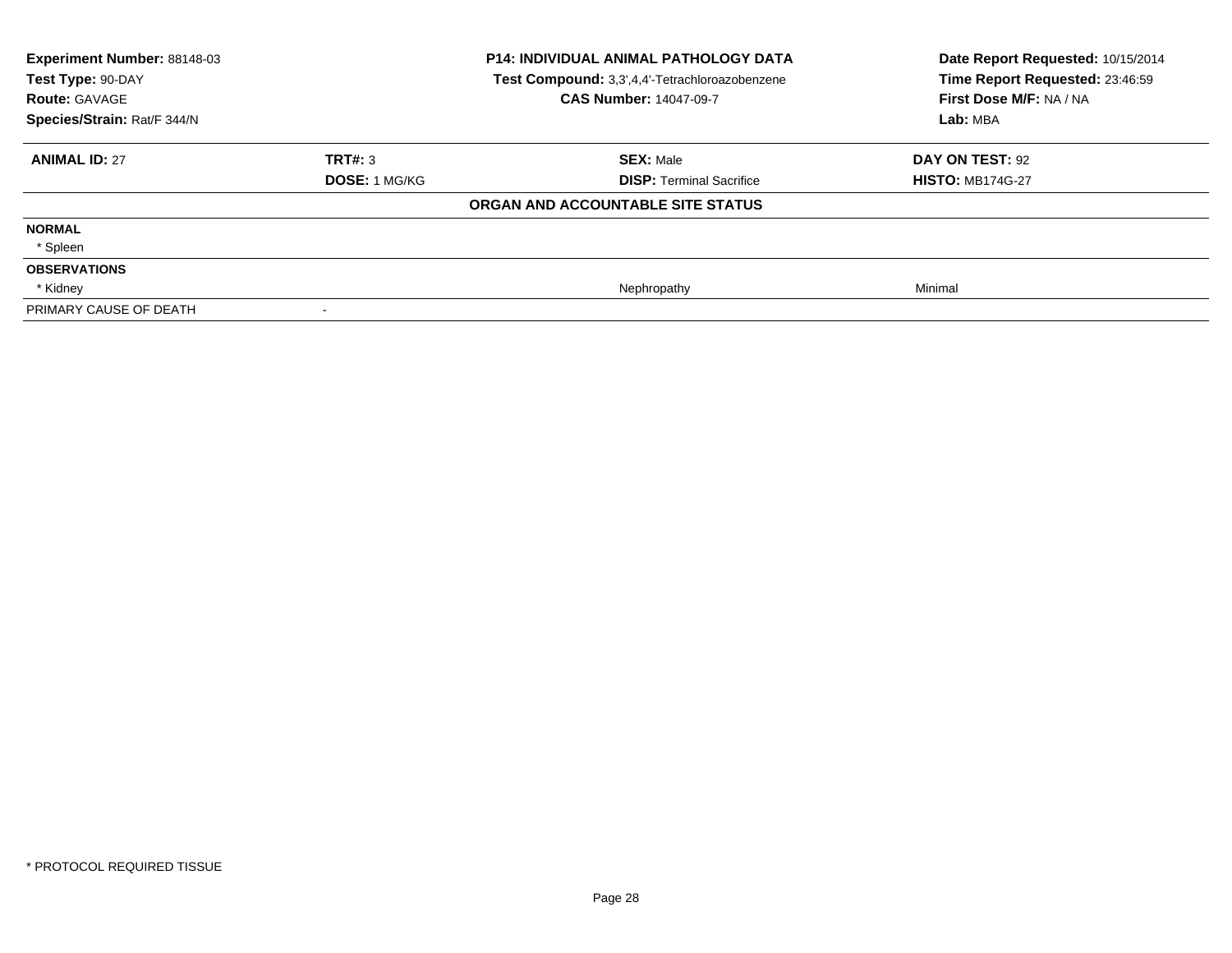| Experiment Number: 88148-03<br>Test Type: 90-DAY<br><b>Route: GAVAGE</b><br>Species/Strain: Rat/F 344/N |                      | P14: INDIVIDUAL ANIMAL PATHOLOGY DATA<br>Test Compound: 3,3',4,4'-Tetrachloroazobenzene<br><b>CAS Number: 14047-09-7</b> | Date Report Requested: 10/15/2014<br>Time Report Requested: 23:46:59<br>First Dose M/F: NA / NA<br>Lab: MBA |
|---------------------------------------------------------------------------------------------------------|----------------------|--------------------------------------------------------------------------------------------------------------------------|-------------------------------------------------------------------------------------------------------------|
| <b>ANIMAL ID: 28</b>                                                                                    | TRT#: 3              | <b>SEX: Male</b>                                                                                                         | DAY ON TEST: 92                                                                                             |
|                                                                                                         | <b>DOSE: 1 MG/KG</b> | <b>DISP: Terminal Sacrifice</b>                                                                                          | <b>HISTO: MB174G-28</b>                                                                                     |
|                                                                                                         |                      | ORGAN AND ACCOUNTABLE SITE STATUS                                                                                        |                                                                                                             |
| <b>NORMAL</b>                                                                                           |                      |                                                                                                                          |                                                                                                             |
| * Spleen                                                                                                |                      |                                                                                                                          |                                                                                                             |
| <b>OBSERVATIONS</b>                                                                                     |                      |                                                                                                                          |                                                                                                             |
| * Kidney                                                                                                |                      | Nephropathy                                                                                                              | Minimal                                                                                                     |
| PRIMARY CAUSE OF DEATH                                                                                  |                      |                                                                                                                          |                                                                                                             |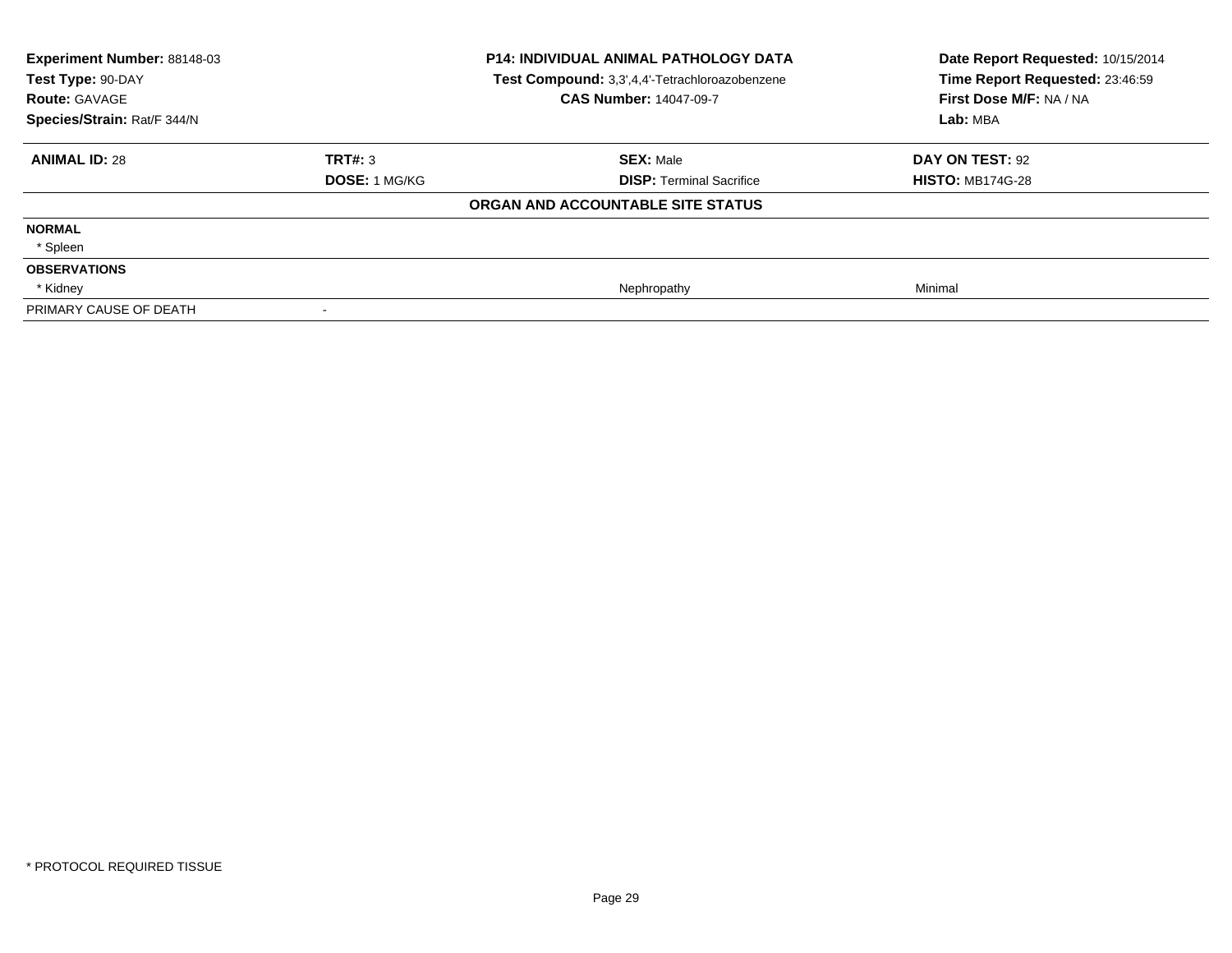| Experiment Number: 88148-03<br>Test Type: 90-DAY<br><b>Route: GAVAGE</b><br>Species/Strain: Rat/F 344/N |                      | P14: INDIVIDUAL ANIMAL PATHOLOGY DATA<br>Test Compound: 3,3',4,4'-Tetrachloroazobenzene<br><b>CAS Number: 14047-09-7</b> | Date Report Requested: 10/15/2014<br>Time Report Requested: 23:46:59<br>First Dose M/F: NA / NA<br>Lab: MBA |
|---------------------------------------------------------------------------------------------------------|----------------------|--------------------------------------------------------------------------------------------------------------------------|-------------------------------------------------------------------------------------------------------------|
| <b>ANIMAL ID: 29</b>                                                                                    | TRT#: 3              | <b>SEX: Male</b>                                                                                                         | DAY ON TEST: 92                                                                                             |
|                                                                                                         | <b>DOSE: 1 MG/KG</b> | <b>DISP: Terminal Sacrifice</b>                                                                                          | <b>HISTO: MB174G-29</b>                                                                                     |
|                                                                                                         |                      | ORGAN AND ACCOUNTABLE SITE STATUS                                                                                        |                                                                                                             |
| <b>NORMAL</b>                                                                                           |                      |                                                                                                                          |                                                                                                             |
| * Spleen                                                                                                |                      |                                                                                                                          |                                                                                                             |
| <b>OBSERVATIONS</b>                                                                                     |                      |                                                                                                                          |                                                                                                             |
| * Kidney                                                                                                |                      | Nephropathy                                                                                                              | Minimal                                                                                                     |
| PRIMARY CAUSE OF DEATH                                                                                  |                      |                                                                                                                          |                                                                                                             |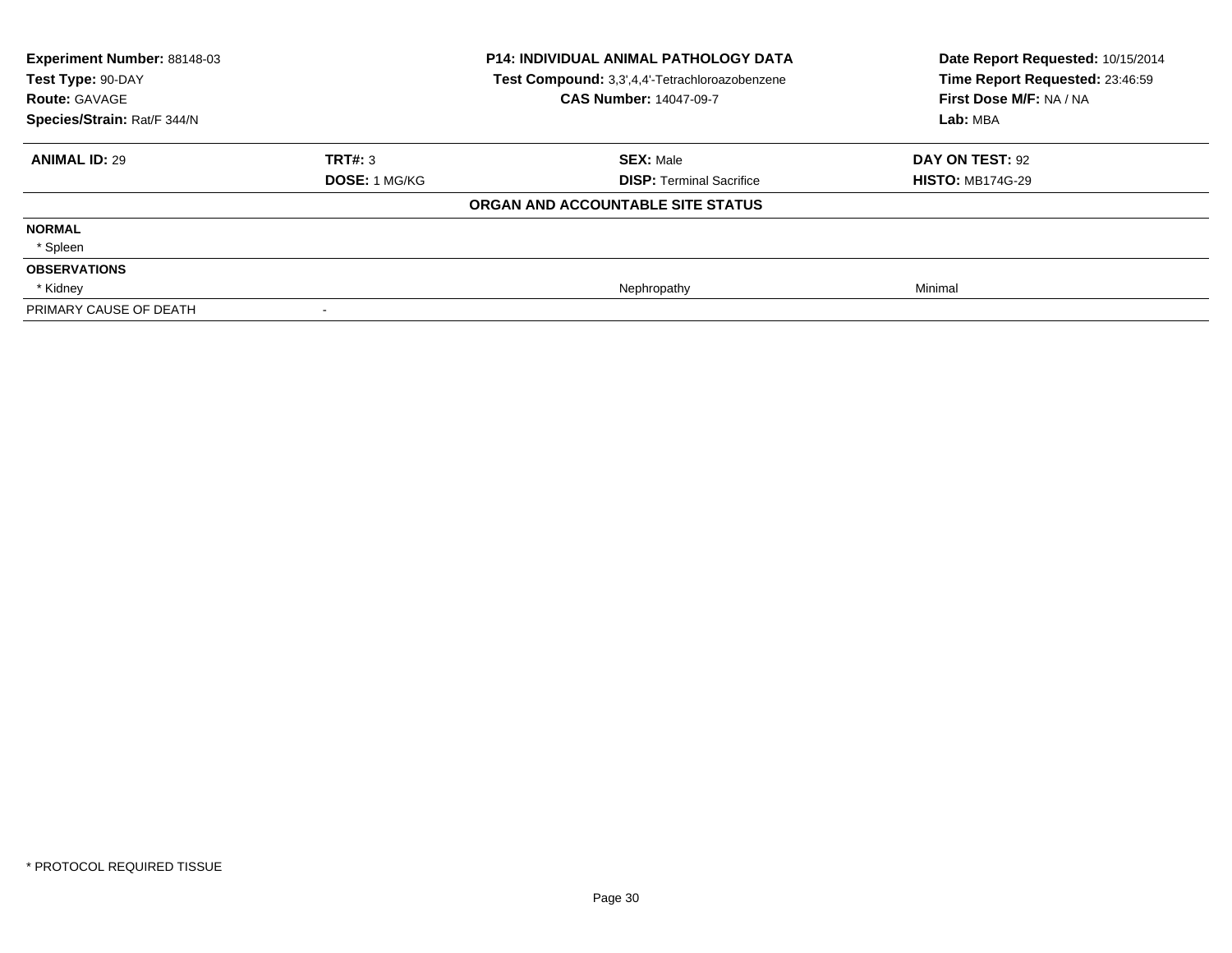| Experiment Number: 88148-03<br>Test Type: 90-DAY<br><b>Route: GAVAGE</b><br>Species/Strain: Rat/F 344/N |                      | P14: INDIVIDUAL ANIMAL PATHOLOGY DATA<br>Test Compound: 3,3',4,4'-Tetrachloroazobenzene<br><b>CAS Number: 14047-09-7</b> | Date Report Requested: 10/15/2014<br>Time Report Requested: 23:46:59<br>First Dose M/F: NA / NA<br>Lab: MBA |
|---------------------------------------------------------------------------------------------------------|----------------------|--------------------------------------------------------------------------------------------------------------------------|-------------------------------------------------------------------------------------------------------------|
| <b>ANIMAL ID: 30</b>                                                                                    | TRT#: 3              | <b>SEX: Male</b>                                                                                                         | DAY ON TEST: 92                                                                                             |
|                                                                                                         | <b>DOSE: 1 MG/KG</b> | <b>DISP: Terminal Sacrifice</b>                                                                                          | <b>HISTO: MB174G-30</b>                                                                                     |
|                                                                                                         |                      | ORGAN AND ACCOUNTABLE SITE STATUS                                                                                        |                                                                                                             |
| <b>NORMAL</b>                                                                                           |                      |                                                                                                                          |                                                                                                             |
| * Spleen                                                                                                |                      |                                                                                                                          |                                                                                                             |
| <b>OBSERVATIONS</b>                                                                                     |                      |                                                                                                                          |                                                                                                             |
| * Kidney                                                                                                |                      | Nephropathy                                                                                                              | Minimal                                                                                                     |
| PRIMARY CAUSE OF DEATH                                                                                  |                      |                                                                                                                          |                                                                                                             |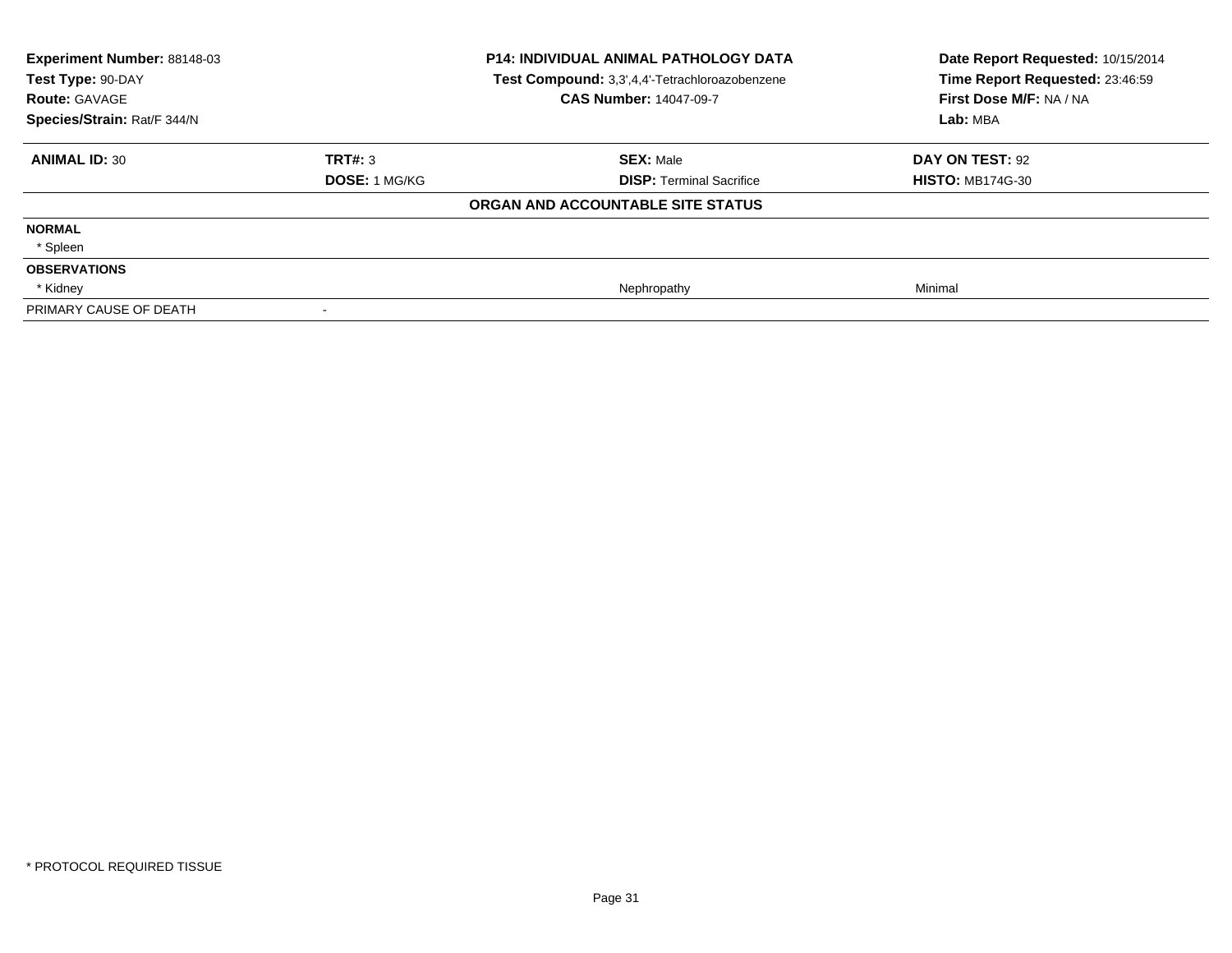| <b>Experiment Number: 88148-03</b> | <b>P14: INDIVIDUAL ANIMAL PATHOLOGY DATA</b> |                                                | Date Report Requested: 10/15/2014 |
|------------------------------------|----------------------------------------------|------------------------------------------------|-----------------------------------|
| Test Type: 90-DAY                  |                                              | Test Compound: 3,3',4,4'-Tetrachloroazobenzene | Time Report Requested: 23:46:59   |
| <b>Route: GAVAGE</b>               |                                              | <b>CAS Number: 14047-09-7</b>                  | First Dose M/F: NA / NA           |
| Species/Strain: Rat/F 344/N        |                                              |                                                | Lab: MBA                          |
| <b>ANIMAL ID: 31</b>               | <b>TRT#: 4</b>                               | <b>SEX: Male</b>                               | DAY ON TEST: 92                   |
|                                    | DOSE: 3 MG/KG                                | <b>DISP:</b> Terminal Sacrifice                | <b>HISTO: MB174G-31</b>           |
|                                    |                                              | ORGAN AND ACCOUNTABLE SITE STATUS              |                                   |
| <b>NORMAL</b>                      |                                              |                                                |                                   |
| * Liver                            | * Spleen                                     | * Stomach, Forestomach                         | * Thymus                          |
| <b>OBSERVATIONS</b>                |                                              |                                                |                                   |
| * Kidney                           |                                              | Nephropathy                                    | Minimal                           |
| PRIMARY CAUSE OF DEATH             |                                              |                                                |                                   |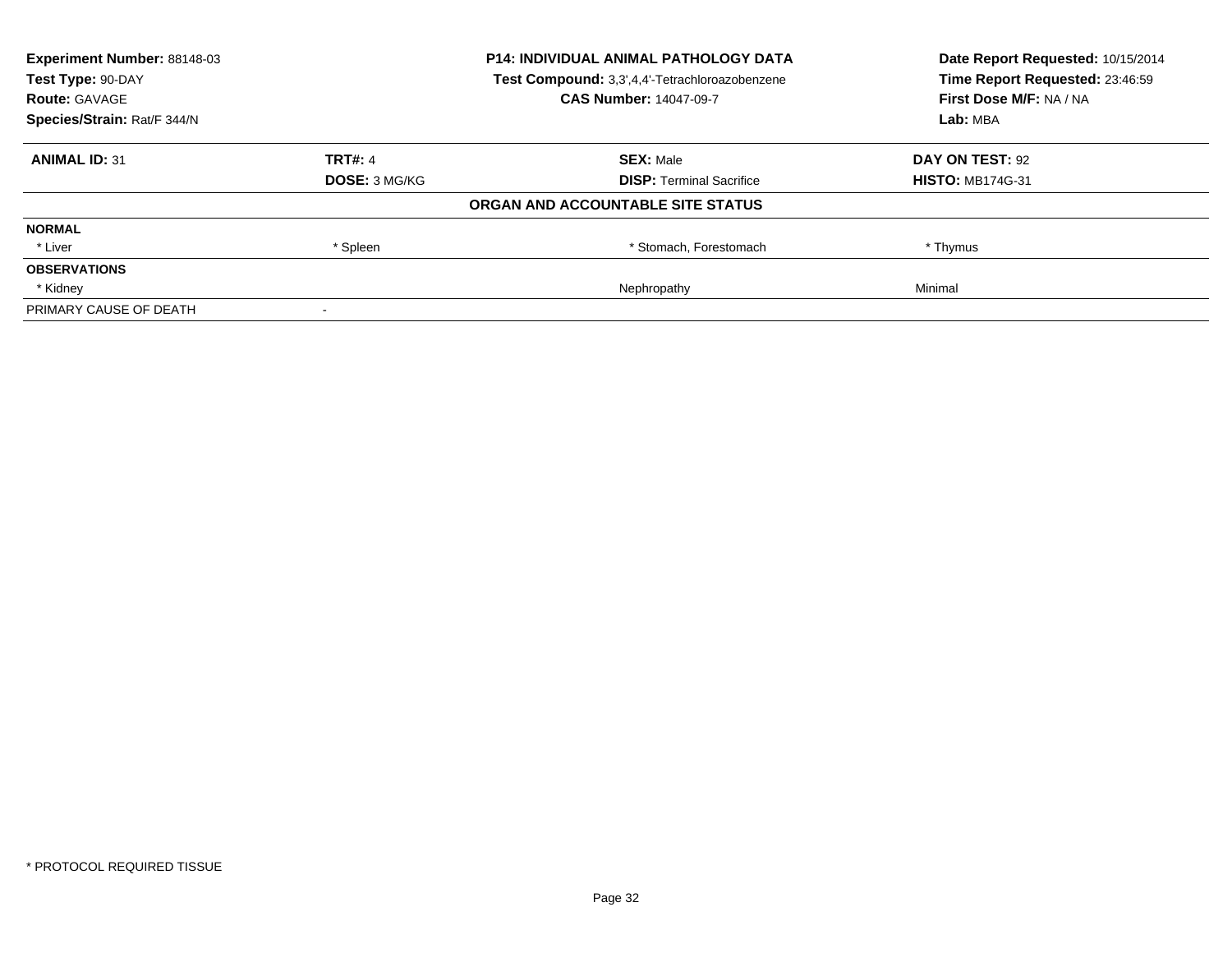| Experiment Number: 88148-03<br>Test Type: 90-DAY<br><b>Route: GAVAGE</b><br>Species/Strain: Rat/F 344/N |                      | <b>P14: INDIVIDUAL ANIMAL PATHOLOGY DATA</b><br>Test Compound: 3,3',4,4'-Tetrachloroazobenzene<br><b>CAS Number: 14047-09-7</b> | Date Report Requested: 10/15/2014<br>Time Report Requested: 23:46:59<br>First Dose M/F: NA / NA<br>Lab: MBA |
|---------------------------------------------------------------------------------------------------------|----------------------|---------------------------------------------------------------------------------------------------------------------------------|-------------------------------------------------------------------------------------------------------------|
|                                                                                                         |                      |                                                                                                                                 |                                                                                                             |
| <b>ANIMAL ID: 32</b>                                                                                    | <b>TRT#: 4</b>       | <b>SEX: Male</b>                                                                                                                | DAY ON TEST: 92                                                                                             |
|                                                                                                         | <b>DOSE: 3 MG/KG</b> | <b>DISP: Terminal Sacrifice</b>                                                                                                 | <b>HISTO: MB174G-32</b>                                                                                     |
|                                                                                                         |                      | ORGAN AND ACCOUNTABLE SITE STATUS                                                                                               |                                                                                                             |
| <b>NORMAL</b>                                                                                           |                      |                                                                                                                                 |                                                                                                             |
| * Liver                                                                                                 | * Thymus             |                                                                                                                                 |                                                                                                             |
| <b>OBSERVATIONS</b>                                                                                     |                      |                                                                                                                                 |                                                                                                             |
| * Kidney                                                                                                |                      | Nephropathy                                                                                                                     | Minimal                                                                                                     |
| * Spleen                                                                                                |                      | Hematopoietic Cell Proliferation                                                                                                | Minimal                                                                                                     |
| * Stomach, Forestomach                                                                                  | Epithelium           | Hyperplasia                                                                                                                     | Focal, Minimal                                                                                              |
| PRIMARY CAUSE OF DEATH                                                                                  |                      |                                                                                                                                 |                                                                                                             |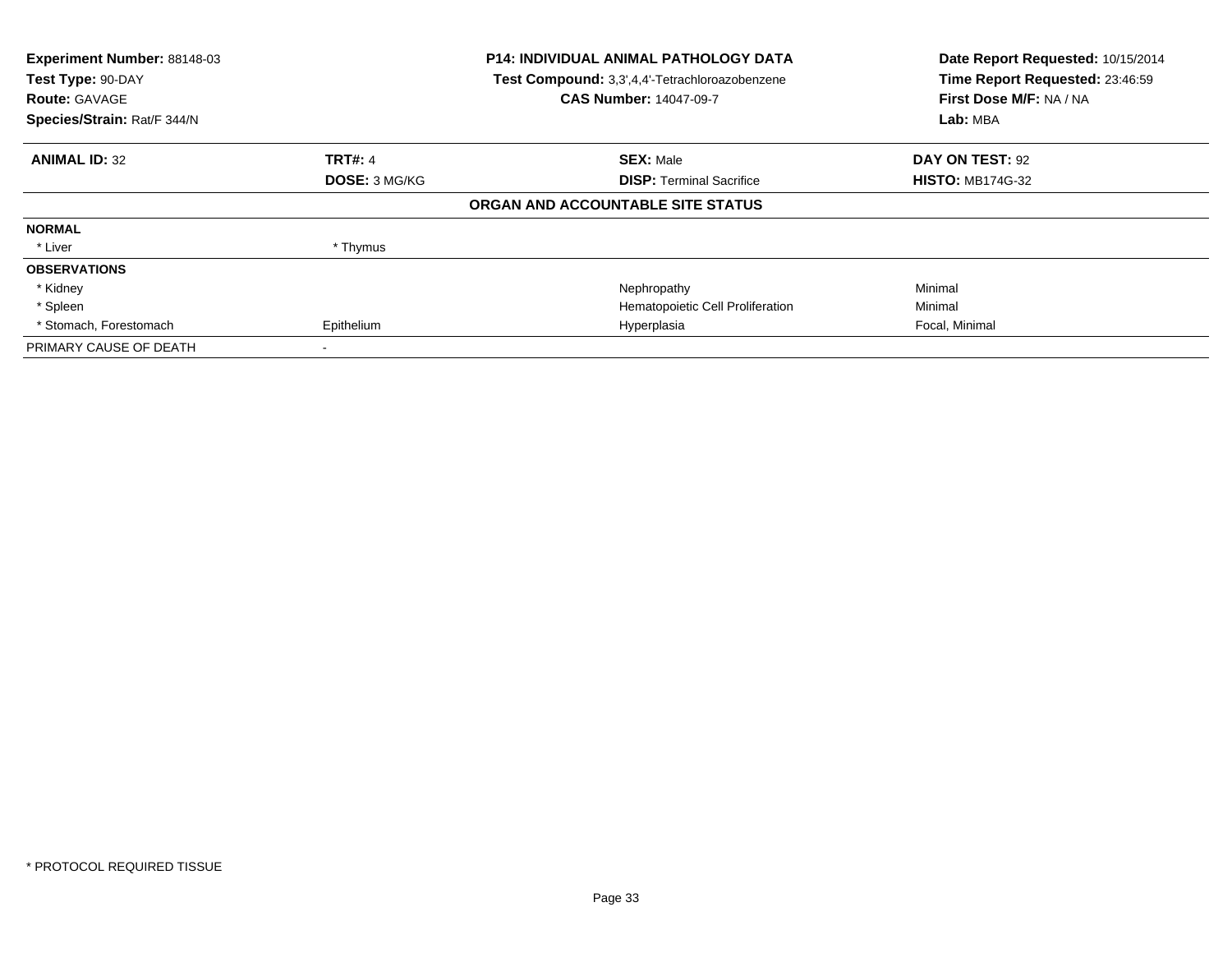| Experiment Number: 88148-03<br>Test Type: 90-DAY<br><b>Route: GAVAGE</b><br>Species/Strain: Rat/F 344/N |                | <b>P14: INDIVIDUAL ANIMAL PATHOLOGY DATA</b><br>Test Compound: 3,3',4,4'-Tetrachloroazobenzene<br><b>CAS Number: 14047-09-7</b> | Date Report Requested: 10/15/2014<br>Time Report Requested: 23:46:59<br>First Dose M/F: NA / NA<br>Lab: MBA |
|---------------------------------------------------------------------------------------------------------|----------------|---------------------------------------------------------------------------------------------------------------------------------|-------------------------------------------------------------------------------------------------------------|
| <b>ANIMAL ID: 33</b>                                                                                    | <b>TRT#: 4</b> | <b>SEX: Male</b>                                                                                                                | DAY ON TEST: 92                                                                                             |
|                                                                                                         | DOSE: 3 MG/KG  | <b>DISP: Terminal Sacrifice</b>                                                                                                 | <b>HISTO: MB174G-33</b>                                                                                     |
|                                                                                                         |                | ORGAN AND ACCOUNTABLE SITE STATUS                                                                                               |                                                                                                             |
| <b>NORMAL</b>                                                                                           |                |                                                                                                                                 |                                                                                                             |
| * Liver                                                                                                 | * Thymus       |                                                                                                                                 |                                                                                                             |
| <b>OBSERVATIONS</b>                                                                                     |                |                                                                                                                                 |                                                                                                             |
| * Kidney                                                                                                |                | Nephropathy                                                                                                                     | Minimal                                                                                                     |
| * Spleen                                                                                                |                | Hematopoietic Cell Proliferation                                                                                                | Minimal                                                                                                     |
| * Stomach, Forestomach                                                                                  | Epithelium     | Hyperplasia                                                                                                                     | Focal, Minimal                                                                                              |
| PRIMARY CAUSE OF DEATH                                                                                  |                |                                                                                                                                 |                                                                                                             |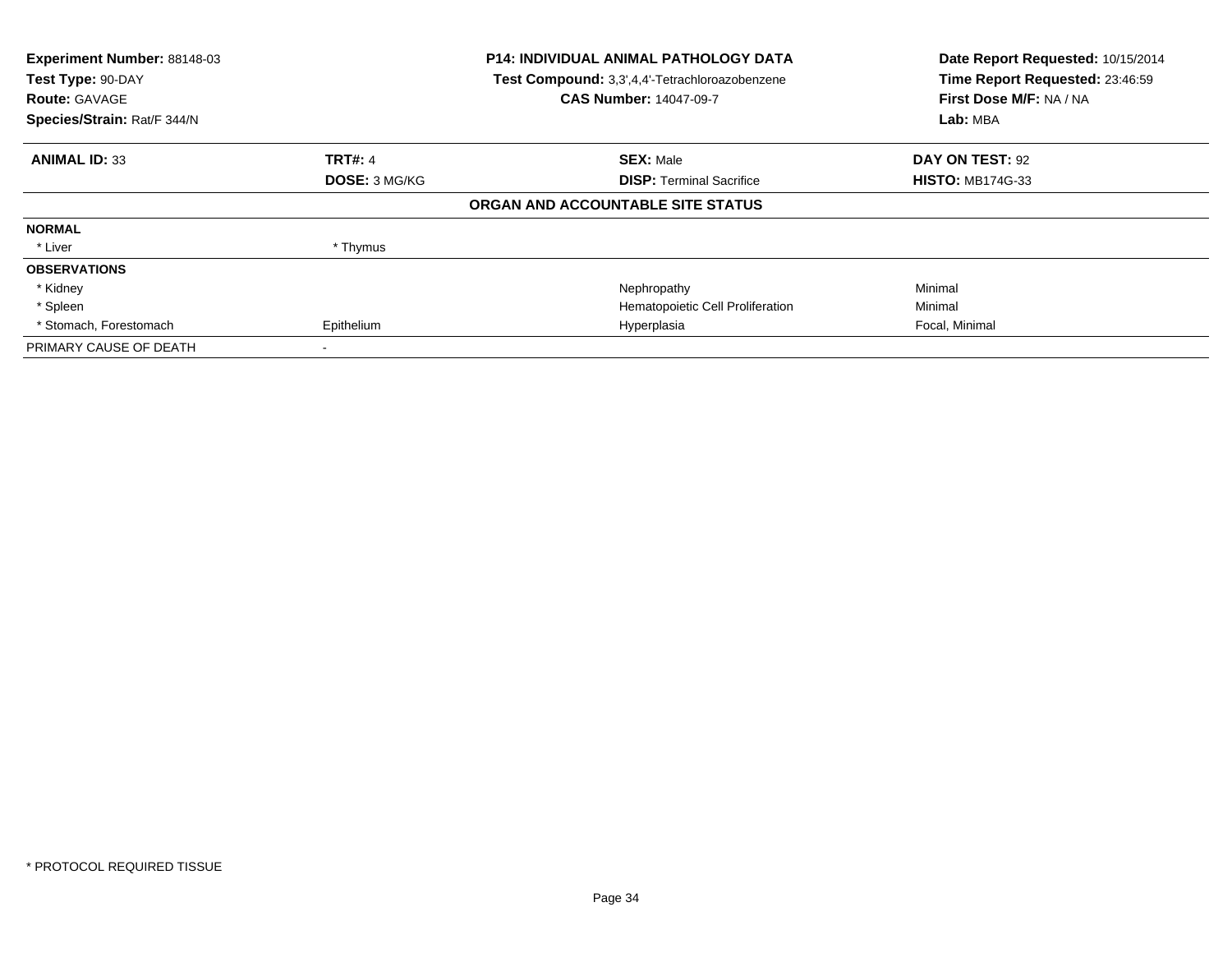| <b>Experiment Number: 88148-03</b> | <b>P14: INDIVIDUAL ANIMAL PATHOLOGY DATA</b> |                                                | Date Report Requested: 10/15/2014 |
|------------------------------------|----------------------------------------------|------------------------------------------------|-----------------------------------|
| Test Type: 90-DAY                  |                                              | Test Compound: 3,3',4,4'-Tetrachloroazobenzene | Time Report Requested: 23:46:59   |
| <b>Route: GAVAGE</b>               |                                              | <b>CAS Number: 14047-09-7</b>                  | First Dose M/F: NA / NA           |
| Species/Strain: Rat/F 344/N        |                                              |                                                | Lab: MBA                          |
| <b>ANIMAL ID: 34</b>               | <b>TRT#: 4</b>                               | <b>SEX: Male</b>                               | DAY ON TEST: 92                   |
|                                    | DOSE: 3 MG/KG                                | <b>DISP:</b> Terminal Sacrifice                | <b>HISTO: MB174G-34</b>           |
|                                    |                                              | ORGAN AND ACCOUNTABLE SITE STATUS              |                                   |
| <b>NORMAL</b>                      |                                              |                                                |                                   |
| * Liver                            | * Spleen                                     | * Stomach, Forestomach                         | * Thymus                          |
| <b>OBSERVATIONS</b>                |                                              |                                                |                                   |
| * Kidney                           |                                              | Nephropathy                                    | Minimal                           |
| PRIMARY CAUSE OF DEATH             |                                              |                                                |                                   |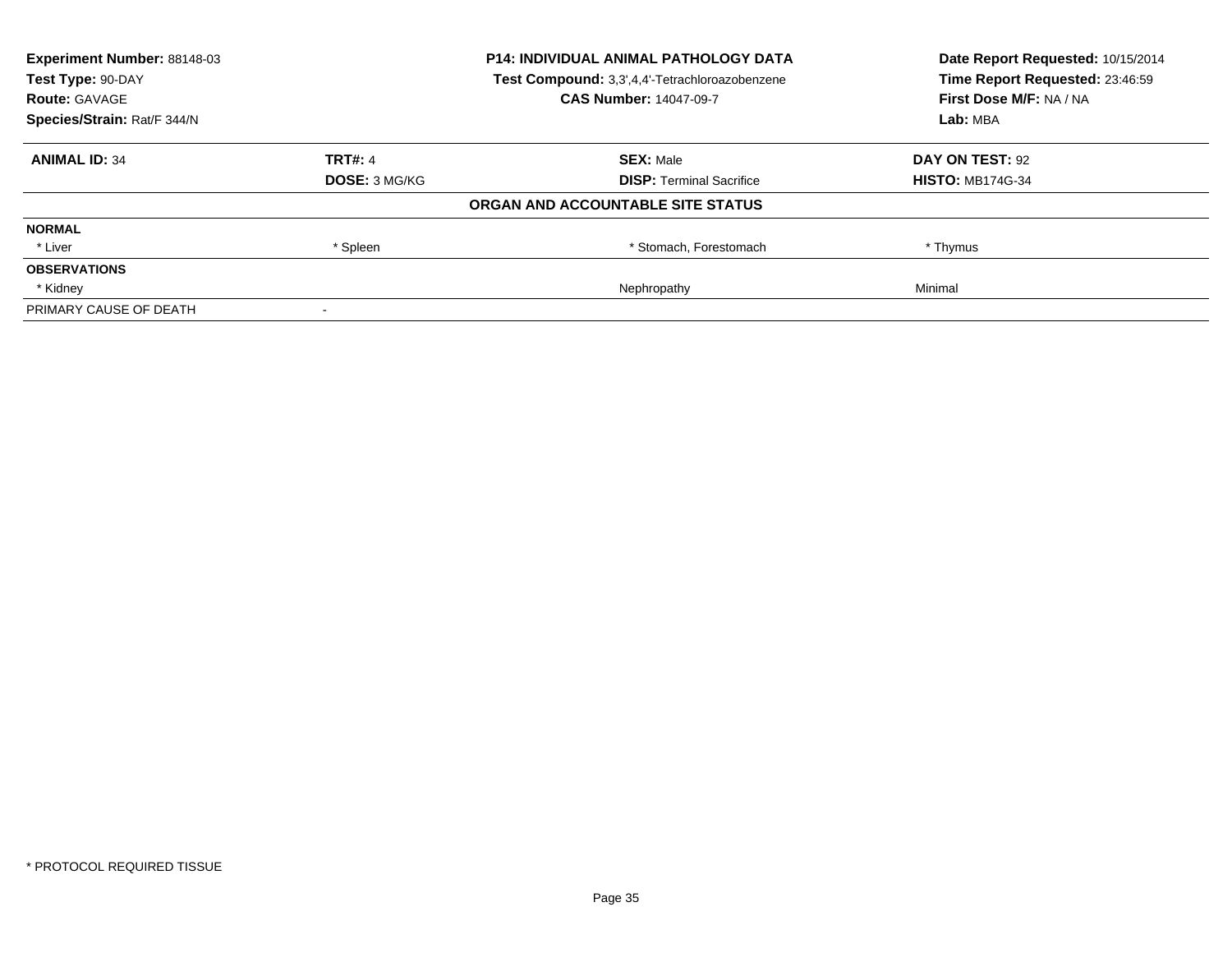| <b>Experiment Number: 88148-03</b> | <b>P14: INDIVIDUAL ANIMAL PATHOLOGY DATA</b> |                                                | Date Report Requested: 10/15/2014 |
|------------------------------------|----------------------------------------------|------------------------------------------------|-----------------------------------|
| Test Type: 90-DAY                  |                                              | Test Compound: 3,3',4,4'-Tetrachloroazobenzene | Time Report Requested: 23:46:59   |
| <b>Route: GAVAGE</b>               |                                              | <b>CAS Number: 14047-09-7</b>                  | First Dose M/F: NA / NA           |
| Species/Strain: Rat/F 344/N        |                                              |                                                | Lab: MBA                          |
| <b>ANIMAL ID: 35</b>               | <b>TRT#: 4</b>                               | <b>SEX: Male</b>                               | DAY ON TEST: 92                   |
|                                    | DOSE: 3 MG/KG                                | <b>DISP:</b> Terminal Sacrifice                | <b>HISTO: MB174G-35</b>           |
|                                    |                                              | ORGAN AND ACCOUNTABLE SITE STATUS              |                                   |
| <b>NORMAL</b>                      |                                              |                                                |                                   |
| * Liver                            | * Spleen                                     | * Stomach, Forestomach                         | * Thymus                          |
| <b>OBSERVATIONS</b>                |                                              |                                                |                                   |
| * Kidney                           |                                              | Nephropathy                                    | Minimal                           |
| PRIMARY CAUSE OF DEATH             |                                              |                                                |                                   |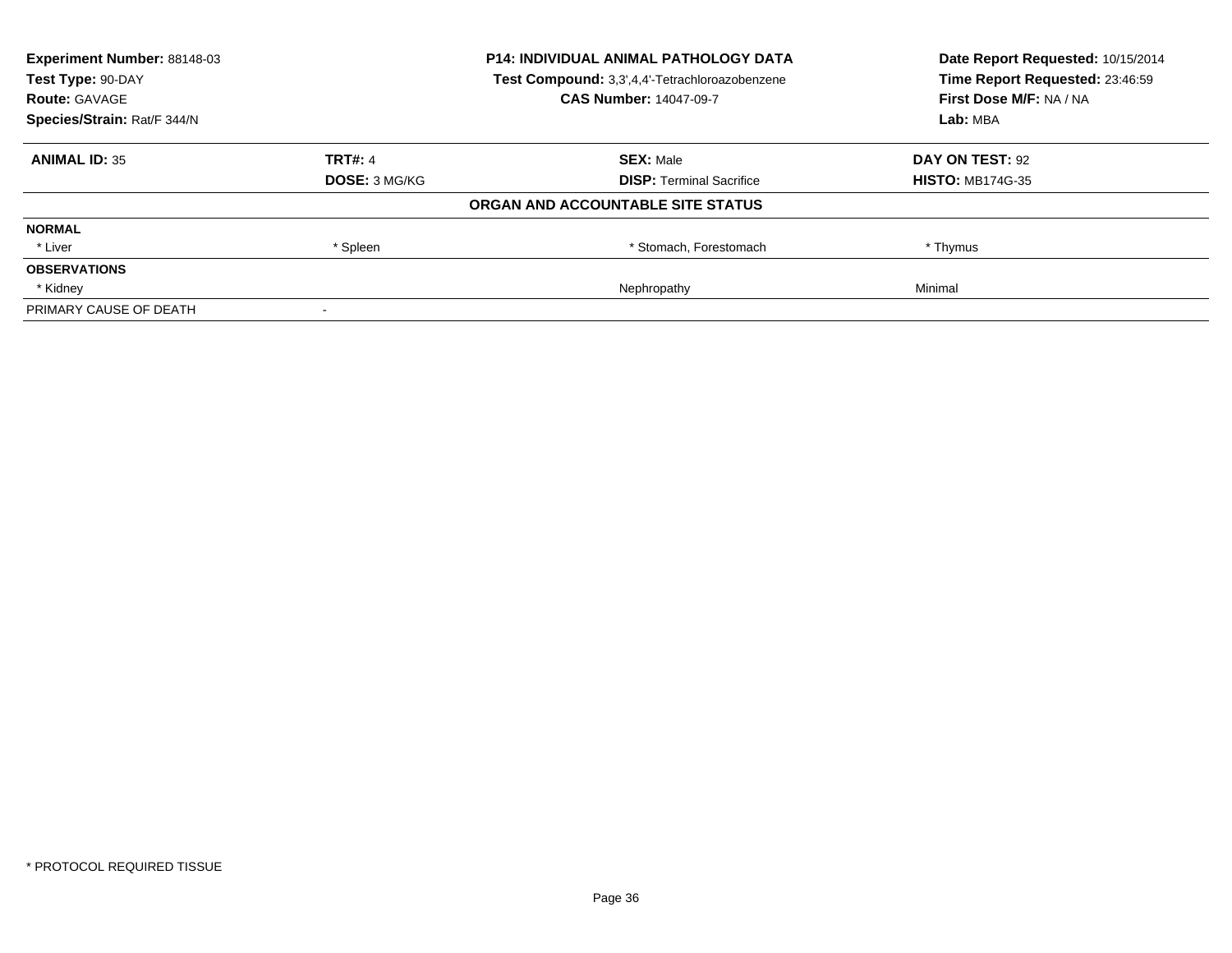| <b>Experiment Number: 88148-03</b><br>Test Type: 90-DAY |                | <b>P14: INDIVIDUAL ANIMAL PATHOLOGY DATA</b>   | Date Report Requested: 10/15/2014<br>Time Report Requested: 23:46:59 |  |
|---------------------------------------------------------|----------------|------------------------------------------------|----------------------------------------------------------------------|--|
|                                                         |                | Test Compound: 3,3',4,4'-Tetrachloroazobenzene |                                                                      |  |
| <b>Route: GAVAGE</b>                                    |                | <b>CAS Number: 14047-09-7</b>                  | First Dose M/F: NA / NA                                              |  |
| Species/Strain: Rat/F 344/N                             |                |                                                | Lab: MBA                                                             |  |
| <b>ANIMAL ID: 36</b>                                    | <b>TRT#: 4</b> | <b>SEX: Male</b>                               | DAY ON TEST: 92                                                      |  |
|                                                         | DOSE: 3 MG/KG  | <b>DISP:</b> Terminal Sacrifice                | <b>HISTO: MB174G-36</b>                                              |  |
|                                                         |                | ORGAN AND ACCOUNTABLE SITE STATUS              |                                                                      |  |
| <b>NORMAL</b>                                           |                |                                                |                                                                      |  |
| * Liver                                                 | * Spleen       | * Stomach, Forestomach                         | * Thymus                                                             |  |
| <b>OBSERVATIONS</b>                                     |                |                                                |                                                                      |  |
| * Kidney                                                |                | Nephropathy                                    | Minimal                                                              |  |
| PRIMARY CAUSE OF DEATH                                  |                |                                                |                                                                      |  |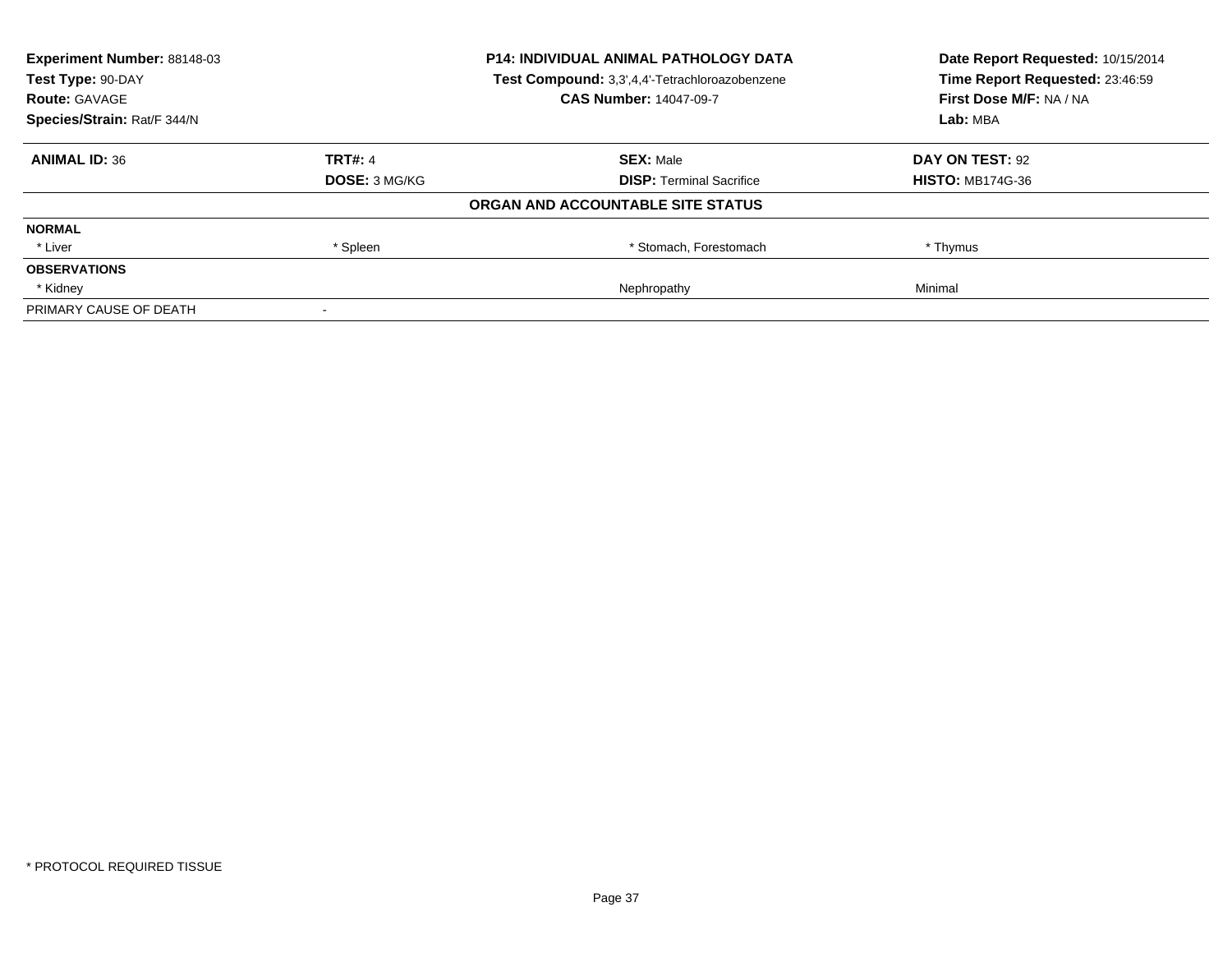| Experiment Number: 88148-03<br>Test Type: 90-DAY |                | <b>P14: INDIVIDUAL ANIMAL PATHOLOGY DATA</b>   | Date Report Requested: 10/15/2014<br>Time Report Requested: 23:46:59 |
|--------------------------------------------------|----------------|------------------------------------------------|----------------------------------------------------------------------|
|                                                  |                | Test Compound: 3,3',4,4'-Tetrachloroazobenzene |                                                                      |
| <b>Route: GAVAGE</b>                             |                | <b>CAS Number: 14047-09-7</b>                  | First Dose M/F: NA / NA                                              |
| Species/Strain: Rat/F 344/N                      |                |                                                | Lab: MBA                                                             |
| <b>ANIMAL ID: 37</b>                             | <b>TRT#: 4</b> | <b>SEX: Male</b>                               | DAY ON TEST: 92                                                      |
|                                                  | DOSE: 3 MG/KG  | <b>DISP:</b> Terminal Sacrifice                | <b>HISTO: MB174G-37</b>                                              |
|                                                  |                | ORGAN AND ACCOUNTABLE SITE STATUS              |                                                                      |
| <b>NORMAL</b>                                    |                |                                                |                                                                      |
| * Liver                                          | * Spleen       | * Thymus                                       |                                                                      |
| <b>OBSERVATIONS</b>                              |                |                                                |                                                                      |
| * Kidney                                         |                | Nephropathy                                    | Minimal                                                              |
| * Stomach, Forestomach                           | Epithelium     | Hyperplasia                                    | Focal, Minimal                                                       |
| PRIMARY CAUSE OF DEATH                           |                |                                                |                                                                      |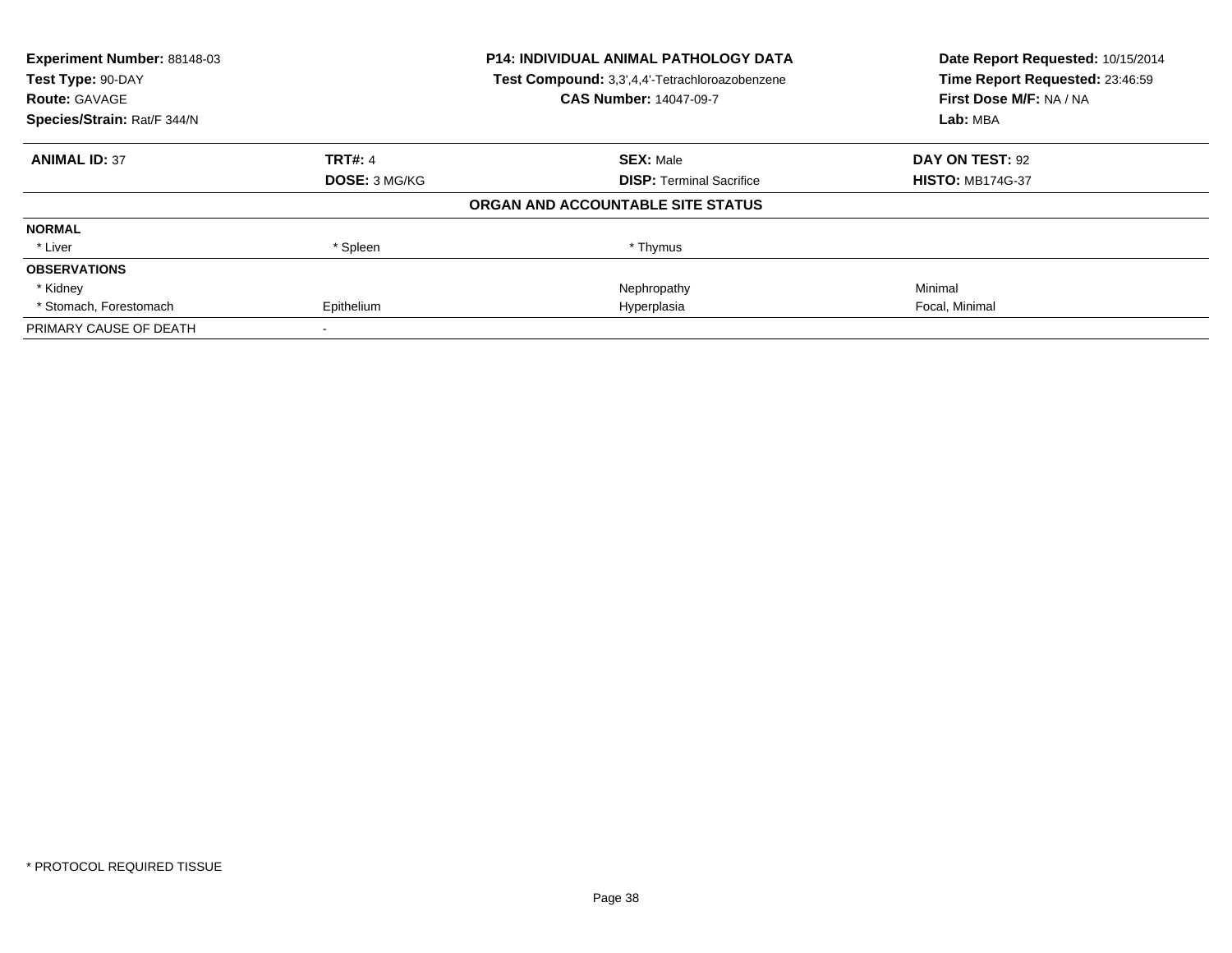| Experiment Number: 88148-03<br>Test Type: 90-DAY<br><b>Route: GAVAGE</b> | <b>P14: INDIVIDUAL ANIMAL PATHOLOGY DATA</b><br>Test Compound: 3,3',4,4'-Tetrachloroazobenzene<br><b>CAS Number: 14047-09-7</b> |                                   | Date Report Requested: 10/15/2014<br>Time Report Requested: 23:46:59<br>First Dose M/F: NA / NA |
|--------------------------------------------------------------------------|---------------------------------------------------------------------------------------------------------------------------------|-----------------------------------|-------------------------------------------------------------------------------------------------|
| Species/Strain: Rat/F 344/N                                              |                                                                                                                                 |                                   | Lab: MBA                                                                                        |
| <b>ANIMAL ID: 38</b>                                                     | <b>TRT#: 4</b>                                                                                                                  | <b>SEX: Male</b>                  | DAY ON TEST: 92                                                                                 |
|                                                                          | <b>DOSE: 3 MG/KG</b>                                                                                                            | <b>DISP:</b> Terminal Sacrifice   | <b>HISTO: MB174G-38</b>                                                                         |
|                                                                          |                                                                                                                                 | ORGAN AND ACCOUNTABLE SITE STATUS |                                                                                                 |
| <b>NORMAL</b>                                                            |                                                                                                                                 |                                   |                                                                                                 |
| * Liver                                                                  | * Stomach, Forestomach                                                                                                          | * Thymus                          |                                                                                                 |
| <b>OBSERVATIONS</b>                                                      |                                                                                                                                 |                                   |                                                                                                 |
| * Kidney                                                                 |                                                                                                                                 | Nephropathy                       | Minimal                                                                                         |
| * Spleen                                                                 |                                                                                                                                 | Hematopoietic Cell Proliferation  | Minimal                                                                                         |
| PRIMARY CAUSE OF DEATH                                                   |                                                                                                                                 |                                   |                                                                                                 |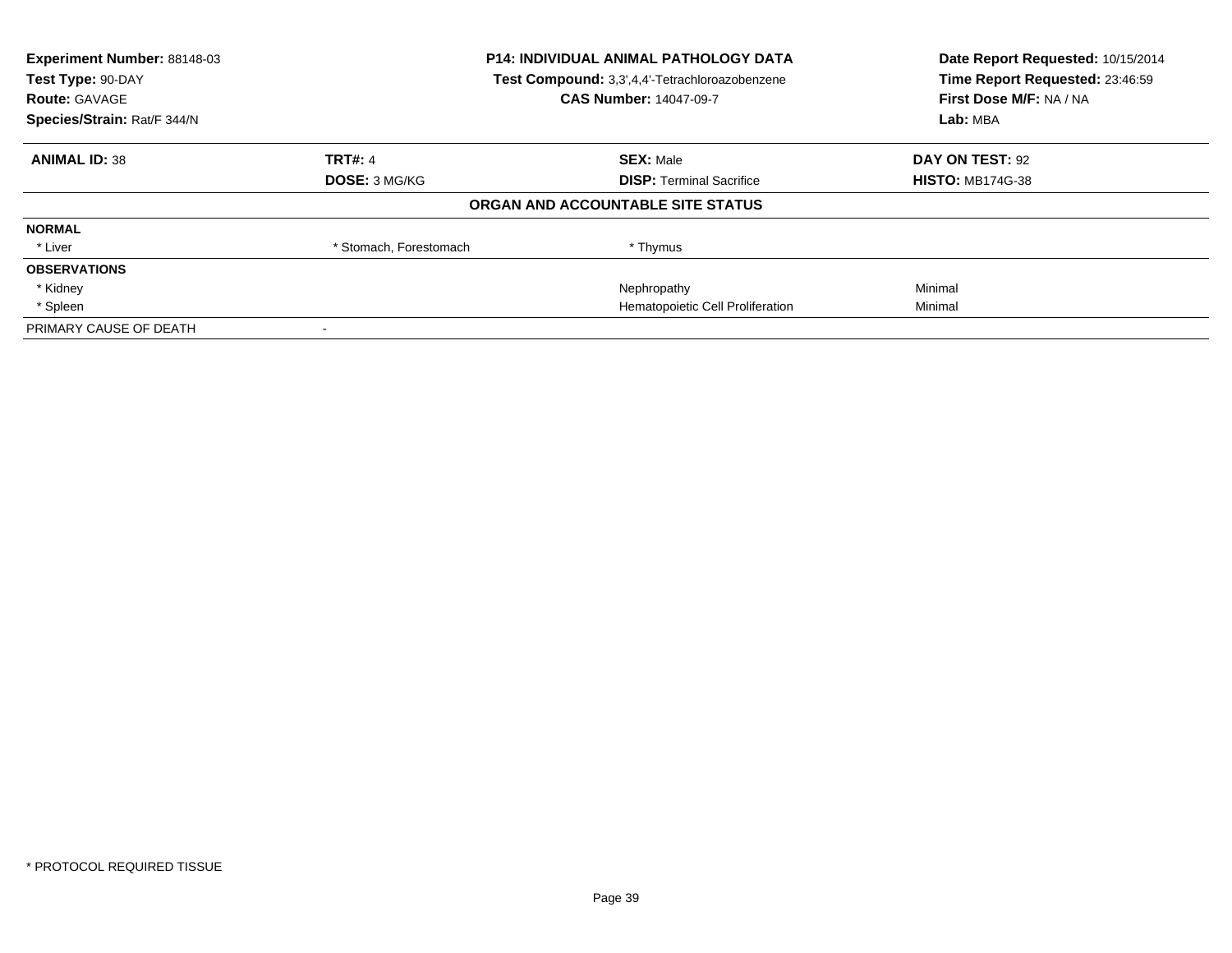| Experiment Number: 88148-03<br>Test Type: 90-DAY<br><b>Route: GAVAGE</b><br>Species/Strain: Rat/F 344/N |                | <b>P14: INDIVIDUAL ANIMAL PATHOLOGY DATA</b><br>Test Compound: 3,3',4,4'-Tetrachloroazobenzene<br><b>CAS Number: 14047-09-7</b> | Date Report Requested: 10/15/2014<br>Time Report Requested: 23:46:59<br>First Dose M/F: NA / NA<br>Lab: MBA |
|---------------------------------------------------------------------------------------------------------|----------------|---------------------------------------------------------------------------------------------------------------------------------|-------------------------------------------------------------------------------------------------------------|
|                                                                                                         |                |                                                                                                                                 |                                                                                                             |
| <b>ANIMAL ID: 39</b>                                                                                    | <b>TRT#: 4</b> | <b>SEX: Male</b>                                                                                                                | DAY ON TEST: 92                                                                                             |
|                                                                                                         | DOSE: 3 MG/KG  | <b>DISP: Terminal Sacrifice</b>                                                                                                 | <b>HISTO: MB174G-39</b>                                                                                     |
|                                                                                                         |                | ORGAN AND ACCOUNTABLE SITE STATUS                                                                                               |                                                                                                             |
| <b>NORMAL</b>                                                                                           |                |                                                                                                                                 |                                                                                                             |
| * Spleen                                                                                                | * Thymus       |                                                                                                                                 |                                                                                                             |
| <b>OBSERVATIONS</b>                                                                                     |                |                                                                                                                                 |                                                                                                             |
| * Kidney                                                                                                |                | Nephropathy                                                                                                                     | Minimal                                                                                                     |
| * Liver                                                                                                 |                | Hepatodiaphragmatic Nodule                                                                                                      | Mild                                                                                                        |
| [Hepatodiaphragmatic Nodule TGLS = 1-8]                                                                 |                |                                                                                                                                 |                                                                                                             |
| * Stomach, Forestomach                                                                                  | Epithelium     | Hyperplasia                                                                                                                     | Focal, Minimal                                                                                              |
| PRIMARY CAUSE OF DEATH                                                                                  |                |                                                                                                                                 |                                                                                                             |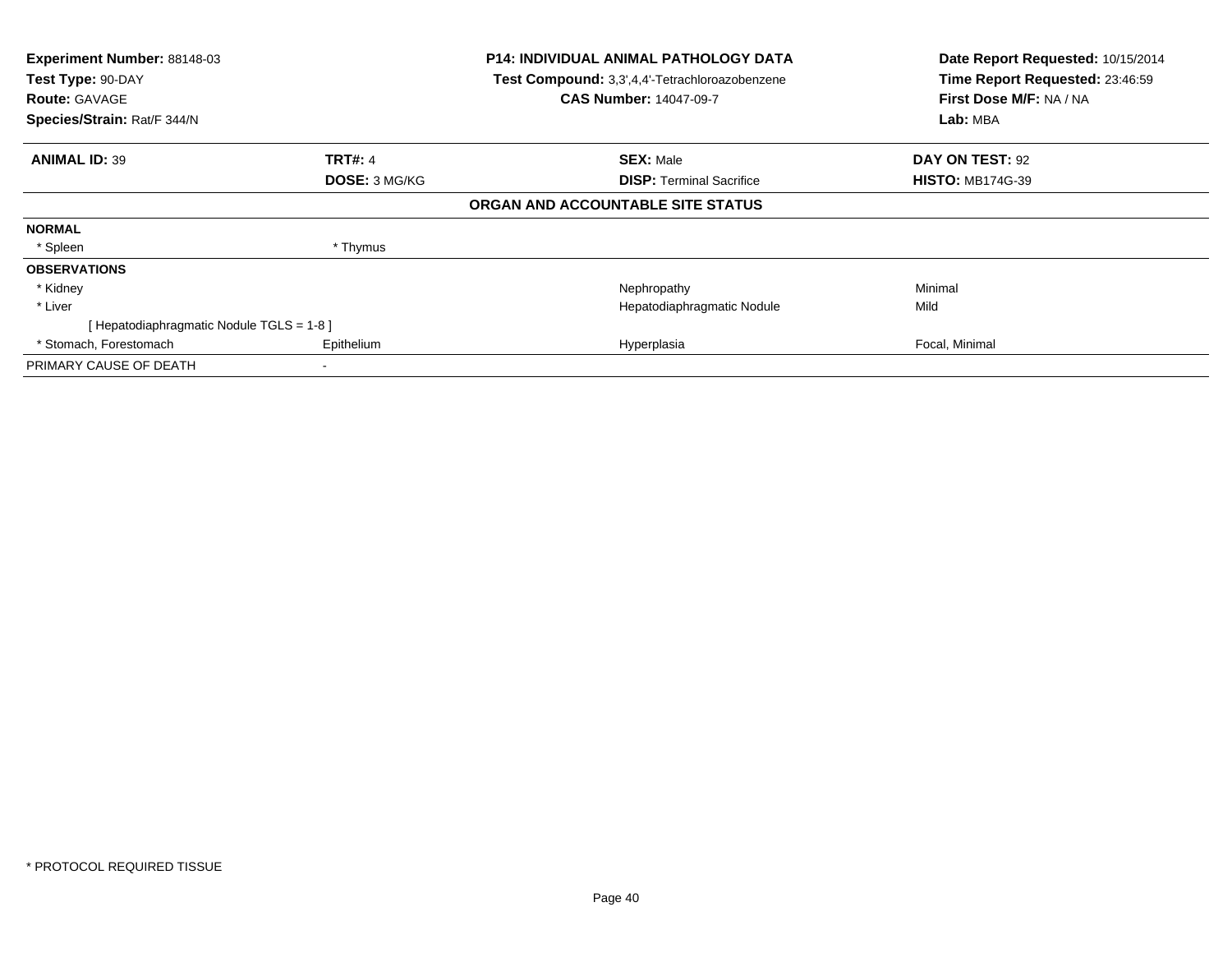| <b>Experiment Number: 88148-03</b><br>Test Type: 90-DAY |                | <b>P14: INDIVIDUAL ANIMAL PATHOLOGY DATA</b>   | Date Report Requested: 10/15/2014<br>Time Report Requested: 23:46:59 |
|---------------------------------------------------------|----------------|------------------------------------------------|----------------------------------------------------------------------|
|                                                         |                | Test Compound: 3,3',4,4'-Tetrachloroazobenzene |                                                                      |
| <b>Route: GAVAGE</b>                                    |                | <b>CAS Number: 14047-09-7</b>                  | First Dose M/F: NA / NA                                              |
| Species/Strain: Rat/F 344/N                             |                | Lab: MBA                                       |                                                                      |
| <b>ANIMAL ID: 40</b>                                    | <b>TRT#: 4</b> | <b>SEX: Male</b>                               | DAY ON TEST: 92                                                      |
|                                                         | DOSE: 3 MG/KG  | <b>DISP:</b> Terminal Sacrifice                | <b>HISTO: MB174G-40</b>                                              |
|                                                         |                | ORGAN AND ACCOUNTABLE SITE STATUS              |                                                                      |
| <b>NORMAL</b>                                           |                |                                                |                                                                      |
| * Liver                                                 | * Spleen       | * Stomach, Forestomach                         | * Thymus                                                             |
| <b>OBSERVATIONS</b>                                     |                |                                                |                                                                      |
| * Kidney                                                |                | Nephropathy                                    | Minimal                                                              |
| PRIMARY CAUSE OF DEATH                                  |                |                                                |                                                                      |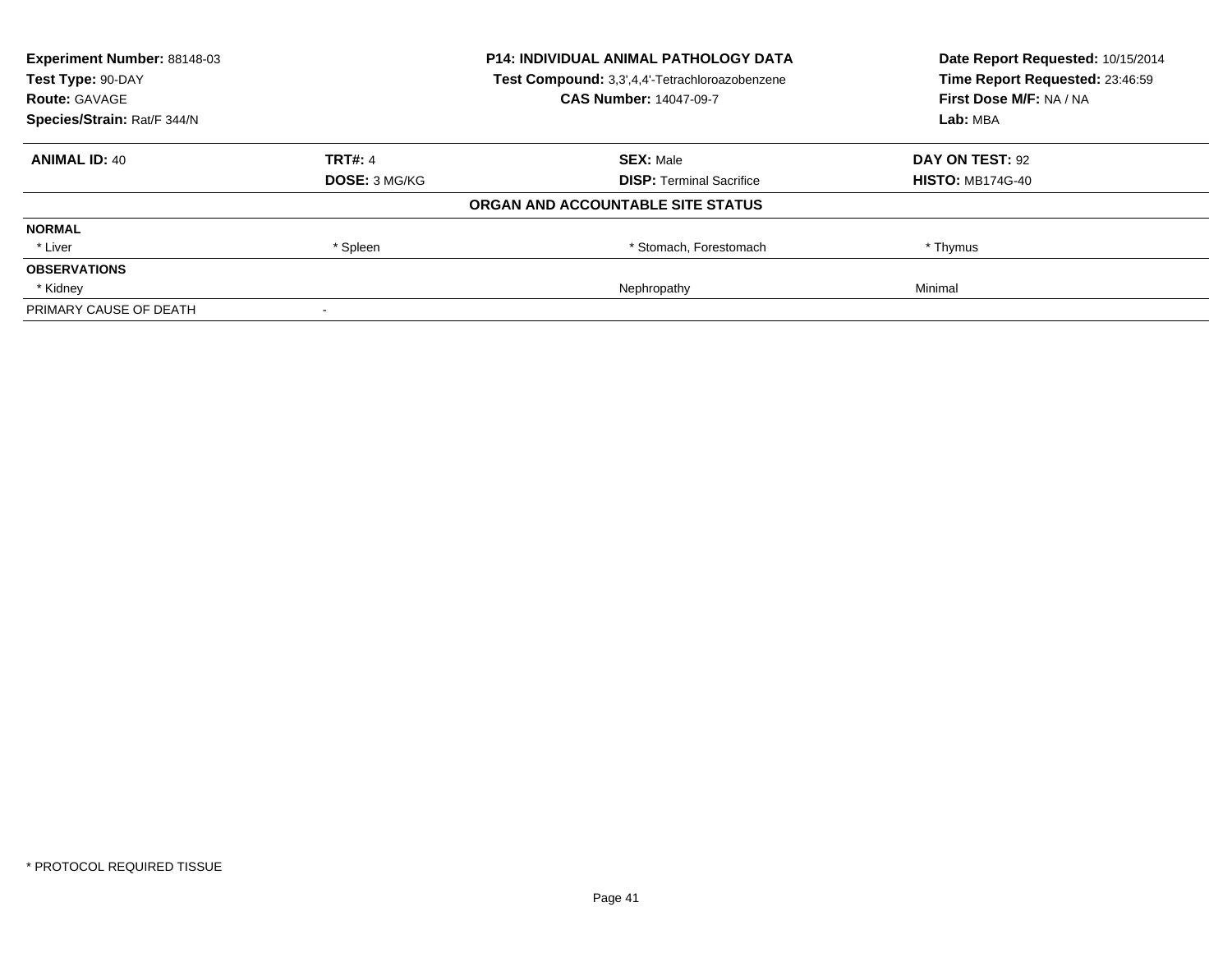| Experiment Number: 88148-03<br>Test Type: 90-DAY<br><b>Route: GAVAGE</b><br>Species/Strain: Rat/F 344/N |                        | <b>P14: INDIVIDUAL ANIMAL PATHOLOGY DATA</b><br>Test Compound: 3,3',4,4'-Tetrachloroazobenzene<br><b>CAS Number: 14047-09-7</b> | Date Report Requested: 10/15/2014<br>Time Report Requested: 23:46:59<br>First Dose M/F: NA / NA<br>Lab: MBA |
|---------------------------------------------------------------------------------------------------------|------------------------|---------------------------------------------------------------------------------------------------------------------------------|-------------------------------------------------------------------------------------------------------------|
| <b>ANIMAL ID: 41</b>                                                                                    | <b>TRT#:</b> 5         | <b>SEX: Male</b>                                                                                                                | DAY ON TEST: 92                                                                                             |
|                                                                                                         | <b>DOSE: 10 MG/KG</b>  | <b>DISP:</b> Terminal Sacrifice                                                                                                 | <b>HISTO: MB174G-41</b>                                                                                     |
|                                                                                                         |                        | ORGAN AND ACCOUNTABLE SITE STATUS                                                                                               |                                                                                                             |
| <b>NORMAL</b>                                                                                           |                        |                                                                                                                                 |                                                                                                             |
| * Liver                                                                                                 | * Stomach, Forestomach |                                                                                                                                 |                                                                                                             |
| <b>OBSERVATIONS</b>                                                                                     |                        |                                                                                                                                 |                                                                                                             |
| * Kidney                                                                                                |                        | Nephropathy                                                                                                                     | Minimal                                                                                                     |
| * Spleen                                                                                                |                        | Hematopoietic Cell Proliferation                                                                                                | Minimal                                                                                                     |
| * Thymus                                                                                                |                        | Atrophy                                                                                                                         | Minimal                                                                                                     |
| PRIMARY CAUSE OF DEATH                                                                                  | $\,$ $\,$              |                                                                                                                                 |                                                                                                             |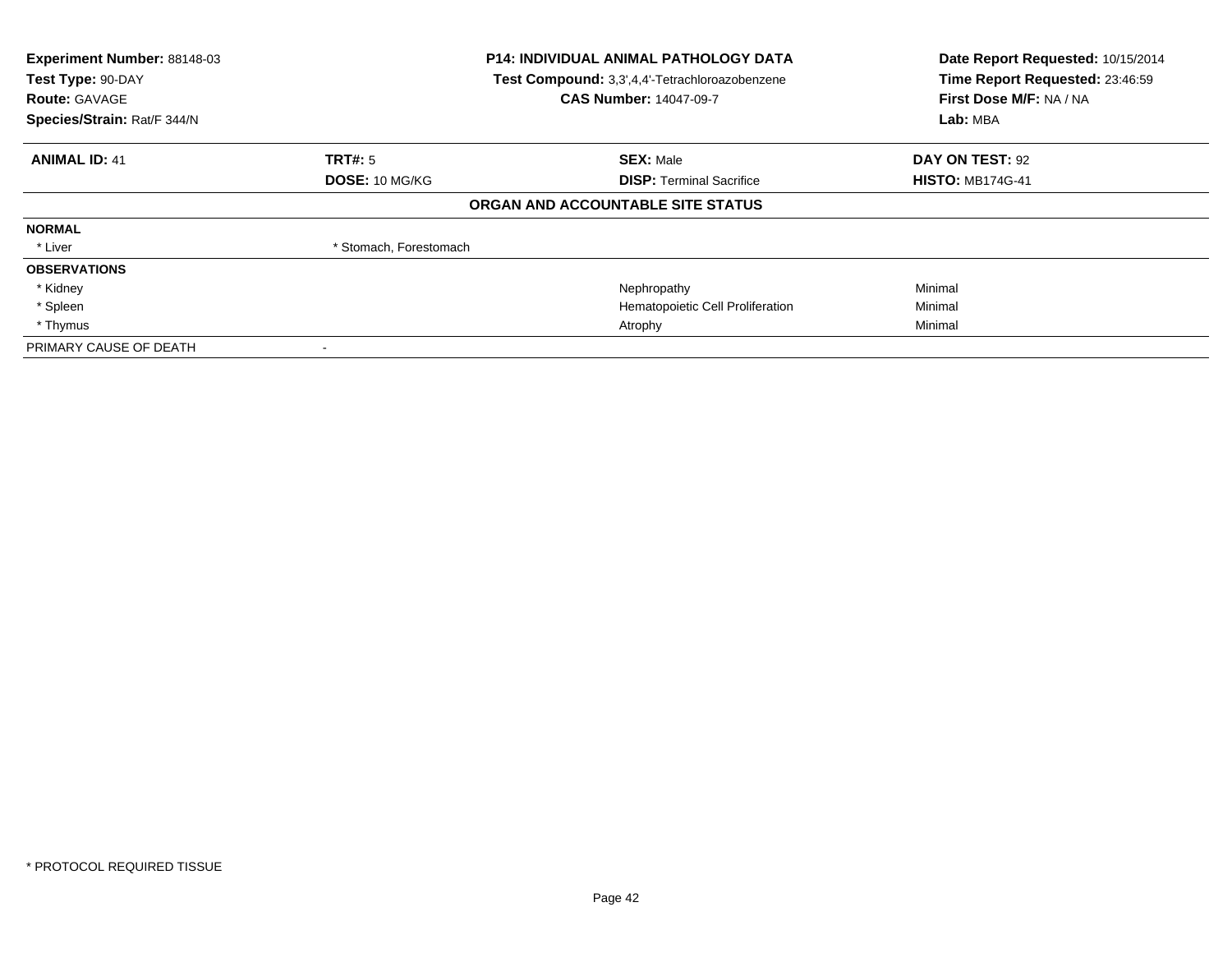| Experiment Number: 88148-03<br>Test Type: 90-DAY<br><b>Route: GAVAGE</b><br>Species/Strain: Rat/F 344/N |                        | <b>P14: INDIVIDUAL ANIMAL PATHOLOGY DATA</b><br>Test Compound: 3,3',4,4'-Tetrachloroazobenzene<br><b>CAS Number: 14047-09-7</b> | Date Report Requested: 10/15/2014<br>Time Report Requested: 23:46:59<br>First Dose M/F: NA / NA<br>Lab: MBA |
|---------------------------------------------------------------------------------------------------------|------------------------|---------------------------------------------------------------------------------------------------------------------------------|-------------------------------------------------------------------------------------------------------------|
| <b>ANIMAL ID: 42</b>                                                                                    | TRT#: 5                | <b>SEX: Male</b>                                                                                                                | DAY ON TEST: 92                                                                                             |
|                                                                                                         | DOSE: 10 MG/KG         | <b>DISP:</b> Terminal Sacrifice                                                                                                 | <b>HISTO: MB174G-42</b>                                                                                     |
|                                                                                                         |                        | ORGAN AND ACCOUNTABLE SITE STATUS                                                                                               |                                                                                                             |
| <b>NORMAL</b>                                                                                           |                        |                                                                                                                                 |                                                                                                             |
| * Liver                                                                                                 | * Stomach, Forestomach |                                                                                                                                 |                                                                                                             |
| <b>OBSERVATIONS</b>                                                                                     |                        |                                                                                                                                 |                                                                                                             |
| * Kidney                                                                                                |                        | Nephropathy                                                                                                                     | Minimal                                                                                                     |
| * Spleen                                                                                                |                        | Hematopoietic Cell Proliferation                                                                                                | Minimal                                                                                                     |
| * Thymus                                                                                                |                        | Atrophy                                                                                                                         | Minimal                                                                                                     |
| PRIMARY CAUSE OF DEATH                                                                                  | $\,$ $\,$              |                                                                                                                                 |                                                                                                             |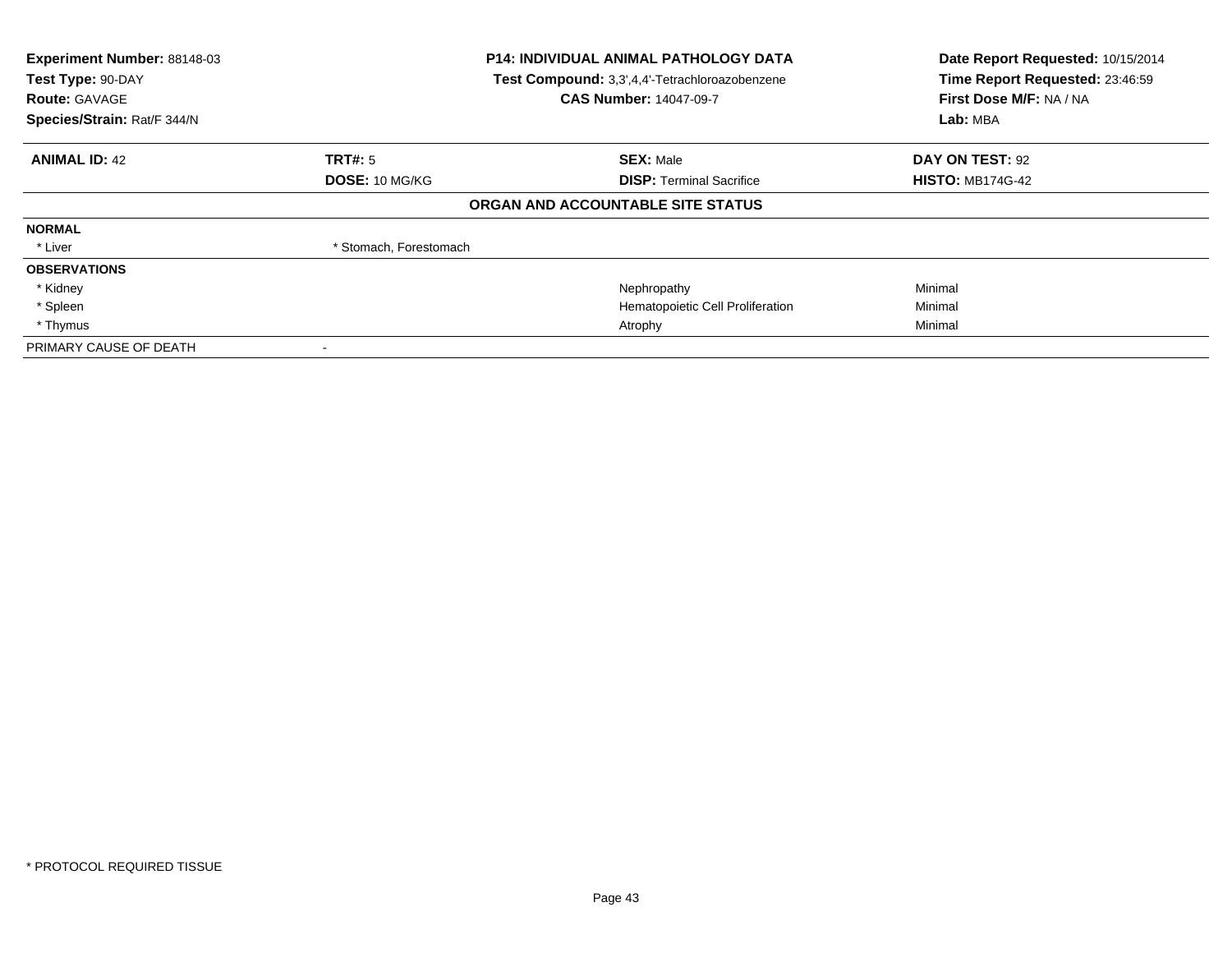| Experiment Number: 88148-03<br>Test Type: 90-DAY<br><b>Route: GAVAGE</b> | <b>P14: INDIVIDUAL ANIMAL PATHOLOGY DATA</b><br>Test Compound: 3,3',4,4'-Tetrachloroazobenzene<br><b>CAS Number: 14047-09-7</b> |                                   | Date Report Requested: 10/15/2014<br>Time Report Requested: 23:46:59<br>First Dose M/F: NA / NA |
|--------------------------------------------------------------------------|---------------------------------------------------------------------------------------------------------------------------------|-----------------------------------|-------------------------------------------------------------------------------------------------|
| Species/Strain: Rat/F 344/N                                              |                                                                                                                                 | Lab: MBA                          |                                                                                                 |
| <b>ANIMAL ID: 43</b>                                                     | TRT#: 5                                                                                                                         | <b>SEX: Male</b>                  | DAY ON TEST: 92                                                                                 |
|                                                                          | <b>DOSE: 10 MG/KG</b>                                                                                                           | <b>DISP:</b> Terminal Sacrifice   | <b>HISTO: MB174G-43</b>                                                                         |
|                                                                          |                                                                                                                                 | ORGAN AND ACCOUNTABLE SITE STATUS |                                                                                                 |
| <b>NORMAL</b>                                                            |                                                                                                                                 |                                   |                                                                                                 |
| * Liver                                                                  | * Stomach, Forestomach                                                                                                          | * Thymus                          |                                                                                                 |
| <b>OBSERVATIONS</b>                                                      |                                                                                                                                 |                                   |                                                                                                 |
| * Kidney                                                                 |                                                                                                                                 | Nephropathy                       | Mild                                                                                            |
| * Spleen                                                                 |                                                                                                                                 | Hematopoietic Cell Proliferation  | Minimal                                                                                         |
| PRIMARY CAUSE OF DEATH                                                   |                                                                                                                                 |                                   |                                                                                                 |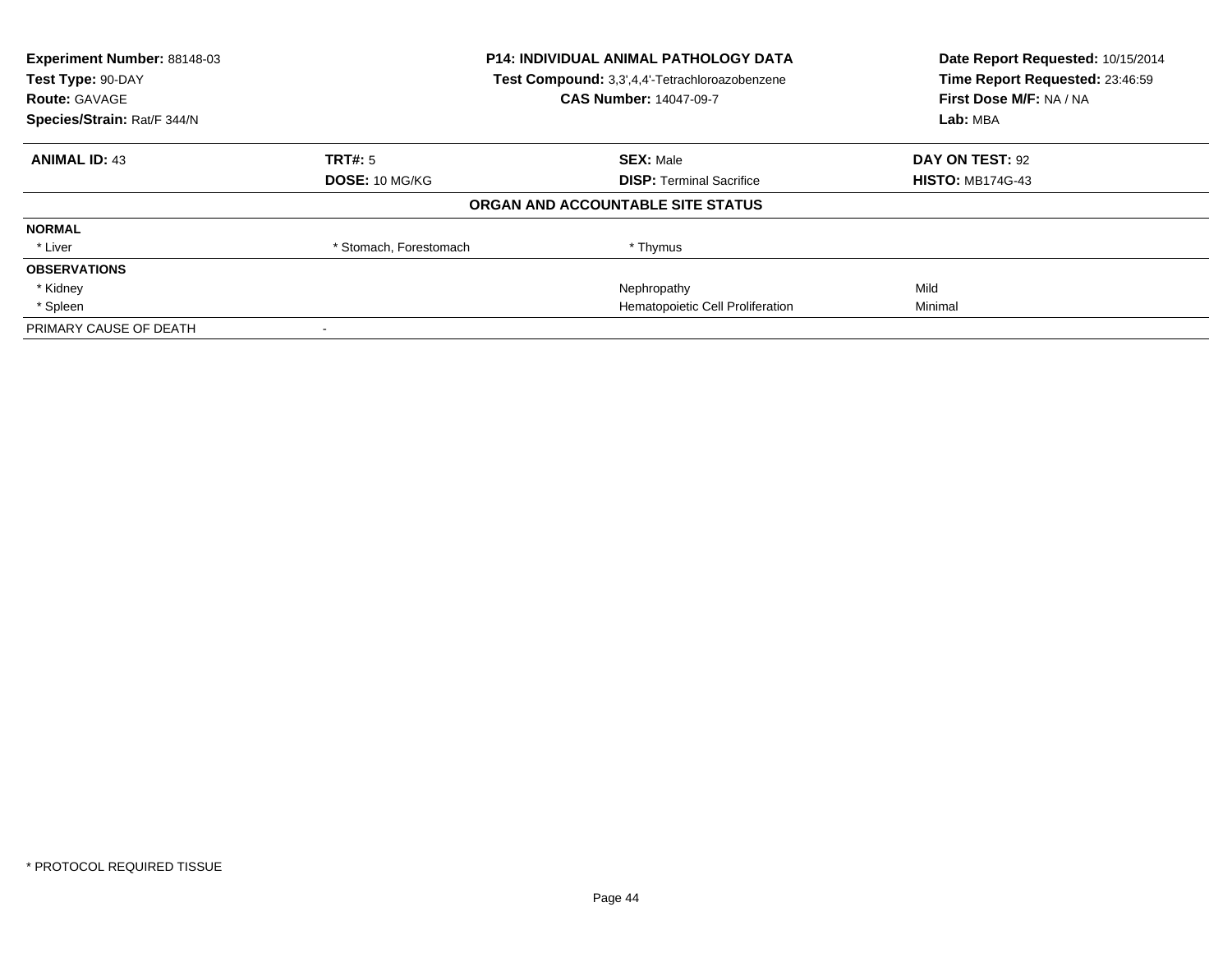| Experiment Number: 88148-03<br>Test Type: 90-DAY<br><b>Route: GAVAGE</b><br>Species/Strain: Rat/F 344/N |                                  | P14: INDIVIDUAL ANIMAL PATHOLOGY DATA<br>Test Compound: 3,3',4,4'-Tetrachloroazobenzene<br><b>CAS Number: 14047-09-7</b> | Date Report Requested: 10/15/2014<br>Time Report Requested: 23:46:59<br>First Dose M/F: NA / NA<br>Lab: MBA |
|---------------------------------------------------------------------------------------------------------|----------------------------------|--------------------------------------------------------------------------------------------------------------------------|-------------------------------------------------------------------------------------------------------------|
| <b>ANIMAL ID: 44</b>                                                                                    | TRT#: 5<br><b>DOSE: 10 MG/KG</b> | <b>SEX: Male</b><br><b>DISP:</b> Terminal Sacrifice                                                                      | DAY ON TEST: 92<br><b>HISTO: MB174G-44</b>                                                                  |
|                                                                                                         |                                  | ORGAN AND ACCOUNTABLE SITE STATUS                                                                                        |                                                                                                             |
| <b>NORMAL</b>                                                                                           |                                  |                                                                                                                          |                                                                                                             |
| * Liver                                                                                                 | * Thymus                         |                                                                                                                          |                                                                                                             |
| <b>OBSERVATIONS</b>                                                                                     |                                  |                                                                                                                          |                                                                                                             |
| * Kidney                                                                                                |                                  | Nephropathy                                                                                                              | Minimal                                                                                                     |
| * Spleen                                                                                                |                                  | Hematopoietic Cell Proliferation                                                                                         | Minimal                                                                                                     |
| * Stomach, Forestomach<br>Note: THE EPITHELIAL HYPERPLASIA OCCURS AT THE MARGO PLICATUS.                | Epithelium                       | Hyperplasia                                                                                                              | Focal, Minimal                                                                                              |
| PRIMARY CAUSE OF DEATH                                                                                  |                                  |                                                                                                                          |                                                                                                             |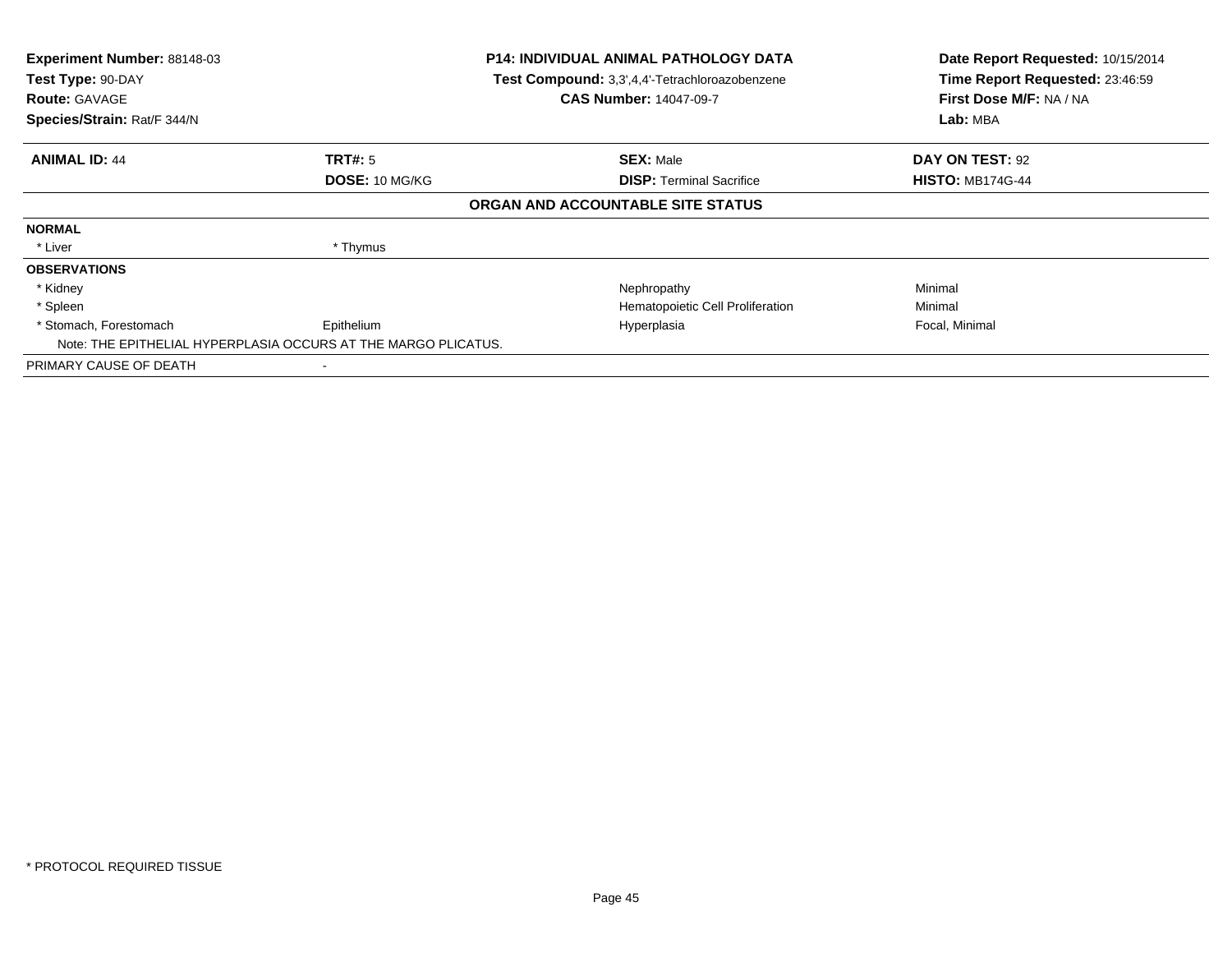| <b>Experiment Number: 88148-03</b><br>Test Type: 90-DAY |                       | <b>P14: INDIVIDUAL ANIMAL PATHOLOGY DATA</b>   | Date Report Requested: 10/15/2014<br>Time Report Requested: 23:46:59 |
|---------------------------------------------------------|-----------------------|------------------------------------------------|----------------------------------------------------------------------|
|                                                         |                       | Test Compound: 3,3',4,4'-Tetrachloroazobenzene |                                                                      |
| <b>Route: GAVAGE</b>                                    |                       | <b>CAS Number: 14047-09-7</b>                  | First Dose M/F: NA / NA                                              |
| Species/Strain: Rat/F 344/N                             |                       | Lab: MBA                                       |                                                                      |
| <b>ANIMAL ID: 45</b>                                    | <b>TRT#: 5</b>        | <b>SEX: Male</b>                               | DAY ON TEST: 92                                                      |
|                                                         | <b>DOSE: 10 MG/KG</b> | <b>DISP:</b> Terminal Sacrifice                | <b>HISTO: MB174G-45</b>                                              |
|                                                         |                       | ORGAN AND ACCOUNTABLE SITE STATUS              |                                                                      |
| <b>NORMAL</b>                                           |                       |                                                |                                                                      |
| * Liver                                                 | * Spleen              | * Stomach, Forestomach                         | * Thymus                                                             |
| <b>OBSERVATIONS</b>                                     |                       |                                                |                                                                      |
| * Kidney                                                |                       | Nephropathy                                    | Minimal                                                              |
| PRIMARY CAUSE OF DEATH                                  |                       |                                                |                                                                      |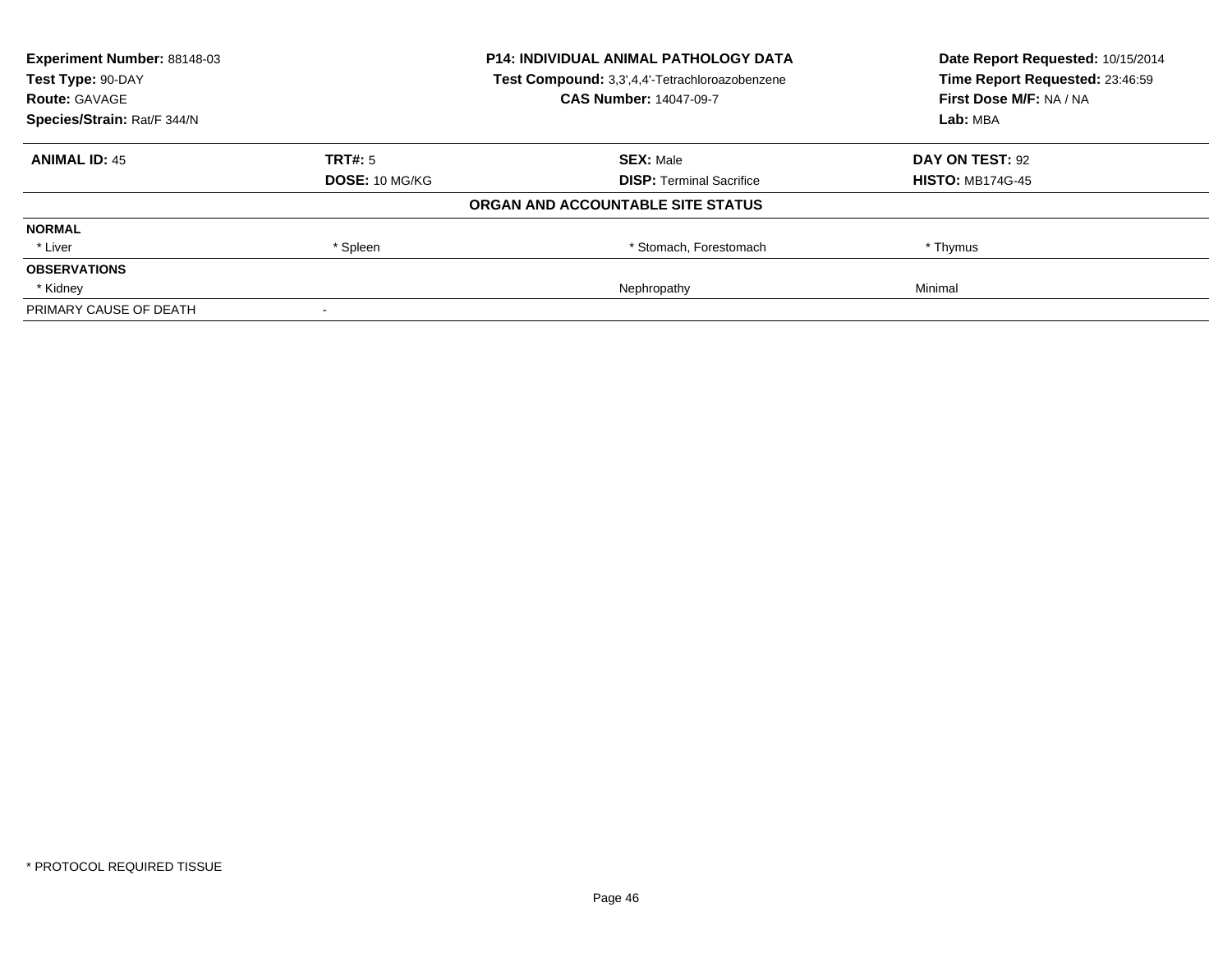| Experiment Number: 88148-03<br>Test Type: 90-DAY<br><b>Route: GAVAGE</b><br>Species/Strain: Rat/F 344/N |                        | <b>P14: INDIVIDUAL ANIMAL PATHOLOGY DATA</b><br>Test Compound: 3,3',4,4'-Tetrachloroazobenzene<br><b>CAS Number: 14047-09-7</b> | Date Report Requested: 10/15/2014<br>Time Report Requested: 23:46:59<br>First Dose M/F: NA / NA<br>Lab: MBA |
|---------------------------------------------------------------------------------------------------------|------------------------|---------------------------------------------------------------------------------------------------------------------------------|-------------------------------------------------------------------------------------------------------------|
| <b>ANIMAL ID: 46</b>                                                                                    | TRT#: 5                | <b>SEX: Male</b>                                                                                                                | DAY ON TEST: 92                                                                                             |
|                                                                                                         | DOSE: 10 MG/KG         | <b>DISP:</b> Terminal Sacrifice                                                                                                 | <b>HISTO: MB174G-46</b>                                                                                     |
|                                                                                                         |                        | ORGAN AND ACCOUNTABLE SITE STATUS                                                                                               |                                                                                                             |
| <b>NORMAL</b>                                                                                           |                        |                                                                                                                                 |                                                                                                             |
| * Liver                                                                                                 | * Stomach, Forestomach |                                                                                                                                 |                                                                                                             |
| <b>OBSERVATIONS</b>                                                                                     |                        |                                                                                                                                 |                                                                                                             |
| * Kidney                                                                                                |                        | Nephropathy                                                                                                                     | Minimal                                                                                                     |
| * Spleen                                                                                                |                        | Hematopoietic Cell Proliferation                                                                                                | Minimal                                                                                                     |
| * Thymus                                                                                                |                        | Atrophy                                                                                                                         | Minimal                                                                                                     |
| PRIMARY CAUSE OF DEATH                                                                                  | $\,$ $\,$              |                                                                                                                                 |                                                                                                             |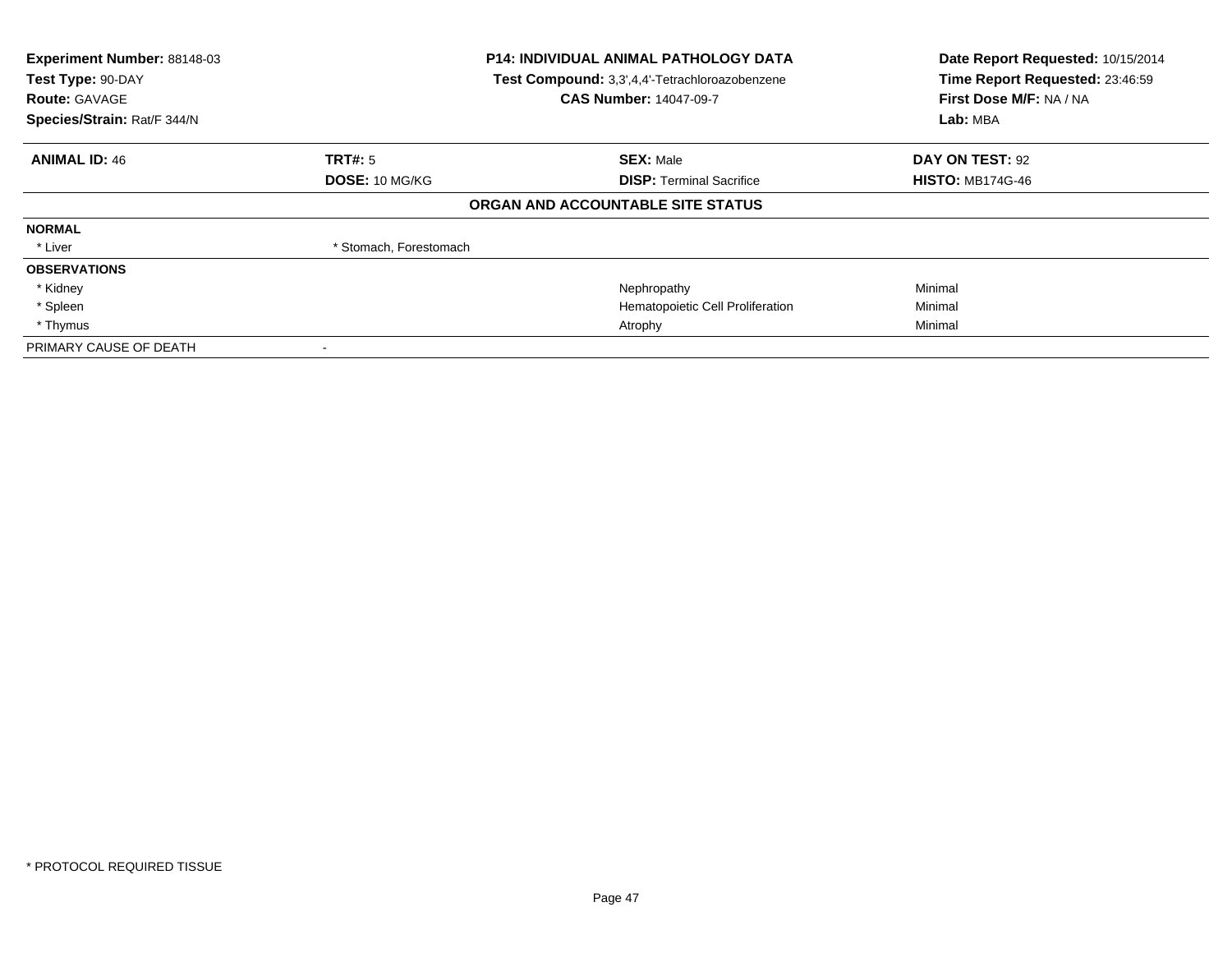| Experiment Number: 88148-03<br>Test Type: 90-DAY<br><b>Route: GAVAGE</b><br>Species/Strain: Rat/F 344/N |                | <b>P14: INDIVIDUAL ANIMAL PATHOLOGY DATA</b><br>Test Compound: 3,3',4,4'-Tetrachloroazobenzene<br><b>CAS Number: 14047-09-7</b> | Date Report Requested: 10/15/2014<br>Time Report Requested: 23:46:59<br>First Dose M/F: NA / NA<br>Lab: MBA |
|---------------------------------------------------------------------------------------------------------|----------------|---------------------------------------------------------------------------------------------------------------------------------|-------------------------------------------------------------------------------------------------------------|
| <b>ANIMAL ID: 47</b>                                                                                    | <b>TRT#: 5</b> | <b>SEX: Male</b>                                                                                                                | DAY ON TEST: 92                                                                                             |
|                                                                                                         | DOSE: 10 MG/KG | <b>DISP: Terminal Sacrifice</b>                                                                                                 | <b>HISTO: MB174G-47</b>                                                                                     |
|                                                                                                         |                | ORGAN AND ACCOUNTABLE SITE STATUS                                                                                               |                                                                                                             |
| <b>NORMAL</b>                                                                                           |                |                                                                                                                                 |                                                                                                             |
| * Liver                                                                                                 | * Spleen       |                                                                                                                                 |                                                                                                             |
| <b>OBSERVATIONS</b>                                                                                     |                |                                                                                                                                 |                                                                                                             |
| * Kidney                                                                                                |                | Nephropathy                                                                                                                     | Minimal                                                                                                     |
| * Stomach, Forestomach                                                                                  | Epithelium     | Hyperplasia                                                                                                                     | Focal, Minimal                                                                                              |
| * Thymus                                                                                                |                | Atrophy                                                                                                                         | Minimal                                                                                                     |
| PRIMARY CAUSE OF DEATH                                                                                  |                |                                                                                                                                 |                                                                                                             |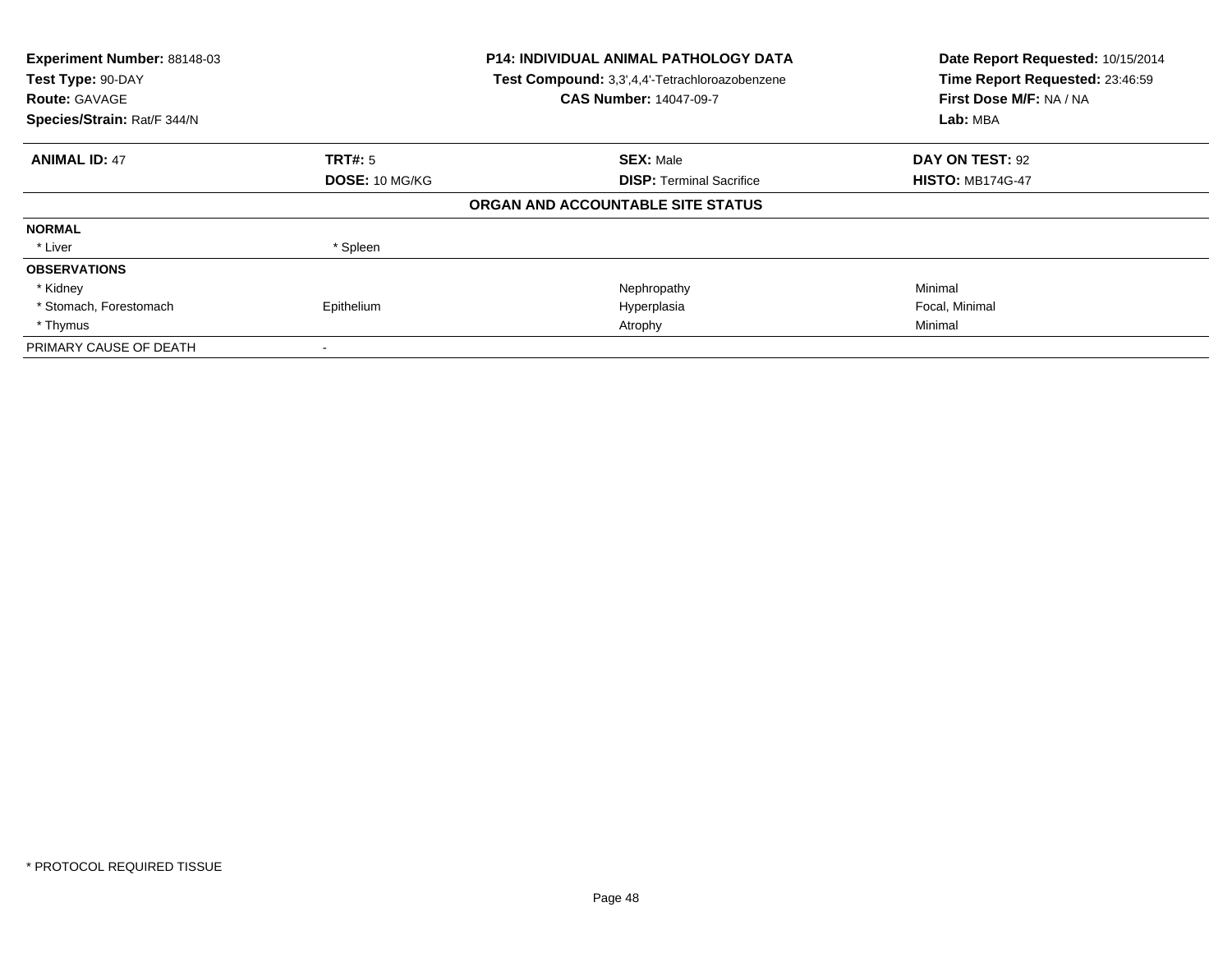| Experiment Number: 88148-03<br>Test Type: 90-DAY<br><b>Route: GAVAGE</b> | <b>P14: INDIVIDUAL ANIMAL PATHOLOGY DATA</b><br>Test Compound: 3,3',4,4'-Tetrachloroazobenzene<br><b>CAS Number: 14047-09-7</b> |                                   | Date Report Requested: 10/15/2014<br>Time Report Requested: 23:46:59<br>First Dose M/F: NA / NA |  |
|--------------------------------------------------------------------------|---------------------------------------------------------------------------------------------------------------------------------|-----------------------------------|-------------------------------------------------------------------------------------------------|--|
| Species/Strain: Rat/F 344/N                                              |                                                                                                                                 |                                   | Lab: MBA                                                                                        |  |
| <b>ANIMAL ID: 48</b>                                                     | TRT#: 5                                                                                                                         | <b>SEX: Male</b>                  | DAY ON TEST: 92                                                                                 |  |
|                                                                          | DOSE: 10 MG/KG                                                                                                                  | <b>DISP:</b> Terminal Sacrifice   | <b>HISTO: MB174G-48</b>                                                                         |  |
|                                                                          |                                                                                                                                 | ORGAN AND ACCOUNTABLE SITE STATUS |                                                                                                 |  |
| <b>NORMAL</b>                                                            |                                                                                                                                 |                                   |                                                                                                 |  |
| * Liver                                                                  | * Stomach, Forestomach                                                                                                          | * Thymus                          |                                                                                                 |  |
| <b>OBSERVATIONS</b>                                                      |                                                                                                                                 |                                   |                                                                                                 |  |
| * Kidney                                                                 |                                                                                                                                 | Nephropathy                       | Minimal                                                                                         |  |
| * Spleen                                                                 |                                                                                                                                 | Hematopoietic Cell Proliferation  | Minimal                                                                                         |  |
| PRIMARY CAUSE OF DEATH                                                   |                                                                                                                                 |                                   |                                                                                                 |  |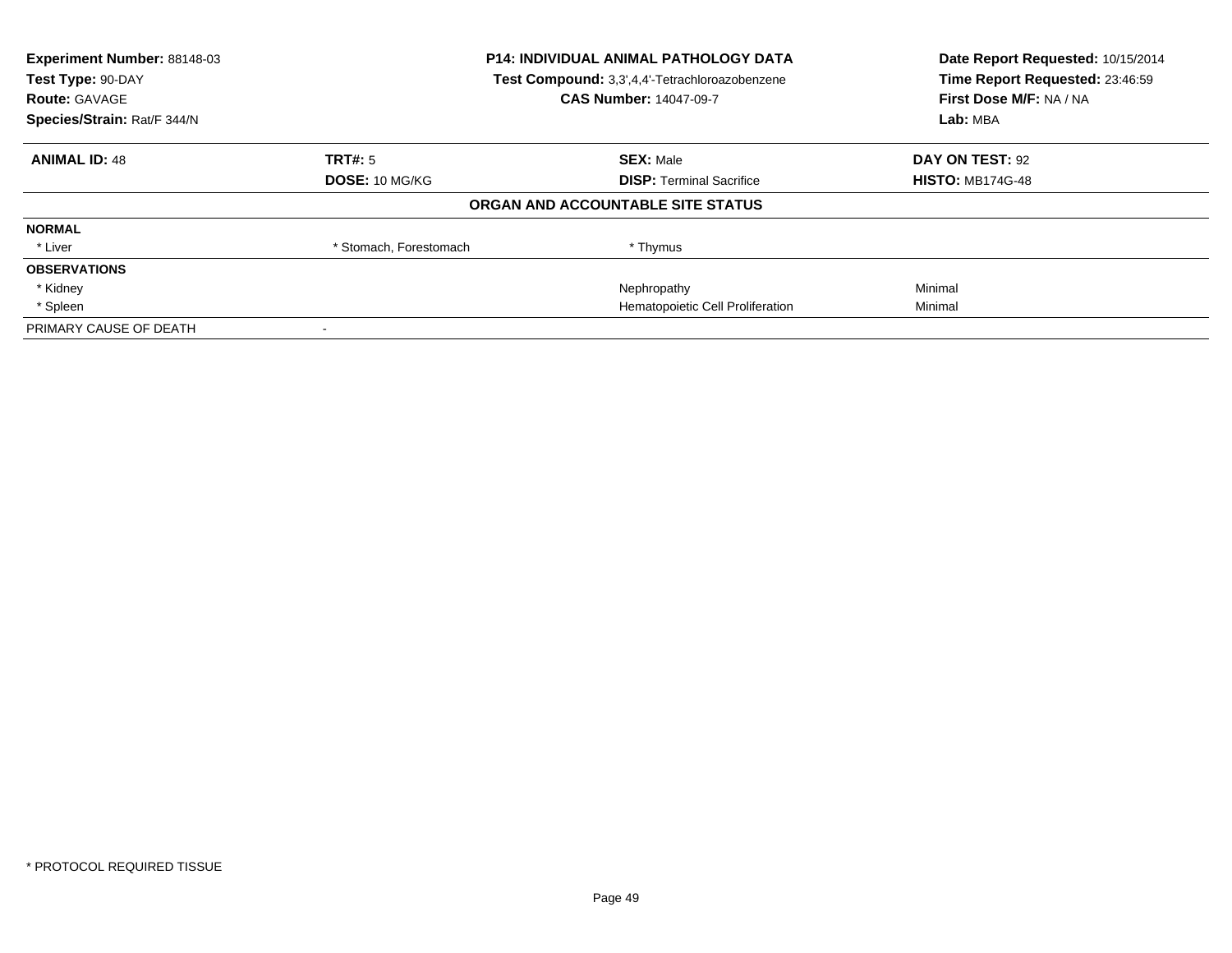| Experiment Number: 88148-03<br>Test Type: 90-DAY<br><b>Route: GAVAGE</b><br>Species/Strain: Rat/F 344/N | <b>P14: INDIVIDUAL ANIMAL PATHOLOGY DATA</b><br>Test Compound: 3,3',4,4'-Tetrachloroazobenzene<br><b>CAS Number: 14047-09-7</b> |                                   | Date Report Requested: 10/15/2014<br>Time Report Requested: 23:46:59<br>First Dose M/F: NA / NA<br>Lab: MBA |
|---------------------------------------------------------------------------------------------------------|---------------------------------------------------------------------------------------------------------------------------------|-----------------------------------|-------------------------------------------------------------------------------------------------------------|
| <b>ANIMAL ID: 49</b>                                                                                    | TRT#: 5                                                                                                                         | <b>SEX: Male</b>                  | DAY ON TEST: 92                                                                                             |
|                                                                                                         | DOSE: 10 MG/KG                                                                                                                  | <b>DISP:</b> Terminal Sacrifice   | <b>HISTO: MB174G-49</b>                                                                                     |
|                                                                                                         |                                                                                                                                 | ORGAN AND ACCOUNTABLE SITE STATUS |                                                                                                             |
| <b>NORMAL</b>                                                                                           |                                                                                                                                 |                                   |                                                                                                             |
| * Liver                                                                                                 | * Stomach, Forestomach                                                                                                          |                                   |                                                                                                             |
| <b>OBSERVATIONS</b>                                                                                     |                                                                                                                                 |                                   |                                                                                                             |
| * Kidney                                                                                                |                                                                                                                                 | Nephropathy                       | Minimal                                                                                                     |
| * Spleen                                                                                                |                                                                                                                                 | Hematopoietic Cell Proliferation  | Minimal                                                                                                     |
| * Thymus                                                                                                |                                                                                                                                 | Atrophy                           | Minimal                                                                                                     |
| PRIMARY CAUSE OF DEATH                                                                                  | $\,$ $\,$                                                                                                                       |                                   |                                                                                                             |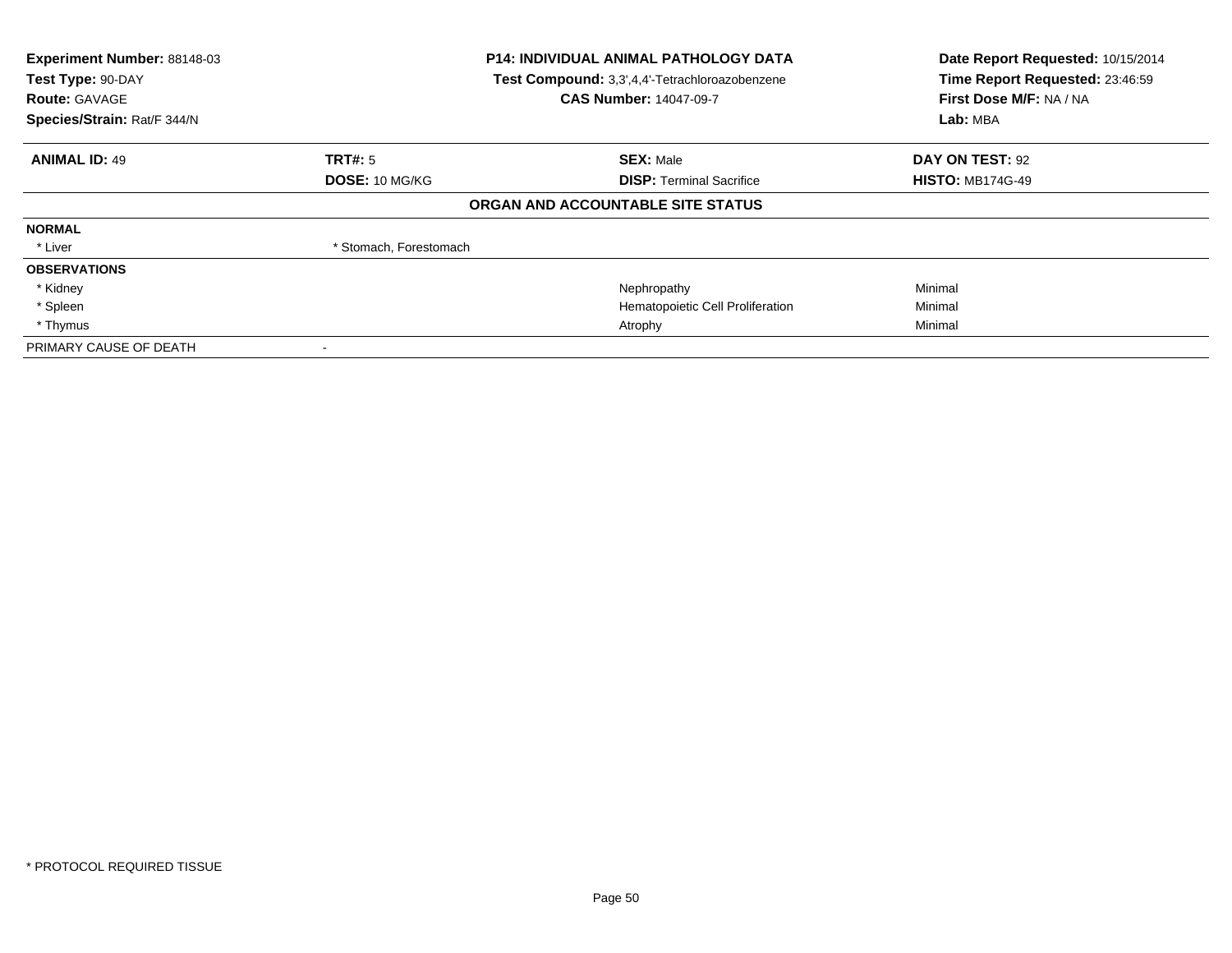| <b>Experiment Number: 88148-03</b><br>Test Type: 90-DAY             |                | <b>P14: INDIVIDUAL ANIMAL PATHOLOGY DATA</b><br>Test Compound: 3,3',4,4'-Tetrachloroazobenzene | Date Report Requested: 10/15/2014<br>Time Report Requested: 23:46:59 |  |
|---------------------------------------------------------------------|----------------|------------------------------------------------------------------------------------------------|----------------------------------------------------------------------|--|
| <b>Route: GAVAGE</b><br>Species/Strain: Rat/F 344/N                 |                | <b>CAS Number: 14047-09-7</b>                                                                  | First Dose M/F: NA / NA<br>Lab: MBA                                  |  |
|                                                                     |                |                                                                                                |                                                                      |  |
| <b>ANIMAL ID: 50</b>                                                | TRT#: 5        | <b>SEX: Male</b>                                                                               | DAY ON TEST: 92                                                      |  |
|                                                                     | DOSE: 10 MG/KG | <b>DISP:</b> Terminal Sacrifice                                                                | <b>HISTO: MB174G-50</b>                                              |  |
|                                                                     |                | ORGAN AND ACCOUNTABLE SITE STATUS                                                              |                                                                      |  |
| <b>NORMAL</b>                                                       |                |                                                                                                |                                                                      |  |
| * Liver                                                             | * Thymus       |                                                                                                |                                                                      |  |
| <b>OBSERVATIONS</b>                                                 |                |                                                                                                |                                                                      |  |
| * Kidney                                                            |                | Nephropathy                                                                                    | Minimal                                                              |  |
| * Lung                                                              |                | Hemorrhage                                                                                     | Focal, Minimal                                                       |  |
|                                                                     |                | <b>Infiltration Cellular</b>                                                                   | Lymphocyte, Focal, Minimal                                           |  |
| [Hemorrhage TGLS = $1-12$ ]                                         |                |                                                                                                |                                                                      |  |
| * Spleen                                                            |                | Hematopoietic Cell Proliferation                                                               | Minimal                                                              |  |
| * Stomach, Forestomach                                              | Epithelium     | Hyperplasia                                                                                    | Focal, Minimal                                                       |  |
| Note: THE EPITHELIAL HYPERPLASIA OCCURS ONLY AT THE MARGO PLICATUS. |                |                                                                                                |                                                                      |  |
| PRIMARY CAUSE OF DEATH                                              |                |                                                                                                |                                                                      |  |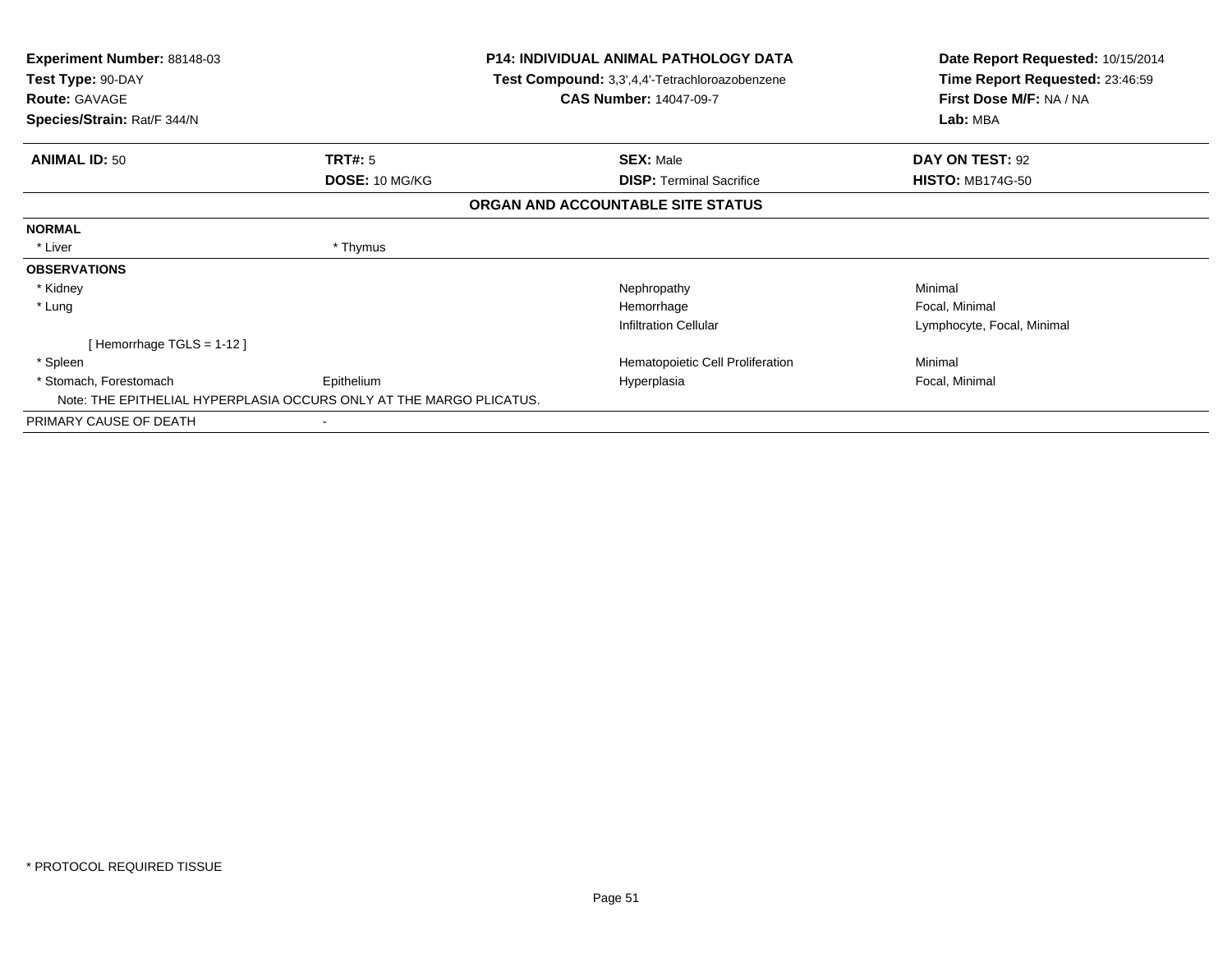| Experiment Number: 88148-03<br>Test Type: 90-DAY<br><b>Route: GAVAGE</b><br>Species/Strain: Rat/F 344/N |                                                                     | <b>P14: INDIVIDUAL ANIMAL PATHOLOGY DATA</b><br>Test Compound: 3,3',4,4'-Tetrachloroazobenzene<br><b>CAS Number: 14047-09-7</b> | Date Report Requested: 10/15/2014<br>Time Report Requested: 23:46:59<br>First Dose M/F: NA / NA<br>Lab: MBA |
|---------------------------------------------------------------------------------------------------------|---------------------------------------------------------------------|---------------------------------------------------------------------------------------------------------------------------------|-------------------------------------------------------------------------------------------------------------|
| <b>ANIMAL ID: 51</b>                                                                                    | TRT#: 6                                                             | <b>SEX: Male</b>                                                                                                                | DAY ON TEST: 92                                                                                             |
|                                                                                                         | DOSE: 30 MG/KG                                                      | <b>DISP: Terminal Sacrifice</b>                                                                                                 | <b>HISTO: MB174G-51</b>                                                                                     |
|                                                                                                         |                                                                     | ORGAN AND ACCOUNTABLE SITE STATUS                                                                                               |                                                                                                             |
| <b>NORMAL</b>                                                                                           |                                                                     |                                                                                                                                 |                                                                                                             |
| * Adrenal Cortex                                                                                        | * Adrenal Medulla                                                   | * Blood Vessel                                                                                                                  | * Bone                                                                                                      |
| * Bone Marrow                                                                                           | * Brain                                                             | * Epididymis                                                                                                                    | * Esophagus                                                                                                 |
| * Heart                                                                                                 | * Intestine Large, Cecum                                            | * Intestine Large, Colon                                                                                                        | * Intestine Large, Rectum                                                                                   |
| * Intestine Small, Duodenum                                                                             | * Intestine Small, Ileum                                            | * Intestine Small, Jejunum                                                                                                      | * Liver                                                                                                     |
| * Lung                                                                                                  | * Lymph Node, Mandibular                                            | * Lymph Node, Mesenteric                                                                                                        | * Mammary Gland                                                                                             |
| * Nose                                                                                                  | * Pancreas                                                          | * Parathyroid Gland                                                                                                             | * Pituitary Gland                                                                                           |
| * Prostate                                                                                              | * Salivary Glands                                                   | * Seminal Vesicle                                                                                                               | * Skin                                                                                                      |
| * Stomach, Glandular                                                                                    | * Testes                                                            | * Thyroid Gland                                                                                                                 | * Trachea                                                                                                   |
| * Urinary Bladder                                                                                       |                                                                     |                                                                                                                                 |                                                                                                             |
| <b>OBSERVATIONS</b>                                                                                     |                                                                     |                                                                                                                                 |                                                                                                             |
| * Blood Vessel                                                                                          |                                                                     |                                                                                                                                 |                                                                                                             |
| Note: AORTA IS NORMAL.                                                                                  |                                                                     |                                                                                                                                 |                                                                                                             |
| * Kidney                                                                                                |                                                                     | Nephropathy                                                                                                                     | Minimal                                                                                                     |
| * Preputial Gland                                                                                       |                                                                     | Inflammation                                                                                                                    | Chronic, Minimal                                                                                            |
| * Spleen                                                                                                |                                                                     | Hematopoietic Cell Proliferation                                                                                                | Minimal                                                                                                     |
| * Stomach, Forestomach                                                                                  | Epithelium                                                          | Hyperplasia                                                                                                                     | Focal, Mild                                                                                                 |
|                                                                                                         | Note: THE EPITHELIAL HYPERPLASIA OCCURS ONLY AT THE MARGO PLICATUS. |                                                                                                                                 |                                                                                                             |
| * Thymus                                                                                                |                                                                     | Atrophy                                                                                                                         | Mild                                                                                                        |
| PRIMARY CAUSE OF DEATH                                                                                  |                                                                     |                                                                                                                                 |                                                                                                             |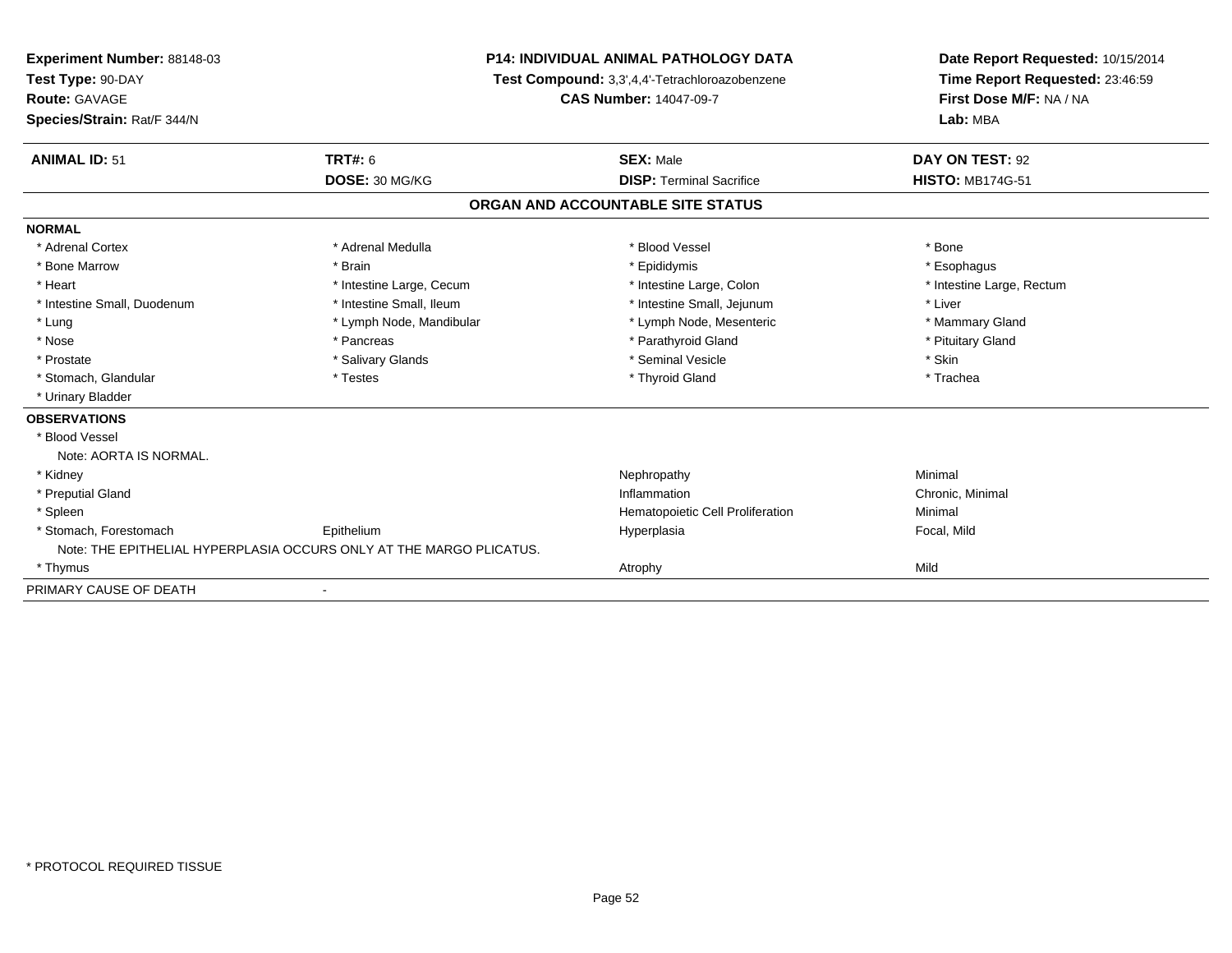| Experiment Number: 88148-03 | <b>P14: INDIVIDUAL ANIMAL PATHOLOGY DATA</b><br>Test Compound: 3,3',4,4'-Tetrachloroazobenzene<br><b>CAS Number: 14047-09-7</b> |                                   | Date Report Requested: 10/15/2014                          |  |
|-----------------------------|---------------------------------------------------------------------------------------------------------------------------------|-----------------------------------|------------------------------------------------------------|--|
| Test Type: 90-DAY           |                                                                                                                                 |                                   | Time Report Requested: 23:46:59<br>First Dose M/F: NA / NA |  |
| <b>Route: GAVAGE</b>        |                                                                                                                                 |                                   |                                                            |  |
| Species/Strain: Rat/F 344/N |                                                                                                                                 |                                   | Lab: MBA                                                   |  |
| <b>ANIMAL ID: 52</b>        | <b>TRT#: 6</b>                                                                                                                  | <b>SEX: Male</b>                  | DAY ON TEST: 92                                            |  |
|                             | DOSE: 30 MG/KG                                                                                                                  | <b>DISP: Terminal Sacrifice</b>   | <b>HISTO: MB174G-52</b>                                    |  |
|                             |                                                                                                                                 | ORGAN AND ACCOUNTABLE SITE STATUS |                                                            |  |
| <b>NORMAL</b>               |                                                                                                                                 |                                   |                                                            |  |
| * Adrenal Cortex            | * Adrenal Medulla                                                                                                               | * Blood Vessel                    | * Bone                                                     |  |
| * Bone Marrow               | * Brain                                                                                                                         | * Epididymis                      | * Esophagus                                                |  |
| * Heart                     | * Intestine Large, Cecum                                                                                                        | * Intestine Large, Colon          | * Intestine Large, Rectum                                  |  |
| * Intestine Small, Duodenum | * Intestine Small, Ileum                                                                                                        | * Intestine Small, Jejunum        | * Liver                                                    |  |
| * Lung                      | * Lymph Node, Mandibular                                                                                                        | * Lymph Node, Mesenteric          | * Nose                                                     |  |
| * Pancreas                  | * Pituitary Gland                                                                                                               | * Preputial Gland                 | * Prostate                                                 |  |
| * Salivary Glands           | * Seminal Vesicle                                                                                                               | * Skin                            | * Stomach, Glandular                                       |  |
| * Testes                    | * Thyroid Gland                                                                                                                 | * Trachea                         | * Urinary Bladder                                          |  |
| <b>MISSING</b>              |                                                                                                                                 |                                   |                                                            |  |
| * Mammary Gland             | * Parathyroid Gland                                                                                                             |                                   |                                                            |  |
| <b>OBSERVATIONS</b>         |                                                                                                                                 |                                   |                                                            |  |
| * Blood Vessel              |                                                                                                                                 |                                   |                                                            |  |
| Note: AORTA IS NORMAL.      |                                                                                                                                 |                                   |                                                            |  |
| * Kidney                    |                                                                                                                                 | Nephropathy                       | Minimal                                                    |  |
| * Spleen                    |                                                                                                                                 | Hematopoietic Cell Proliferation  | Minimal                                                    |  |
| * Stomach, Forestomach      | Epithelium                                                                                                                      | Hyperplasia                       | Focal, Mild                                                |  |
|                             | Note: THE EPITHELIAL HYPERPLASIA OCCURS ONLY AT THE MARGO PLICATUS.                                                             |                                   |                                                            |  |
| * Thymus                    |                                                                                                                                 | Atrophy                           | Mild                                                       |  |
| PRIMARY CAUSE OF DEATH      |                                                                                                                                 |                                   |                                                            |  |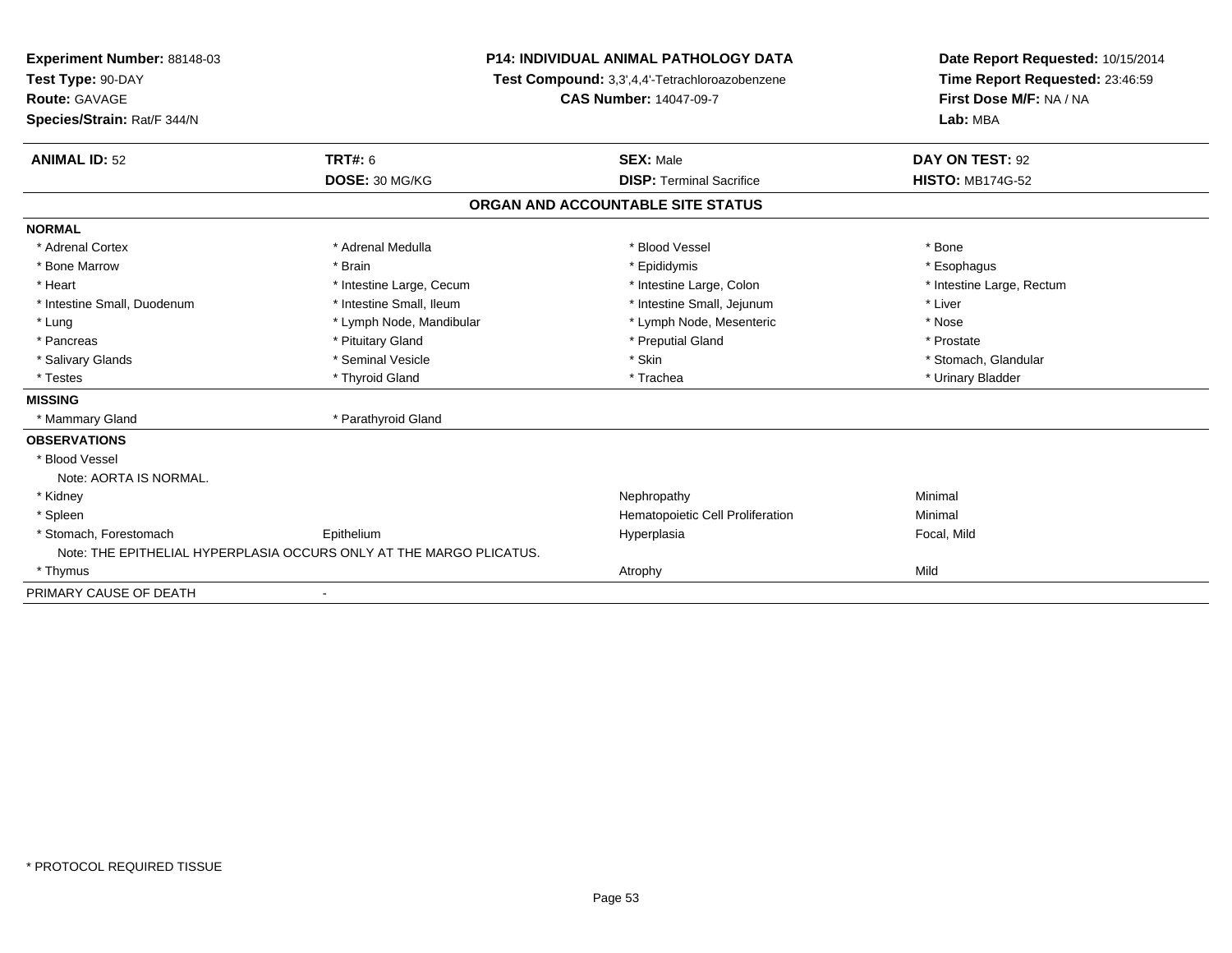| Experiment Number: 88148-03<br>Test Type: 90-DAY<br>Route: GAVAGE |                          | <b>P14: INDIVIDUAL ANIMAL PATHOLOGY DATA</b>   | Date Report Requested: 10/15/2014<br>Time Report Requested: 23:46:59<br>First Dose M/F: NA / NA |  |
|-------------------------------------------------------------------|--------------------------|------------------------------------------------|-------------------------------------------------------------------------------------------------|--|
|                                                                   |                          | Test Compound: 3,3',4,4'-Tetrachloroazobenzene |                                                                                                 |  |
|                                                                   |                          | <b>CAS Number: 14047-09-7</b>                  |                                                                                                 |  |
| Species/Strain: Rat/F 344/N                                       |                          |                                                | Lab: MBA                                                                                        |  |
| <b>ANIMAL ID: 53</b>                                              | <b>TRT#: 6</b>           | <b>SEX: Male</b>                               | DAY ON TEST: 92                                                                                 |  |
|                                                                   | DOSE: 30 MG/KG           | <b>DISP: Terminal Sacrifice</b>                | <b>HISTO: MB174G-53</b>                                                                         |  |
|                                                                   |                          | ORGAN AND ACCOUNTABLE SITE STATUS              |                                                                                                 |  |
| <b>NORMAL</b>                                                     |                          |                                                |                                                                                                 |  |
| * Adrenal Cortex                                                  | * Adrenal Medulla        | * Blood Vessel                                 | * Bone                                                                                          |  |
| * Bone Marrow                                                     | * Brain                  | * Epididymis                                   | * Esophagus                                                                                     |  |
| * Heart                                                           | * Intestine Large, Cecum | * Intestine Large, Colon                       | * Intestine Large, Rectum                                                                       |  |
| * Intestine Small, Duodenum                                       | * Intestine Small, Ileum | * Intestine Small, Jejunum                     | * Liver                                                                                         |  |
| * Lymph Node, Mandibular                                          | * Lymph Node, Mesenteric | * Mammary Gland                                | * Nose                                                                                          |  |
| * Pancreas                                                        | * Parathyroid Gland      | * Pituitary Gland                              | * Preputial Gland                                                                               |  |
| * Prostate                                                        | * Salivary Glands        | * Seminal Vesicle                              | * Skin                                                                                          |  |
| * Stomach, Forestomach                                            | * Stomach, Glandular     | * Testes                                       | * Thyroid Gland                                                                                 |  |
| * Trachea                                                         | * Urinary Bladder        |                                                |                                                                                                 |  |
| <b>OBSERVATIONS</b>                                               |                          |                                                |                                                                                                 |  |
| * Blood Vessel                                                    |                          |                                                |                                                                                                 |  |
| Note: AORTA IS NORMAL.                                            |                          |                                                |                                                                                                 |  |
| * Kidney                                                          |                          | Nephropathy                                    | Mild                                                                                            |  |
| * Lung                                                            |                          | <b>Infiltration Cellular</b>                   | Lymphocyte, Focal, Minimal                                                                      |  |
|                                                                   |                          | Inflammation                                   | Focal, Minimal                                                                                  |  |
| Note: INFLAMMATION IS SUBACUTE.                                   |                          |                                                |                                                                                                 |  |
| * Spleen                                                          |                          | Hematopoietic Cell Proliferation               | Minimal                                                                                         |  |
| * Thymus                                                          |                          | Atrophy                                        | Mild                                                                                            |  |
| PRIMARY CAUSE OF DEATH                                            |                          |                                                |                                                                                                 |  |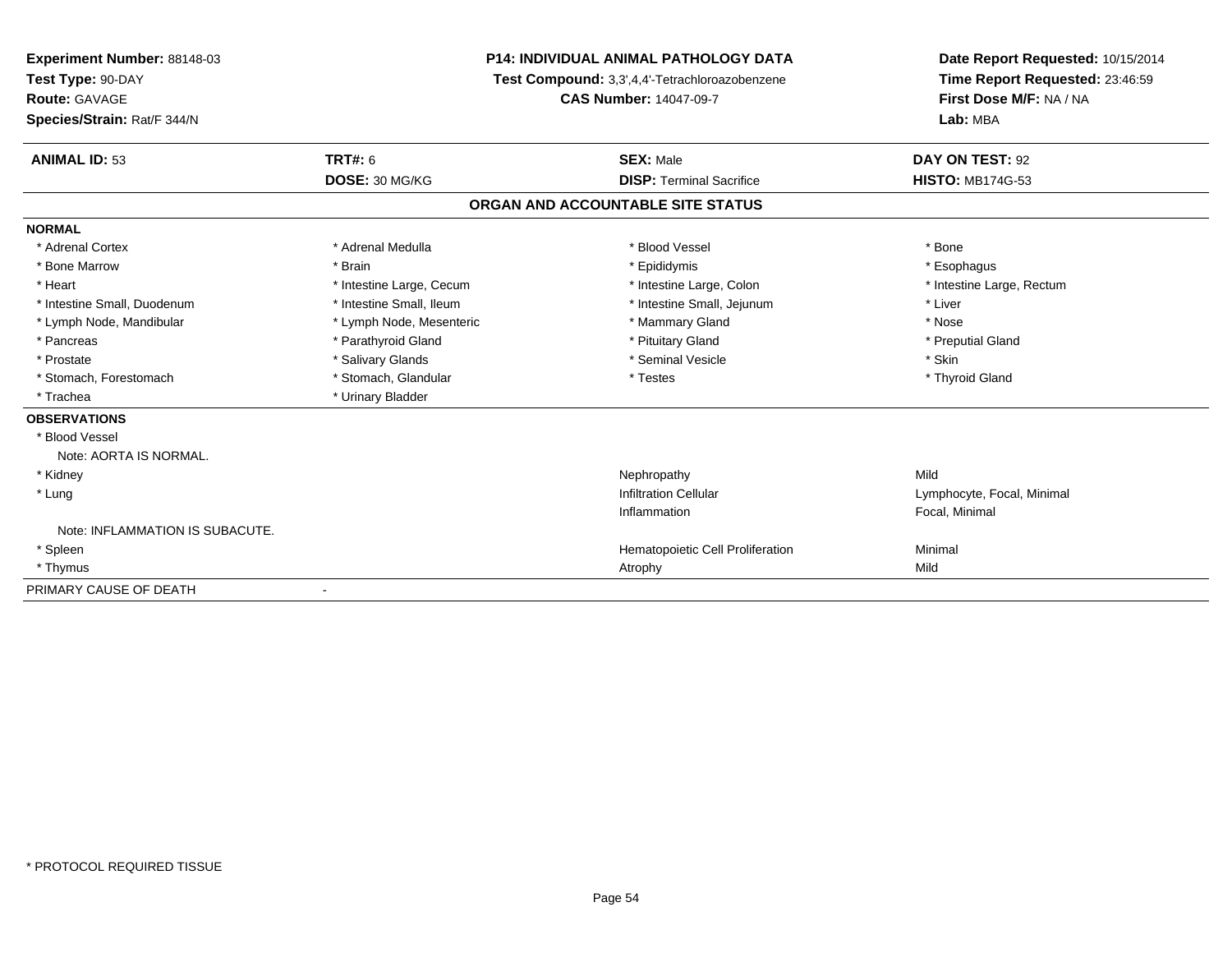| Experiment Number: 88148-03 | P14: INDIVIDUAL ANIMAL PATHOLOGY DATA<br>Test Compound: 3,3',4,4'-Tetrachloroazobenzene<br><b>CAS Number: 14047-09-7</b> |                                   | Date Report Requested: 10/15/2014 |  |
|-----------------------------|--------------------------------------------------------------------------------------------------------------------------|-----------------------------------|-----------------------------------|--|
| Test Type: 90-DAY           |                                                                                                                          |                                   | Time Report Requested: 23:46:59   |  |
| <b>Route: GAVAGE</b>        |                                                                                                                          |                                   | First Dose M/F: NA / NA           |  |
| Species/Strain: Rat/F 344/N |                                                                                                                          |                                   | Lab: MBA                          |  |
| <b>ANIMAL ID: 54</b>        | <b>TRT#: 6</b>                                                                                                           | <b>SEX: Male</b>                  | DAY ON TEST: 92                   |  |
|                             | DOSE: 30 MG/KG                                                                                                           | <b>DISP: Accidentally Killed</b>  | <b>HISTO: MB174G-54</b>           |  |
|                             |                                                                                                                          | ORGAN AND ACCOUNTABLE SITE STATUS |                                   |  |
| <b>NORMAL</b>               |                                                                                                                          |                                   |                                   |  |
| * Adrenal Cortex            | * Adrenal Medulla                                                                                                        | * Blood Vessel                    | * Bone                            |  |
| * Bone Marrow               | * Brain                                                                                                                  | * Epididymis                      | * Esophagus                       |  |
| * Heart                     | * Intestine Large, Cecum                                                                                                 | * Intestine Large, Colon          | * Intestine Large, Rectum         |  |
| * Intestine Small, Duodenum | * Intestine Small, Ileum                                                                                                 | * Intestine Small, Jejunum        | * Liver                           |  |
| * Lymph Node, Mandibular    | * Lymph Node, Mesenteric                                                                                                 | * Mammary Gland                   | * Nose                            |  |
| * Parathyroid Gland         | * Pituitary Gland                                                                                                        | * Preputial Gland                 | * Prostate                        |  |
| * Salivary Glands           | * Seminal Vesicle                                                                                                        | * Skin                            | * Stomach, Forestomach            |  |
| * Stomach, Glandular        | * Testes                                                                                                                 | * Thyroid Gland                   | * Trachea                         |  |
| * Urinary Bladder           |                                                                                                                          |                                   |                                   |  |
| <b>OBSERVATIONS</b>         |                                                                                                                          |                                   |                                   |  |
| * Blood Vessel              |                                                                                                                          |                                   |                                   |  |
| Note: AORTA IS NORMAL.      |                                                                                                                          |                                   |                                   |  |
| * Kidney                    |                                                                                                                          | Nephropathy                       | Minimal                           |  |
| * Lung                      | Alveolar Epith                                                                                                           | Hyperplasia                       | Focal, Mild                       |  |
|                             |                                                                                                                          | <b>Infiltration Cellular</b>      | Lymphocyte, Focal, Minimal        |  |
| * Pancreas                  | Acinus                                                                                                                   | Atrophy                           | Focal, Minimal                    |  |
| * Spleen                    |                                                                                                                          | Hematopoietic Cell Proliferation  | Mild                              |  |
| * Thymus                    |                                                                                                                          | Atrophy                           | Mild                              |  |
| PRIMARY CAUSE OF DEATH      |                                                                                                                          |                                   |                                   |  |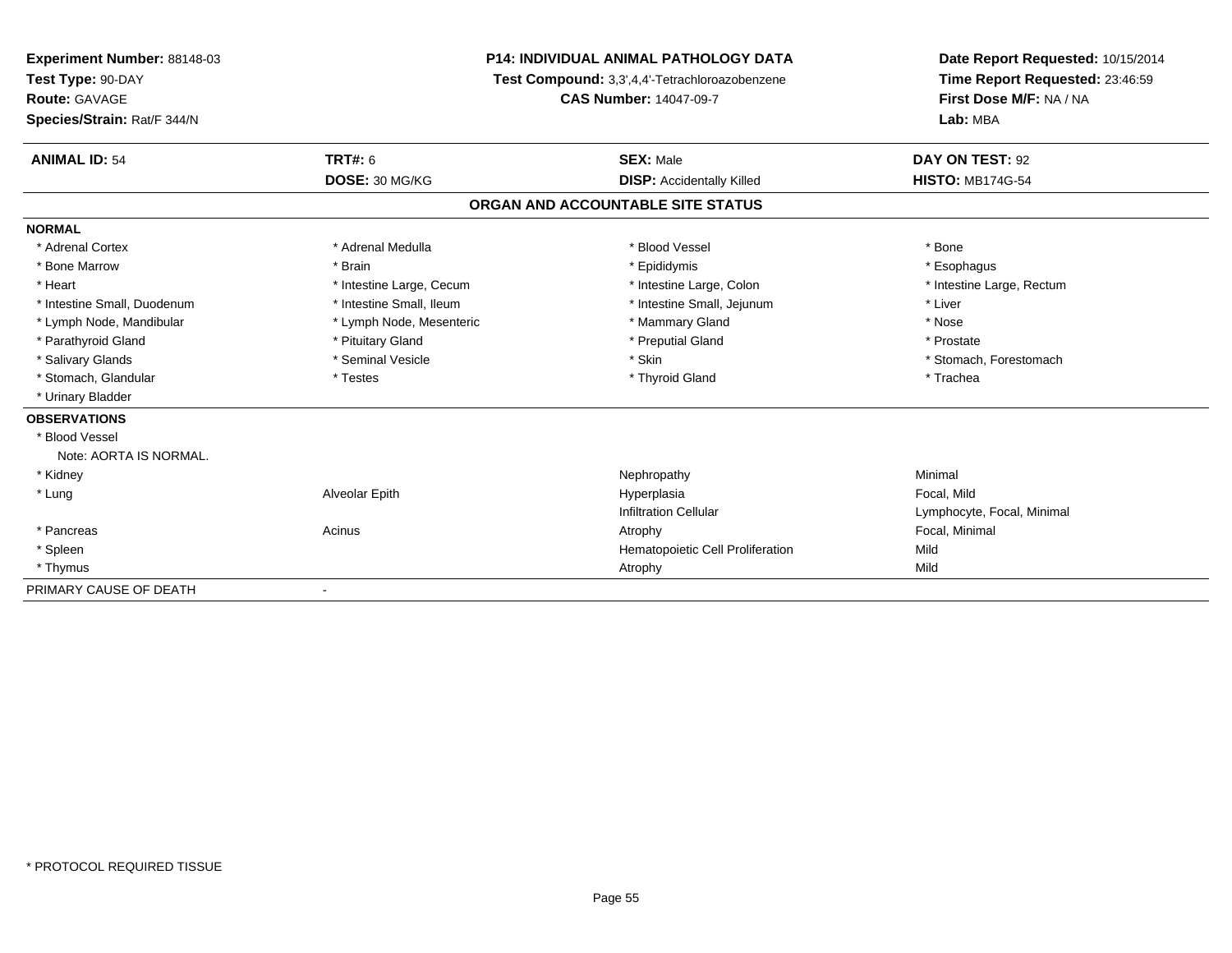| Experiment Number: 88148-03<br>Test Type: 90-DAY |                                                                     | <b>P14: INDIVIDUAL ANIMAL PATHOLOGY DATA</b><br>Test Compound: 3,3',4,4'-Tetrachloroazobenzene | Date Report Requested: 10/15/2014<br>Time Report Requested: 23:46:59 |
|--------------------------------------------------|---------------------------------------------------------------------|------------------------------------------------------------------------------------------------|----------------------------------------------------------------------|
| <b>Route: GAVAGE</b>                             |                                                                     | <b>CAS Number: 14047-09-7</b>                                                                  | First Dose M/F: NA / NA                                              |
| Species/Strain: Rat/F 344/N                      |                                                                     |                                                                                                | Lab: MBA                                                             |
| <b>ANIMAL ID: 55</b>                             | <b>TRT#: 6</b>                                                      | <b>SEX: Male</b>                                                                               | DAY ON TEST: 92                                                      |
|                                                  | DOSE: 30 MG/KG                                                      | <b>DISP: Terminal Sacrifice</b>                                                                | <b>HISTO: MB174G-55</b>                                              |
|                                                  |                                                                     | ORGAN AND ACCOUNTABLE SITE STATUS                                                              |                                                                      |
| <b>NORMAL</b>                                    |                                                                     |                                                                                                |                                                                      |
| * Adrenal Cortex                                 | * Adrenal Medulla                                                   | * Blood Vessel                                                                                 | * Bone                                                               |
| * Bone Marrow                                    | * Brain                                                             | * Epididymis                                                                                   | * Esophagus                                                          |
| * Heart                                          | * Intestine Large, Cecum                                            | * Intestine Large, Colon                                                                       | * Intestine Large, Rectum                                            |
| * Intestine Small, Duodenum                      | * Intestine Small, Ileum                                            | * Intestine Small, Jejunum                                                                     | * Liver                                                              |
| * Lymph Node, Mandibular                         | * Lymph Node, Mesenteric                                            | * Mammary Gland                                                                                | * Nose                                                               |
| * Parathyroid Gland                              | * Pituitary Gland                                                   | * Prostate                                                                                     | * Salivary Glands                                                    |
| * Seminal Vesicle                                | * Skin                                                              | * Stomach, Glandular                                                                           | * Testes                                                             |
| * Thyroid Gland                                  | * Trachea                                                           | * Urinary Bladder                                                                              |                                                                      |
| <b>OBSERVATIONS</b>                              |                                                                     |                                                                                                |                                                                      |
| * Blood Vessel                                   |                                                                     |                                                                                                |                                                                      |
| Note: AORTA IS NORMAL.                           |                                                                     |                                                                                                |                                                                      |
| * Kidney                                         |                                                                     | Nephropathy                                                                                    | Minimal                                                              |
| * Lung                                           |                                                                     | <b>Infiltration Cellular</b>                                                                   | Lymphocyte, Focal, Mild                                              |
|                                                  |                                                                     | Inflammation                                                                                   | Focal, Minimal                                                       |
| Note: INFLAMMATION IS SUBACUTE.                  |                                                                     |                                                                                                |                                                                      |
| * Pancreas                                       | Acinus                                                              | Atrophy                                                                                        | Focal, Minimal                                                       |
| * Preputial Gland                                |                                                                     | Inflammation                                                                                   | Chronic, Mild                                                        |
| * Spleen                                         |                                                                     | Hematopoietic Cell Proliferation                                                               | Minimal                                                              |
| * Stomach, Forestomach                           | Epithelium                                                          | Hyperplasia                                                                                    | Focal, Mild                                                          |
|                                                  | Note: THE EPITHELIAL HYPERPLASIA OCCURS ONLY AT THE MARGO PLICATUS. |                                                                                                |                                                                      |
| * Thymus                                         |                                                                     | Atrophy                                                                                        | Mild                                                                 |
| PRIMARY CAUSE OF DEATH                           | $\blacksquare$                                                      |                                                                                                |                                                                      |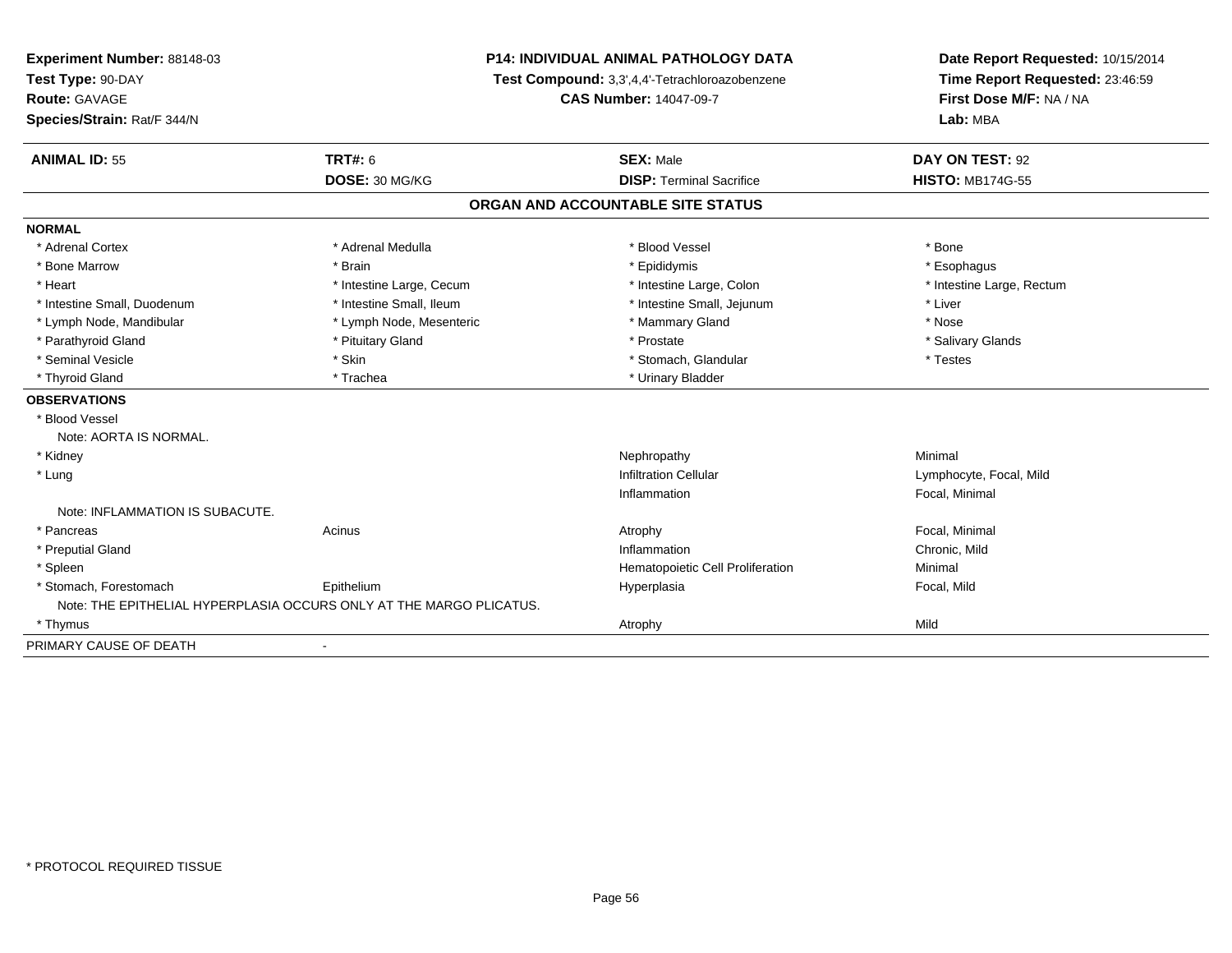| <b>Experiment Number: 88148-03</b><br>Test Type: 90-DAY |                                                                | <b>P14: INDIVIDUAL ANIMAL PATHOLOGY DATA</b>   | Date Report Requested: 10/15/2014<br>Time Report Requested: 23:46:59 |  |
|---------------------------------------------------------|----------------------------------------------------------------|------------------------------------------------|----------------------------------------------------------------------|--|
|                                                         |                                                                | Test Compound: 3,3',4,4'-Tetrachloroazobenzene |                                                                      |  |
| Route: GAVAGE                                           |                                                                | <b>CAS Number: 14047-09-7</b>                  | First Dose M/F: NA / NA                                              |  |
| Species/Strain: Rat/F 344/N                             |                                                                |                                                | Lab: MBA                                                             |  |
| <b>ANIMAL ID: 56</b>                                    | TRT#: 6                                                        | <b>SEX: Male</b>                               | DAY ON TEST: 92                                                      |  |
|                                                         | DOSE: 30 MG/KG                                                 | <b>DISP: Terminal Sacrifice</b>                | <b>HISTO: MB174G-56</b>                                              |  |
|                                                         |                                                                | ORGAN AND ACCOUNTABLE SITE STATUS              |                                                                      |  |
| <b>NORMAL</b>                                           |                                                                |                                                |                                                                      |  |
| * Adrenal Cortex                                        | * Adrenal Medulla                                              | * Blood Vessel                                 | * Bone                                                               |  |
| * Bone Marrow                                           | * Brain                                                        | * Epididymis                                   | * Esophagus                                                          |  |
| * Heart                                                 | * Intestine Large, Cecum                                       | * Intestine Large, Colon                       | * Intestine Large, Rectum                                            |  |
| * Intestine Small, Duodenum                             | * Intestine Small. Ileum                                       | * Intestine Small, Jejunum                     | * Liver                                                              |  |
| * Lung                                                  | * Lymph Node, Mandibular                                       | * Lymph Node, Mesenteric                       | * Mammary Gland                                                      |  |
| * Nose                                                  | * Pancreas                                                     | * Parathyroid Gland                            | * Pituitary Gland                                                    |  |
| * Preputial Gland                                       | * Prostate                                                     | * Salivary Glands                              | * Seminal Vesicle                                                    |  |
| * Skin                                                  | * Stomach, Glandular                                           | * Testes                                       | * Thyroid Gland                                                      |  |
| * Trachea                                               | * Urinary Bladder                                              |                                                |                                                                      |  |
| <b>OBSERVATIONS</b>                                     |                                                                |                                                |                                                                      |  |
| * Blood Vessel                                          |                                                                |                                                |                                                                      |  |
| Note: AORTA IS NORMAL.                                  |                                                                |                                                |                                                                      |  |
| * Kidney                                                |                                                                | Nephropathy                                    | Mild                                                                 |  |
| * Spleen                                                |                                                                | Hematopoietic Cell Proliferation               | Mild                                                                 |  |
| * Stomach, Forestomach                                  | Epithelium                                                     | Hyperplasia                                    | Focal, Mild                                                          |  |
|                                                         | Note: THE EPITHELIAL HYPERPLASIA OCCURS AT THE MARGO PLICATUS. |                                                |                                                                      |  |
| * Thymus                                                |                                                                | Atrophy                                        | Minimal                                                              |  |
| PRIMARY CAUSE OF DEATH                                  |                                                                |                                                |                                                                      |  |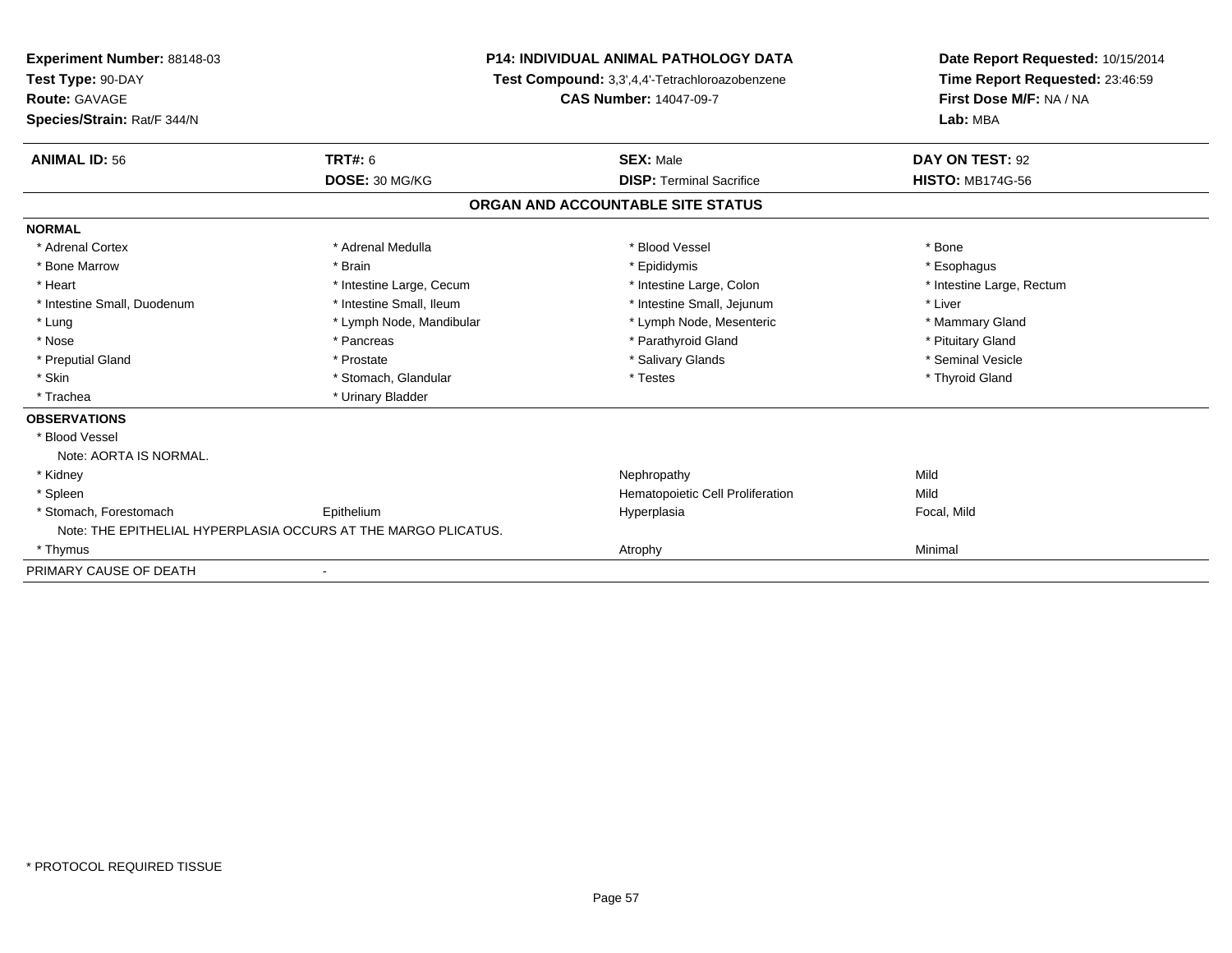| Experiment Number: 88148-03     | <b>P14: INDIVIDUAL ANIMAL PATHOLOGY DATA</b><br>Test Compound: 3,3',4,4'-Tetrachloroazobenzene<br><b>CAS Number: 14047-09-7</b> |                                                                                                               | Date Report Requested: 10/15/2014 |  |
|---------------------------------|---------------------------------------------------------------------------------------------------------------------------------|---------------------------------------------------------------------------------------------------------------|-----------------------------------|--|
| Test Type: 90-DAY               |                                                                                                                                 |                                                                                                               | Time Report Requested: 23:46:59   |  |
| Route: GAVAGE                   |                                                                                                                                 |                                                                                                               | First Dose M/F: NA / NA           |  |
| Species/Strain: Rat/F 344/N     |                                                                                                                                 |                                                                                                               | Lab: MBA                          |  |
| <b>ANIMAL ID: 57</b>            | <b>TRT#: 6</b>                                                                                                                  | <b>SEX: Male</b>                                                                                              | DAY ON TEST: 92                   |  |
|                                 | DOSE: 30 MG/KG                                                                                                                  | <b>DISP: Terminal Sacrifice</b>                                                                               | <b>HISTO: MB174G-57</b>           |  |
|                                 |                                                                                                                                 | ORGAN AND ACCOUNTABLE SITE STATUS                                                                             |                                   |  |
| <b>NORMAL</b>                   |                                                                                                                                 |                                                                                                               |                                   |  |
| * Adrenal Cortex                | * Adrenal Medulla                                                                                                               | * Blood Vessel                                                                                                | * Bone                            |  |
| * Bone Marrow                   | * Brain                                                                                                                         | * Epididymis                                                                                                  | * Esophagus                       |  |
| * Heart                         | * Intestine Large, Cecum                                                                                                        | * Intestine Large, Colon                                                                                      | * Intestine Large, Rectum         |  |
| * Intestine Small, Duodenum     | * Intestine Small, Ileum                                                                                                        | * Intestine Small, Jejunum                                                                                    | * Liver                           |  |
| * Lymph Node, Mandibular        | * Lymph Node, Mesenteric                                                                                                        | * Mammary Gland                                                                                               | * Nose                            |  |
| * Pancreas                      | * Parathyroid Gland                                                                                                             | * Pituitary Gland                                                                                             | * Prostate                        |  |
| * Salivary Glands               | * Seminal Vesicle                                                                                                               | * Skin                                                                                                        | * Stomach, Glandular              |  |
| * Testes                        | * Thyroid Gland                                                                                                                 | * Trachea                                                                                                     | * Urinary Bladder                 |  |
| <b>OBSERVATIONS</b>             |                                                                                                                                 |                                                                                                               |                                   |  |
| * Blood Vessel                  |                                                                                                                                 |                                                                                                               |                                   |  |
| Note: AORTA IS NORMAL.          |                                                                                                                                 |                                                                                                               |                                   |  |
| * Kidney                        |                                                                                                                                 | Nephropathy                                                                                                   | Minimal                           |  |
| * Lung                          | Alveolar Epith                                                                                                                  | Hyperplasia                                                                                                   | Focal, Minimal                    |  |
|                                 |                                                                                                                                 | <b>Infiltration Cellular</b>                                                                                  | Lymphocyte, Focal, Minimal        |  |
|                                 |                                                                                                                                 | Inflammation                                                                                                  | Focal, Minimal                    |  |
| Note: INFLAMMATION IS SUBACUTE. |                                                                                                                                 |                                                                                                               |                                   |  |
| * Preputial Gland               | <b>Bilateral</b>                                                                                                                | Cyst                                                                                                          | Moderate                          |  |
| $[Cyst TGLS = 1-9A]$            |                                                                                                                                 | Note: NO GLANDULAR TISSUE REMAINS FOR EITHER GLAND; MERELY BORDERED BY CONNECTIVE TISSUE AND SKELETAL MUSCLE. |                                   |  |
| * Spleen                        |                                                                                                                                 | Hematopoietic Cell Proliferation                                                                              | Minimal                           |  |
| * Stomach, Forestomach          | Epithelium                                                                                                                      | Hyperplasia                                                                                                   | Focal, Mild                       |  |
|                                 | Note: THE EPITHELIAL HYPERPLASIA OCCURS ONLY AT THE MARGO PLICATUS.                                                             |                                                                                                               |                                   |  |
| * Thymus                        |                                                                                                                                 | Atrophy                                                                                                       | Mild                              |  |
| PRIMARY CAUSE OF DEATH          | $\blacksquare$                                                                                                                  |                                                                                                               |                                   |  |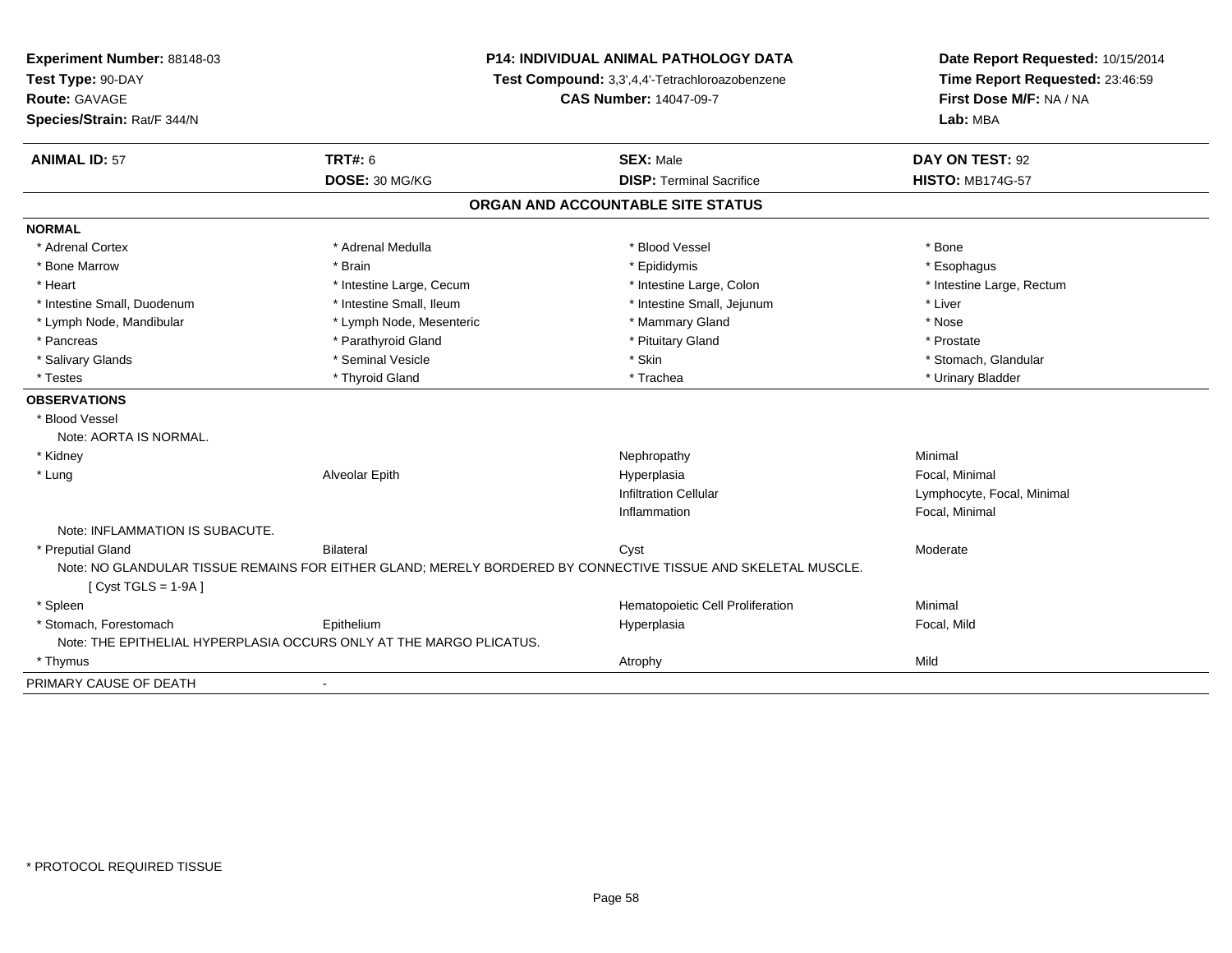| Experiment Number: 88148-03<br>Test Type: 90-DAY |                                                                     | <b>P14: INDIVIDUAL ANIMAL PATHOLOGY DATA</b>   | Date Report Requested: 10/15/2014<br>Time Report Requested: 23:46:59 |
|--------------------------------------------------|---------------------------------------------------------------------|------------------------------------------------|----------------------------------------------------------------------|
|                                                  |                                                                     | Test Compound: 3,3',4,4'-Tetrachloroazobenzene |                                                                      |
| Route: GAVAGE                                    |                                                                     | <b>CAS Number: 14047-09-7</b>                  | First Dose M/F: NA / NA                                              |
| Species/Strain: Rat/F 344/N                      |                                                                     |                                                | Lab: MBA                                                             |
| <b>ANIMAL ID: 58</b>                             | <b>TRT#: 6</b>                                                      | <b>SEX: Male</b>                               | DAY ON TEST: 92                                                      |
|                                                  | DOSE: 30 MG/KG                                                      | <b>DISP: Terminal Sacrifice</b>                | <b>HISTO: MB174G-58</b>                                              |
|                                                  |                                                                     | ORGAN AND ACCOUNTABLE SITE STATUS              |                                                                      |
| <b>NORMAL</b>                                    |                                                                     |                                                |                                                                      |
| * Adrenal Cortex                                 | * Adrenal Medulla                                                   | * Blood Vessel                                 | * Bone                                                               |
| * Bone Marrow                                    | * Brain                                                             | * Epididymis                                   | * Esophagus                                                          |
| * Heart                                          | * Intestine Large, Cecum                                            | * Intestine Large, Colon                       | * Intestine Large, Rectum                                            |
| * Intestine Small, Duodenum                      | * Intestine Small, Ileum                                            | * Intestine Small, Jejunum                     | * Liver                                                              |
| * Lymph Node, Mandibular                         | * Lymph Node, Mesenteric                                            | * Mammary Gland                                | * Nose                                                               |
| * Parathyroid Gland                              | * Pituitary Gland                                                   | * Preputial Gland                              | * Prostate                                                           |
| * Salivary Glands                                | * Seminal Vesicle                                                   | * Skin                                         | * Stomach, Glandular                                                 |
| * Testes                                         | * Thyroid Gland                                                     | * Trachea                                      | * Urinary Bladder                                                    |
| <b>OBSERVATIONS</b>                              |                                                                     |                                                |                                                                      |
| * Blood Vessel                                   |                                                                     |                                                |                                                                      |
| Note: AORTA IS NORMAL.                           |                                                                     |                                                |                                                                      |
| * Kidney                                         |                                                                     | Nephropathy                                    | Mild                                                                 |
| * Lung                                           |                                                                     | <b>Infiltration Cellular</b>                   | Lymphocyte, Focal, Minimal                                           |
| * Pancreas                                       | Acinus                                                              | Atrophy                                        | Focal, Mild                                                          |
| * Spleen                                         |                                                                     | Hematopoietic Cell Proliferation               | Mild                                                                 |
| * Stomach, Forestomach                           | Epithelium                                                          | Hyperplasia                                    | Focal, Minimal                                                       |
|                                                  | Note: THE EPITHELIAL HYPERPLASIA OCCURS ONLY AT THE MARGO PLICATUS. |                                                |                                                                      |
| * Thymus                                         |                                                                     | Atrophy                                        | Mild                                                                 |
| PRIMARY CAUSE OF DEATH                           |                                                                     |                                                |                                                                      |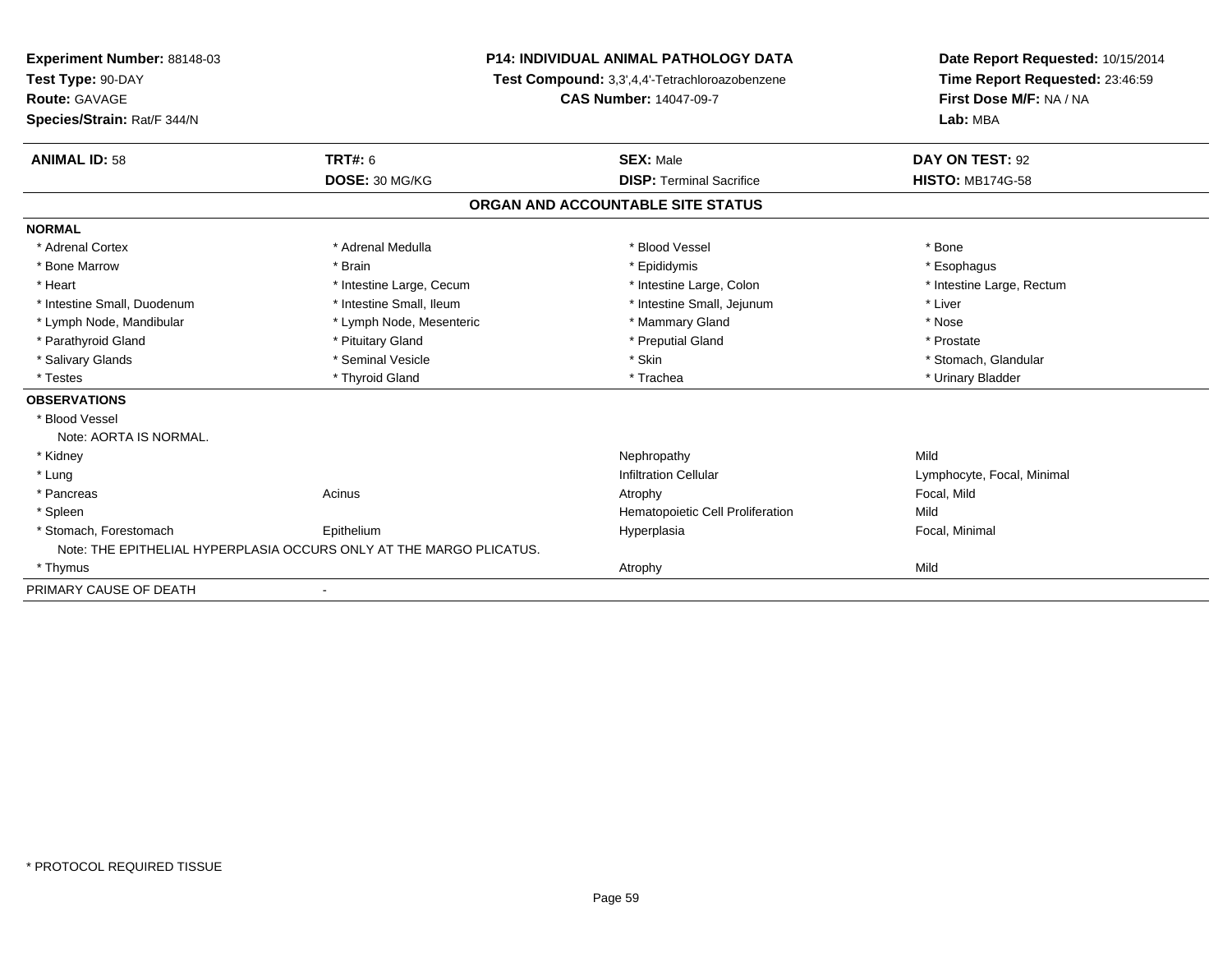| Experiment Number: 88148-03<br>Test Type: 90-DAY |                                                                     | <b>P14: INDIVIDUAL ANIMAL PATHOLOGY DATA</b><br>Test Compound: 3,3',4,4'-Tetrachloroazobenzene | Date Report Requested: 10/15/2014<br>Time Report Requested: 23:46:59 |
|--------------------------------------------------|---------------------------------------------------------------------|------------------------------------------------------------------------------------------------|----------------------------------------------------------------------|
| Route: GAVAGE                                    |                                                                     | <b>CAS Number: 14047-09-7</b>                                                                  | First Dose M/F: NA / NA                                              |
| Species/Strain: Rat/F 344/N                      |                                                                     |                                                                                                | Lab: MBA                                                             |
|                                                  |                                                                     |                                                                                                |                                                                      |
| <b>ANIMAL ID: 59</b>                             | <b>TRT#: 6</b>                                                      | <b>SEX: Male</b>                                                                               | DAY ON TEST: 92                                                      |
|                                                  | DOSE: 30 MG/KG                                                      | <b>DISP: Terminal Sacrifice</b>                                                                | <b>HISTO: MB174G-59</b>                                              |
|                                                  |                                                                     | ORGAN AND ACCOUNTABLE SITE STATUS                                                              |                                                                      |
| <b>NORMAL</b>                                    |                                                                     |                                                                                                |                                                                      |
| * Adrenal Cortex                                 | * Adrenal Medulla                                                   | * Blood Vessel                                                                                 | * Bone                                                               |
| * Bone Marrow                                    | * Brain                                                             | * Epididymis                                                                                   | * Esophagus                                                          |
| * Heart                                          | * Intestine Large, Cecum                                            | * Intestine Large, Colon                                                                       | * Intestine Large, Rectum                                            |
| * Intestine Small, Duodenum                      | * Intestine Small, Ileum                                            | * Intestine Small, Jejunum                                                                     | * Liver                                                              |
| * Lymph Node, Mandibular                         | * Lymph Node, Mesenteric                                            | * Nose                                                                                         | * Pancreas                                                           |
| * Parathyroid Gland                              | * Pituitary Gland                                                   | * Preputial Gland                                                                              | * Prostate                                                           |
| * Salivary Glands                                | * Seminal Vesicle                                                   | * Skin                                                                                         | * Stomach, Glandular                                                 |
| * Testes                                         | * Thyroid Gland                                                     | * Trachea                                                                                      | * Urinary Bladder                                                    |
| <b>MISSING</b>                                   |                                                                     |                                                                                                |                                                                      |
| * Mammary Gland                                  |                                                                     |                                                                                                |                                                                      |
| <b>OBSERVATIONS</b>                              |                                                                     |                                                                                                |                                                                      |
| * Blood Vessel                                   |                                                                     |                                                                                                |                                                                      |
| Note: AORTA IS NORMAL.                           |                                                                     |                                                                                                |                                                                      |
| * Kidney                                         |                                                                     | Nephropathy                                                                                    | Mild                                                                 |
| * Lung                                           | Alveolar Epith                                                      | Hyperplasia                                                                                    | Focal, Minimal                                                       |
|                                                  |                                                                     | <b>Infiltration Cellular</b>                                                                   | Lymphocyte, Focal, Minimal                                           |
| Mesentery                                        | Fat                                                                 | Hemorrhage                                                                                     | Focal, Mild                                                          |
|                                                  | Fat                                                                 | Necrosis                                                                                       | Focal, Mild                                                          |
| [Hemorrhage TGLS = 1-12]                         |                                                                     |                                                                                                |                                                                      |
| [Necrosis $TGLS = 1-12$ ]                        |                                                                     |                                                                                                |                                                                      |
| * Spleen                                         |                                                                     | Hematopoietic Cell Proliferation                                                               | Mild                                                                 |
| * Stomach, Forestomach                           | Epithelium                                                          | Hyperplasia                                                                                    | Focal, Minimal                                                       |
|                                                  | Note: THE EPITHELIAL HYPERPLASIA OCCURS ONLY AT THE MARGO PLICATUS. |                                                                                                |                                                                      |
| * Thymus                                         |                                                                     | Atrophy                                                                                        | Mild                                                                 |
| PRIMARY CAUSE OF DEATH                           |                                                                     |                                                                                                |                                                                      |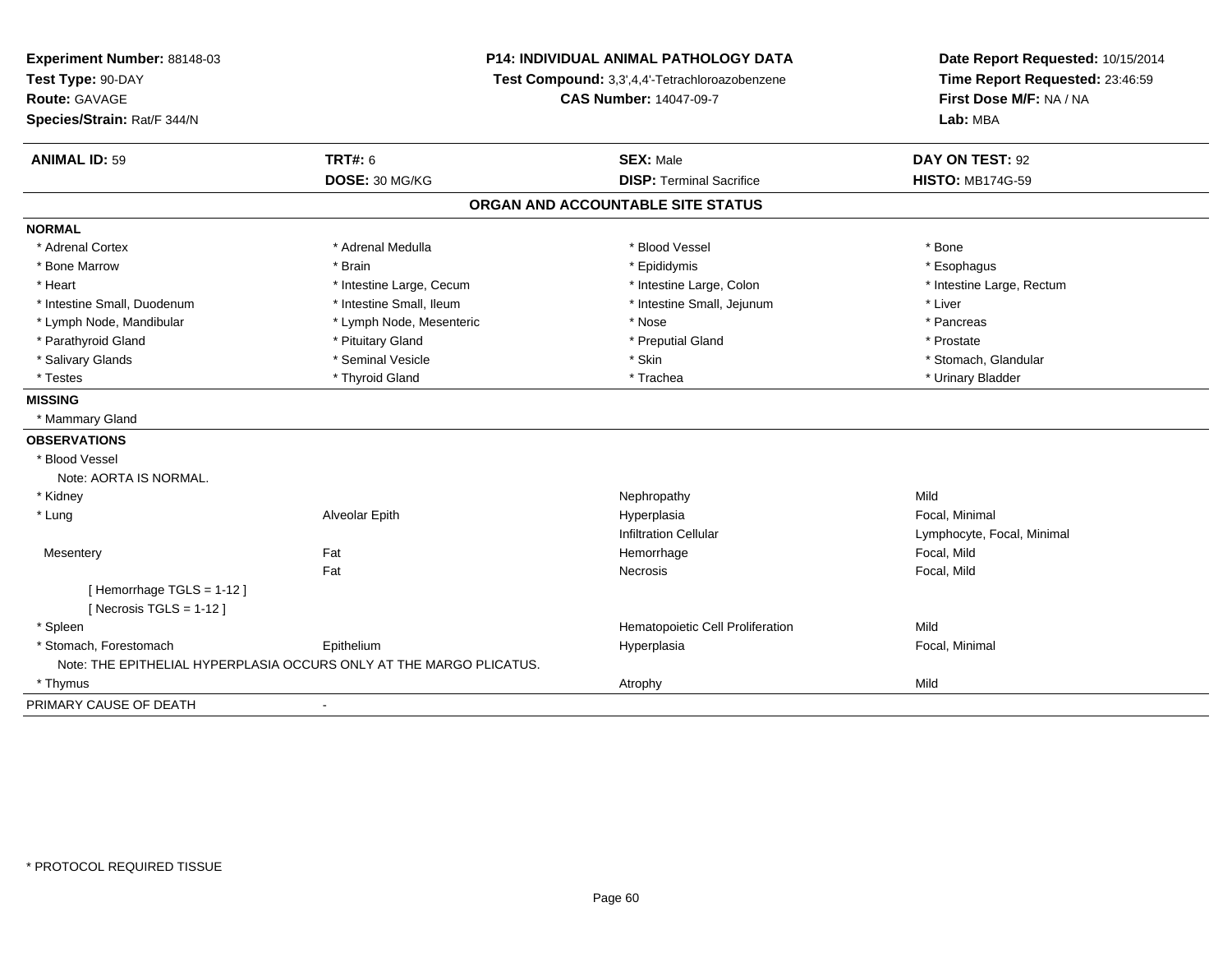| Experiment Number: 88148-03<br>Test Type: 90-DAY |                                                                     | <b>P14: INDIVIDUAL ANIMAL PATHOLOGY DATA</b>   | Date Report Requested: 10/15/2014 |  |
|--------------------------------------------------|---------------------------------------------------------------------|------------------------------------------------|-----------------------------------|--|
|                                                  |                                                                     | Test Compound: 3,3',4,4'-Tetrachloroazobenzene | Time Report Requested: 23:46:59   |  |
| <b>Route: GAVAGE</b>                             |                                                                     | <b>CAS Number: 14047-09-7</b>                  | First Dose M/F: NA / NA           |  |
| Species/Strain: Rat/F 344/N                      |                                                                     |                                                | Lab: MBA                          |  |
| <b>ANIMAL ID: 60</b>                             | <b>TRT#: 6</b>                                                      | <b>SEX: Male</b>                               | DAY ON TEST: 92                   |  |
|                                                  | DOSE: 30 MG/KG                                                      | <b>DISP: Terminal Sacrifice</b>                | <b>HISTO: MB174G-60</b>           |  |
|                                                  |                                                                     | ORGAN AND ACCOUNTABLE SITE STATUS              |                                   |  |
| <b>NORMAL</b>                                    |                                                                     |                                                |                                   |  |
| * Adrenal Cortex                                 | * Adrenal Medulla                                                   | * Blood Vessel                                 | * Bone                            |  |
| * Bone Marrow                                    | * Brain                                                             | * Epididymis                                   | * Esophagus                       |  |
| * Heart                                          | * Intestine Large, Cecum                                            | * Intestine Large, Colon                       | * Intestine Large, Rectum         |  |
| * Intestine Small, Duodenum                      | * Intestine Small, Ileum                                            | * Intestine Small, Jejunum                     | * Liver                           |  |
| * Lymph Node, Mesenteric                         | * Mammary Gland                                                     | * Nose                                         | * Pancreas                        |  |
| * Parathyroid Gland                              | * Pituitary Gland                                                   | * Preputial Gland                              | * Prostate                        |  |
| * Seminal Vesicle                                | * Skin                                                              | * Stomach, Glandular                           | * Testes                          |  |
| * Thyroid Gland                                  | * Trachea                                                           | * Urinary Bladder                              |                                   |  |
| <b>MISSING</b>                                   |                                                                     |                                                |                                   |  |
| * Lymph Node, Mandibular                         | * Salivary Glands                                                   |                                                |                                   |  |
| <b>OBSERVATIONS</b>                              |                                                                     |                                                |                                   |  |
| * Blood Vessel                                   |                                                                     |                                                |                                   |  |
| Note: AORTA IS NORMAL.                           |                                                                     |                                                |                                   |  |
| * Kidney                                         |                                                                     | Nephropathy                                    | Minimal                           |  |
| * Lung                                           |                                                                     | <b>Infiltration Cellular</b>                   | Histiocyte, Focal, Minimal        |  |
| * Spleen                                         |                                                                     | Hematopoietic Cell Proliferation               | Minimal                           |  |
| * Stomach, Forestomach                           | Epithelium                                                          | Hyperplasia                                    | Focal, Mild                       |  |
|                                                  | Note: THE EPITHELIAL HYPERPLASIA OCCURS ONLY AT THE MARGO PLICATUS. |                                                |                                   |  |
| * Thymus                                         |                                                                     | Atrophy                                        | Mild                              |  |
| PRIMARY CAUSE OF DEATH                           | $\blacksquare$                                                      |                                                |                                   |  |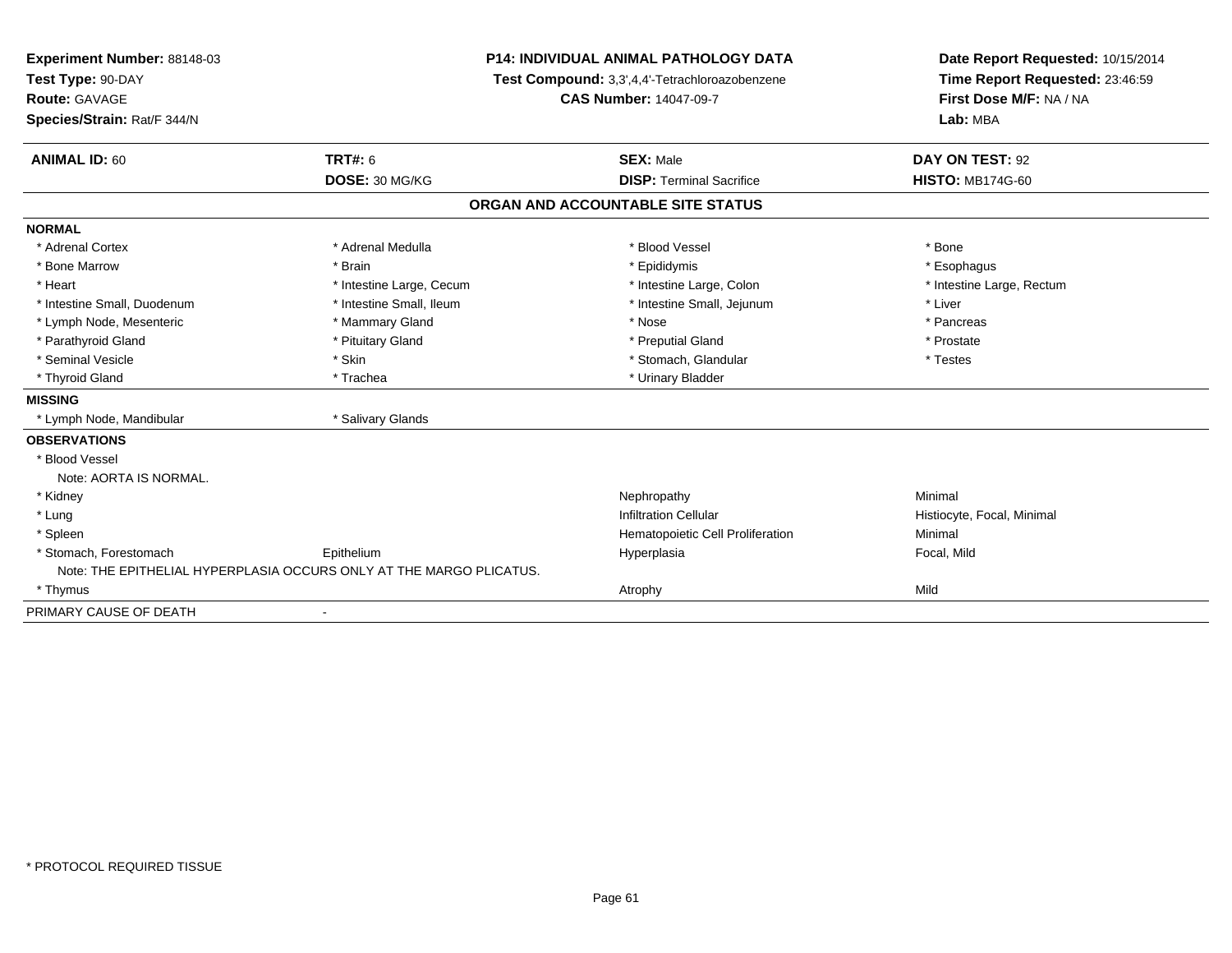| <b>Experiment Number: 88148-03</b><br>Test Type: 90-DAY<br><b>Route: GAVAGE</b><br>Species/Strain: Rat/F 344/N | <b>P14: INDIVIDUAL ANIMAL PATHOLOGY DATA</b><br>Test Compound: 3,3',4,4'-Tetrachloroazobenzene<br><b>CAS Number: 14047-09-7</b> |                                   | Date Report Requested: 10/15/2014<br>Time Report Requested: 23:46:59<br>First Dose M/F: NA / NA<br>Lab: MBA |
|----------------------------------------------------------------------------------------------------------------|---------------------------------------------------------------------------------------------------------------------------------|-----------------------------------|-------------------------------------------------------------------------------------------------------------|
|                                                                                                                |                                                                                                                                 |                                   |                                                                                                             |
| <b>ANIMAL ID: 61</b>                                                                                           | <b>TRT#: 7</b>                                                                                                                  | <b>SEX: Female</b>                | DAY ON TEST: 92                                                                                             |
|                                                                                                                | DOSE: 0 MG/KG                                                                                                                   | <b>DISP: Terminal Sacrifice</b>   | <b>HISTO: MB174G-61</b>                                                                                     |
|                                                                                                                |                                                                                                                                 | ORGAN AND ACCOUNTABLE SITE STATUS |                                                                                                             |
| <b>NORMAL</b>                                                                                                  |                                                                                                                                 |                                   |                                                                                                             |
| * Adrenal Cortex                                                                                               | * Adrenal Medulla                                                                                                               | * Blood Vessel                    | * Bone                                                                                                      |
| * Bone Marrow                                                                                                  | * Brain                                                                                                                         | * Clitoral Gland                  | * Esophagus                                                                                                 |
| * Heart                                                                                                        | * Intestine Large, Cecum                                                                                                        | * Intestine Large, Colon          | * Intestine Large, Rectum                                                                                   |
| * Intestine Small, Duodenum                                                                                    | * Intestine Small, Ileum                                                                                                        | * Intestine Small, Jejunum        | * Liver                                                                                                     |
| * Lymph Node, Mandibular                                                                                       | * Lymph Node, Mesenteric                                                                                                        | * Mammary Gland                   | * Nose                                                                                                      |
| * Ovary                                                                                                        | * Pancreas                                                                                                                      | * Parathyroid Gland               | * Pituitary Gland                                                                                           |
| * Salivary Glands                                                                                              | * Skin                                                                                                                          | * Spleen                          | * Stomach, Forestomach                                                                                      |
| * Stomach, Glandular                                                                                           | * Thymus                                                                                                                        | * Thyroid Gland                   | * Trachea                                                                                                   |
| * Urinary Bladder                                                                                              | * Uterus                                                                                                                        |                                   |                                                                                                             |
| <b>OBSERVATIONS</b>                                                                                            |                                                                                                                                 |                                   |                                                                                                             |
| * Blood Vessel                                                                                                 |                                                                                                                                 |                                   |                                                                                                             |
| Note: AORTA IS NORMAL                                                                                          |                                                                                                                                 |                                   |                                                                                                             |
| * Kidney                                                                                                       |                                                                                                                                 | Mineralization                    | Focal, Minimal                                                                                              |
| * Lung                                                                                                         |                                                                                                                                 | <b>Infiltration Cellular</b>      | Lymphocyte, Focal, Minimal                                                                                  |
| PRIMARY CAUSE OF DEATH                                                                                         |                                                                                                                                 |                                   |                                                                                                             |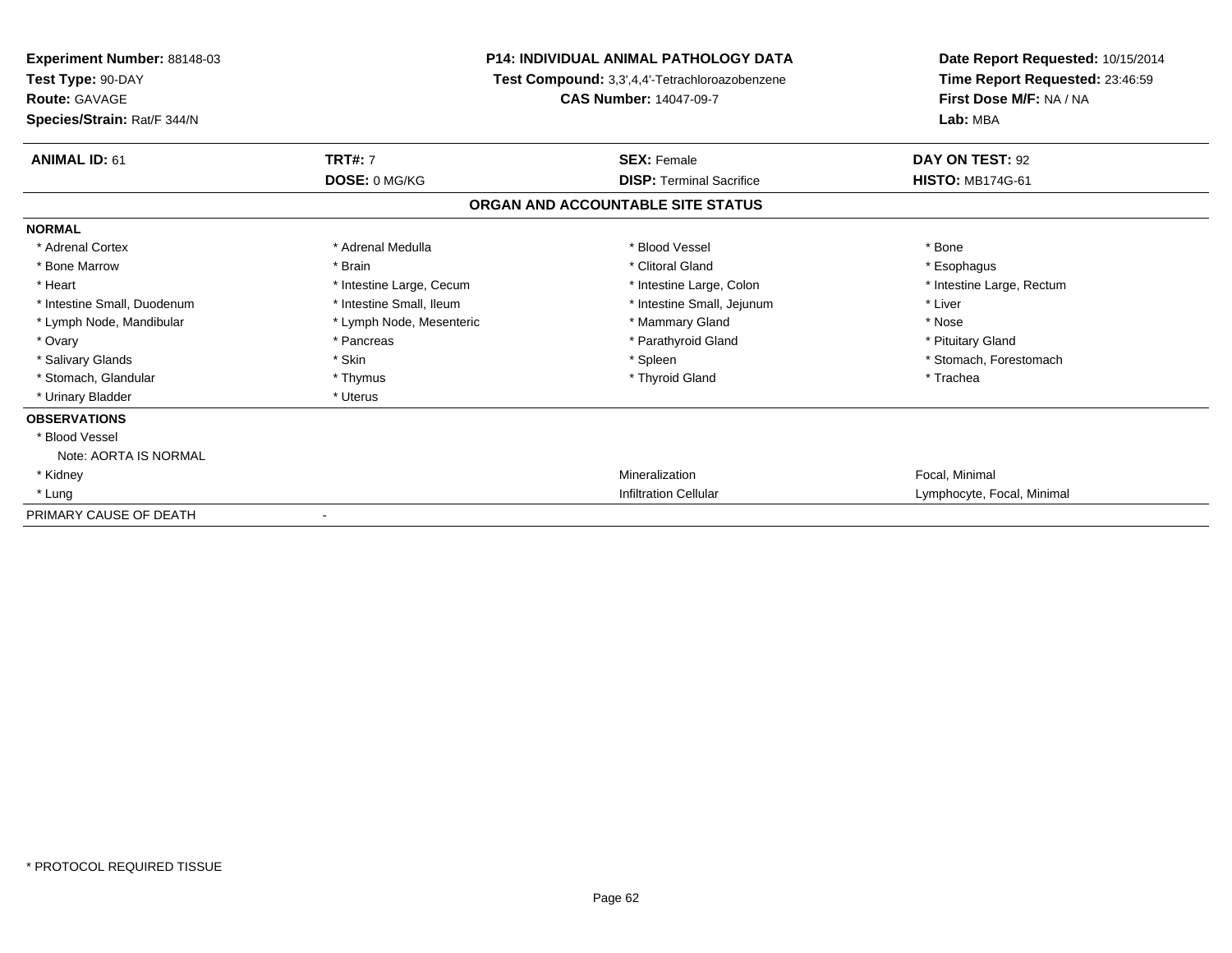| <b>Experiment Number: 88148-03</b><br>Test Type: 90-DAY<br><b>Route: GAVAGE</b><br>Species/Strain: Rat/F 344/N | <b>P14: INDIVIDUAL ANIMAL PATHOLOGY DATA</b><br>Test Compound: 3,3',4,4'-Tetrachloroazobenzene<br><b>CAS Number: 14047-09-7</b> |                                   | Date Report Requested: 10/15/2014<br>Time Report Requested: 23:46:59<br>First Dose M/F: NA / NA<br>Lab: MBA |  |
|----------------------------------------------------------------------------------------------------------------|---------------------------------------------------------------------------------------------------------------------------------|-----------------------------------|-------------------------------------------------------------------------------------------------------------|--|
| <b>ANIMAL ID: 62</b>                                                                                           | <b>TRT#: 7</b>                                                                                                                  | <b>SEX: Female</b>                | DAY ON TEST: 92                                                                                             |  |
|                                                                                                                | DOSE: 0 MG/KG                                                                                                                   | <b>DISP: Terminal Sacrifice</b>   | <b>HISTO: MB174G-62</b>                                                                                     |  |
|                                                                                                                |                                                                                                                                 | ORGAN AND ACCOUNTABLE SITE STATUS |                                                                                                             |  |
| <b>NORMAL</b>                                                                                                  |                                                                                                                                 |                                   |                                                                                                             |  |
| * Adrenal Cortex                                                                                               | * Adrenal Medulla                                                                                                               | * Blood Vessel                    | * Bone                                                                                                      |  |
| * Bone Marrow                                                                                                  | * Brain                                                                                                                         | * Clitoral Gland                  | * Esophagus                                                                                                 |  |
| * Heart                                                                                                        | * Intestine Large, Cecum                                                                                                        | * Intestine Large, Colon          | * Intestine Large, Rectum                                                                                   |  |
| * Intestine Small, Duodenum                                                                                    | * Intestine Small, Ileum                                                                                                        | * Intestine Small, Jejunum        | * Liver                                                                                                     |  |
| * Lung                                                                                                         | * Lymph Node, Mandibular                                                                                                        | * Lymph Node, Mesenteric          | * Mammary Gland                                                                                             |  |
| * Nose                                                                                                         | * Ovary                                                                                                                         | * Pancreas                        | * Parathyroid Gland                                                                                         |  |
| * Pituitary Gland                                                                                              | * Salivary Glands                                                                                                               | * Skin                            | * Spleen                                                                                                    |  |
| * Stomach, Forestomach                                                                                         | * Stomach, Glandular                                                                                                            | * Thymus                          | * Thyroid Gland                                                                                             |  |
| * Trachea                                                                                                      | * Urinary Bladder                                                                                                               | * Uterus                          |                                                                                                             |  |
| <b>OBSERVATIONS</b>                                                                                            |                                                                                                                                 |                                   |                                                                                                             |  |
| * Blood Vessel                                                                                                 |                                                                                                                                 |                                   |                                                                                                             |  |
| Note: AORTA IS NORMAL.                                                                                         |                                                                                                                                 |                                   |                                                                                                             |  |
| * Kidney                                                                                                       |                                                                                                                                 | Mineralization                    | Focal, Mild                                                                                                 |  |
| PRIMARY CAUSE OF DEATH                                                                                         |                                                                                                                                 |                                   |                                                                                                             |  |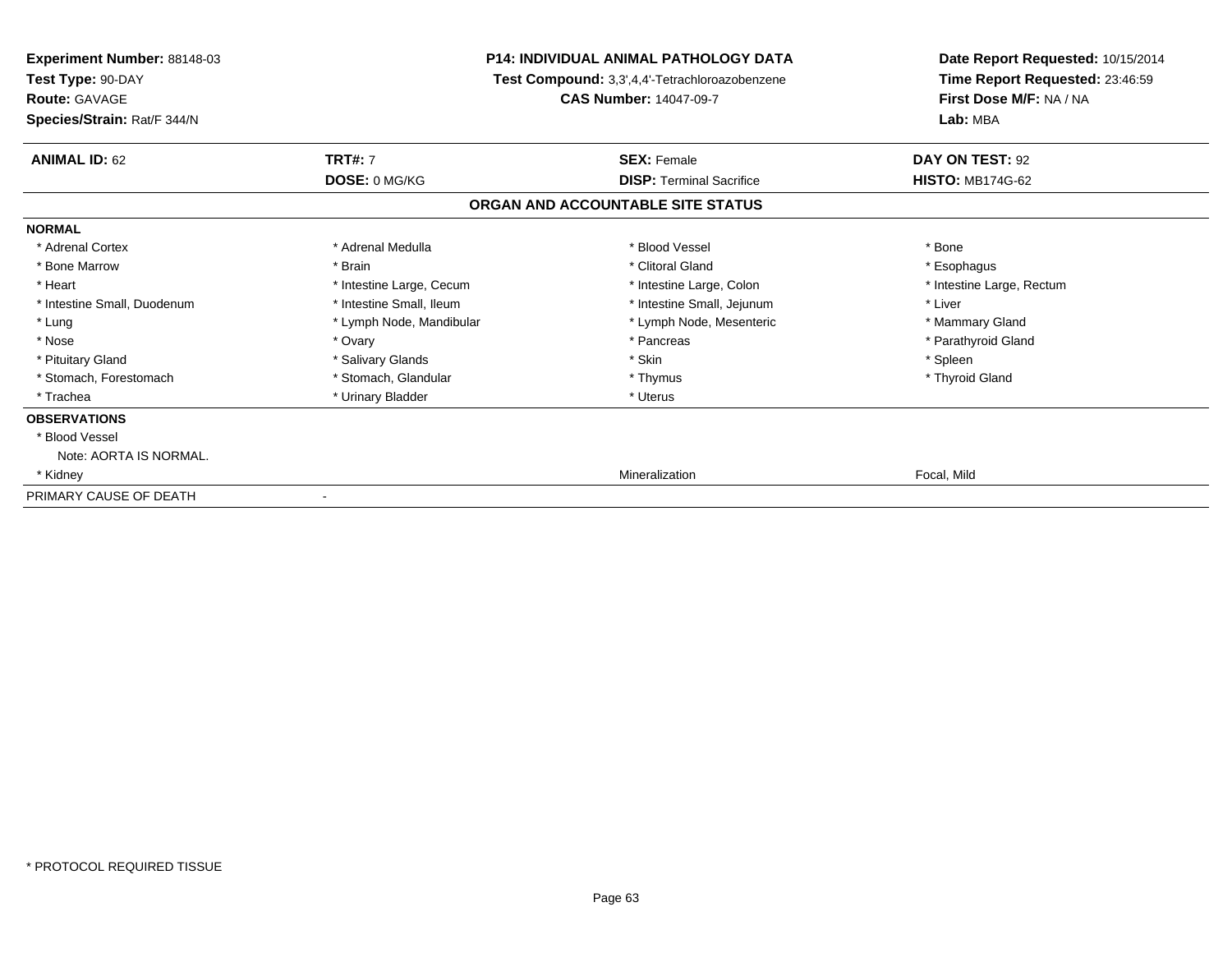| Experiment Number: 88148-03<br>Test Type: 90-DAY<br>Route: GAVAGE |                          | <b>P14: INDIVIDUAL ANIMAL PATHOLOGY DATA</b><br>Test Compound: 3,3',4,4'-Tetrachloroazobenzene<br><b>CAS Number: 14047-09-7</b> | Date Report Requested: 10/15/2014<br>Time Report Requested: 23:46:59<br>First Dose M/F: NA / NA |
|-------------------------------------------------------------------|--------------------------|---------------------------------------------------------------------------------------------------------------------------------|-------------------------------------------------------------------------------------------------|
| Species/Strain: Rat/F 344/N                                       |                          |                                                                                                                                 | Lab: MBA                                                                                        |
| <b>ANIMAL ID: 63</b>                                              | <b>TRT#: 7</b>           | <b>SEX: Female</b>                                                                                                              | DAY ON TEST: 92                                                                                 |
|                                                                   | DOSE: 0 MG/KG            | <b>DISP: Terminal Sacrifice</b>                                                                                                 | <b>HISTO: MB174G-63</b>                                                                         |
|                                                                   |                          | ORGAN AND ACCOUNTABLE SITE STATUS                                                                                               |                                                                                                 |
| <b>NORMAL</b>                                                     |                          |                                                                                                                                 |                                                                                                 |
| * Adrenal Cortex                                                  | * Adrenal Medulla        | * Blood Vessel                                                                                                                  | * Bone                                                                                          |
| * Bone Marrow                                                     | * Brain                  | * Clitoral Gland                                                                                                                | * Esophagus                                                                                     |
| * Heart                                                           | * Intestine Large, Cecum | * Intestine Large, Colon                                                                                                        | * Intestine Large, Rectum                                                                       |
| * Intestine Small, Duodenum                                       | * Intestine Small, Ileum | * Intestine Small, Jejunum                                                                                                      | * Liver                                                                                         |
| * Lymph Node, Mandibular                                          | * Lymph Node, Mesenteric | * Mammary Gland                                                                                                                 | * Nose                                                                                          |
| * Ovary                                                           | * Pancreas               | * Parathyroid Gland                                                                                                             | * Pituitary Gland                                                                               |
| * Salivary Glands                                                 | * Skin                   | * Spleen                                                                                                                        | * Stomach, Forestomach                                                                          |
| * Stomach, Glandular                                              | * Thymus                 | * Thyroid Gland                                                                                                                 | * Trachea                                                                                       |
| * Urinary Bladder                                                 |                          |                                                                                                                                 |                                                                                                 |
| <b>OBSERVATIONS</b>                                               |                          |                                                                                                                                 |                                                                                                 |
| * Blood Vessel                                                    |                          |                                                                                                                                 |                                                                                                 |
| Note: AORTA IS NORMAL.                                            |                          |                                                                                                                                 |                                                                                                 |
| * Kidney                                                          |                          | Mineralization                                                                                                                  | Focal, Minimal                                                                                  |
| * Lung                                                            | Alveolar Epith           | Hyperplasia                                                                                                                     | Focal, Minimal                                                                                  |
|                                                                   |                          | <b>Infiltration Cellular</b>                                                                                                    | Lymphocyte, Focal, Minimal                                                                      |
| * Uterus                                                          |                          | Hydrometra                                                                                                                      | Minimal                                                                                         |
| [Hydrometra TGLS = 1-9]                                           |                          |                                                                                                                                 |                                                                                                 |
| PRIMARY CAUSE OF DEATH                                            |                          |                                                                                                                                 |                                                                                                 |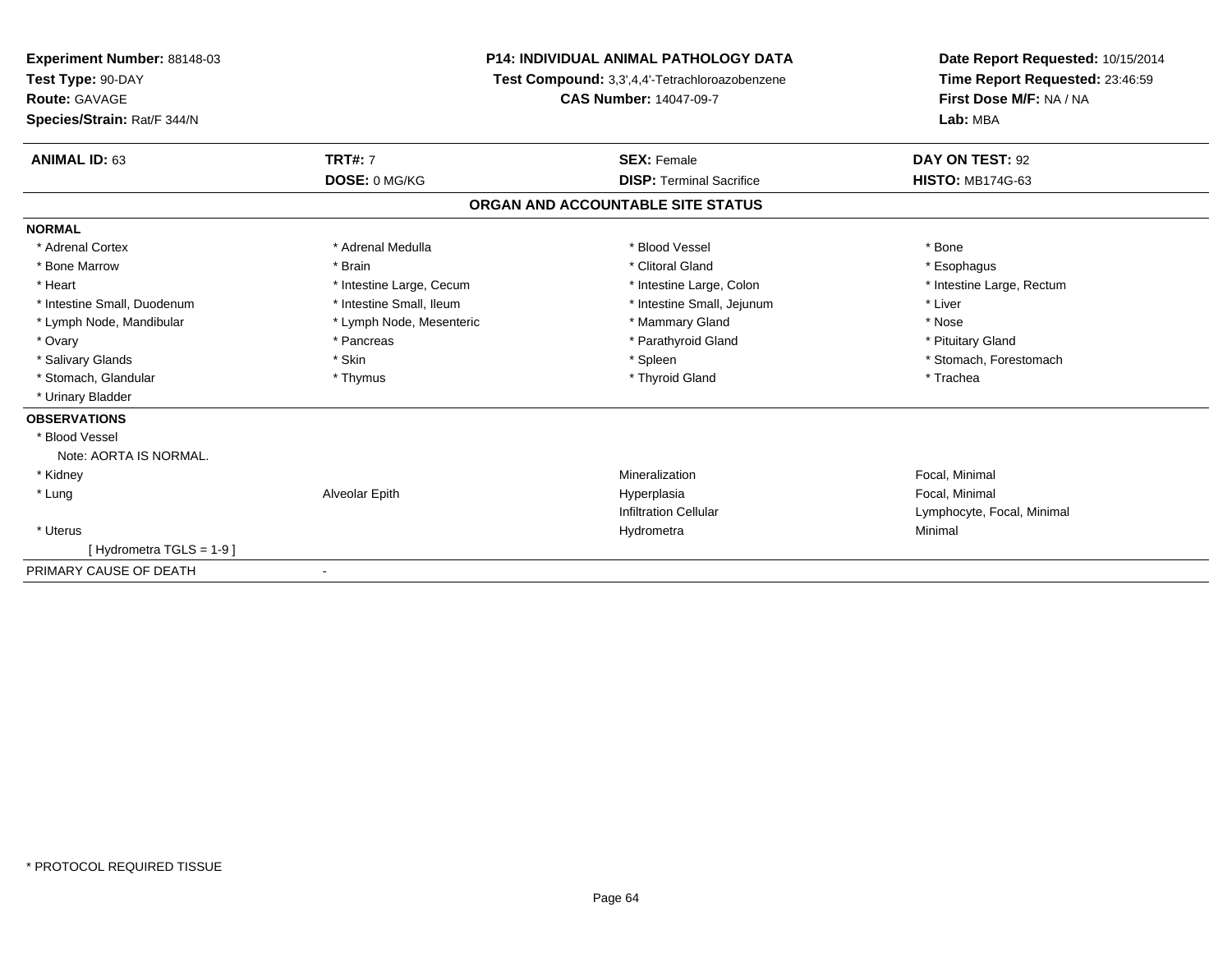| <b>Experiment Number: 88148-03</b><br>Test Type: 90-DAY<br><b>Route: GAVAGE</b><br>Species/Strain: Rat/F 344/N | <b>P14: INDIVIDUAL ANIMAL PATHOLOGY DATA</b><br>Test Compound: 3,3',4,4'-Tetrachloroazobenzene<br><b>CAS Number: 14047-09-7</b> |                                   | Date Report Requested: 10/15/2014<br>Time Report Requested: 23:46:59<br>First Dose M/F: NA / NA<br>Lab: MBA |
|----------------------------------------------------------------------------------------------------------------|---------------------------------------------------------------------------------------------------------------------------------|-----------------------------------|-------------------------------------------------------------------------------------------------------------|
| <b>ANIMAL ID: 64</b>                                                                                           | <b>TRT#: 7</b>                                                                                                                  | <b>SEX: Female</b>                | DAY ON TEST: 92                                                                                             |
|                                                                                                                | DOSE: 0 MG/KG                                                                                                                   | <b>DISP: Terminal Sacrifice</b>   | <b>HISTO: MB174G-64</b>                                                                                     |
|                                                                                                                |                                                                                                                                 | ORGAN AND ACCOUNTABLE SITE STATUS |                                                                                                             |
| <b>NORMAL</b>                                                                                                  |                                                                                                                                 |                                   |                                                                                                             |
| * Adrenal Cortex                                                                                               | * Adrenal Medulla                                                                                                               | * Blood Vessel                    | * Bone                                                                                                      |
| * Bone Marrow                                                                                                  | * Brain                                                                                                                         | * Clitoral Gland                  | * Esophagus                                                                                                 |
| * Heart                                                                                                        | * Intestine Large, Cecum                                                                                                        | * Intestine Large, Colon          | * Intestine Large, Rectum                                                                                   |
| * Intestine Small, Duodenum                                                                                    | * Intestine Small, Ileum                                                                                                        | * Intestine Small, Jejunum        | * Liver                                                                                                     |
| * Lymph Node, Mandibular                                                                                       | * Lymph Node, Mesenteric                                                                                                        | * Mammary Gland                   | * Nose                                                                                                      |
| * Ovary                                                                                                        | * Parathyroid Gland                                                                                                             | * Pituitary Gland                 | * Salivary Glands                                                                                           |
| * Skin                                                                                                         | * Spleen                                                                                                                        | * Stomach, Forestomach            | * Stomach, Glandular                                                                                        |
| * Thymus                                                                                                       | * Thyroid Gland                                                                                                                 | * Trachea                         | * Urinary Bladder                                                                                           |
| * Uterus                                                                                                       |                                                                                                                                 |                                   |                                                                                                             |
| <b>OBSERVATIONS</b>                                                                                            |                                                                                                                                 |                                   |                                                                                                             |
| * Blood Vessel                                                                                                 |                                                                                                                                 |                                   |                                                                                                             |
| Note: AORTA IS NORMAL.                                                                                         |                                                                                                                                 |                                   |                                                                                                             |
| * Kidney                                                                                                       |                                                                                                                                 | Mineralization                    | Focal, Minimal                                                                                              |
| * Lung                                                                                                         |                                                                                                                                 | <b>Infiltration Cellular</b>      | Lymphocyte, Focal, Mild                                                                                     |
|                                                                                                                |                                                                                                                                 | Inflammation                      | Granulomatous, Focal, Minimal                                                                               |
| * Pancreas                                                                                                     | Acinus                                                                                                                          | Atrophy                           | Focal, Minimal                                                                                              |
| PRIMARY CAUSE OF DEATH                                                                                         |                                                                                                                                 |                                   |                                                                                                             |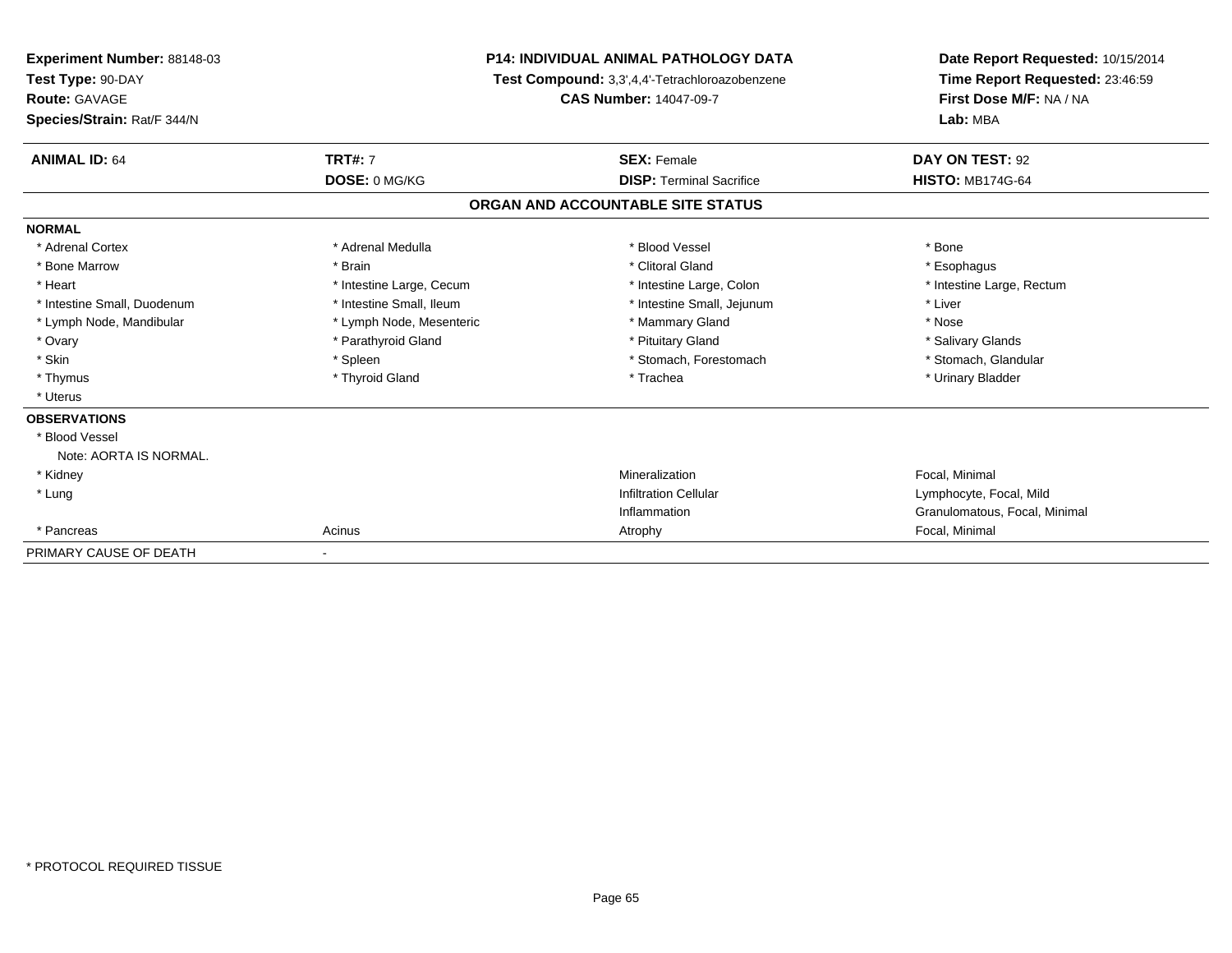| Experiment Number: 88148-03<br>Test Type: 90-DAY<br><b>Route: GAVAGE</b><br>Species/Strain: Rat/F 344/N | <b>P14: INDIVIDUAL ANIMAL PATHOLOGY DATA</b><br>Test Compound: 3,3',4,4'-Tetrachloroazobenzene<br><b>CAS Number: 14047-09-7</b> |                                   | Date Report Requested: 10/15/2014<br>Time Report Requested: 23:46:59<br>First Dose M/F: NA / NA<br>Lab: MBA |
|---------------------------------------------------------------------------------------------------------|---------------------------------------------------------------------------------------------------------------------------------|-----------------------------------|-------------------------------------------------------------------------------------------------------------|
| <b>ANIMAL ID: 65</b>                                                                                    | <b>TRT#: 7</b>                                                                                                                  | <b>SEX: Female</b>                | DAY ON TEST: 92                                                                                             |
|                                                                                                         | DOSE: 0 MG/KG                                                                                                                   | <b>DISP: Terminal Sacrifice</b>   | <b>HISTO: MB174G-65</b>                                                                                     |
|                                                                                                         |                                                                                                                                 | ORGAN AND ACCOUNTABLE SITE STATUS |                                                                                                             |
| <b>NORMAL</b>                                                                                           |                                                                                                                                 |                                   |                                                                                                             |
| * Adrenal Cortex                                                                                        | * Adrenal Medulla                                                                                                               | * Blood Vessel                    | * Bone                                                                                                      |
| * Bone Marrow                                                                                           | * Brain                                                                                                                         | * Clitoral Gland                  | * Esophagus                                                                                                 |
| * Intestine Large, Cecum                                                                                | * Intestine Large, Colon                                                                                                        | * Intestine Large, Rectum         | * Intestine Small, Duodenum                                                                                 |
| * Intestine Small, Ileum                                                                                | * Intestine Small, Jejunum                                                                                                      | * Liver                           | * Lymph Node, Mandibular                                                                                    |
| * Lymph Node, Mesenteric                                                                                | * Mammary Gland                                                                                                                 | * Nose                            | * Ovary                                                                                                     |
| * Pancreas                                                                                              | * Parathyroid Gland                                                                                                             | * Pituitary Gland                 | * Salivary Glands                                                                                           |
| * Skin                                                                                                  | * Spleen                                                                                                                        | * Stomach, Forestomach            | * Stomach, Glandular                                                                                        |
| * Thymus                                                                                                | * Thyroid Gland                                                                                                                 | * Trachea                         | * Urinary Bladder                                                                                           |
| * Uterus                                                                                                |                                                                                                                                 |                                   |                                                                                                             |
| <b>OBSERVATIONS</b>                                                                                     |                                                                                                                                 |                                   |                                                                                                             |
| * Blood Vessel                                                                                          |                                                                                                                                 |                                   |                                                                                                             |
| Note: AORTA IS NORMAL.                                                                                  |                                                                                                                                 |                                   |                                                                                                             |
| * Heart                                                                                                 | Myocardium                                                                                                                      | Degeneration                      | Focal, Minimal                                                                                              |
| * Kidney                                                                                                |                                                                                                                                 | Mineralization                    | Focal, Mild                                                                                                 |
| * Lung                                                                                                  |                                                                                                                                 | Hemorrhage                        | Focal, Minimal                                                                                              |
|                                                                                                         |                                                                                                                                 | <b>Infiltration Cellular</b>      | Lymphocyte, Focal, Minimal                                                                                  |
| PRIMARY CAUSE OF DEATH                                                                                  |                                                                                                                                 |                                   |                                                                                                             |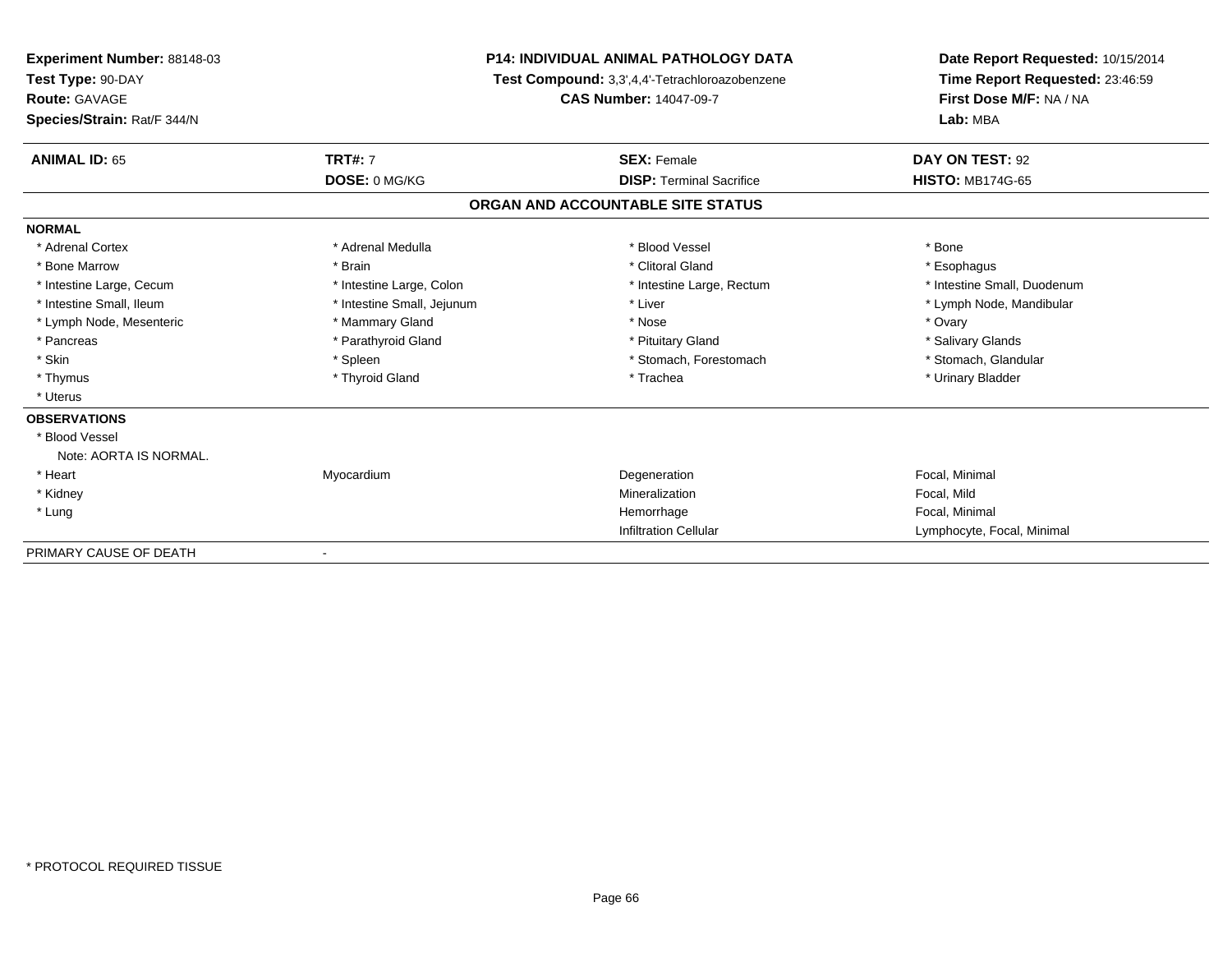| <b>Experiment Number: 88148-03</b><br>Test Type: 90-DAY<br><b>Route: GAVAGE</b><br>Species/Strain: Rat/F 344/N |                          | <b>P14: INDIVIDUAL ANIMAL PATHOLOGY DATA</b><br>Test Compound: 3,3',4,4'-Tetrachloroazobenzene<br><b>CAS Number: 14047-09-7</b> | Date Report Requested: 10/15/2014<br>Time Report Requested: 23:46:59<br>First Dose M/F: NA / NA<br>Lab: MBA |  |
|----------------------------------------------------------------------------------------------------------------|--------------------------|---------------------------------------------------------------------------------------------------------------------------------|-------------------------------------------------------------------------------------------------------------|--|
| <b>ANIMAL ID: 66</b>                                                                                           | <b>TRT#: 7</b>           | <b>SEX: Female</b>                                                                                                              | DAY ON TEST: 92                                                                                             |  |
|                                                                                                                | DOSE: 0 MG/KG            | <b>DISP: Terminal Sacrifice</b>                                                                                                 | <b>HISTO: MB174G-66</b>                                                                                     |  |
|                                                                                                                |                          | ORGAN AND ACCOUNTABLE SITE STATUS                                                                                               |                                                                                                             |  |
| <b>NORMAL</b>                                                                                                  |                          |                                                                                                                                 |                                                                                                             |  |
| * Adrenal Cortex                                                                                               | * Adrenal Medulla        | * Blood Vessel                                                                                                                  | * Bone                                                                                                      |  |
| * Bone Marrow                                                                                                  | * Brain                  | * Clitoral Gland                                                                                                                | * Esophagus                                                                                                 |  |
| * Heart                                                                                                        | * Intestine Large, Cecum | * Intestine Large, Colon                                                                                                        | * Intestine Large, Rectum                                                                                   |  |
| * Intestine Small, Duodenum                                                                                    | * Intestine Small, Ileum | * Intestine Small, Jejunum                                                                                                      | * Lymph Node, Mesenteric                                                                                    |  |
| * Mammary Gland                                                                                                | * Nose                   | * Ovary                                                                                                                         | * Pancreas                                                                                                  |  |
| * Pituitary Gland                                                                                              | * Salivary Glands        | * Skin                                                                                                                          | * Spleen                                                                                                    |  |
| * Stomach, Forestomach                                                                                         | * Stomach, Glandular     | * Thymus                                                                                                                        | * Thyroid Gland                                                                                             |  |
| * Trachea                                                                                                      | * Urinary Bladder        | * Uterus                                                                                                                        |                                                                                                             |  |
| <b>MISSING</b>                                                                                                 |                          |                                                                                                                                 |                                                                                                             |  |
| * Parathyroid Gland                                                                                            |                          |                                                                                                                                 |                                                                                                             |  |
| <b>OBSERVATIONS</b>                                                                                            |                          |                                                                                                                                 |                                                                                                             |  |
| * Blood Vessel                                                                                                 |                          |                                                                                                                                 |                                                                                                             |  |
| Note: AORTA IS NORMAL.                                                                                         |                          |                                                                                                                                 |                                                                                                             |  |
| * Kidney                                                                                                       |                          | Mineralization                                                                                                                  | Focal, Minimal                                                                                              |  |
| * Liver                                                                                                        |                          | Inflammation                                                                                                                    | Chronic, Focal, Minimal                                                                                     |  |
|                                                                                                                |                          | <b>Necrosis</b>                                                                                                                 | Focal, Minimal                                                                                              |  |
| * Lung                                                                                                         |                          | Hemorrhage                                                                                                                      | Focal, Minimal                                                                                              |  |
|                                                                                                                |                          | <b>Infiltration Cellular</b>                                                                                                    | Lymphocyte, Focal, Minimal                                                                                  |  |
| * Lymph Node, Mandibular                                                                                       |                          | Hemorrhage                                                                                                                      | Minimal                                                                                                     |  |
| PRIMARY CAUSE OF DEATH                                                                                         | $\blacksquare$           |                                                                                                                                 |                                                                                                             |  |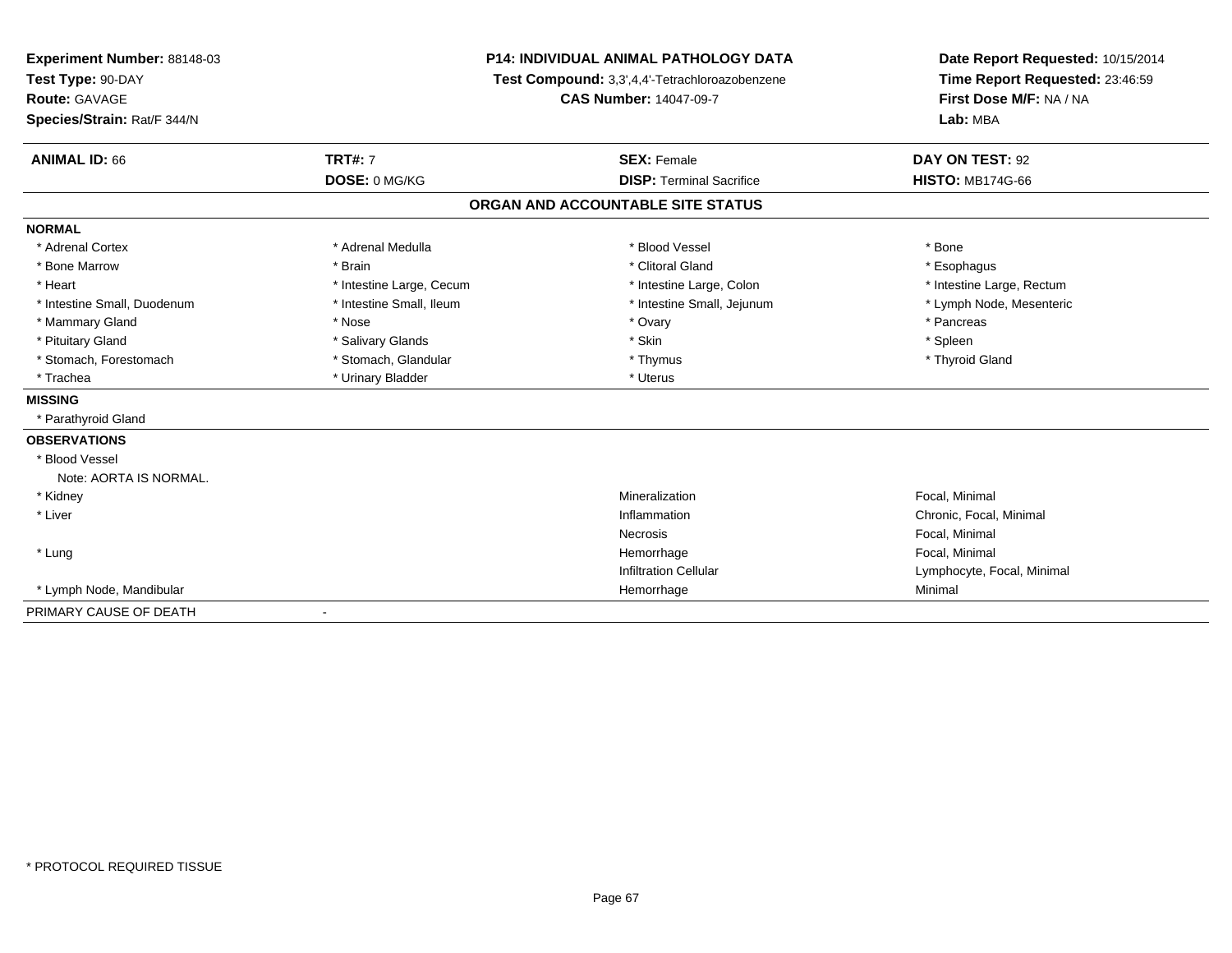| <b>Experiment Number: 88148-03</b><br>Test Type: 90-DAY<br><b>Route: GAVAGE</b><br>Species/Strain: Rat/F 344/N | <b>P14: INDIVIDUAL ANIMAL PATHOLOGY DATA</b><br>Test Compound: 3,3',4,4'-Tetrachloroazobenzene<br><b>CAS Number: 14047-09-7</b> |                                   | Date Report Requested: 10/15/2014<br>Time Report Requested: 23:46:59<br>First Dose M/F: NA / NA<br>Lab: MBA |  |
|----------------------------------------------------------------------------------------------------------------|---------------------------------------------------------------------------------------------------------------------------------|-----------------------------------|-------------------------------------------------------------------------------------------------------------|--|
| <b>ANIMAL ID: 67</b>                                                                                           | <b>TRT#: 7</b>                                                                                                                  | <b>SEX: Female</b>                | DAY ON TEST: 92                                                                                             |  |
|                                                                                                                | DOSE: 0 MG/KG                                                                                                                   | <b>DISP: Terminal Sacrifice</b>   | <b>HISTO: MB174G-67</b>                                                                                     |  |
|                                                                                                                |                                                                                                                                 | ORGAN AND ACCOUNTABLE SITE STATUS |                                                                                                             |  |
| <b>NORMAL</b>                                                                                                  |                                                                                                                                 |                                   |                                                                                                             |  |
| * Adrenal Cortex                                                                                               | * Adrenal Medulla                                                                                                               | * Blood Vessel                    | * Bone                                                                                                      |  |
| * Bone Marrow                                                                                                  | * Brain                                                                                                                         | * Clitoral Gland                  | * Esophagus                                                                                                 |  |
| * Heart                                                                                                        | * Intestine Large, Cecum                                                                                                        | * Intestine Large, Colon          | * Intestine Large, Rectum                                                                                   |  |
| * Intestine Small, Duodenum                                                                                    | * Intestine Small, Ileum                                                                                                        | * Intestine Small, Jejunum        | * Liver                                                                                                     |  |
| * Lung                                                                                                         | * Lymph Node, Mandibular                                                                                                        | * Lymph Node, Mesenteric          | * Mammary Gland                                                                                             |  |
| * Nose                                                                                                         | * Ovary                                                                                                                         | * Pancreas                        | * Parathyroid Gland                                                                                         |  |
| * Pituitary Gland                                                                                              | * Salivary Glands                                                                                                               | * Skin                            | * Spleen                                                                                                    |  |
| * Stomach, Forestomach                                                                                         | * Stomach, Glandular                                                                                                            | * Thymus                          | * Thyroid Gland                                                                                             |  |
| * Trachea                                                                                                      | * Urinary Bladder                                                                                                               | * Uterus                          |                                                                                                             |  |
| <b>OBSERVATIONS</b>                                                                                            |                                                                                                                                 |                                   |                                                                                                             |  |
| * Blood Vessel                                                                                                 |                                                                                                                                 |                                   |                                                                                                             |  |
| Note: AORTA IS NORMAL.                                                                                         |                                                                                                                                 |                                   |                                                                                                             |  |
| * Kidney                                                                                                       |                                                                                                                                 | Mineralization                    | Focal, Minimal                                                                                              |  |
| PRIMARY CAUSE OF DEATH                                                                                         |                                                                                                                                 |                                   |                                                                                                             |  |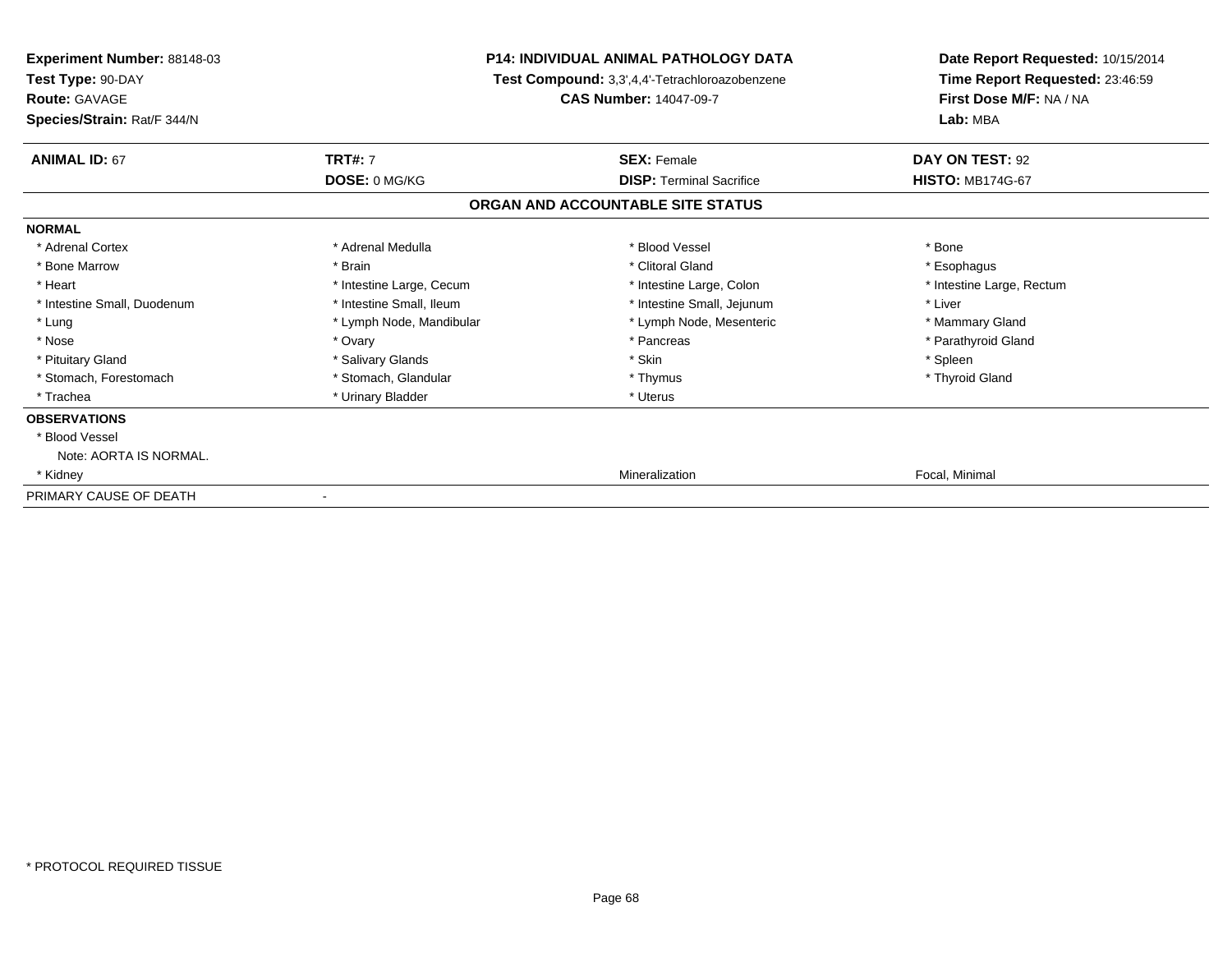| Experiment Number: 88148-03<br>Test Type: 90-DAY<br><b>Route: GAVAGE</b><br>Species/Strain: Rat/F 344/N | <b>P14: INDIVIDUAL ANIMAL PATHOLOGY DATA</b><br>Test Compound: 3,3',4,4'-Tetrachloroazobenzene<br><b>CAS Number: 14047-09-7</b> |                                   | Date Report Requested: 10/15/2014<br>Time Report Requested: 23:46:59<br>First Dose M/F: NA / NA<br>Lab: MBA |  |
|---------------------------------------------------------------------------------------------------------|---------------------------------------------------------------------------------------------------------------------------------|-----------------------------------|-------------------------------------------------------------------------------------------------------------|--|
| <b>ANIMAL ID: 68</b>                                                                                    | <b>TRT#: 7</b>                                                                                                                  | <b>SEX: Female</b>                | DAY ON TEST: 92                                                                                             |  |
|                                                                                                         | DOSE: 0 MG/KG                                                                                                                   | <b>DISP: Terminal Sacrifice</b>   | <b>HISTO: MB174G-68</b>                                                                                     |  |
|                                                                                                         |                                                                                                                                 | ORGAN AND ACCOUNTABLE SITE STATUS |                                                                                                             |  |
| <b>NORMAL</b>                                                                                           |                                                                                                                                 |                                   |                                                                                                             |  |
| * Adrenal Cortex                                                                                        | * Adrenal Medulla                                                                                                               | * Blood Vessel                    | * Bone                                                                                                      |  |
| * Bone Marrow                                                                                           | * Brain                                                                                                                         | * Esophagus                       | * Heart                                                                                                     |  |
| * Intestine Large, Cecum                                                                                | * Intestine Large, Colon                                                                                                        | * Intestine Large, Rectum         | * Intestine Small. Duodenum                                                                                 |  |
| * Intestine Small, Ileum                                                                                | * Intestine Small, Jejunum                                                                                                      | * Liver                           | * Lymph Node, Mandibular                                                                                    |  |
| * Lymph Node, Mesenteric                                                                                | * Mammary Gland                                                                                                                 | * Nose                            | * Ovary                                                                                                     |  |
| * Pancreas                                                                                              | * Parathyroid Gland                                                                                                             | * Pituitary Gland                 | * Salivary Glands                                                                                           |  |
| * Skin                                                                                                  | * Spleen                                                                                                                        | * Stomach, Forestomach            | * Stomach, Glandular                                                                                        |  |
| * Thymus                                                                                                | * Thyroid Gland                                                                                                                 | * Trachea                         | * Urinary Bladder                                                                                           |  |
| * Uterus                                                                                                |                                                                                                                                 |                                   |                                                                                                             |  |
| <b>OBSERVATIONS</b>                                                                                     |                                                                                                                                 |                                   |                                                                                                             |  |
| * Blood Vessel                                                                                          |                                                                                                                                 |                                   |                                                                                                             |  |
| Note: AORTA IS NORMAL.                                                                                  |                                                                                                                                 |                                   |                                                                                                             |  |
| * Clitoral Gland                                                                                        |                                                                                                                                 | Inflammation                      | Focal, Mild                                                                                                 |  |
| Note: INFLAMMATION IS SUBACUTE.                                                                         |                                                                                                                                 |                                   |                                                                                                             |  |
| * Kidney                                                                                                |                                                                                                                                 | Mineralization                    | Focal, Minimal                                                                                              |  |
| * Lung                                                                                                  |                                                                                                                                 | <b>Infiltration Cellular</b>      | Lymphocyte, Focal, Minimal                                                                                  |  |
| PRIMARY CAUSE OF DEATH                                                                                  |                                                                                                                                 |                                   |                                                                                                             |  |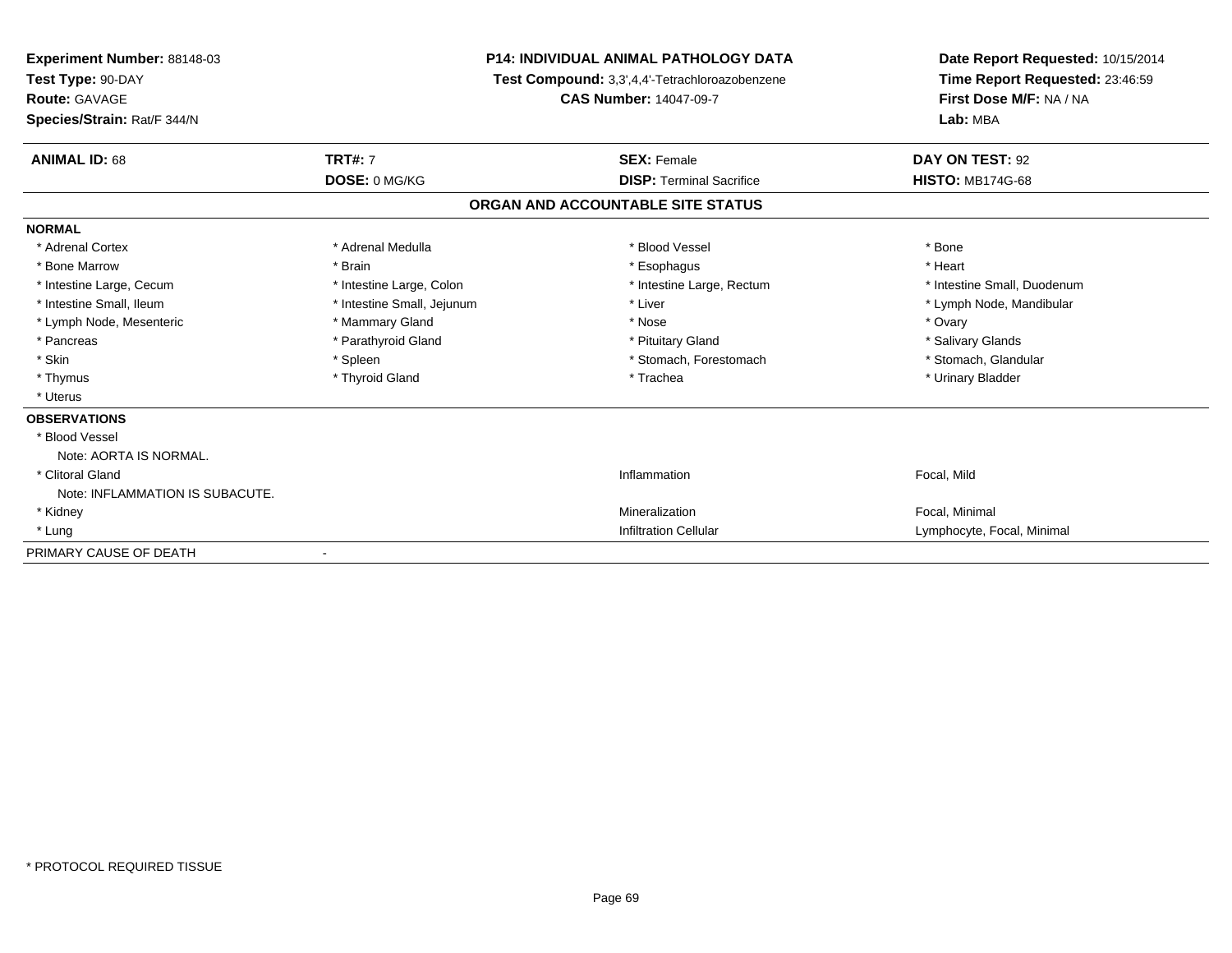| Experiment Number: 88148-03<br>Test Type: 90-DAY<br>Route: GAVAGE<br>Species/Strain: Rat/F 344/N | <b>P14: INDIVIDUAL ANIMAL PATHOLOGY DATA</b><br>Test Compound: 3,3',4,4'-Tetrachloroazobenzene<br><b>CAS Number: 14047-09-7</b> |                                   | Date Report Requested: 10/15/2014<br>Time Report Requested: 23:46:59<br>First Dose M/F: NA / NA<br>Lab: MBA |  |
|--------------------------------------------------------------------------------------------------|---------------------------------------------------------------------------------------------------------------------------------|-----------------------------------|-------------------------------------------------------------------------------------------------------------|--|
| <b>ANIMAL ID: 69</b>                                                                             | <b>TRT#: 7</b>                                                                                                                  | <b>SEX: Female</b>                | DAY ON TEST: 92                                                                                             |  |
|                                                                                                  | DOSE: 0 MG/KG                                                                                                                   | <b>DISP:</b> Terminal Sacrifice   | <b>HISTO: MB174G-69</b>                                                                                     |  |
|                                                                                                  |                                                                                                                                 | ORGAN AND ACCOUNTABLE SITE STATUS |                                                                                                             |  |
| <b>NORMAL</b>                                                                                    |                                                                                                                                 |                                   |                                                                                                             |  |
| * Adrenal Cortex                                                                                 | * Adrenal Medulla                                                                                                               | * Blood Vessel                    | * Bone                                                                                                      |  |
| * Bone Marrow                                                                                    | * Brain                                                                                                                         | * Clitoral Gland                  | * Esophagus                                                                                                 |  |
| * Heart                                                                                          | * Intestine Large, Cecum                                                                                                        | * Intestine Large, Colon          | * Intestine Large, Rectum                                                                                   |  |
| * Intestine Small, Duodenum                                                                      | * Intestine Small, Ileum                                                                                                        | * Intestine Small, Jejunum        | * Liver                                                                                                     |  |
| * Lymph Node, Mandibular                                                                         | * Lymph Node, Mesenteric                                                                                                        | * Mammary Gland                   | * Nose                                                                                                      |  |
| * Ovary                                                                                          | * Pancreas                                                                                                                      | * Parathyroid Gland               | * Pituitary Gland                                                                                           |  |
| * Salivary Glands                                                                                | * Skin                                                                                                                          | * Spleen                          | * Stomach, Forestomach                                                                                      |  |
| * Stomach, Glandular                                                                             | * Thymus                                                                                                                        | * Thyroid Gland                   | * Trachea                                                                                                   |  |
| * Urinary Bladder                                                                                | * Uterus                                                                                                                        |                                   |                                                                                                             |  |
| <b>OBSERVATIONS</b>                                                                              |                                                                                                                                 |                                   |                                                                                                             |  |
| * Blood Vessel                                                                                   |                                                                                                                                 |                                   |                                                                                                             |  |
| Note: AORTA IS NORMAL.                                                                           |                                                                                                                                 |                                   |                                                                                                             |  |
| * Kidney                                                                                         |                                                                                                                                 | Mineralization                    | Focal, Minimal                                                                                              |  |
| * Lung                                                                                           |                                                                                                                                 | Hemorrhage                        | Focal, Minimal                                                                                              |  |
|                                                                                                  | Alveolar Epith                                                                                                                  | Hyperplasia                       | Focal, Minimal                                                                                              |  |
| PRIMARY CAUSE OF DEATH                                                                           |                                                                                                                                 |                                   |                                                                                                             |  |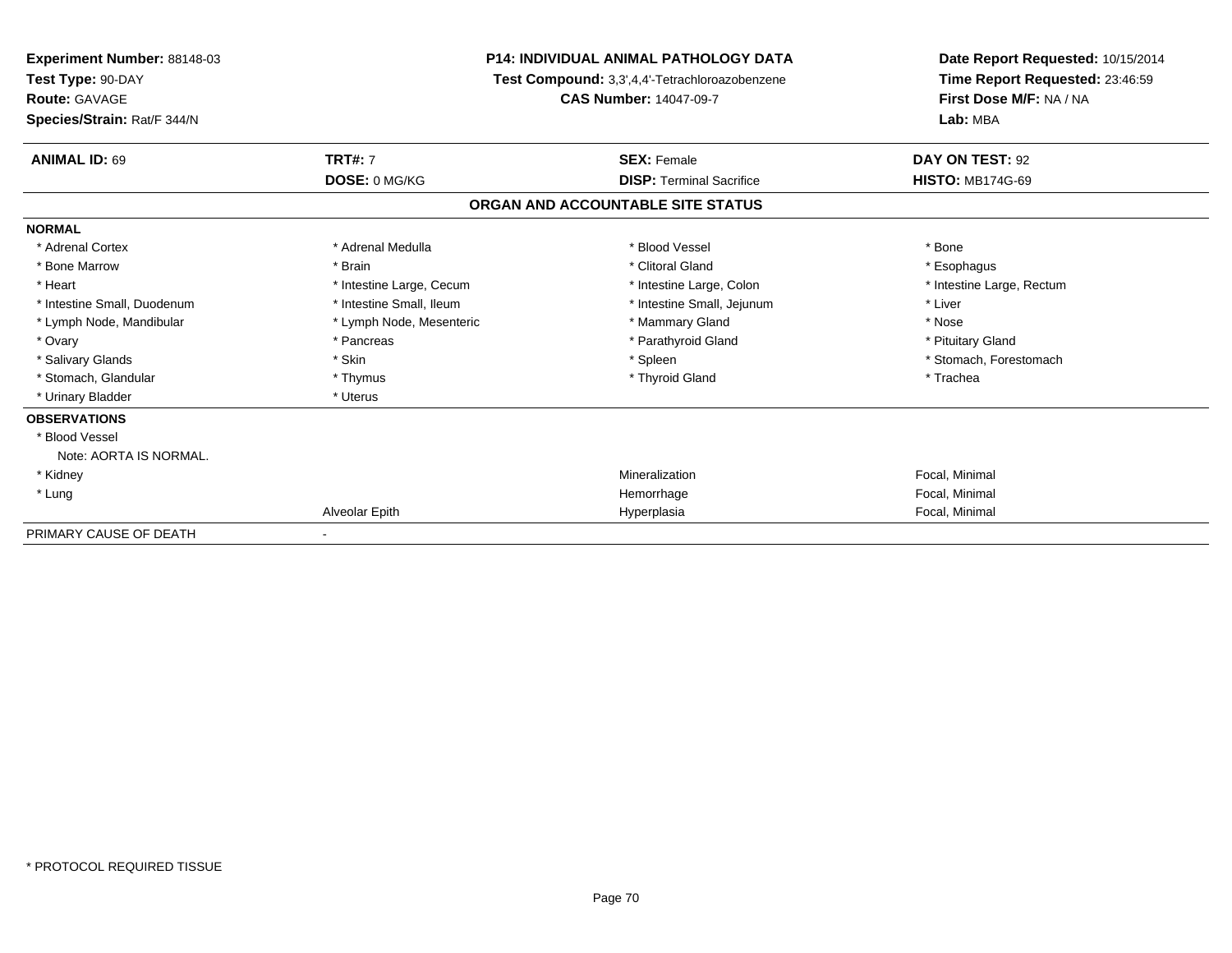| Experiment Number: 88148-03<br>Test Type: 90-DAY<br>Route: GAVAGE<br>Species/Strain: Rat/F 344/N | <b>P14: INDIVIDUAL ANIMAL PATHOLOGY DATA</b><br>Test Compound: 3,3',4,4'-Tetrachloroazobenzene<br><b>CAS Number: 14047-09-7</b> |                                   | Date Report Requested: 10/15/2014<br>Time Report Requested: 23:46:59<br>First Dose M/F: NA / NA<br>Lab: MBA |
|--------------------------------------------------------------------------------------------------|---------------------------------------------------------------------------------------------------------------------------------|-----------------------------------|-------------------------------------------------------------------------------------------------------------|
| <b>ANIMAL ID: 70</b>                                                                             | <b>TRT#: 7</b>                                                                                                                  | <b>SEX: Female</b>                | DAY ON TEST: 92                                                                                             |
|                                                                                                  | DOSE: 0 MG/KG                                                                                                                   | <b>DISP:</b> Terminal Sacrifice   | <b>HISTO: MB174G-70</b>                                                                                     |
|                                                                                                  |                                                                                                                                 | ORGAN AND ACCOUNTABLE SITE STATUS |                                                                                                             |
| <b>NORMAL</b>                                                                                    |                                                                                                                                 |                                   |                                                                                                             |
| * Adrenal Cortex                                                                                 | * Adrenal Medulla                                                                                                               | * Blood Vessel                    | * Bone                                                                                                      |
| * Bone Marrow                                                                                    | * Brain                                                                                                                         | * Clitoral Gland                  | * Esophagus                                                                                                 |
| * Heart                                                                                          | * Intestine Large, Cecum                                                                                                        | * Intestine Large, Colon          | * Intestine Large, Rectum                                                                                   |
| * Intestine Small, Duodenum                                                                      | * Intestine Small, Ileum                                                                                                        | * Intestine Small, Jejunum        | * Liver                                                                                                     |
| * Lymph Node, Mandibular                                                                         | * Lymph Node, Mesenteric                                                                                                        | * Mammary Gland                   | * Nose                                                                                                      |
| * Ovary                                                                                          | * Pancreas                                                                                                                      | * Parathyroid Gland               | * Pituitary Gland                                                                                           |
| * Salivary Glands                                                                                | * Skin                                                                                                                          | * Spleen                          | * Stomach, Forestomach                                                                                      |
| * Stomach, Glandular                                                                             | * Thymus                                                                                                                        | * Thyroid Gland                   | * Trachea                                                                                                   |
| * Urinary Bladder                                                                                | * Uterus                                                                                                                        |                                   |                                                                                                             |
| <b>OBSERVATIONS</b>                                                                              |                                                                                                                                 |                                   |                                                                                                             |
| * Blood Vessel                                                                                   |                                                                                                                                 |                                   |                                                                                                             |
| Note: AORTA IS NORMAL.                                                                           |                                                                                                                                 |                                   |                                                                                                             |
| * Kidney                                                                                         |                                                                                                                                 | Mineralization                    | Focal, Minimal                                                                                              |
| * Lung                                                                                           | Alveolar Epith                                                                                                                  | Hyperplasia                       | Focal, Minimal                                                                                              |
|                                                                                                  |                                                                                                                                 | <b>Infiltration Cellular</b>      | Lymphocyte, Focal, Minimal                                                                                  |
| PRIMARY CAUSE OF DEATH                                                                           |                                                                                                                                 |                                   |                                                                                                             |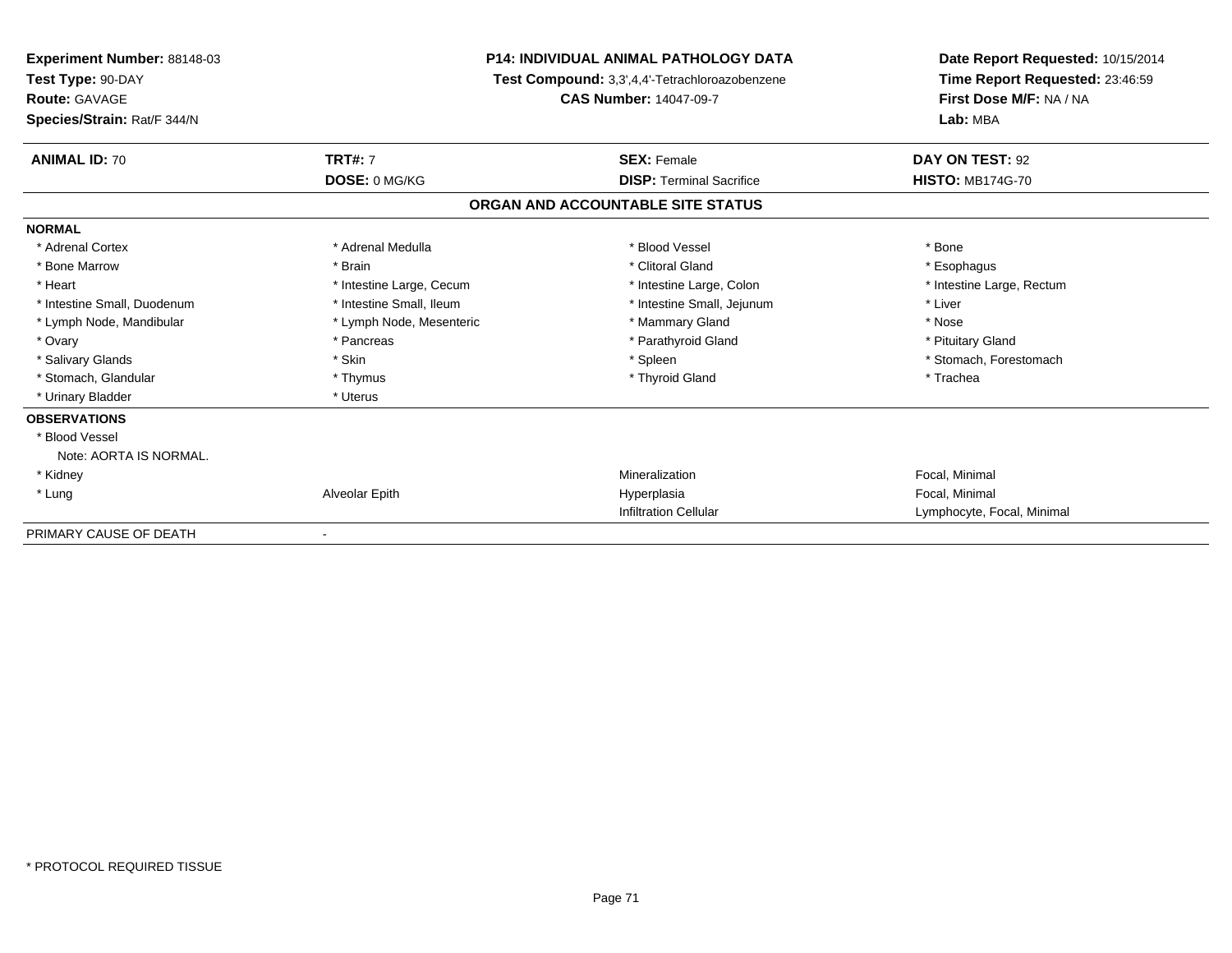| <b>Experiment Number: 88148-03</b><br>Test Type: 90-DAY<br><b>Route: GAVAGE</b><br>Species/Strain: Rat/F 344/N |                                  | <b>P14: INDIVIDUAL ANIMAL PATHOLOGY DATA</b><br>Test Compound: 3,3',4,4'-Tetrachloroazobenzene<br><b>CAS Number: 14047-09-7</b> | Date Report Requested: 10/15/2014<br>Time Report Requested: 23:46:59<br>First Dose M/F: NA / NA<br>Lab: MBA |
|----------------------------------------------------------------------------------------------------------------|----------------------------------|---------------------------------------------------------------------------------------------------------------------------------|-------------------------------------------------------------------------------------------------------------|
| <b>ANIMAL ID: 71</b>                                                                                           | <b>TRT#: 8</b><br>DOSE: 0.1MG/KG | <b>SEX: Female</b><br><b>DISP:</b> Terminal Sacrifice                                                                           | DAY ON TEST: 92<br><b>HISTO: MB174G-71</b>                                                                  |
| <b>OBSERVATIONS</b>                                                                                            |                                  |                                                                                                                                 |                                                                                                             |
| * Uterus                                                                                                       |                                  | Hydrometra                                                                                                                      | Mild                                                                                                        |
| [Hydrometra TGLS = $1-9$ ]                                                                                     |                                  |                                                                                                                                 |                                                                                                             |
| PRIMARY CAUSE OF DEATH                                                                                         |                                  |                                                                                                                                 |                                                                                                             |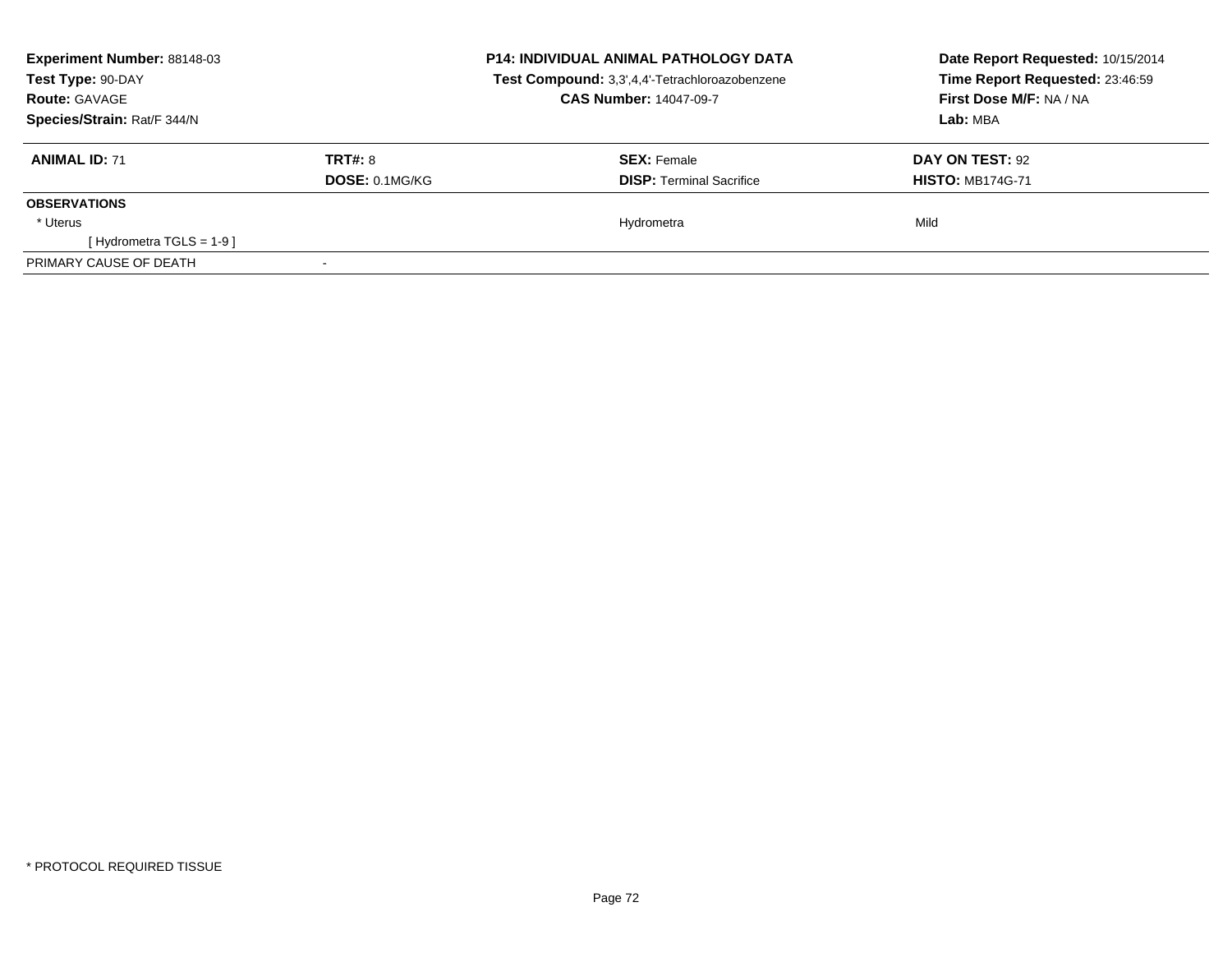| <b>Experiment Number: 88148-03</b><br>Test Type: 90-DAY |                | <b>P14: INDIVIDUAL ANIMAL PATHOLOGY DATA</b><br>Test Compound: 3,3',4,4'-Tetrachloroazobenzene | Date Report Requested: 10/15/2014<br>Time Report Requested: 23:46:59 |
|---------------------------------------------------------|----------------|------------------------------------------------------------------------------------------------|----------------------------------------------------------------------|
| <b>Route: GAVAGE</b>                                    |                | <b>CAS Number: 14047-09-7</b>                                                                  | First Dose M/F: NA / NA                                              |
| Species/Strain: Rat/F 344/N                             |                |                                                                                                | Lab: MBA                                                             |
| <b>ANIMAL ID: 72</b>                                    | TRT#: 8        | <b>SEX: Female</b>                                                                             | DAY ON TEST: 92                                                      |
|                                                         | DOSE: 0.1MG/KG | <b>DISP: Terminal Sacrifice</b>                                                                | <b>HISTO: MB174G-72</b>                                              |
|                                                         |                | ORGAN AND ACCOUNTABLE SITE STATUS                                                              |                                                                      |
| <b>NORMAL</b>                                           |                |                                                                                                |                                                                      |
| * Spleen                                                |                |                                                                                                |                                                                      |
| PRIMARY CAUSE OF DEATH                                  |                |                                                                                                |                                                                      |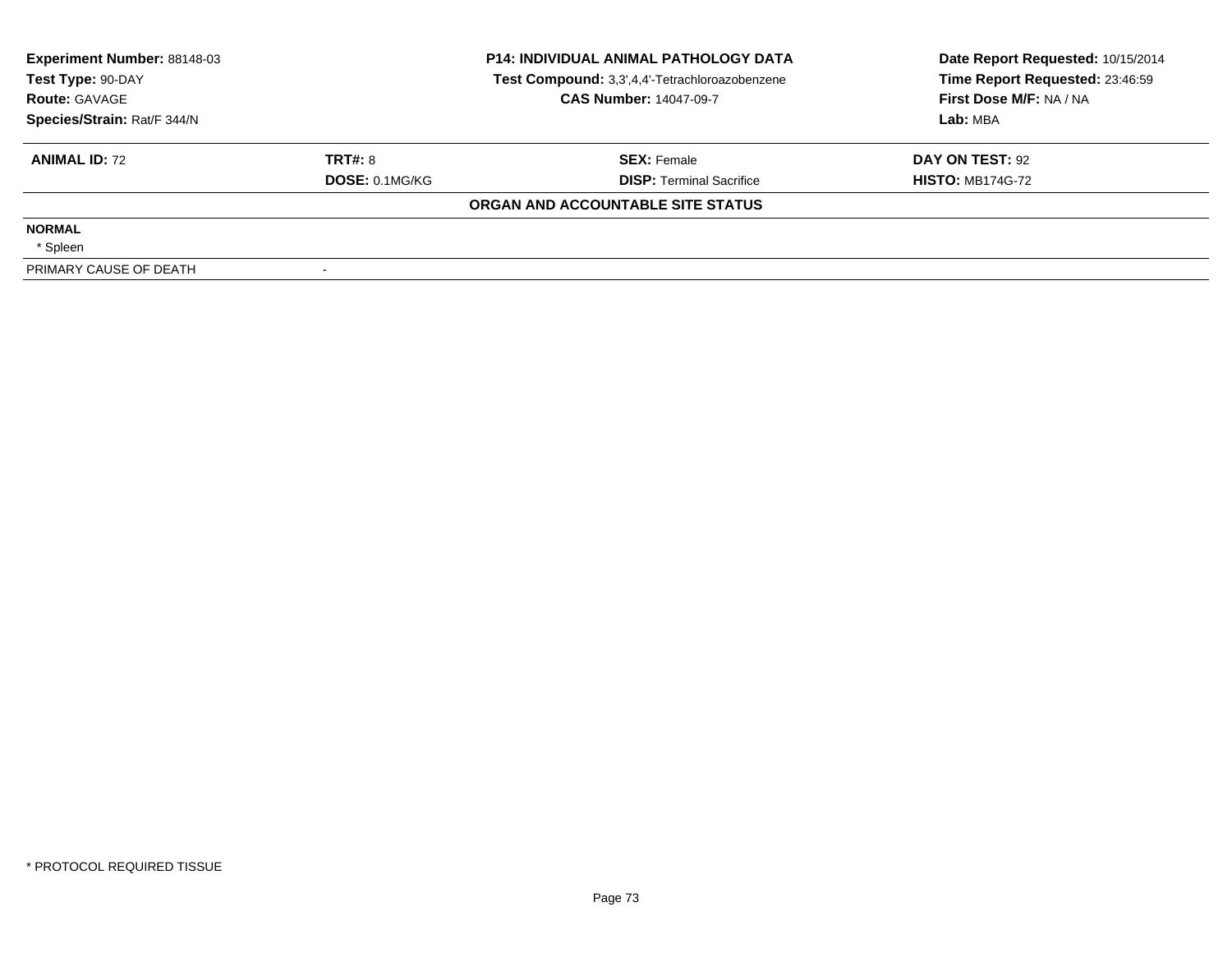| <b>Experiment Number: 88148-03</b><br>Test Type: 90-DAY<br><b>Route: GAVAGE</b><br>Species/Strain: Rat/F 344/N |                                         | <b>P14: INDIVIDUAL ANIMAL PATHOLOGY DATA</b><br>Test Compound: 3,3',4,4'-Tetrachloroazobenzene<br><b>CAS Number: 14047-09-7</b> | Date Report Requested: 10/15/2014<br>Time Report Requested: 23:46:59<br>First Dose M/F: NA / NA<br>Lab: MBA |
|----------------------------------------------------------------------------------------------------------------|-----------------------------------------|---------------------------------------------------------------------------------------------------------------------------------|-------------------------------------------------------------------------------------------------------------|
| <b>ANIMAL ID: 78</b>                                                                                           | <b>TRT#: 8</b><br><b>DOSE: 0.1MG/KG</b> | <b>SEX: Female</b><br><b>DISP:</b> Terminal Sacrifice                                                                           | <b>DAY ON TEST: 92</b><br><b>HISTO: MB174G-78</b>                                                           |
| <b>OBSERVATIONS</b>                                                                                            |                                         |                                                                                                                                 |                                                                                                             |
| * Liver<br>[Hepatodiaphragmatic Nodule TGLS = 1-8]                                                             |                                         | Hepatodiaphragmatic Nodule                                                                                                      | Mild                                                                                                        |
| PRIMARY CAUSE OF DEATH                                                                                         |                                         |                                                                                                                                 |                                                                                                             |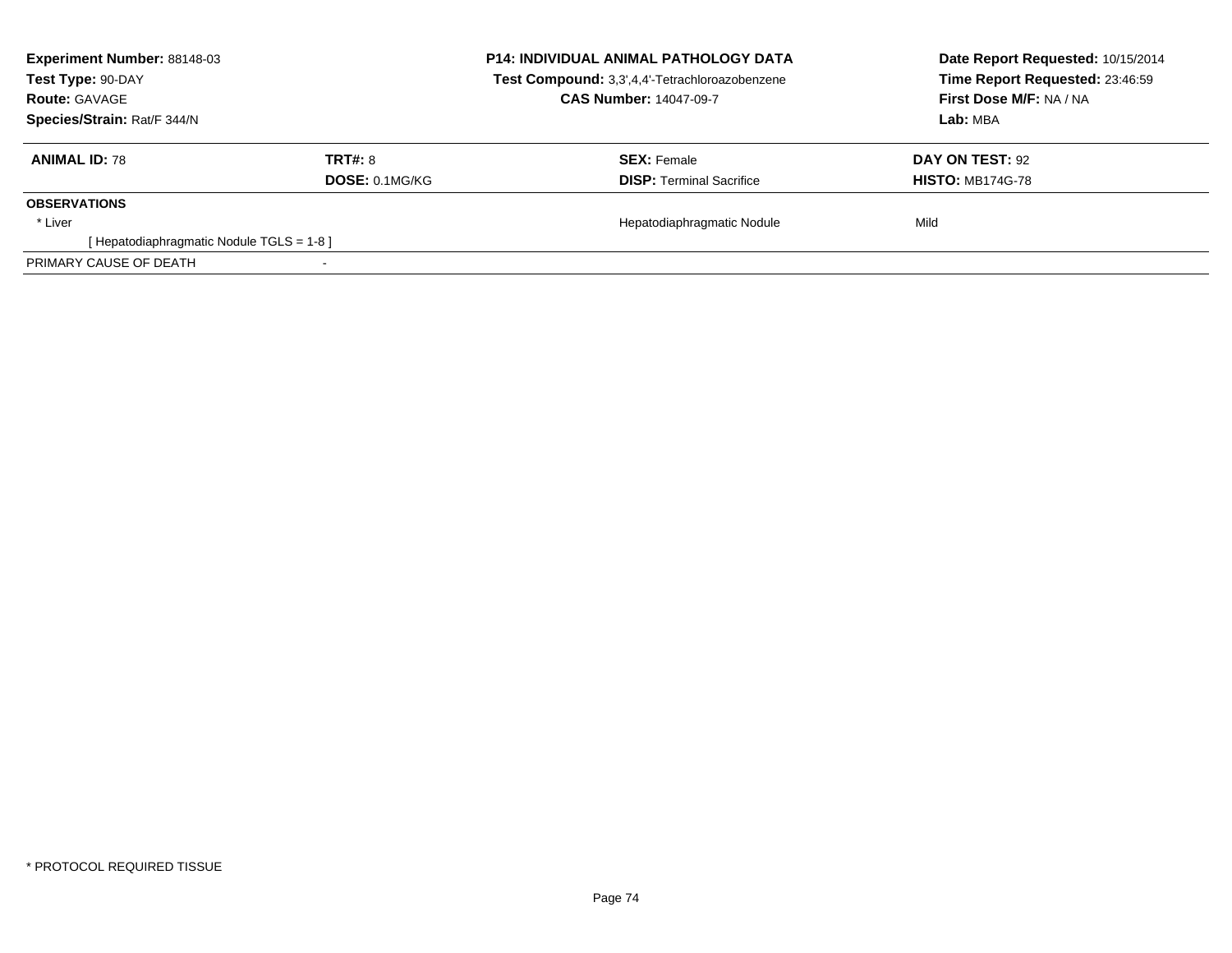| <b>Experiment Number: 88148-03</b> |                      | <b>P14: INDIVIDUAL ANIMAL PATHOLOGY DATA</b>   | Date Report Requested: 10/15/2014 |
|------------------------------------|----------------------|------------------------------------------------|-----------------------------------|
| Test Type: 90-DAY                  |                      | Test Compound: 3,3',4,4'-Tetrachloroazobenzene | Time Report Requested: 23:46:59   |
| <b>Route: GAVAGE</b>               |                      | <b>CAS Number: 14047-09-7</b>                  | First Dose M/F: NA / NA           |
| Species/Strain: Rat/F 344/N        |                      |                                                | Lab: MBA                          |
| <b>ANIMAL ID: 81</b>               | TRT#: 9              | <b>SEX: Female</b>                             | DAY ON TEST: 92                   |
|                                    | <b>DOSE: 1 MG/KG</b> | <b>DISP:</b> Terminal Sacrifice                | <b>HISTO: MB174G-81</b>           |
|                                    |                      | ORGAN AND ACCOUNTABLE SITE STATUS              |                                   |
| <b>NORMAL</b>                      |                      |                                                |                                   |
| * Thymus                           |                      |                                                |                                   |
| PRIMARY CAUSE OF DEATH             |                      |                                                |                                   |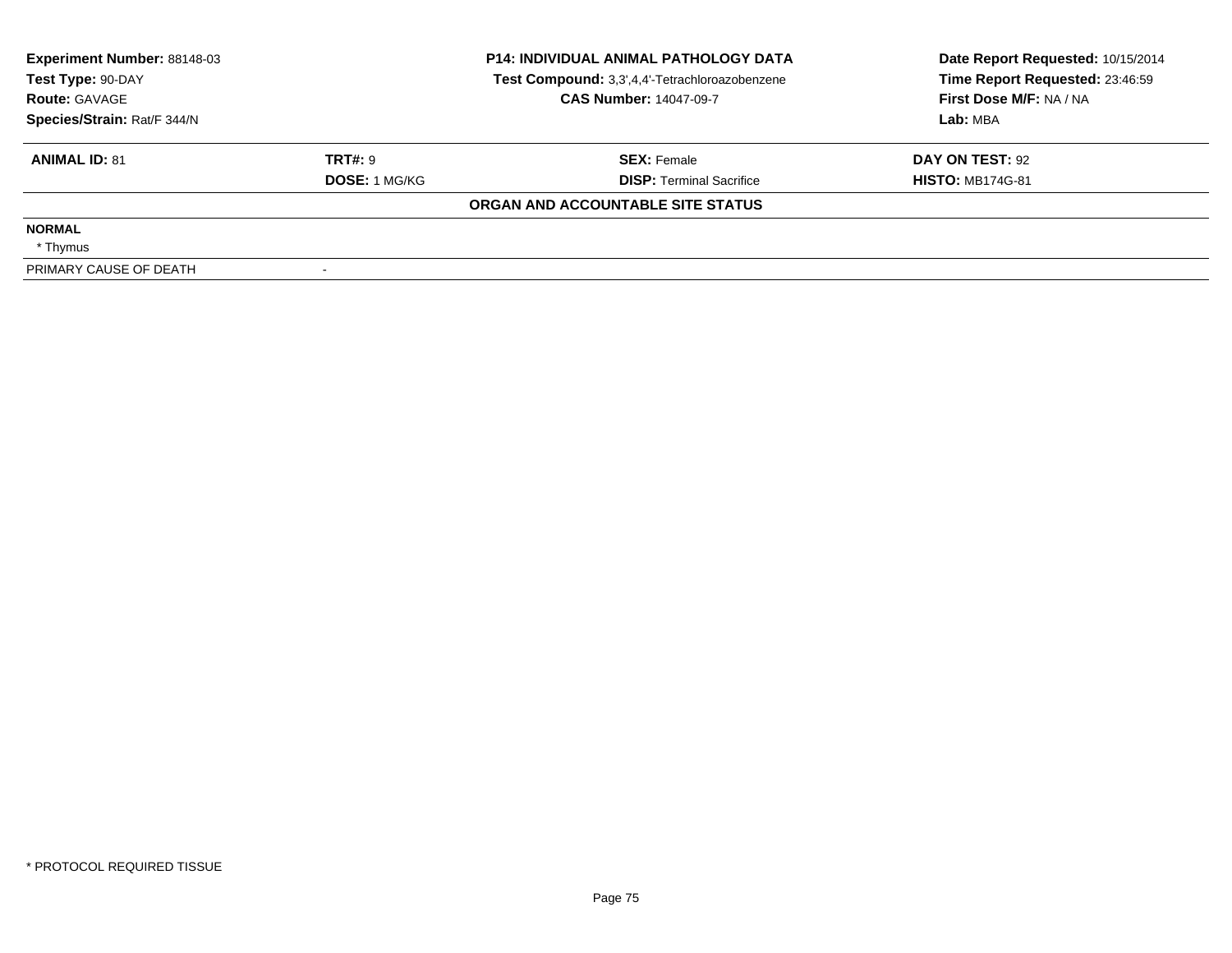| Experiment Number: 88148-03<br>Test Type: 90-DAY |                      | <b>P14: INDIVIDUAL ANIMAL PATHOLOGY DATA</b><br>Test Compound: 3,3',4,4'-Tetrachloroazobenzene | Date Report Requested: 10/15/2014<br>Time Report Requested: 23:46:59 |
|--------------------------------------------------|----------------------|------------------------------------------------------------------------------------------------|----------------------------------------------------------------------|
| <b>Route: GAVAGE</b>                             |                      | <b>CAS Number: 14047-09-7</b>                                                                  | First Dose M/F: NA / NA                                              |
| Species/Strain: Rat/F 344/N                      |                      |                                                                                                | Lab: MBA                                                             |
| <b>ANIMAL ID: 82</b>                             | <b>TRT#: 9</b>       | <b>SEX: Female</b>                                                                             | DAY ON TEST: 92                                                      |
|                                                  | <b>DOSE: 1 MG/KG</b> | <b>DISP: Terminal Sacrifice</b>                                                                | <b>HISTO: MB174G-82</b>                                              |
|                                                  |                      | ORGAN AND ACCOUNTABLE SITE STATUS                                                              |                                                                      |
| <b>NORMAL</b>                                    |                      |                                                                                                |                                                                      |
| * Thymus                                         |                      |                                                                                                |                                                                      |
| PRIMARY CAUSE OF DEATH                           |                      |                                                                                                |                                                                      |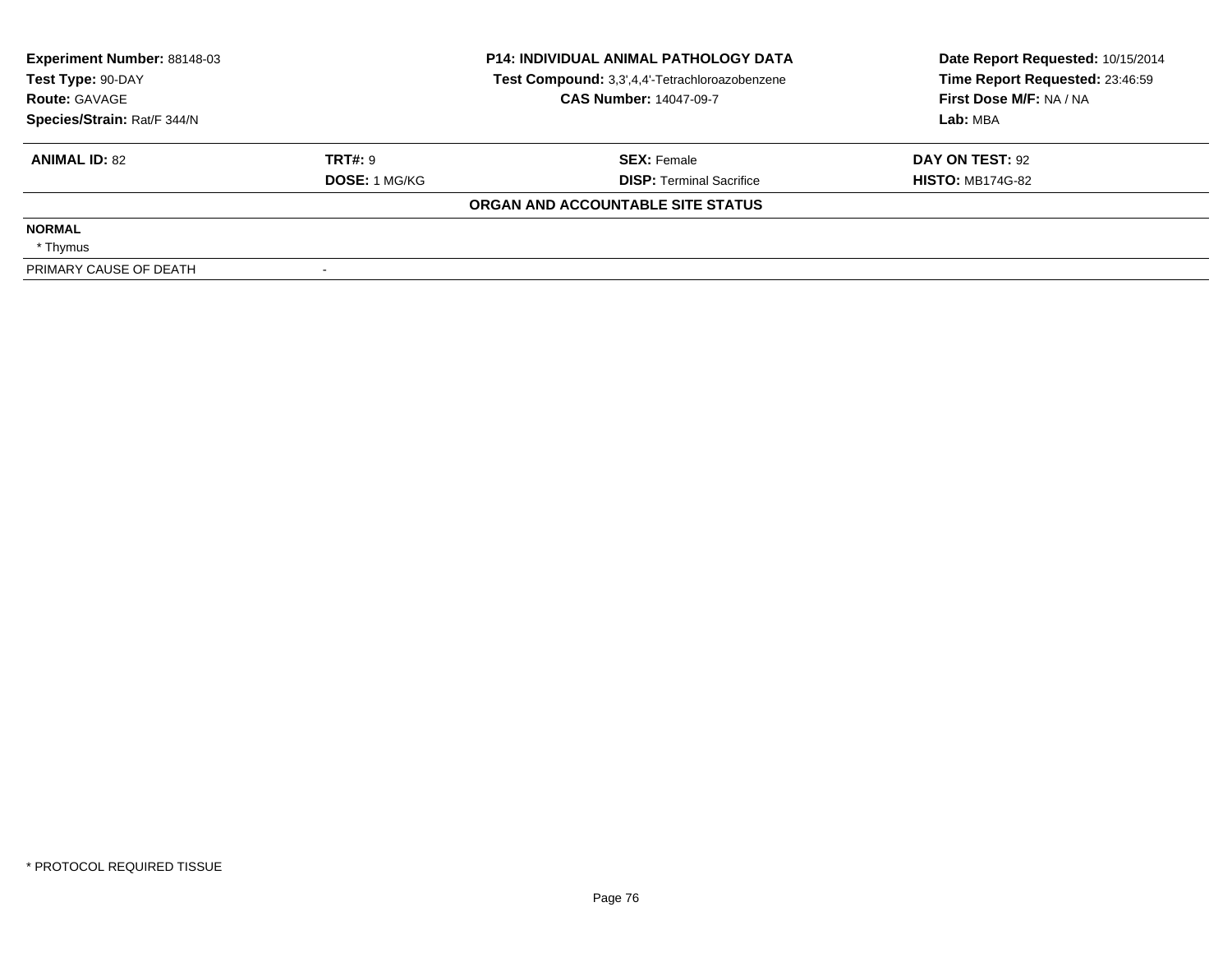| <b>Experiment Number: 88148-03</b> |                      | <b>P14: INDIVIDUAL ANIMAL PATHOLOGY DATA</b>   | Date Report Requested: 10/15/2014 |
|------------------------------------|----------------------|------------------------------------------------|-----------------------------------|
| Test Type: 90-DAY                  |                      | Test Compound: 3,3',4,4'-Tetrachloroazobenzene | Time Report Requested: 23:46:59   |
| <b>Route: GAVAGE</b>               |                      | <b>CAS Number: 14047-09-7</b>                  | First Dose M/F: NA / NA           |
| Species/Strain: Rat/F 344/N        |                      |                                                | Lab: MBA                          |
| <b>ANIMAL ID: 83</b>               | TRT#: 9              | <b>SEX: Female</b>                             | DAY ON TEST: 92                   |
|                                    | <b>DOSE: 1 MG/KG</b> | <b>DISP: Terminal Sacrifice</b>                | <b>HISTO: MB174G-83</b>           |
|                                    |                      | ORGAN AND ACCOUNTABLE SITE STATUS              |                                   |
| <b>NORMAL</b>                      |                      |                                                |                                   |
| * Thymus                           |                      |                                                |                                   |
| PRIMARY CAUSE OF DEATH             |                      |                                                |                                   |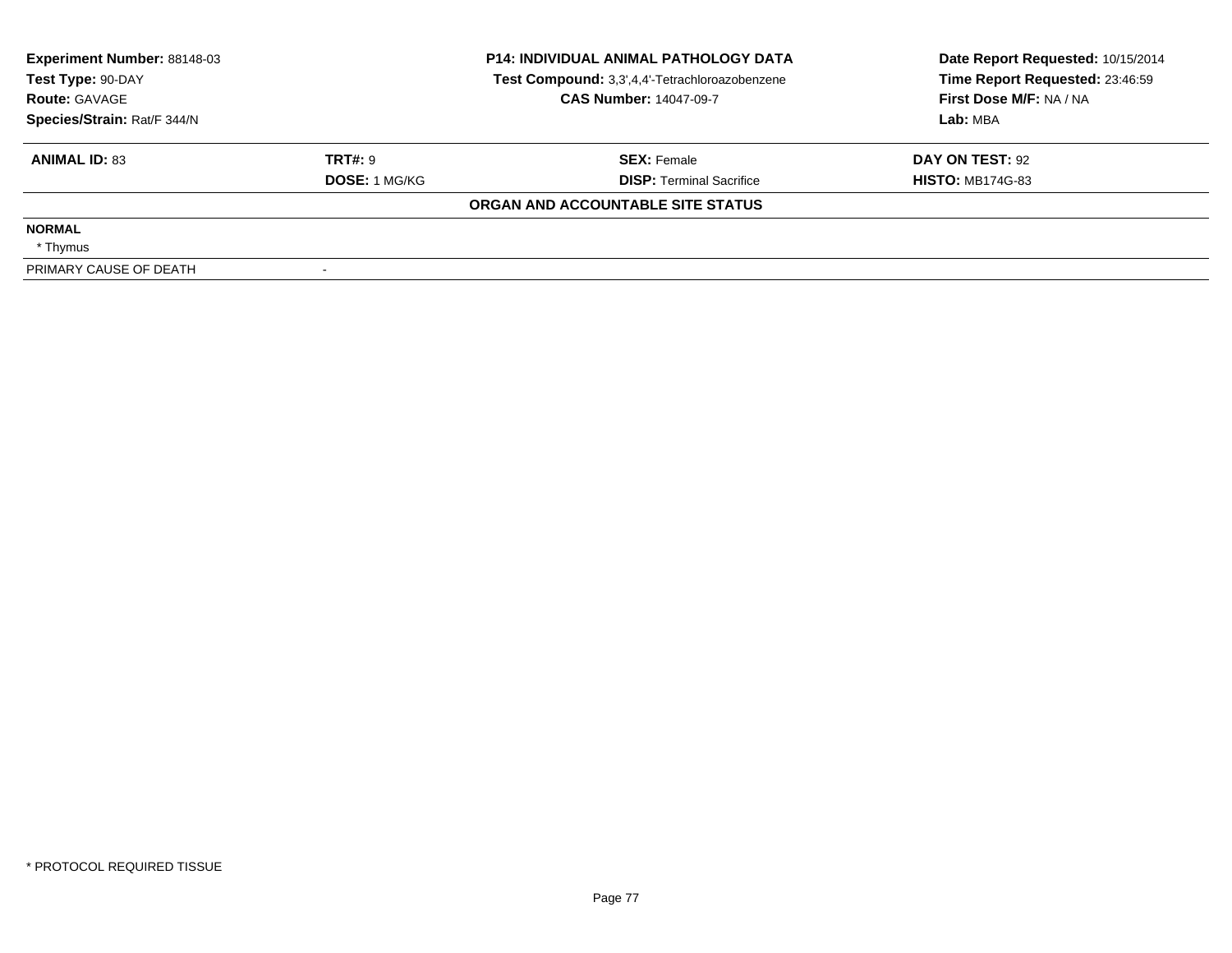| Experiment Number: 88148-03<br>Test Type: 90-DAY<br><b>Route: GAVAGE</b><br>Species/Strain: Rat/F 344/N |                      | <b>P14: INDIVIDUAL ANIMAL PATHOLOGY DATA</b><br>Test Compound: 3,3',4,4'-Tetrachloroazobenzene<br><b>CAS Number: 14047-09-7</b> | Date Report Requested: 10/15/2014<br>Time Report Requested: 23:46:59<br>First Dose M/F: NA / NA<br>Lab: MBA |
|---------------------------------------------------------------------------------------------------------|----------------------|---------------------------------------------------------------------------------------------------------------------------------|-------------------------------------------------------------------------------------------------------------|
| <b>ANIMAL ID: 84</b>                                                                                    | TRT#: 9              | <b>SEX: Female</b>                                                                                                              | DAY ON TEST: 92                                                                                             |
|                                                                                                         | <b>DOSE: 1 MG/KG</b> | <b>DISP:</b> Terminal Sacrifice                                                                                                 | <b>HISTO: MB174G-84</b>                                                                                     |
|                                                                                                         |                      | ORGAN AND ACCOUNTABLE SITE STATUS                                                                                               |                                                                                                             |
| <b>NORMAL</b>                                                                                           |                      |                                                                                                                                 |                                                                                                             |
| * Thymus                                                                                                |                      |                                                                                                                                 |                                                                                                             |
| <b>OBSERVATIONS</b>                                                                                     |                      |                                                                                                                                 |                                                                                                             |
| * Liver                                                                                                 |                      | Hepatodiaphragmatic Nodule                                                                                                      | Mild                                                                                                        |
| [Hepatodiaphragmatic Nodule TGLS = 1-8]                                                                 |                      |                                                                                                                                 |                                                                                                             |
| PRIMARY CAUSE OF DEATH                                                                                  | ۰                    |                                                                                                                                 |                                                                                                             |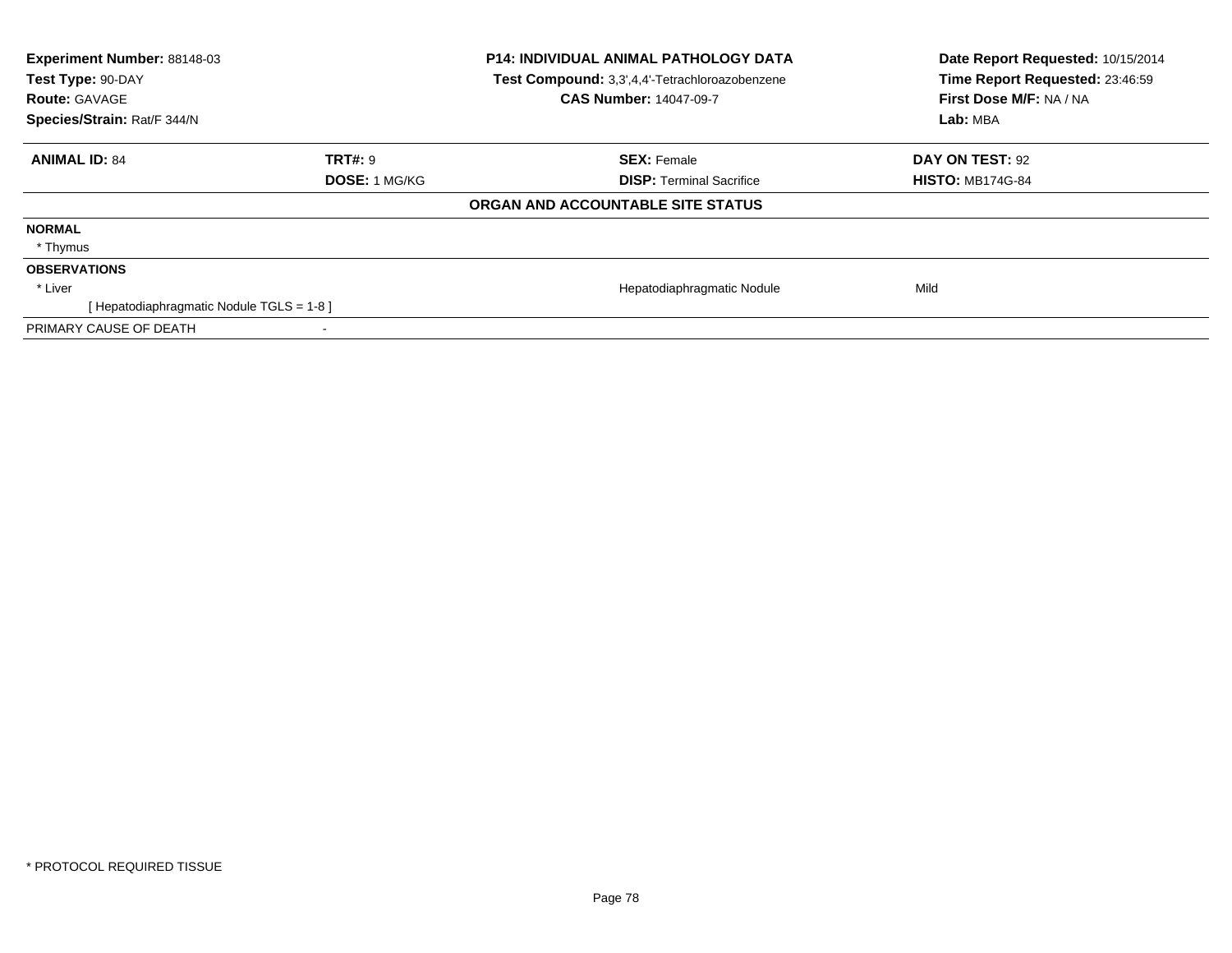| Experiment Number: 88148-03<br>Test Type: 90-DAY |                      | <b>P14: INDIVIDUAL ANIMAL PATHOLOGY DATA</b><br>Test Compound: 3,3',4,4'-Tetrachloroazobenzene | Date Report Requested: 10/15/2014<br>Time Report Requested: 23:46:59 |
|--------------------------------------------------|----------------------|------------------------------------------------------------------------------------------------|----------------------------------------------------------------------|
| <b>Route: GAVAGE</b>                             |                      | <b>CAS Number: 14047-09-7</b>                                                                  | First Dose M/F: NA / NA                                              |
| Species/Strain: Rat/F 344/N                      |                      |                                                                                                | Lab: MBA                                                             |
| <b>ANIMAL ID: 85</b>                             | <b>TRT#: 9</b>       | <b>SEX: Female</b>                                                                             | DAY ON TEST: 92                                                      |
|                                                  | <b>DOSE: 1 MG/KG</b> | <b>DISP: Terminal Sacrifice</b>                                                                | <b>HISTO: MB174G-85</b>                                              |
|                                                  |                      | ORGAN AND ACCOUNTABLE SITE STATUS                                                              |                                                                      |
| <b>NORMAL</b>                                    |                      |                                                                                                |                                                                      |
| * Thymus                                         |                      |                                                                                                |                                                                      |
| PRIMARY CAUSE OF DEATH                           |                      |                                                                                                |                                                                      |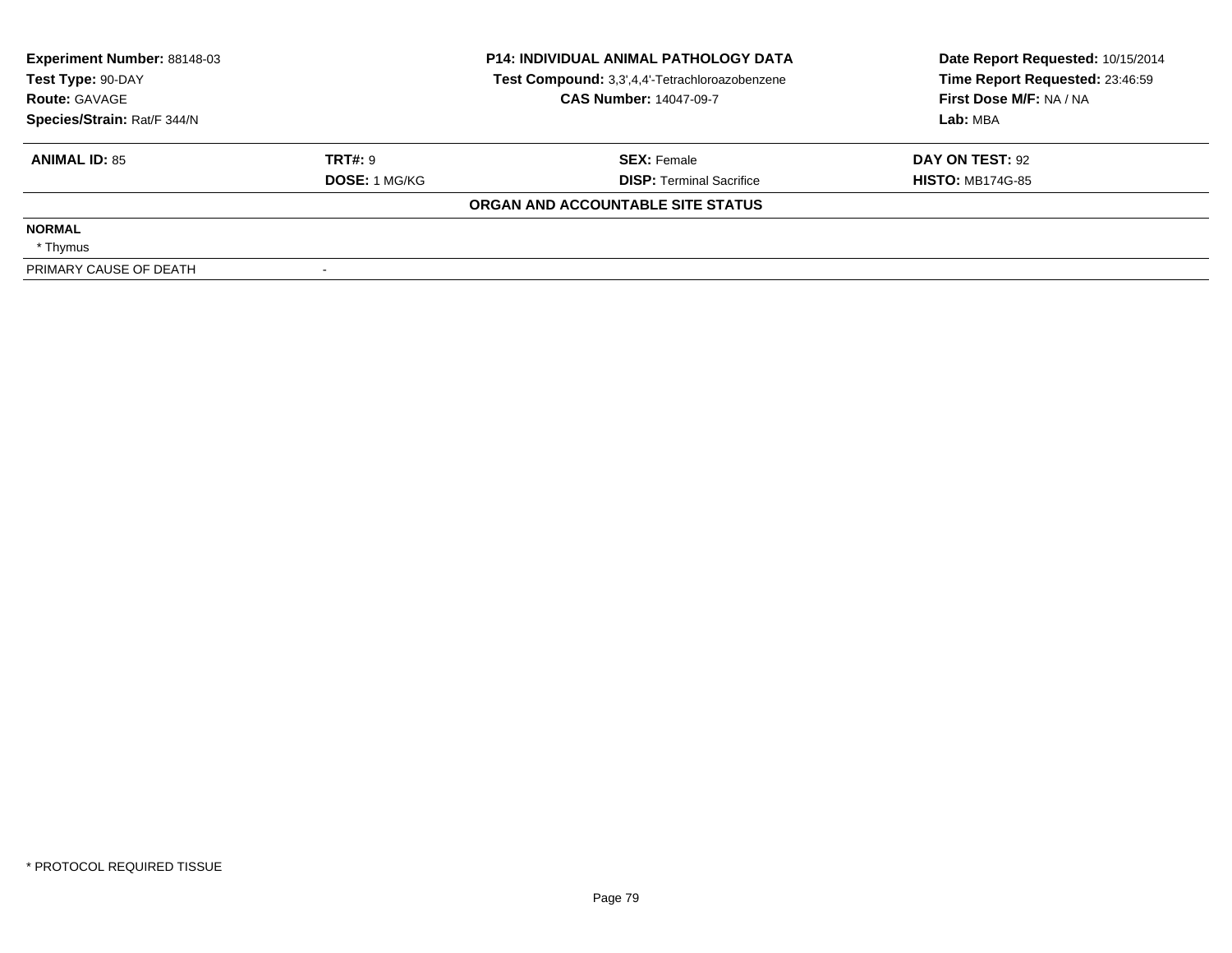| Experiment Number: 88148-03<br>Test Type: 90-DAY |                      | <b>P14: INDIVIDUAL ANIMAL PATHOLOGY DATA</b><br>Test Compound: 3,3',4,4'-Tetrachloroazobenzene | Date Report Requested: 10/15/2014<br>Time Report Requested: 23:46:59 |
|--------------------------------------------------|----------------------|------------------------------------------------------------------------------------------------|----------------------------------------------------------------------|
| <b>Route: GAVAGE</b>                             |                      | <b>CAS Number: 14047-09-7</b>                                                                  | First Dose M/F: NA / NA                                              |
| Species/Strain: Rat/F 344/N                      |                      |                                                                                                | Lab: MBA                                                             |
| <b>ANIMAL ID: 86</b>                             | <b>TRT#: 9</b>       | <b>SEX: Female</b>                                                                             | DAY ON TEST: 92                                                      |
|                                                  | <b>DOSE: 1 MG/KG</b> | <b>DISP: Terminal Sacrifice</b>                                                                | <b>HISTO: MB174G-86</b>                                              |
|                                                  |                      | ORGAN AND ACCOUNTABLE SITE STATUS                                                              |                                                                      |
| <b>NORMAL</b>                                    |                      |                                                                                                |                                                                      |
| * Thymus                                         |                      |                                                                                                |                                                                      |
| PRIMARY CAUSE OF DEATH                           |                      |                                                                                                |                                                                      |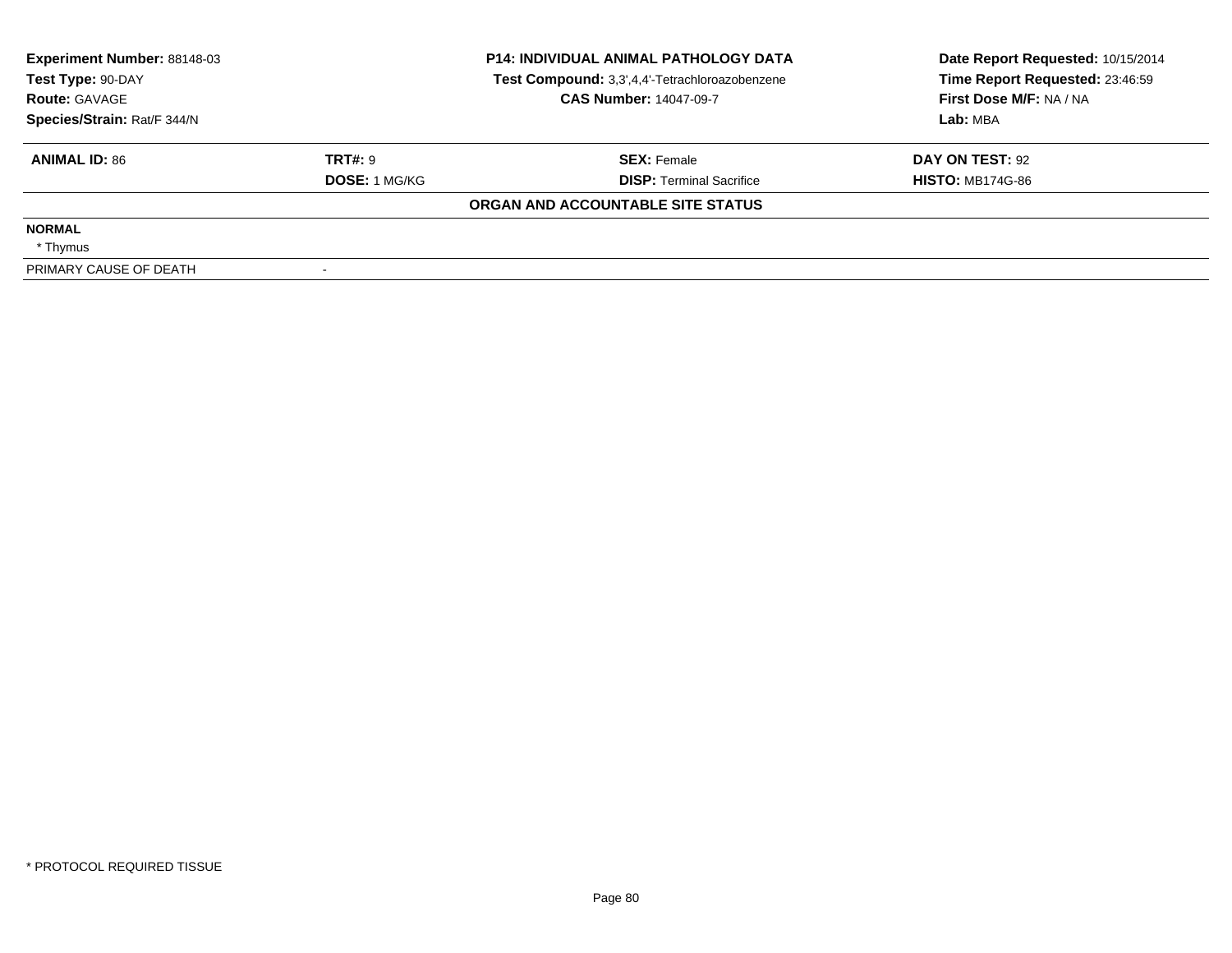| Experiment Number: 88148-03 | <b>P14: INDIVIDUAL ANIMAL PATHOLOGY DATA</b> |                                                | Date Report Requested: 10/15/2014 |
|-----------------------------|----------------------------------------------|------------------------------------------------|-----------------------------------|
| Test Type: 90-DAY           |                                              | Test Compound: 3,3',4,4'-Tetrachloroazobenzene | Time Report Requested: 23:46:59   |
| <b>Route: GAVAGE</b>        |                                              | <b>CAS Number: 14047-09-7</b>                  | First Dose M/F: NA / NA           |
| Species/Strain: Rat/F 344/N |                                              |                                                | Lab: MBA                          |
| <b>ANIMAL ID: 87</b>        | <b>TRT#: 9</b>                               | <b>SEX: Female</b>                             | DAY ON TEST: 92                   |
|                             | DOSE: 1 MG/KG                                | <b>DISP: Terminal Sacrifice</b>                | <b>HISTO: MB174G-87</b>           |
|                             |                                              | ORGAN AND ACCOUNTABLE SITE STATUS              |                                   |
| <b>NORMAL</b>               |                                              |                                                |                                   |
| * Thymus                    |                                              |                                                |                                   |
| <b>OBSERVATIONS</b>         |                                              |                                                |                                   |
| * Stomach, Forestomach      | Epithelium                                   | Hyperplasia                                    | Focal, Minimal                    |
| PRIMARY CAUSE OF DEATH      |                                              |                                                |                                   |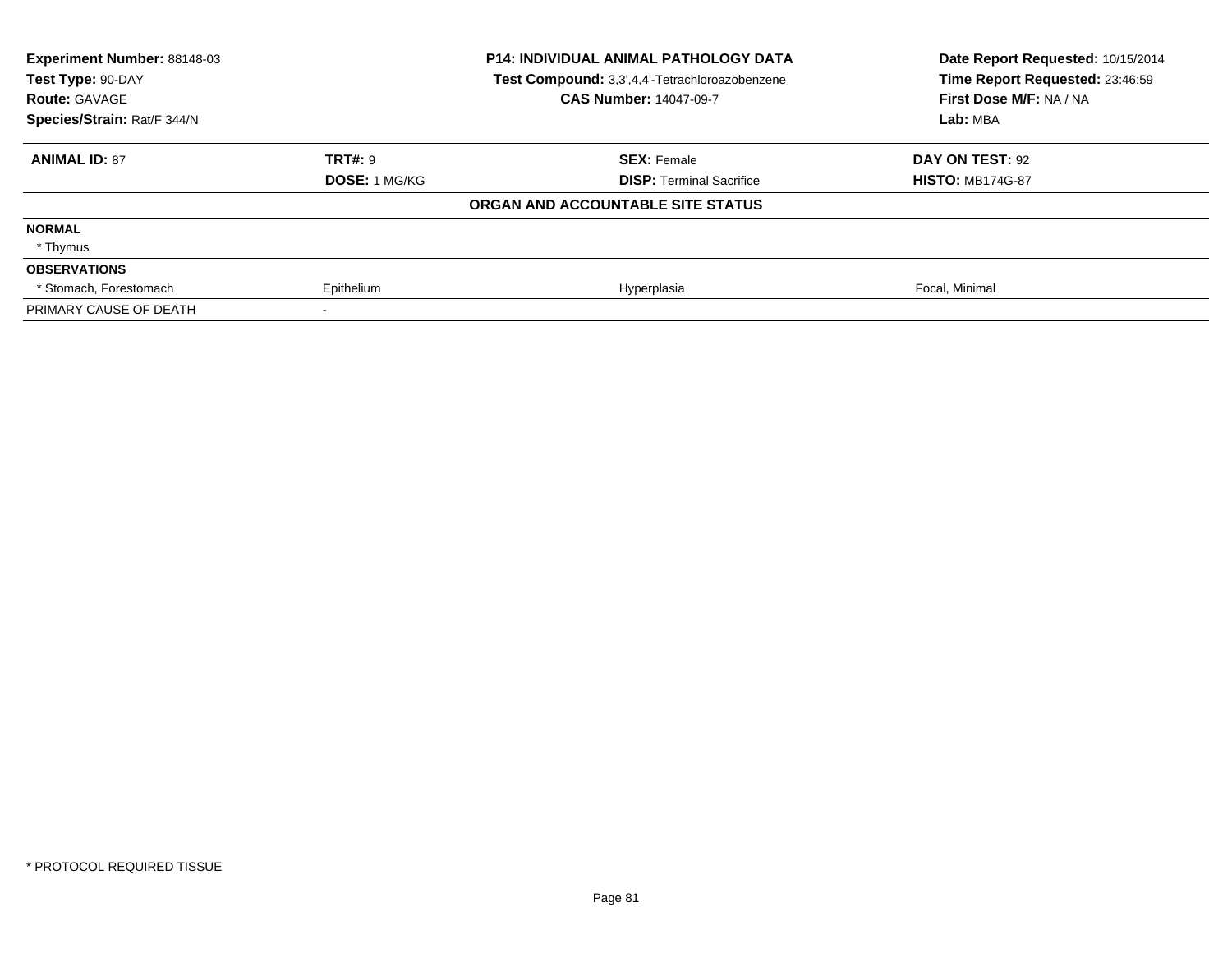| <b>Experiment Number: 88148-03</b> |                      | <b>P14: INDIVIDUAL ANIMAL PATHOLOGY DATA</b>   | Date Report Requested: 10/15/2014 |
|------------------------------------|----------------------|------------------------------------------------|-----------------------------------|
| Test Type: 90-DAY                  |                      | Test Compound: 3,3',4,4'-Tetrachloroazobenzene | Time Report Requested: 23:46:59   |
| <b>Route: GAVAGE</b>               |                      | <b>CAS Number: 14047-09-7</b>                  | First Dose M/F: NA / NA           |
| Species/Strain: Rat/F 344/N        |                      |                                                | Lab: MBA                          |
| <b>ANIMAL ID: 88</b>               | TRT#: 9              | <b>SEX: Female</b>                             | DAY ON TEST: 92                   |
|                                    | <b>DOSE: 1 MG/KG</b> | <b>DISP: Terminal Sacrifice</b>                | <b>HISTO: MB174G-88</b>           |
|                                    |                      | ORGAN AND ACCOUNTABLE SITE STATUS              |                                   |
| <b>NORMAL</b>                      |                      |                                                |                                   |
| * Thymus                           |                      |                                                |                                   |
| PRIMARY CAUSE OF DEATH             |                      |                                                |                                   |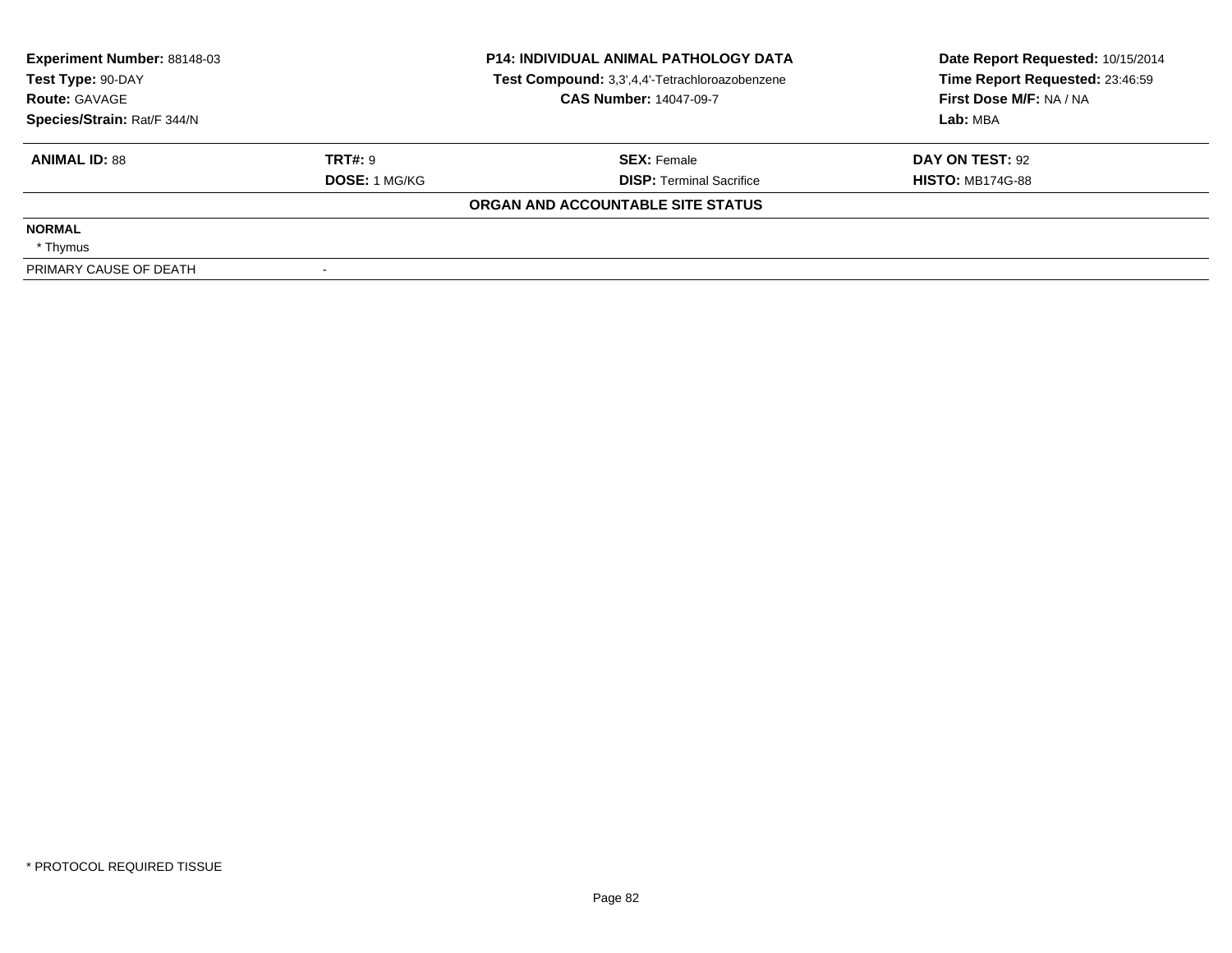| <b>Experiment Number: 88148-03</b> |                      | <b>P14: INDIVIDUAL ANIMAL PATHOLOGY DATA</b>   | Date Report Requested: 10/15/2014 |
|------------------------------------|----------------------|------------------------------------------------|-----------------------------------|
| Test Type: 90-DAY                  |                      | Test Compound: 3,3',4,4'-Tetrachloroazobenzene | Time Report Requested: 23:46:59   |
| <b>Route: GAVAGE</b>               |                      | <b>CAS Number: 14047-09-7</b>                  | First Dose M/F: NA / NA           |
| Species/Strain: Rat/F 344/N        |                      |                                                | Lab: MBA                          |
| <b>ANIMAL ID: 89</b>               | TRT#: 9              | <b>SEX: Female</b>                             | DAY ON TEST: 92                   |
|                                    | <b>DOSE: 1 MG/KG</b> | <b>DISP: Terminal Sacrifice</b>                | <b>HISTO: MB174G-89</b>           |
|                                    |                      | ORGAN AND ACCOUNTABLE SITE STATUS              |                                   |
| <b>NORMAL</b>                      |                      |                                                |                                   |
| * Thymus                           |                      |                                                |                                   |
| PRIMARY CAUSE OF DEATH             |                      |                                                |                                   |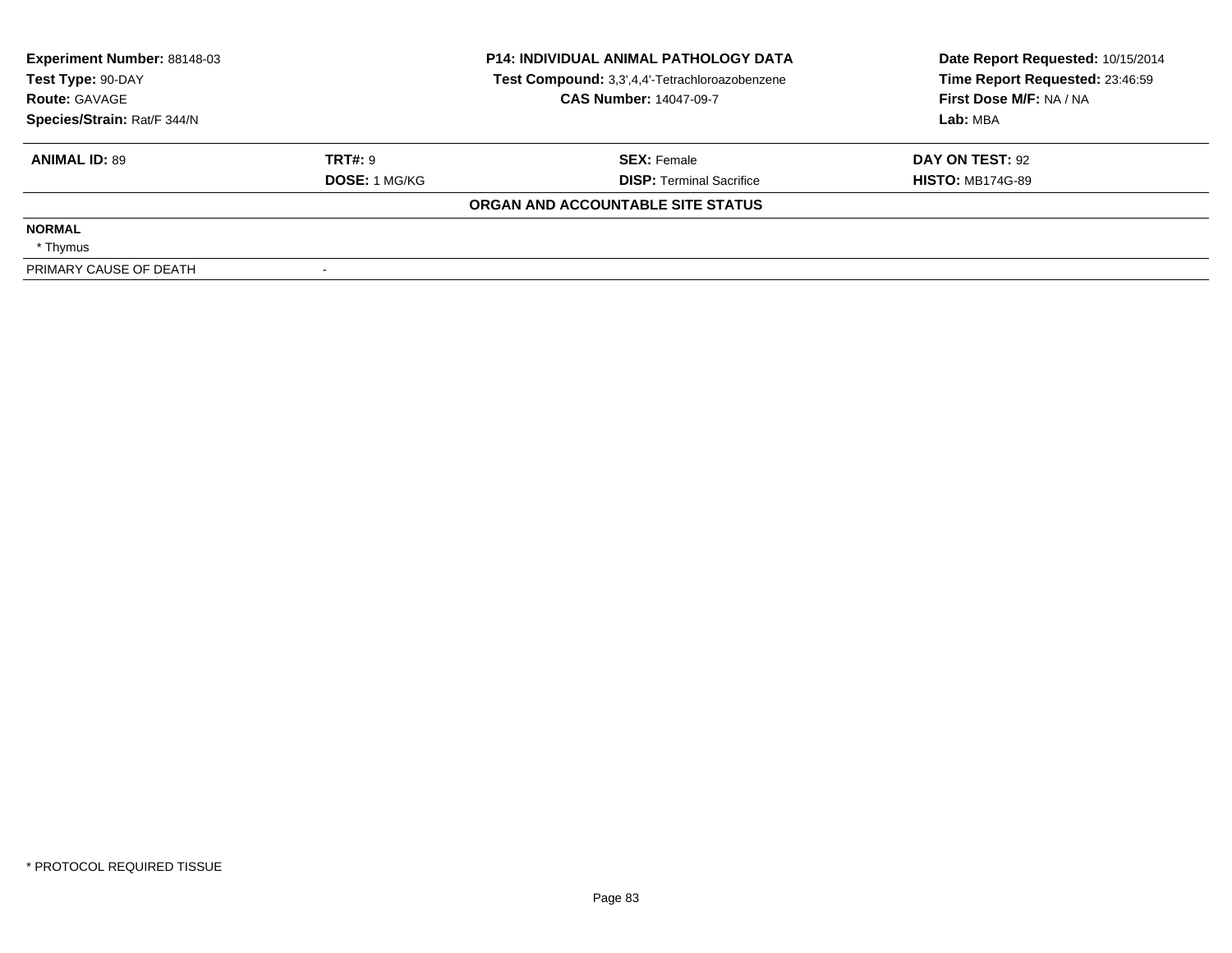| <b>Experiment Number: 88148-03</b> |                      | <b>P14: INDIVIDUAL ANIMAL PATHOLOGY DATA</b>   | Date Report Requested: 10/15/2014 |
|------------------------------------|----------------------|------------------------------------------------|-----------------------------------|
| Test Type: 90-DAY                  |                      | Test Compound: 3,3',4,4'-Tetrachloroazobenzene | Time Report Requested: 23:46:59   |
| <b>Route: GAVAGE</b>               |                      | <b>CAS Number: 14047-09-7</b>                  | First Dose M/F: NA / NA           |
| Species/Strain: Rat/F 344/N        |                      |                                                | Lab: MBA                          |
| <b>ANIMAL ID: 90</b>               | TRT#: 9              | <b>SEX: Female</b>                             | DAY ON TEST: 92                   |
|                                    | <b>DOSE: 1 MG/KG</b> | <b>DISP: Terminal Sacrifice</b>                | <b>HISTO: MB174G-90</b>           |
|                                    |                      | ORGAN AND ACCOUNTABLE SITE STATUS              |                                   |
| <b>NORMAL</b>                      |                      |                                                |                                   |
| * Thymus                           |                      |                                                |                                   |
| PRIMARY CAUSE OF DEATH             |                      |                                                |                                   |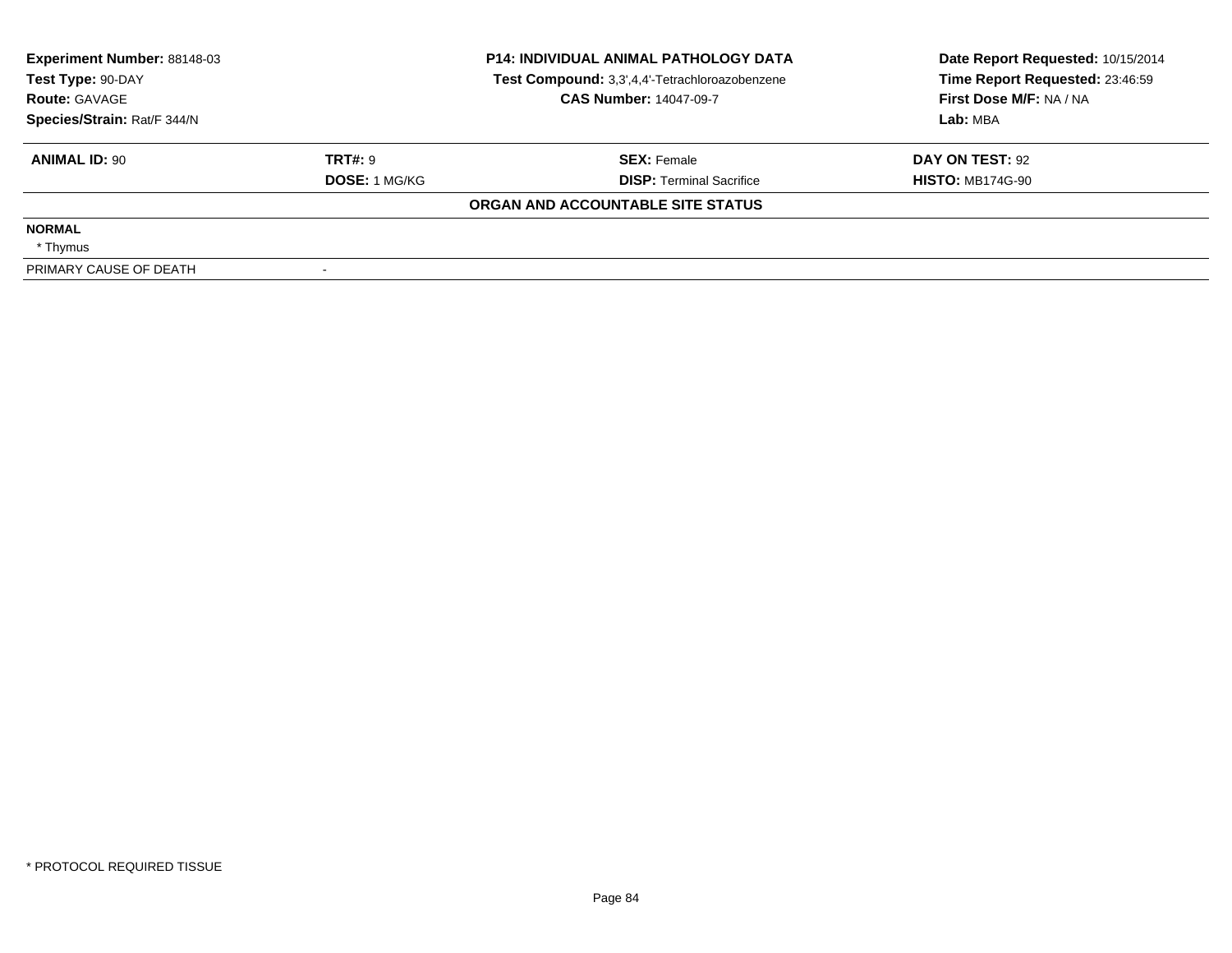| Experiment Number: 88148-03<br><b>P14: INDIVIDUAL ANIMAL PATHOLOGY DATA</b> |                        | Date Report Requested: 10/15/2014              |                                 |
|-----------------------------------------------------------------------------|------------------------|------------------------------------------------|---------------------------------|
| Test Type: 90-DAY                                                           |                        | Test Compound: 3,3',4,4'-Tetrachloroazobenzene | Time Report Requested: 23:46:59 |
| <b>Route: GAVAGE</b>                                                        |                        | <b>CAS Number: 14047-09-7</b>                  | First Dose M/F: NA / NA         |
| Species/Strain: Rat/F 344/N                                                 |                        |                                                | Lab: MBA                        |
| <b>ANIMAL ID: 91</b>                                                        | TRT#: 10               | <b>SEX: Female</b>                             | DAY ON TEST: 92                 |
|                                                                             | <b>DOSE: 3 MG/KG</b>   | <b>DISP: Terminal Sacrifice</b>                | <b>HISTO: MB174G-91</b>         |
|                                                                             |                        | ORGAN AND ACCOUNTABLE SITE STATUS              |                                 |
| <b>NORMAL</b>                                                               |                        |                                                |                                 |
| * Spleen                                                                    | * Stomach, Forestomach | * Thymus                                       |                                 |
| PRIMARY CAUSE OF DEATH                                                      |                        |                                                |                                 |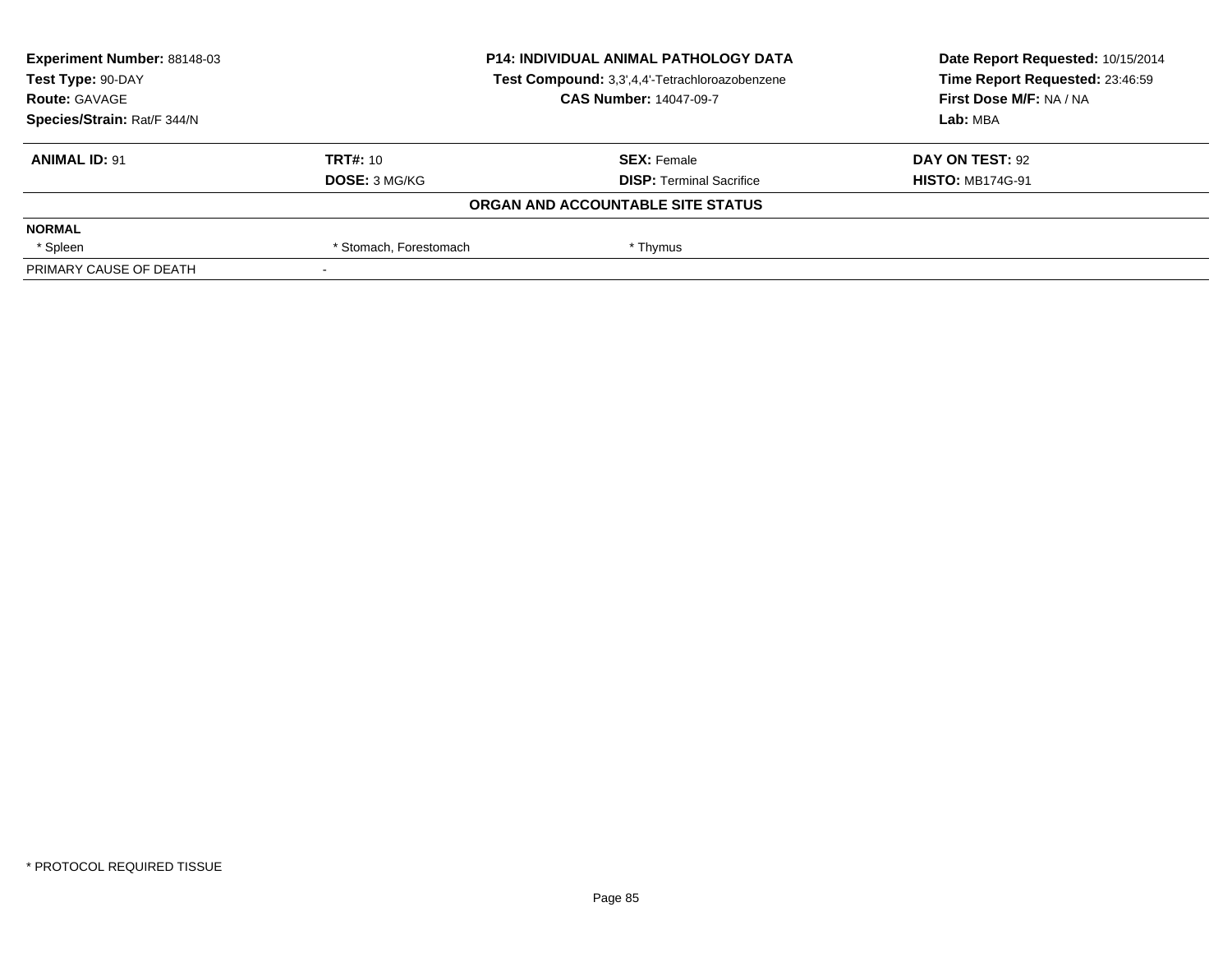| <b>Experiment Number: 88148-03</b> |                                                | <b>P14: INDIVIDUAL ANIMAL PATHOLOGY DATA</b> | Date Report Requested: 10/15/2014 |
|------------------------------------|------------------------------------------------|----------------------------------------------|-----------------------------------|
| Test Type: 90-DAY                  | Test Compound: 3,3',4,4'-Tetrachloroazobenzene |                                              | Time Report Requested: 23:46:59   |
| <b>Route: GAVAGE</b>               |                                                | <b>CAS Number: 14047-09-7</b>                | First Dose M/F: NA / NA           |
| Species/Strain: Rat/F 344/N        |                                                |                                              | Lab: MBA                          |
| <b>ANIMAL ID: 92</b>               | <b>TRT#: 10</b>                                | <b>SEX: Female</b>                           | DAY ON TEST: 92                   |
|                                    | <b>DOSE: 3 MG/KG</b>                           | <b>DISP: Terminal Sacrifice</b>              | <b>HISTO: MB174G-92</b>           |
|                                    |                                                | ORGAN AND ACCOUNTABLE SITE STATUS            |                                   |
| <b>NORMAL</b>                      |                                                |                                              |                                   |
| * Spleen                           | * Stomach, Forestomach                         |                                              |                                   |
| <b>MISSING</b>                     |                                                |                                              |                                   |
| * Thymus                           |                                                |                                              |                                   |
| PRIMARY CAUSE OF DEATH             |                                                |                                              |                                   |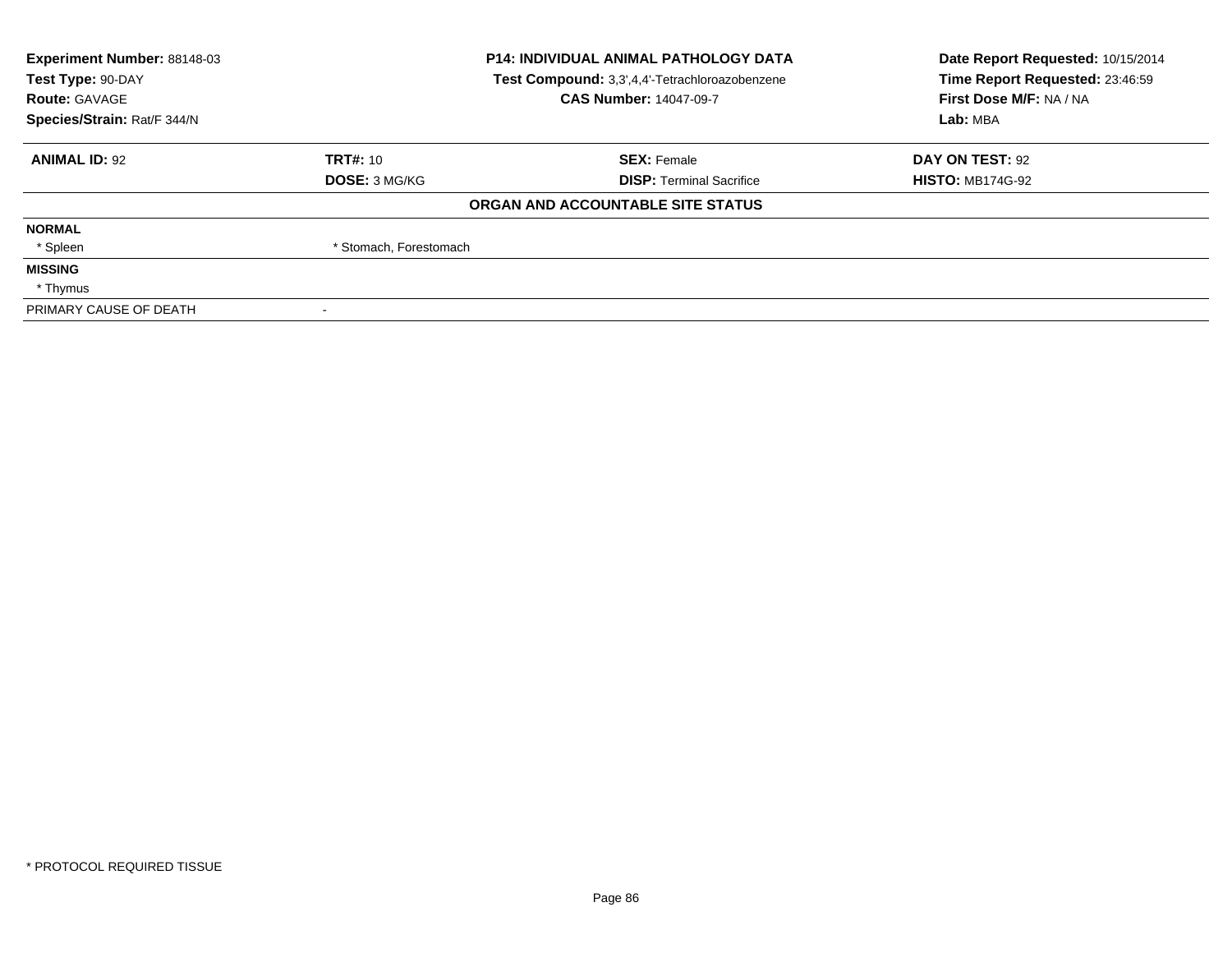| Experiment Number: 88148-03 | <b>P14: INDIVIDUAL ANIMAL PATHOLOGY DATA</b> |                                                | Date Report Requested: 10/15/2014 |
|-----------------------------|----------------------------------------------|------------------------------------------------|-----------------------------------|
| Test Type: 90-DAY           |                                              | Test Compound: 3,3',4,4'-Tetrachloroazobenzene | Time Report Requested: 23:46:59   |
| <b>Route: GAVAGE</b>        |                                              | <b>CAS Number: 14047-09-7</b>                  | First Dose M/F: NA / NA           |
| Species/Strain: Rat/F 344/N |                                              |                                                | Lab: MBA                          |
| <b>ANIMAL ID: 93</b>        | TRT#: 10                                     | <b>SEX: Female</b>                             | DAY ON TEST: 92                   |
|                             | <b>DOSE: 3 MG/KG</b>                         | <b>DISP: Terminal Sacrifice</b>                | <b>HISTO: MB174G-93</b>           |
|                             |                                              | ORGAN AND ACCOUNTABLE SITE STATUS              |                                   |
| <b>NORMAL</b>               |                                              |                                                |                                   |
| * Spleen                    | * Stomach, Forestomach                       | * Thymus                                       |                                   |
| PRIMARY CAUSE OF DEATH      |                                              |                                                |                                   |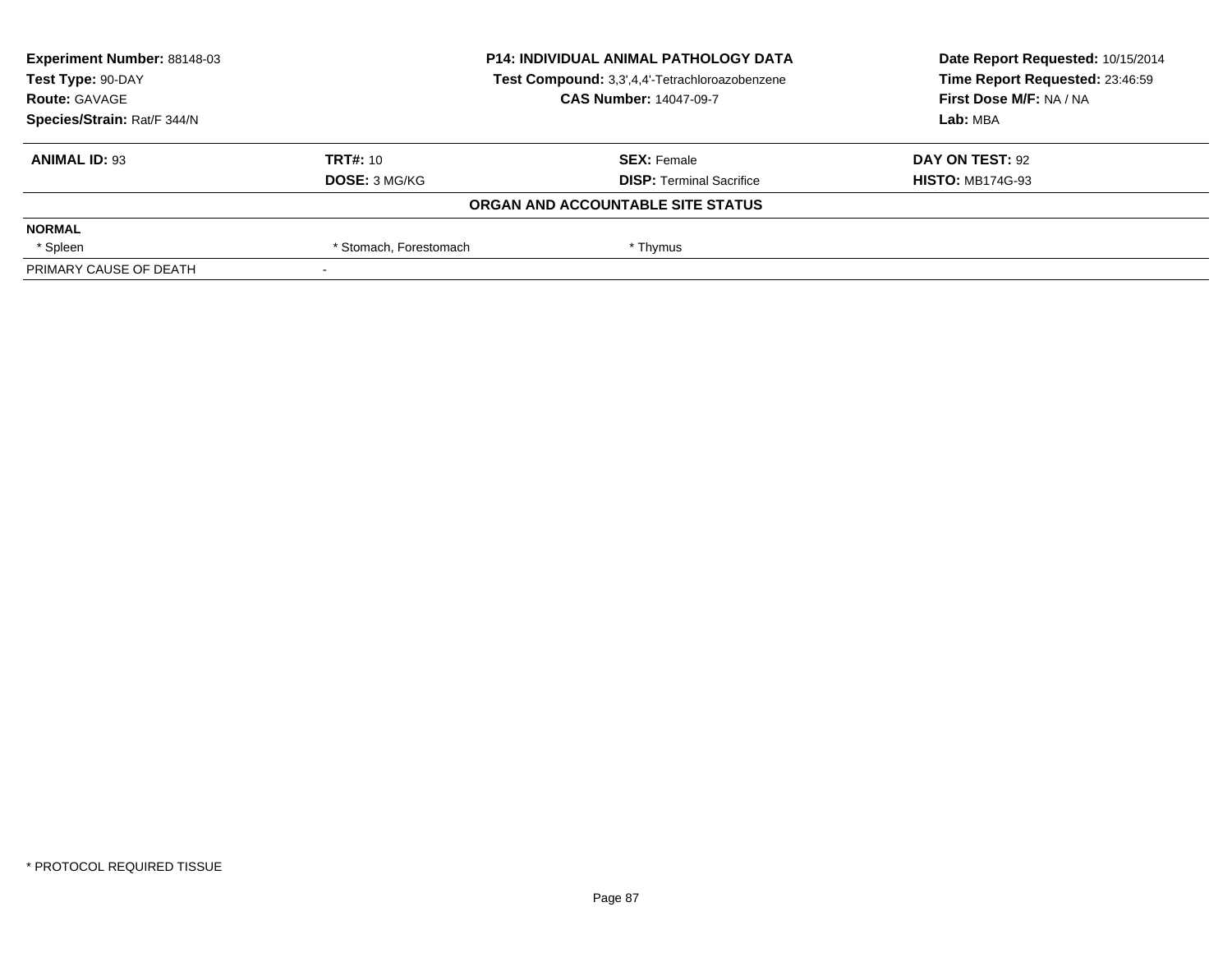| Experiment Number: 88148-03 | <b>P14: INDIVIDUAL ANIMAL PATHOLOGY DATA</b><br>Test Compound: 3,3',4,4'-Tetrachloroazobenzene |                                   | Date Report Requested: 10/15/2014<br>Time Report Requested: 23:46:59 |
|-----------------------------|------------------------------------------------------------------------------------------------|-----------------------------------|----------------------------------------------------------------------|
| Test Type: 90-DAY           |                                                                                                |                                   |                                                                      |
| <b>Route: GAVAGE</b>        |                                                                                                | <b>CAS Number: 14047-09-7</b>     | First Dose M/F: NA / NA                                              |
| Species/Strain: Rat/F 344/N |                                                                                                |                                   | Lab: MBA                                                             |
| <b>ANIMAL ID: 94</b>        | TRT#: 10                                                                                       | <b>SEX: Female</b>                | DAY ON TEST: 92                                                      |
|                             | <b>DOSE: 3 MG/KG</b>                                                                           | <b>DISP:</b> Terminal Sacrifice   | <b>HISTO: MB174G-94</b>                                              |
|                             |                                                                                                | ORGAN AND ACCOUNTABLE SITE STATUS |                                                                      |
| <b>NORMAL</b>               |                                                                                                |                                   |                                                                      |
| * Spleen                    | * Stomach, Forestomach                                                                         |                                   |                                                                      |
| <b>OBSERVATIONS</b>         |                                                                                                |                                   |                                                                      |
| * Thymus                    |                                                                                                | Atrophy                           | Mild                                                                 |
| PRIMARY CAUSE OF DEATH      |                                                                                                |                                   |                                                                      |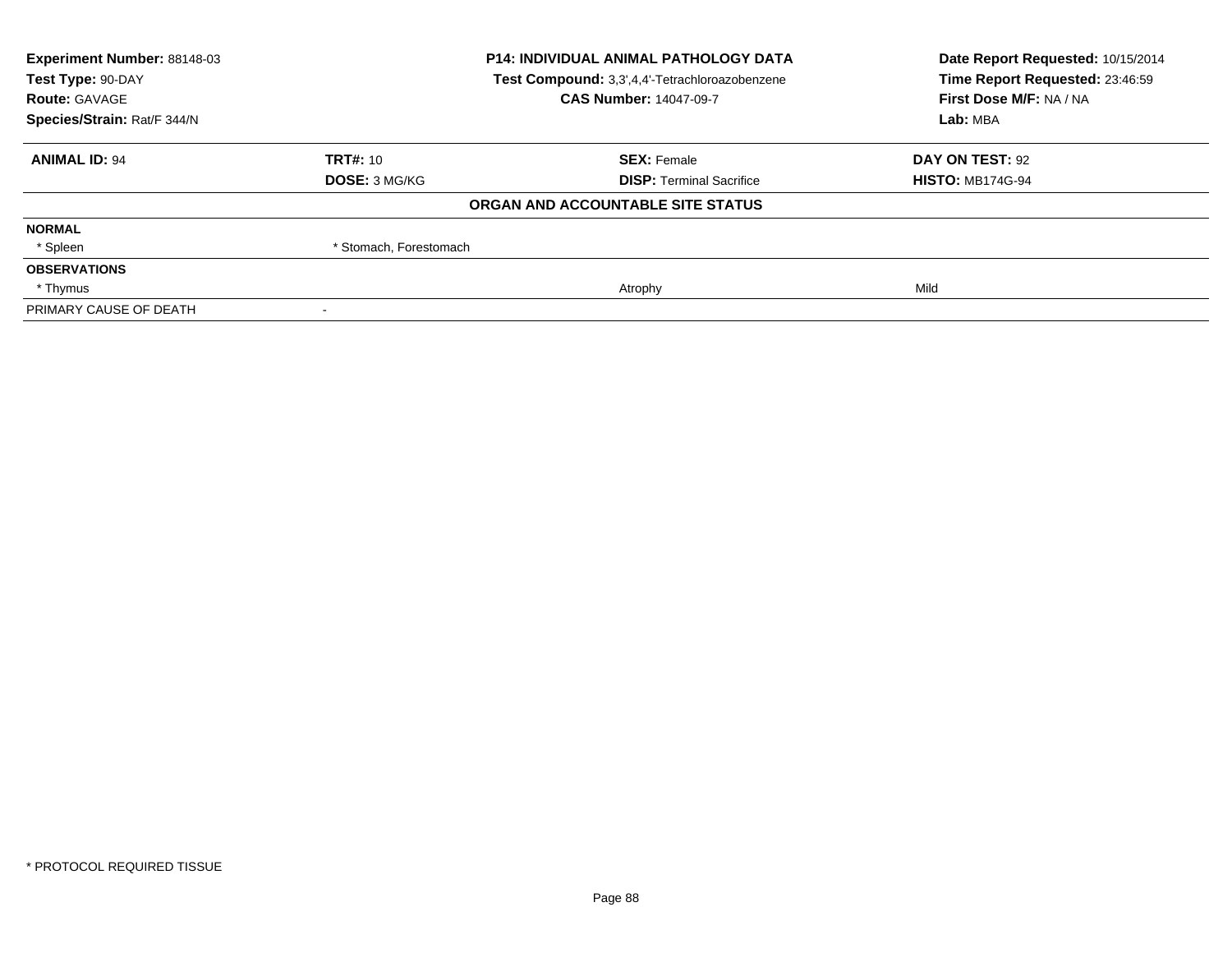| Experiment Number: 88148-03                                    |                      | <b>P14: INDIVIDUAL ANIMAL PATHOLOGY DATA</b>   | Date Report Requested: 10/15/2014 |
|----------------------------------------------------------------|----------------------|------------------------------------------------|-----------------------------------|
| Test Type: 90-DAY                                              |                      | Test Compound: 3,3',4,4'-Tetrachloroazobenzene | Time Report Requested: 23:46:59   |
| <b>Route: GAVAGE</b>                                           |                      | <b>CAS Number: 14047-09-7</b>                  | First Dose M/F: NA / NA           |
| Species/Strain: Rat/F 344/N                                    |                      | Lab: MBA                                       |                                   |
| <b>ANIMAL ID: 95</b>                                           | <b>TRT#: 10</b>      | <b>SEX: Female</b>                             | DAY ON TEST: 92                   |
|                                                                | <b>DOSE: 3 MG/KG</b> | <b>DISP:</b> Terminal Sacrifice                | <b>HISTO: MB174G-95</b>           |
|                                                                |                      | ORGAN AND ACCOUNTABLE SITE STATUS              |                                   |
| <b>NORMAL</b>                                                  |                      |                                                |                                   |
| * Spleen                                                       | * Thymus             |                                                |                                   |
| <b>OBSERVATIONS</b>                                            |                      |                                                |                                   |
| * Stomach, Forestomach                                         | Epithelium           | Hyperplasia                                    | Focal, Minimal                    |
| Note: THE EPITHELIAL HYPERPLASIA OCCURS AT THE MARGO PLICATUS. |                      |                                                |                                   |
| PRIMARY CAUSE OF DEATH                                         |                      |                                                |                                   |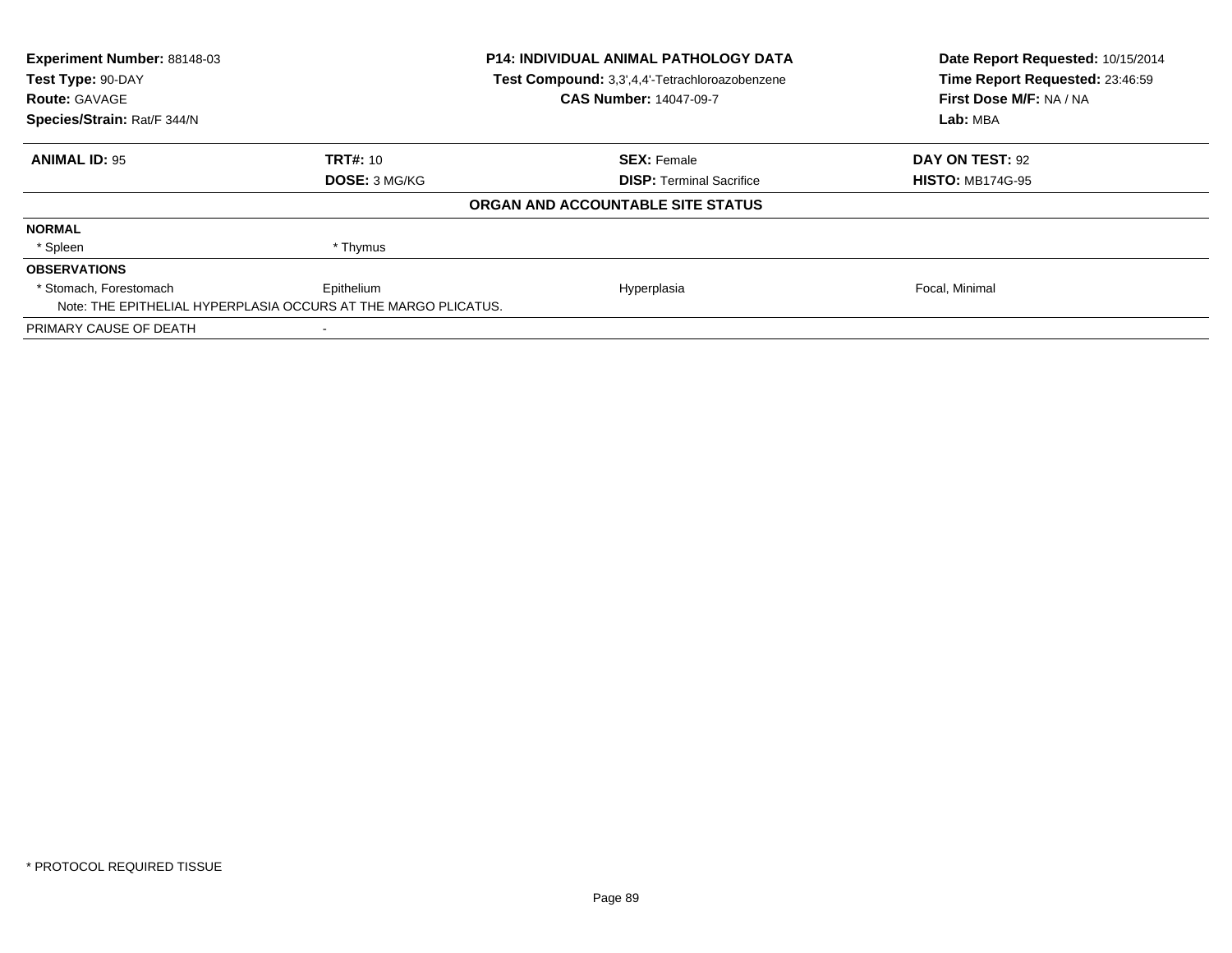| Experiment Number: 88148-03<br><b>P14: INDIVIDUAL ANIMAL PATHOLOGY DATA</b> |                        | Date Report Requested: 10/15/2014              |                                 |
|-----------------------------------------------------------------------------|------------------------|------------------------------------------------|---------------------------------|
| Test Type: 90-DAY                                                           |                        | Test Compound: 3,3',4,4'-Tetrachloroazobenzene | Time Report Requested: 23:46:59 |
| <b>Route: GAVAGE</b>                                                        |                        | <b>CAS Number: 14047-09-7</b>                  | First Dose M/F: NA / NA         |
| Species/Strain: Rat/F 344/N                                                 |                        |                                                | Lab: MBA                        |
| <b>ANIMAL ID: 96</b>                                                        | TRT#: 10               | <b>SEX: Female</b>                             | DAY ON TEST: 92                 |
|                                                                             | <b>DOSE: 3 MG/KG</b>   | <b>DISP: Terminal Sacrifice</b>                | <b>HISTO: MB174G-96</b>         |
|                                                                             |                        | ORGAN AND ACCOUNTABLE SITE STATUS              |                                 |
| <b>NORMAL</b>                                                               |                        |                                                |                                 |
| * Spleen                                                                    | * Stomach, Forestomach | * Thymus                                       |                                 |
| PRIMARY CAUSE OF DEATH                                                      |                        |                                                |                                 |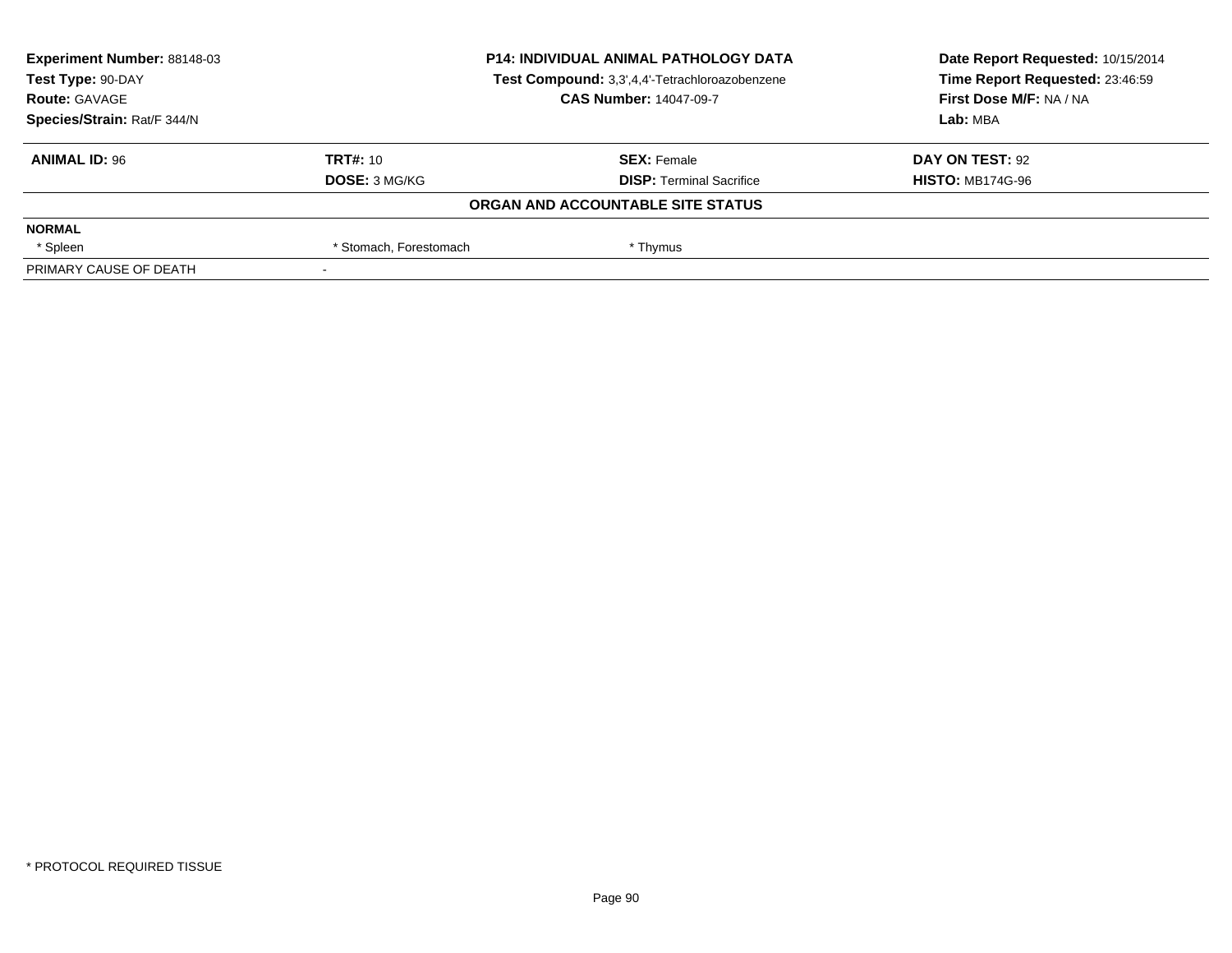| <b>Experiment Number: 88148-03</b> | <b>P14: INDIVIDUAL ANIMAL PATHOLOGY DATA</b><br>Test Compound: 3,3',4,4'-Tetrachloroazobenzene |                                   | Date Report Requested: 10/15/2014<br>Time Report Requested: 23:46:59 |
|------------------------------------|------------------------------------------------------------------------------------------------|-----------------------------------|----------------------------------------------------------------------|
| Test Type: 90-DAY                  |                                                                                                |                                   |                                                                      |
| <b>Route: GAVAGE</b>               |                                                                                                | <b>CAS Number: 14047-09-7</b>     | First Dose M/F: NA / NA                                              |
| Species/Strain: Rat/F 344/N        |                                                                                                |                                   | Lab: MBA                                                             |
| <b>ANIMAL ID: 97</b>               | TRT#: 10                                                                                       | <b>SEX:</b> Female                | DAY ON TEST: 92                                                      |
|                                    | <b>DOSE: 3 MG/KG</b>                                                                           | <b>DISP:</b> Terminal Sacrifice   | <b>HISTO: MB174G-97</b>                                              |
|                                    |                                                                                                | ORGAN AND ACCOUNTABLE SITE STATUS |                                                                      |
| <b>NORMAL</b>                      |                                                                                                |                                   |                                                                      |
| * Spleen                           | * Stomach, Forestomach                                                                         | * Thymus                          | * Uterus                                                             |
| PRIMARY CAUSE OF DEATH             |                                                                                                |                                   |                                                                      |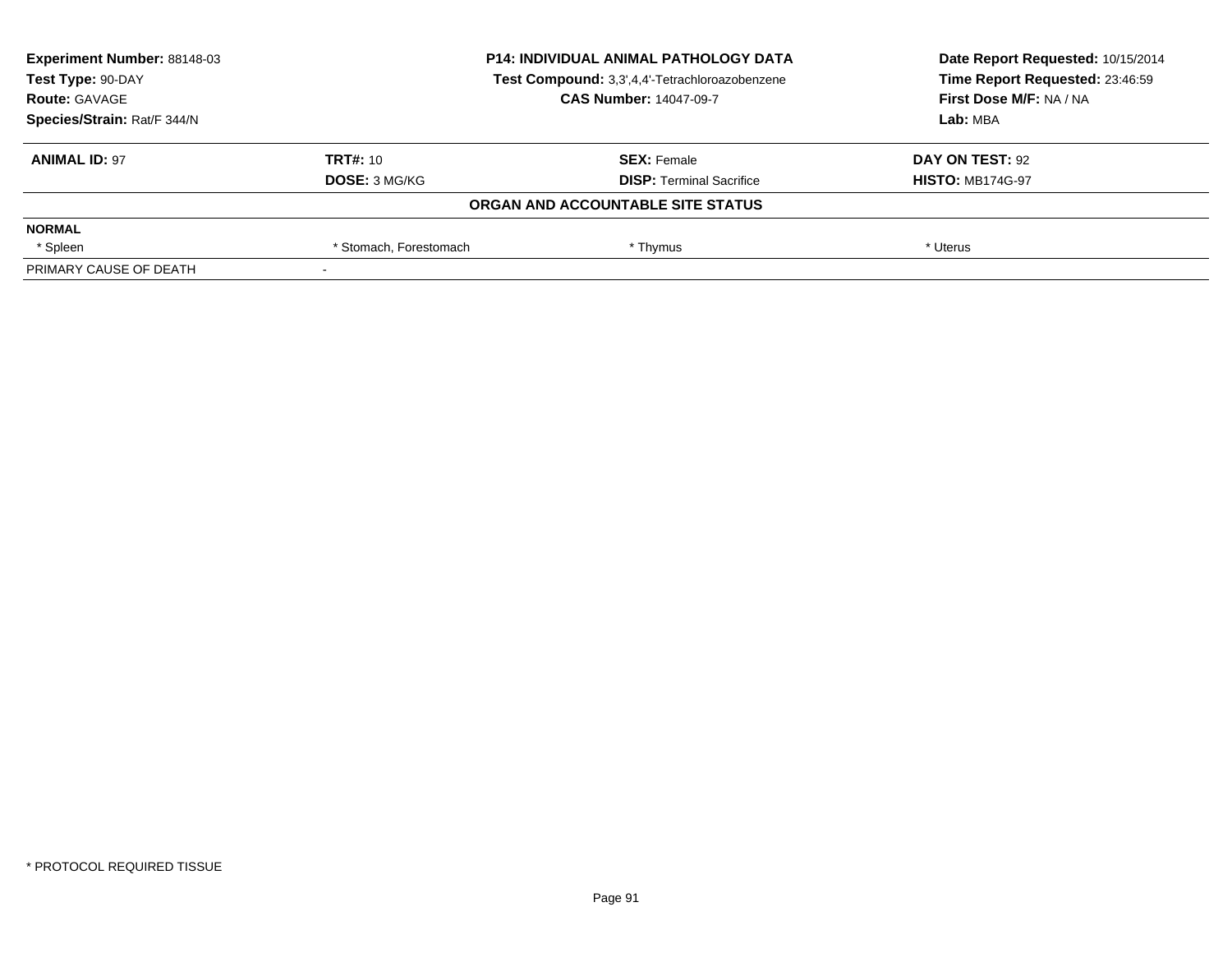| Experiment Number: 88148-03<br><b>P14: INDIVIDUAL ANIMAL PATHOLOGY DATA</b> |                        | Date Report Requested: 10/15/2014              |                                 |
|-----------------------------------------------------------------------------|------------------------|------------------------------------------------|---------------------------------|
| Test Type: 90-DAY                                                           |                        | Test Compound: 3,3',4,4'-Tetrachloroazobenzene | Time Report Requested: 23:46:59 |
| <b>Route: GAVAGE</b>                                                        |                        | <b>CAS Number: 14047-09-7</b>                  | First Dose M/F: NA / NA         |
| Species/Strain: Rat/F 344/N                                                 |                        |                                                | Lab: MBA                        |
| <b>ANIMAL ID: 98</b>                                                        | TRT#: 10               | <b>SEX: Female</b>                             | DAY ON TEST: 92                 |
|                                                                             | <b>DOSE: 3 MG/KG</b>   | <b>DISP: Terminal Sacrifice</b>                | <b>HISTO: MB174G-98</b>         |
|                                                                             |                        | ORGAN AND ACCOUNTABLE SITE STATUS              |                                 |
| <b>NORMAL</b>                                                               |                        |                                                |                                 |
| * Spleen                                                                    | * Stomach, Forestomach | * Thymus                                       |                                 |
| PRIMARY CAUSE OF DEATH                                                      |                        |                                                |                                 |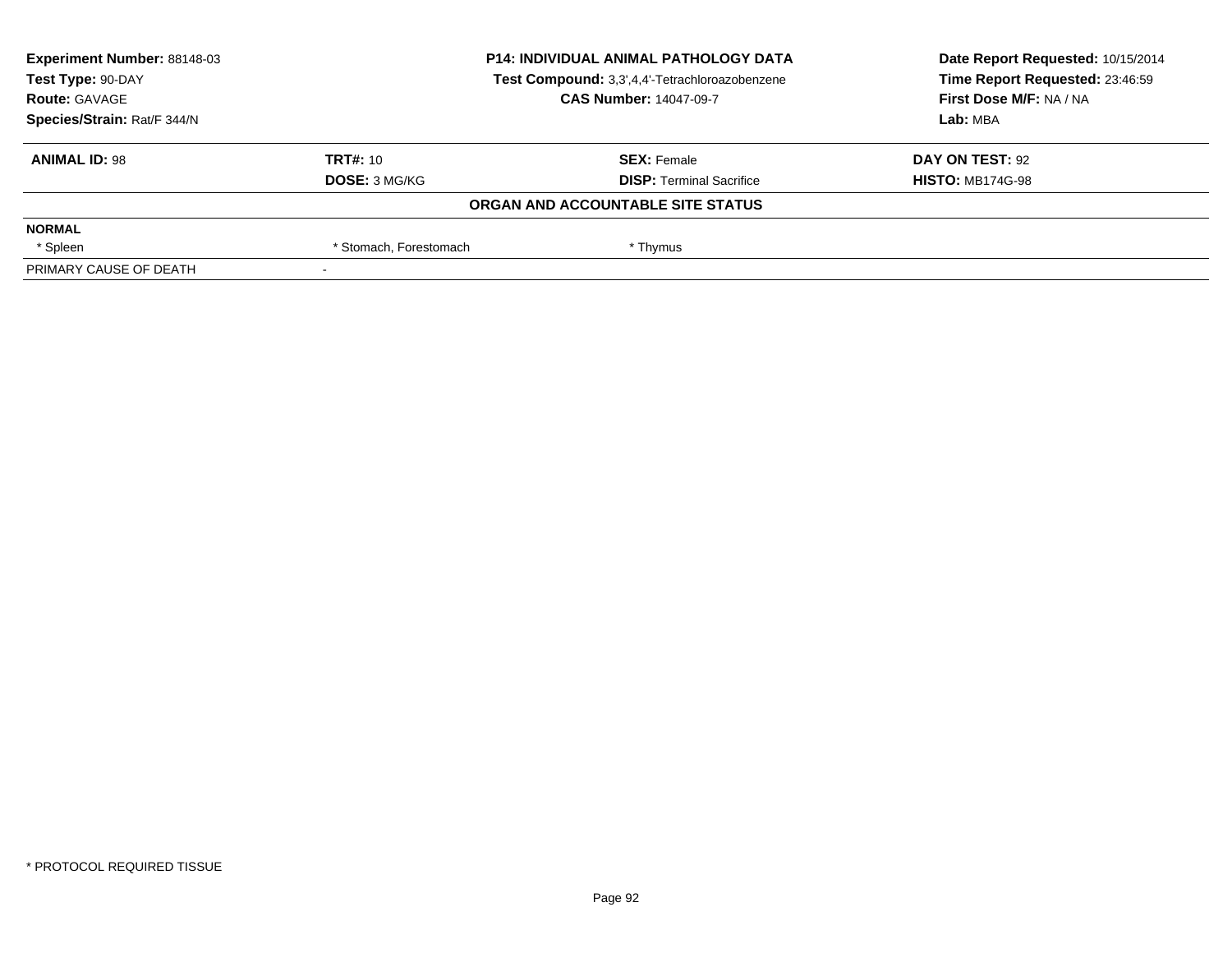| Experiment Number: 88148-03 |                                                | <b>P14: INDIVIDUAL ANIMAL PATHOLOGY DATA</b> | Date Report Requested: 10/15/2014<br>Time Report Requested: 23:46:59 |
|-----------------------------|------------------------------------------------|----------------------------------------------|----------------------------------------------------------------------|
| Test Type: 90-DAY           | Test Compound: 3,3',4,4'-Tetrachloroazobenzene |                                              |                                                                      |
| <b>Route: GAVAGE</b>        |                                                | <b>CAS Number: 14047-09-7</b>                | First Dose M/F: NA / NA                                              |
| Species/Strain: Rat/F 344/N |                                                |                                              | Lab: MBA                                                             |
| <b>ANIMAL ID: 99</b>        | <b>TRT#: 10</b>                                | <b>SEX: Female</b>                           | DAY ON TEST: 92                                                      |
|                             | DOSE: 3 MG/KG                                  | <b>DISP: Terminal Sacrifice</b>              | <b>HISTO: MB174G-99</b>                                              |
|                             |                                                | ORGAN AND ACCOUNTABLE SITE STATUS            |                                                                      |
| <b>NORMAL</b>               |                                                |                                              |                                                                      |
| * Spleen                    | * Stomach, Forestomach                         |                                              |                                                                      |
| <b>OBSERVATIONS</b>         |                                                |                                              |                                                                      |
| * Thymus                    |                                                | Atrophy                                      | Minimal                                                              |
| PRIMARY CAUSE OF DEATH      |                                                |                                              |                                                                      |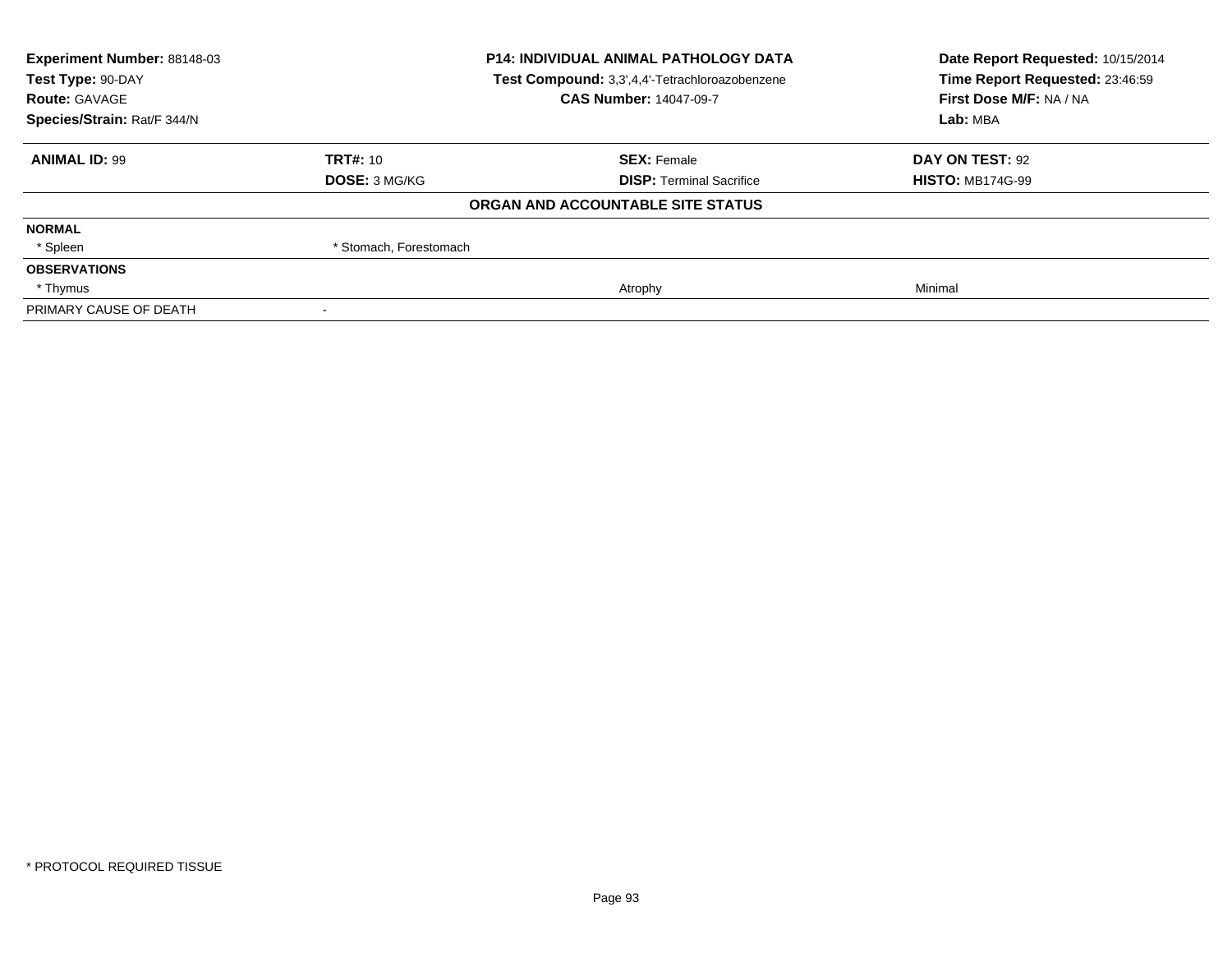| Experiment Number: 88148-03<br><b>P14: INDIVIDUAL ANIMAL PATHOLOGY DATA</b> |                        | Date Report Requested: 10/15/2014              |                                 |
|-----------------------------------------------------------------------------|------------------------|------------------------------------------------|---------------------------------|
| Test Type: 90-DAY                                                           |                        | Test Compound: 3,3',4,4'-Tetrachloroazobenzene | Time Report Requested: 23:46:59 |
| <b>Route: GAVAGE</b>                                                        |                        | <b>CAS Number: 14047-09-7</b>                  | First Dose M/F: NA / NA         |
| Species/Strain: Rat/F 344/N                                                 |                        |                                                | Lab: MBA                        |
| <b>ANIMAL ID: 100</b>                                                       | TRT#: 10               | <b>SEX: Female</b>                             | DAY ON TEST: 92                 |
|                                                                             | <b>DOSE: 3 MG/KG</b>   | <b>DISP: Terminal Sacrifice</b>                | <b>HISTO: MB174G-100</b>        |
|                                                                             |                        | ORGAN AND ACCOUNTABLE SITE STATUS              |                                 |
| <b>NORMAL</b>                                                               |                        |                                                |                                 |
| * Spleen                                                                    | * Stomach, Forestomach | * Thymus                                       |                                 |
| PRIMARY CAUSE OF DEATH                                                      |                        |                                                |                                 |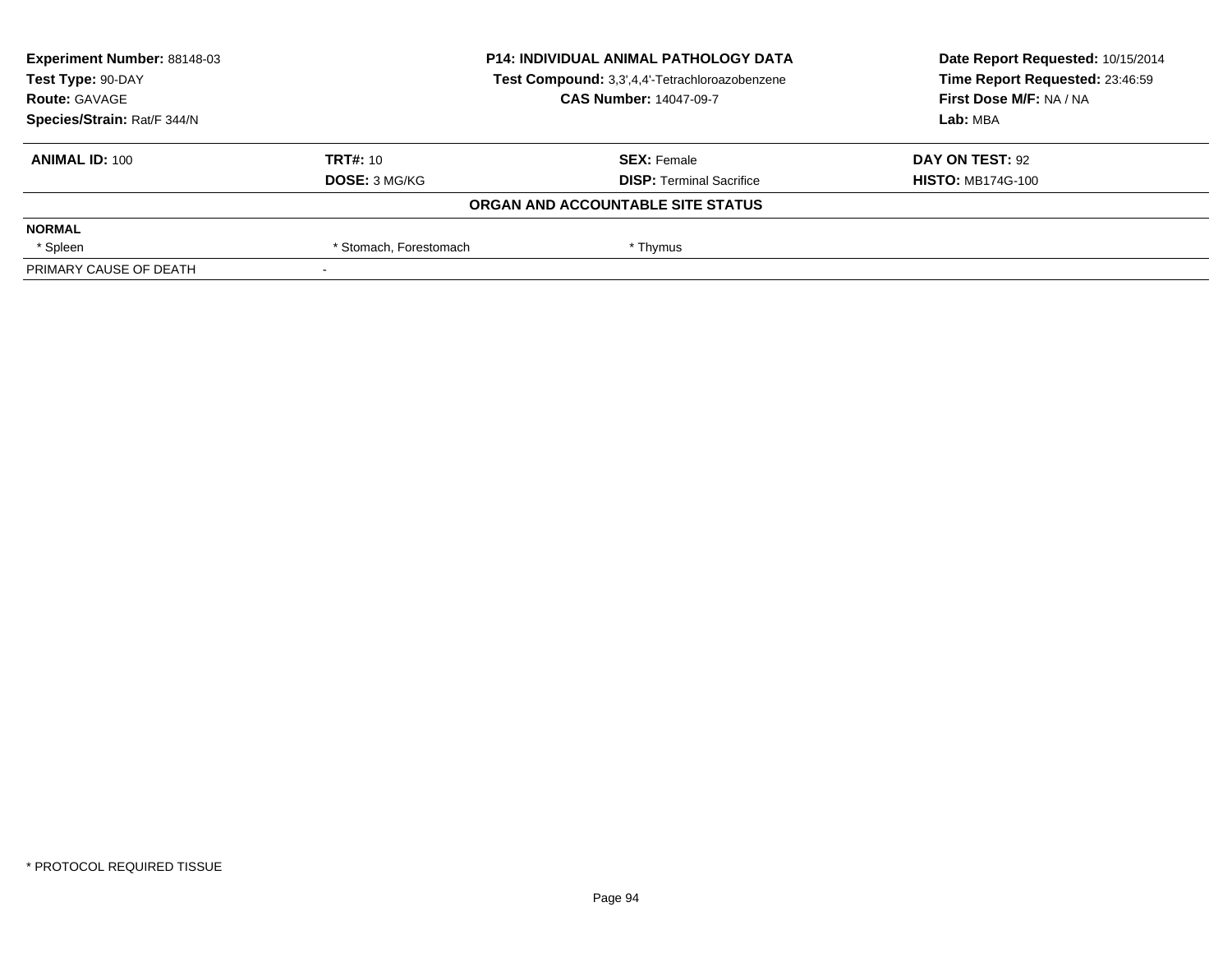| Experiment Number: 88148-03                                    |                 | <b>P14: INDIVIDUAL ANIMAL PATHOLOGY DATA</b>   | Date Report Requested: 10/15/2014 |
|----------------------------------------------------------------|-----------------|------------------------------------------------|-----------------------------------|
| Test Type: 90-DAY                                              |                 | Test Compound: 3,3',4,4'-Tetrachloroazobenzene | Time Report Requested: 23:46:59   |
| <b>Route: GAVAGE</b>                                           |                 | <b>CAS Number: 14047-09-7</b>                  | First Dose M/F: NA / NA           |
| Species/Strain: Rat/F 344/N                                    |                 |                                                | Lab: MBA                          |
| <b>ANIMAL ID: 101</b>                                          | <b>TRT#: 11</b> | <b>SEX: Female</b>                             | DAY ON TEST: 92                   |
|                                                                | DOSE: 10 MG/KG  | <b>DISP:</b> Terminal Sacrifice                | <b>HISTO: MB174G-101</b>          |
|                                                                |                 | ORGAN AND ACCOUNTABLE SITE STATUS              |                                   |
| <b>NORMAL</b>                                                  |                 |                                                |                                   |
| * Liver                                                        | * Spleen        | * Thymus                                       |                                   |
| <b>OBSERVATIONS</b>                                            |                 |                                                |                                   |
| * Stomach. Forestomach                                         | Epithelium      | Hyperplasia                                    | Focal, Minimal                    |
| Note: THE EPITHELIAL HYPERPLASIA OCCURS AT THE MARGO PLICATUS. |                 |                                                |                                   |
| PRIMARY CAUSE OF DEATH                                         |                 |                                                |                                   |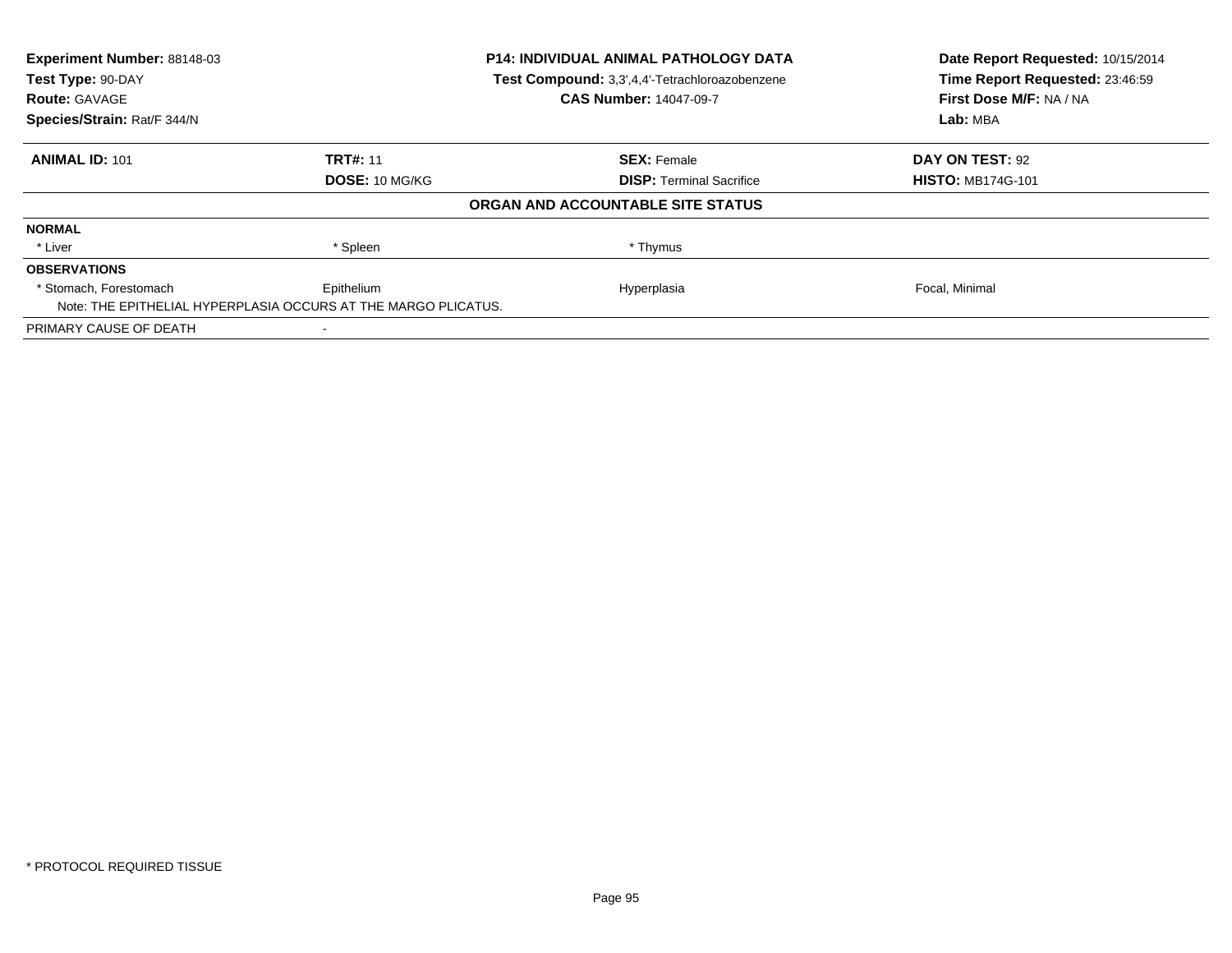| Experiment Number: 88148-03<br>Test Type: 90-DAY |                 | <b>P14: INDIVIDUAL ANIMAL PATHOLOGY DATA</b>   | Date Report Requested: 10/15/2014<br>Time Report Requested: 23:46:59 |
|--------------------------------------------------|-----------------|------------------------------------------------|----------------------------------------------------------------------|
|                                                  |                 | Test Compound: 3,3',4,4'-Tetrachloroazobenzene |                                                                      |
| <b>Route: GAVAGE</b>                             |                 | <b>CAS Number: 14047-09-7</b>                  | First Dose M/F: NA / NA                                              |
| Species/Strain: Rat/F 344/N                      |                 |                                                | Lab: MBA                                                             |
| <b>ANIMAL ID: 102</b>                            | <b>TRT#: 11</b> | <b>SEX: Female</b>                             | DAY ON TEST: 92                                                      |
|                                                  | DOSE: 10 MG/KG  | <b>DISP:</b> Terminal Sacrifice                | <b>HISTO: MB174G-102</b>                                             |
|                                                  |                 | ORGAN AND ACCOUNTABLE SITE STATUS              |                                                                      |
| <b>NORMAL</b>                                    |                 |                                                |                                                                      |
| * Liver                                          | * Spleen        | * Stomach, Forestomach                         |                                                                      |
| <b>MISSING</b>                                   |                 |                                                |                                                                      |
| * Thymus                                         |                 |                                                |                                                                      |
| PRIMARY CAUSE OF DEATH                           |                 |                                                |                                                                      |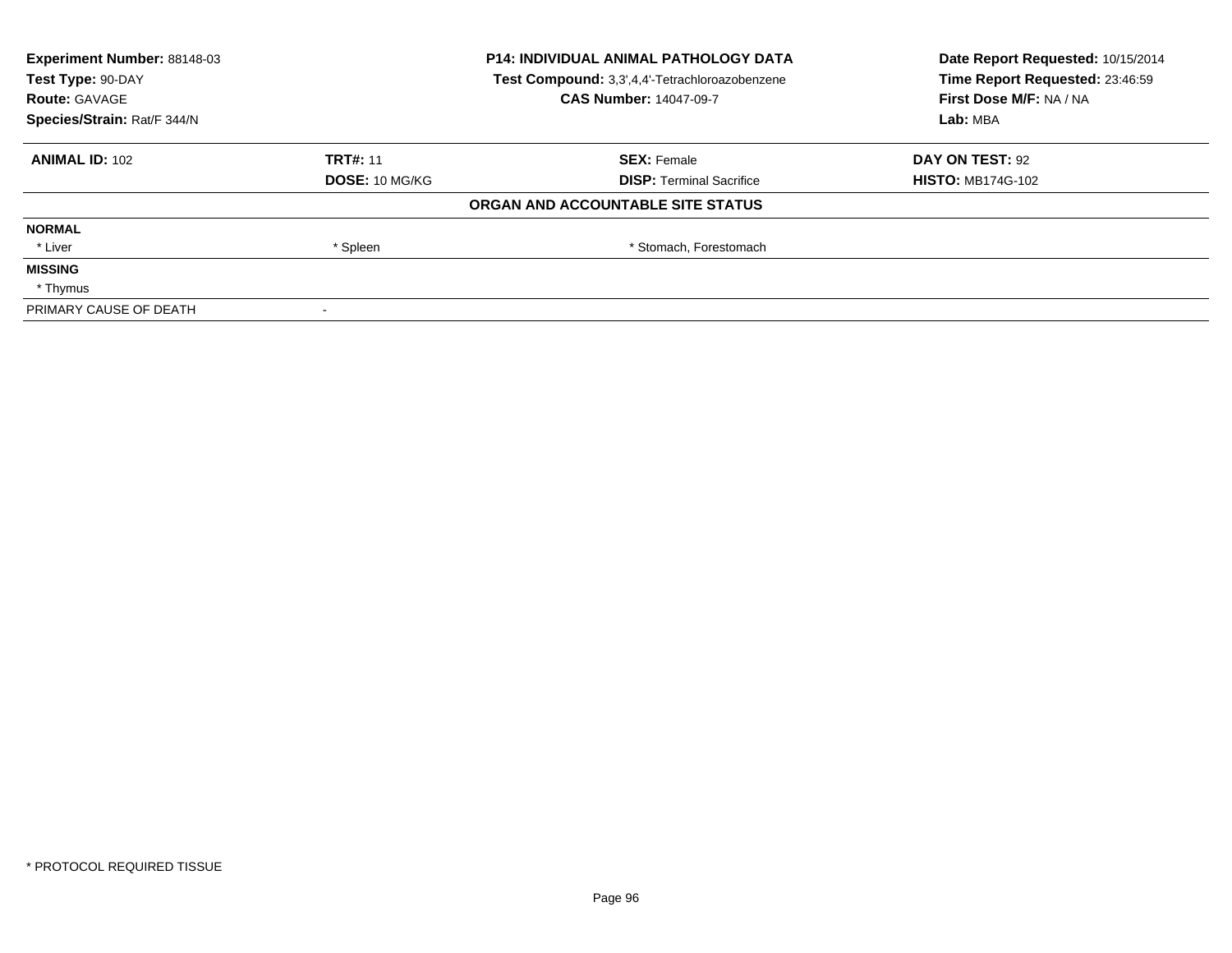| Experiment Number: 88148-03<br><b>P14: INDIVIDUAL ANIMAL PATHOLOGY DATA</b><br>Test Compound: 3,3',4,4'-Tetrachloroazobenzene<br>Test Type: 90-DAY |                 |                                   | Date Report Requested: 10/15/2014<br>Time Report Requested: 23:46:59 |  |
|----------------------------------------------------------------------------------------------------------------------------------------------------|-----------------|-----------------------------------|----------------------------------------------------------------------|--|
|                                                                                                                                                    |                 |                                   |                                                                      |  |
| <b>Route: GAVAGE</b>                                                                                                                               |                 | <b>CAS Number: 14047-09-7</b>     | First Dose M/F: NA / NA                                              |  |
| Species/Strain: Rat/F 344/N                                                                                                                        |                 |                                   | Lab: MBA                                                             |  |
| <b>ANIMAL ID: 103</b>                                                                                                                              | <b>TRT#: 11</b> | <b>SEX: Female</b>                | DAY ON TEST: 92                                                      |  |
|                                                                                                                                                    | DOSE: 10 MG/KG  | <b>DISP: Terminal Sacrifice</b>   | <b>HISTO: MB174G-103</b>                                             |  |
|                                                                                                                                                    |                 | ORGAN AND ACCOUNTABLE SITE STATUS |                                                                      |  |
| <b>NORMAL</b>                                                                                                                                      |                 |                                   |                                                                      |  |
| * Liver                                                                                                                                            | * Spleen        | * Stomach, Forestomach            |                                                                      |  |
| <b>OBSERVATIONS</b>                                                                                                                                |                 |                                   |                                                                      |  |
| * Thymus                                                                                                                                           |                 | Atrophy                           | Minimal                                                              |  |
| PRIMARY CAUSE OF DEATH                                                                                                                             |                 |                                   |                                                                      |  |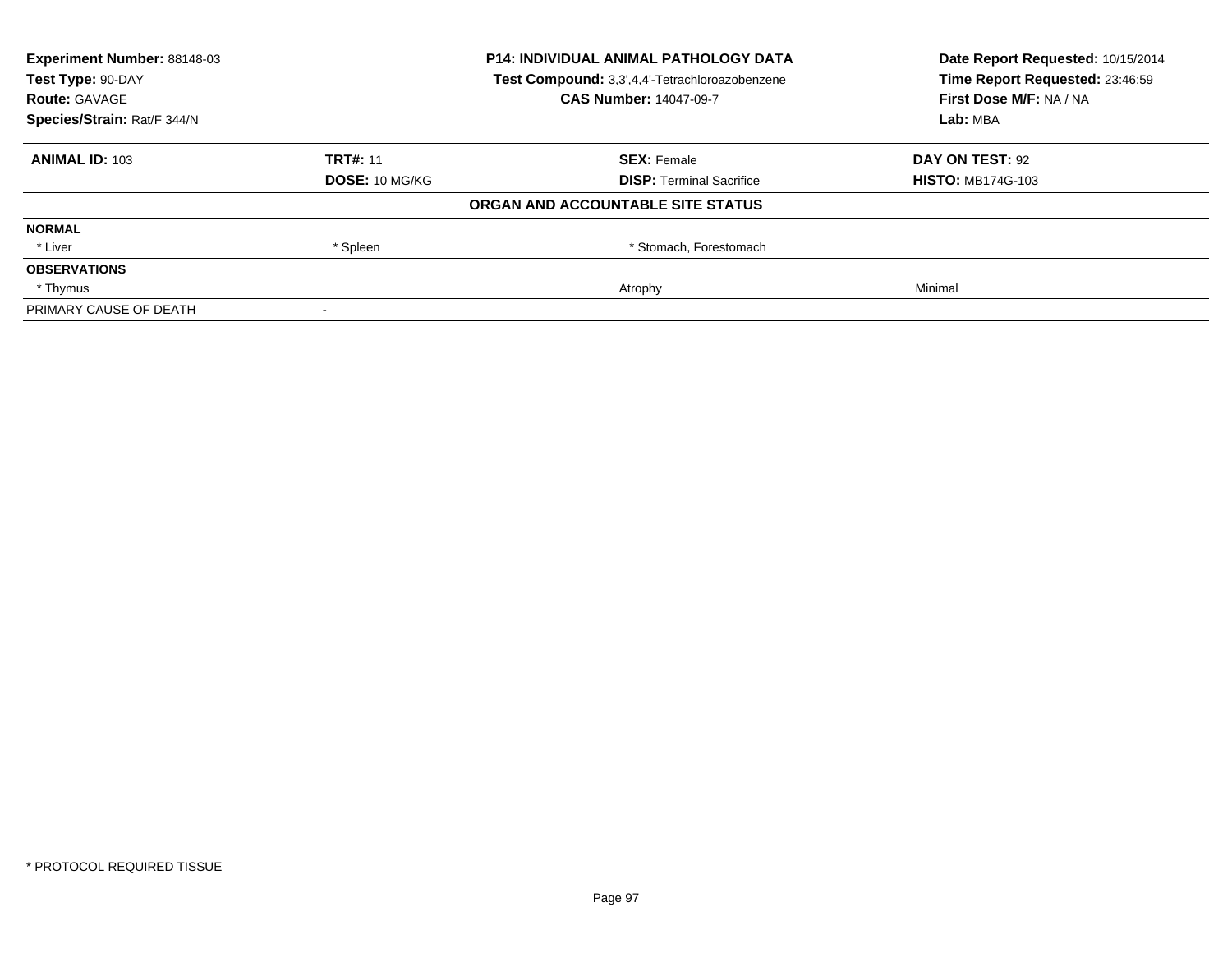| Experiment Number: 88148-03<br>Test Type: 90-DAY<br><b>Route: GAVAGE</b> | <b>P14: INDIVIDUAL ANIMAL PATHOLOGY DATA</b><br>Test Compound: 3,3',4,4'-Tetrachloroazobenzene<br><b>CAS Number: 14047-09-7</b> |                                   | Date Report Requested: 10/15/2014<br>Time Report Requested: 23:46:59<br>First Dose M/F: NA / NA<br>Lab: MBA |  |
|--------------------------------------------------------------------------|---------------------------------------------------------------------------------------------------------------------------------|-----------------------------------|-------------------------------------------------------------------------------------------------------------|--|
| Species/Strain: Rat/F 344/N                                              |                                                                                                                                 |                                   |                                                                                                             |  |
| <b>ANIMAL ID: 104</b>                                                    | <b>TRT#: 11</b>                                                                                                                 | <b>SEX: Female</b>                | <b>DAY ON TEST: 92</b>                                                                                      |  |
|                                                                          | <b>DOSE: 10 MG/KG</b>                                                                                                           | <b>DISP: Terminal Sacrifice</b>   | <b>HISTO: MB174G-104</b>                                                                                    |  |
|                                                                          |                                                                                                                                 | ORGAN AND ACCOUNTABLE SITE STATUS |                                                                                                             |  |
| <b>NORMAL</b>                                                            |                                                                                                                                 |                                   |                                                                                                             |  |
| * Liver                                                                  | * Stomach, Forestomach                                                                                                          |                                   |                                                                                                             |  |
| <b>OBSERVATIONS</b>                                                      |                                                                                                                                 |                                   |                                                                                                             |  |
| * Spleen                                                                 |                                                                                                                                 | Hematopoietic Cell Proliferation  | Mild                                                                                                        |  |
| * Thymus                                                                 |                                                                                                                                 | Atrophy                           | Minimal                                                                                                     |  |
| PRIMARY CAUSE OF DEATH                                                   |                                                                                                                                 |                                   |                                                                                                             |  |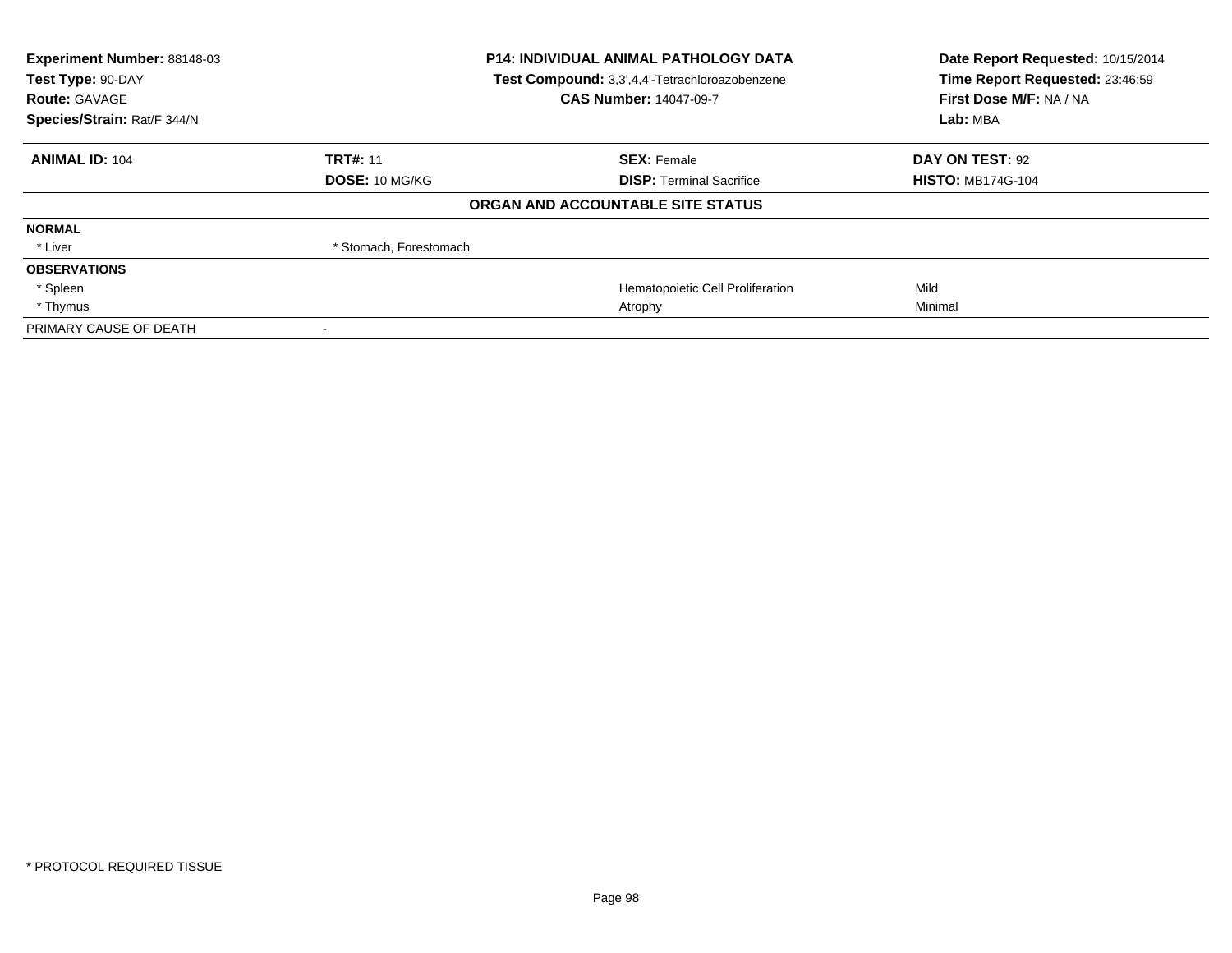|                 | <b>P14: INDIVIDUAL ANIMAL PATHOLOGY DATA</b>   | Date Report Requested: 10/15/2014<br>Time Report Requested: 23:46:59 |
|-----------------|------------------------------------------------|----------------------------------------------------------------------|
|                 | Test Compound: 3,3',4,4'-Tetrachloroazobenzene |                                                                      |
|                 | <b>CAS Number: 14047-09-7</b>                  | First Dose M/F: NA / NA                                              |
|                 |                                                | Lab: MBA                                                             |
| <b>TRT#: 11</b> | <b>SEX: Female</b>                             | DAY ON TEST: 92                                                      |
| DOSE: 10 MG/KG  | <b>DISP: Terminal Sacrifice</b>                | <b>HISTO: MB174G-105</b>                                             |
|                 |                                                |                                                                      |
|                 |                                                |                                                                      |
| * Spleen        | * Stomach, Forestomach                         | * Thymus                                                             |
|                 |                                                |                                                                      |
|                 |                                                | ORGAN AND ACCOUNTABLE SITE STATUS                                    |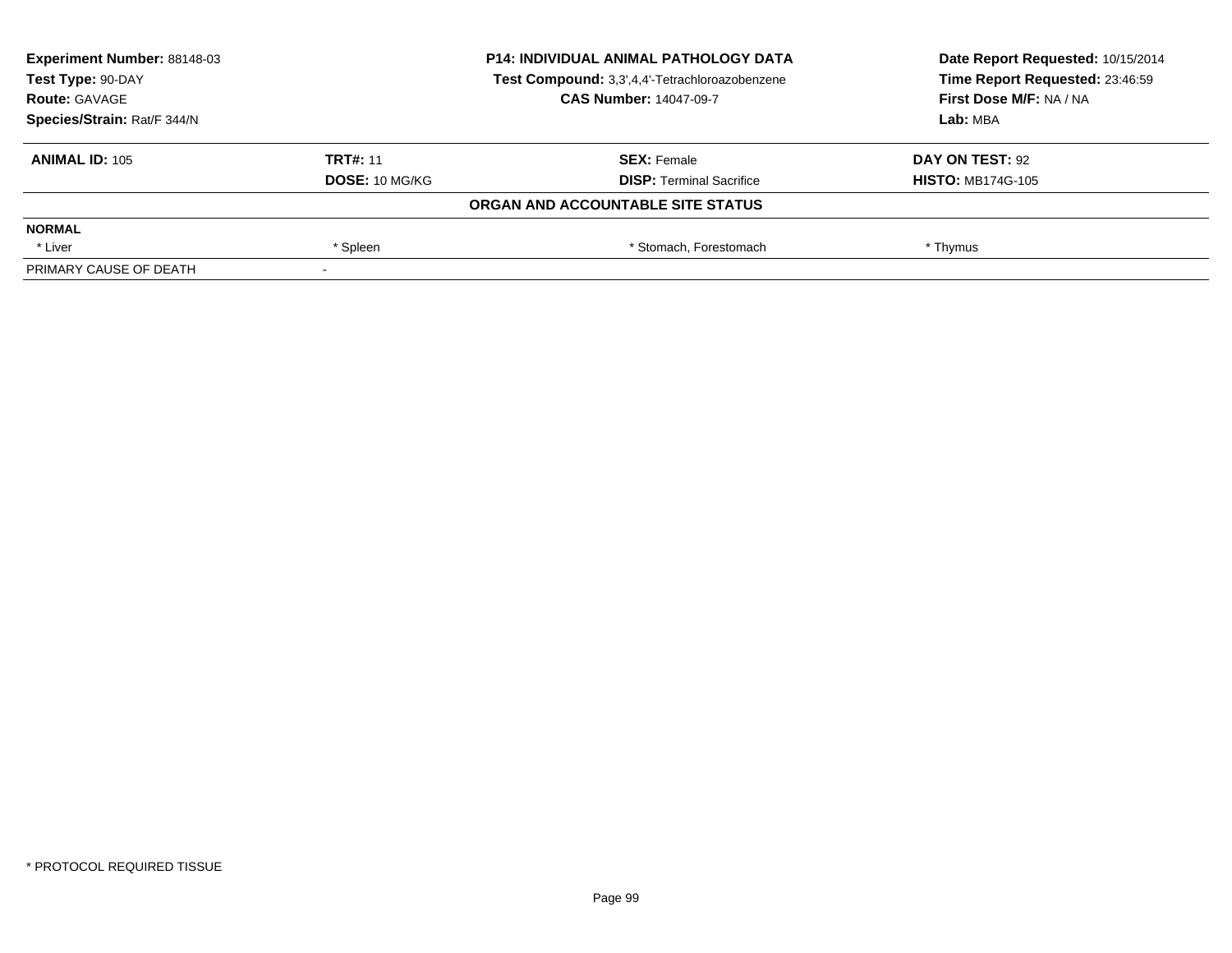| Experiment Number: 88148-03<br>Test Type: 90-DAY<br><b>Route: GAVAGE</b><br>Species/Strain: Rat/F 344/N | <b>P14: INDIVIDUAL ANIMAL PATHOLOGY DATA</b><br>Test Compound: 3,3',4,4'-Tetrachloroazobenzene<br><b>CAS Number: 14047-09-7</b> |                                   | Date Report Requested: 10/15/2014<br>Time Report Requested: 23:46:59<br>First Dose M/F: NA / NA<br>Lab: MBA |
|---------------------------------------------------------------------------------------------------------|---------------------------------------------------------------------------------------------------------------------------------|-----------------------------------|-------------------------------------------------------------------------------------------------------------|
| <b>ANIMAL ID: 106</b>                                                                                   | <b>TRT#: 11</b>                                                                                                                 | <b>SEX: Female</b>                | DAY ON TEST: 92                                                                                             |
|                                                                                                         | DOSE: 10 MG/KG                                                                                                                  | <b>DISP:</b> Terminal Sacrifice   | <b>HISTO: MB174G-106</b>                                                                                    |
|                                                                                                         |                                                                                                                                 | ORGAN AND ACCOUNTABLE SITE STATUS |                                                                                                             |
| <b>NORMAL</b>                                                                                           |                                                                                                                                 |                                   |                                                                                                             |
| * Liver                                                                                                 | * Thymus                                                                                                                        |                                   |                                                                                                             |
| <b>OBSERVATIONS</b>                                                                                     |                                                                                                                                 |                                   |                                                                                                             |
| * Spleen                                                                                                |                                                                                                                                 | Hematopoietic Cell Proliferation  | Minimal                                                                                                     |
|                                                                                                         |                                                                                                                                 | Pigmentation                      | Minimal                                                                                                     |
| * Stomach, Forestomach                                                                                  | Epithelium                                                                                                                      | Hyperplasia                       | Focal, Minimal                                                                                              |
| PRIMARY CAUSE OF DEATH                                                                                  |                                                                                                                                 |                                   |                                                                                                             |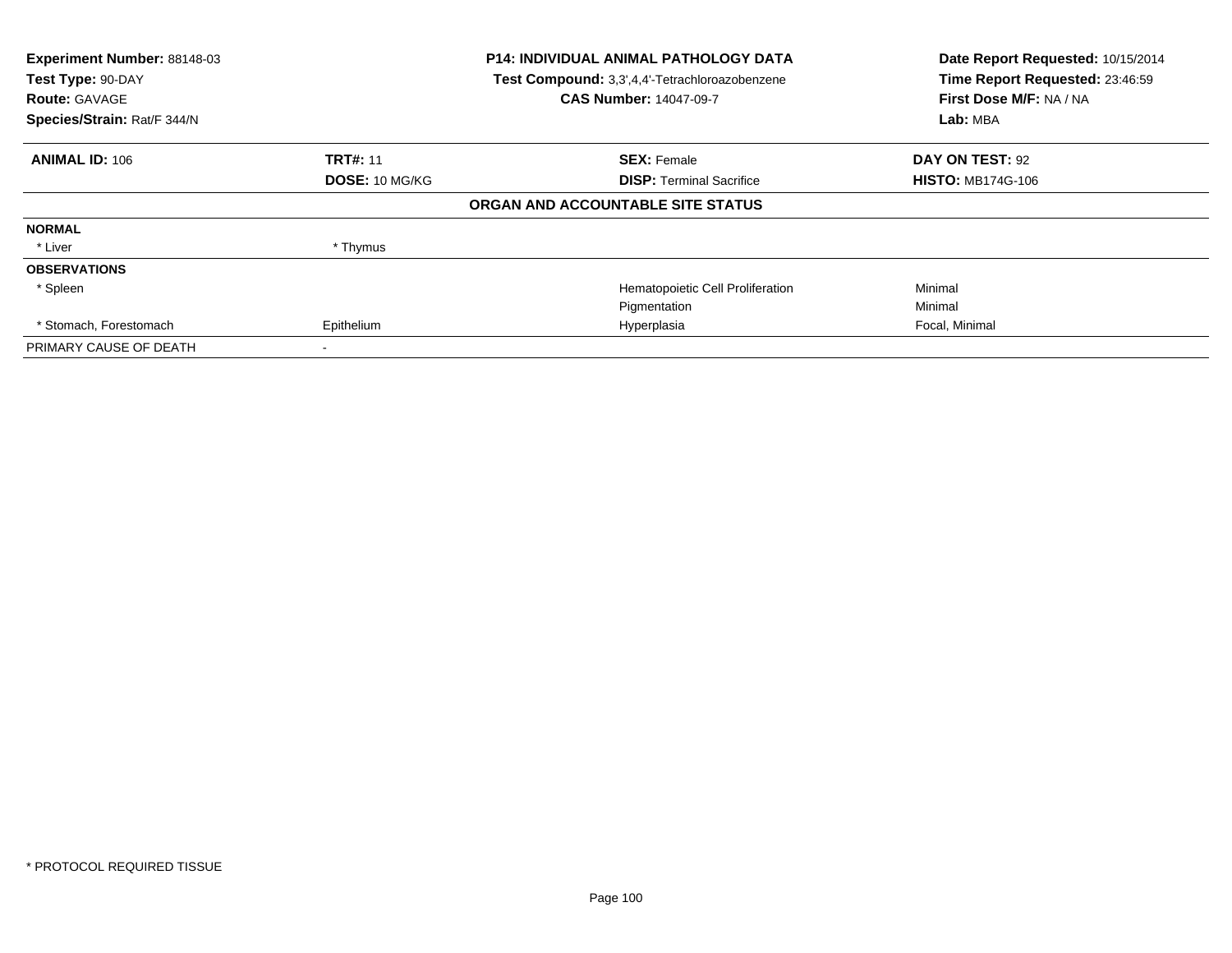| Experiment Number: 88148-03<br>Test Type: 90-DAY<br><b>Route: GAVAGE</b> |                 | <b>P14: INDIVIDUAL ANIMAL PATHOLOGY DATA</b>   | Date Report Requested: 10/15/2014<br>Time Report Requested: 23:46:59 |
|--------------------------------------------------------------------------|-----------------|------------------------------------------------|----------------------------------------------------------------------|
|                                                                          |                 | Test Compound: 3,3',4,4'-Tetrachloroazobenzene |                                                                      |
|                                                                          |                 | <b>CAS Number: 14047-09-7</b>                  | First Dose M/F: NA / NA                                              |
| Species/Strain: Rat/F 344/N                                              |                 |                                                | Lab: MBA                                                             |
| <b>ANIMAL ID: 107</b>                                                    | <b>TRT#: 11</b> | <b>SEX: Female</b>                             | DAY ON TEST: 92                                                      |
|                                                                          | DOSE: 10 MG/KG  | <b>DISP: Terminal Sacrifice</b>                | <b>HISTO: MB174G-107</b>                                             |
|                                                                          |                 | ORGAN AND ACCOUNTABLE SITE STATUS              |                                                                      |
| <b>NORMAL</b>                                                            |                 |                                                |                                                                      |
| * Liver                                                                  | * Spleen        | * Stomach, Forestomach                         | * Thymus                                                             |
| PRIMARY CAUSE OF DEATH                                                   |                 |                                                |                                                                      |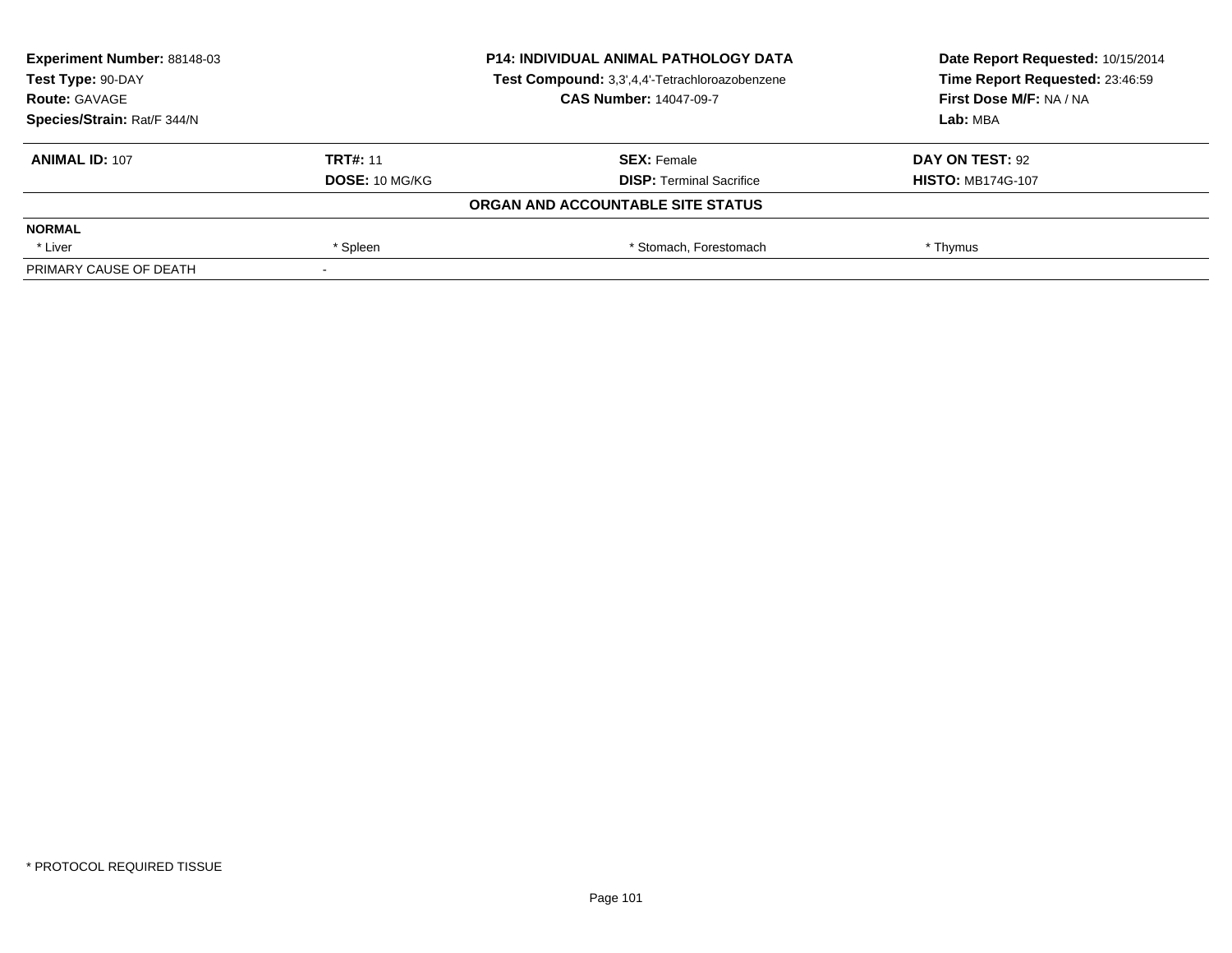| Experiment Number: 88148-03<br>Test Type: 90-DAY<br><b>Route: GAVAGE</b><br>Species/Strain: Rat/F 344/N | <b>P14: INDIVIDUAL ANIMAL PATHOLOGY DATA</b><br>Test Compound: 3,3',4,4'-Tetrachloroazobenzene<br><b>CAS Number: 14047-09-7</b> |                                   | Date Report Requested: 10/15/2014<br>Time Report Requested: 23:46:59<br>First Dose M/F: NA / NA<br>Lab: MBA |  |
|---------------------------------------------------------------------------------------------------------|---------------------------------------------------------------------------------------------------------------------------------|-----------------------------------|-------------------------------------------------------------------------------------------------------------|--|
| <b>ANIMAL ID: 108</b>                                                                                   | <b>TRT#: 11</b>                                                                                                                 | <b>SEX: Female</b>                | DAY ON TEST: 92                                                                                             |  |
|                                                                                                         | DOSE: 10 MG/KG                                                                                                                  | <b>DISP:</b> Terminal Sacrifice   | <b>HISTO: MB174G-108</b>                                                                                    |  |
|                                                                                                         |                                                                                                                                 | ORGAN AND ACCOUNTABLE SITE STATUS |                                                                                                             |  |
| <b>NORMAL</b>                                                                                           |                                                                                                                                 |                                   |                                                                                                             |  |
| * Stomach, Forestomach                                                                                  |                                                                                                                                 |                                   |                                                                                                             |  |
| <b>OBSERVATIONS</b>                                                                                     |                                                                                                                                 |                                   |                                                                                                             |  |
| * Liver                                                                                                 |                                                                                                                                 | Inflammation                      | Chronic, Focal, Minimal                                                                                     |  |
| * Spleen                                                                                                |                                                                                                                                 | Hematopoietic Cell Proliferation  | Minimal                                                                                                     |  |
|                                                                                                         |                                                                                                                                 | Pigmentation                      | Minimal                                                                                                     |  |
| * Thymus                                                                                                |                                                                                                                                 | Atrophy                           | Minimal                                                                                                     |  |
| PRIMARY CAUSE OF DEATH                                                                                  |                                                                                                                                 |                                   |                                                                                                             |  |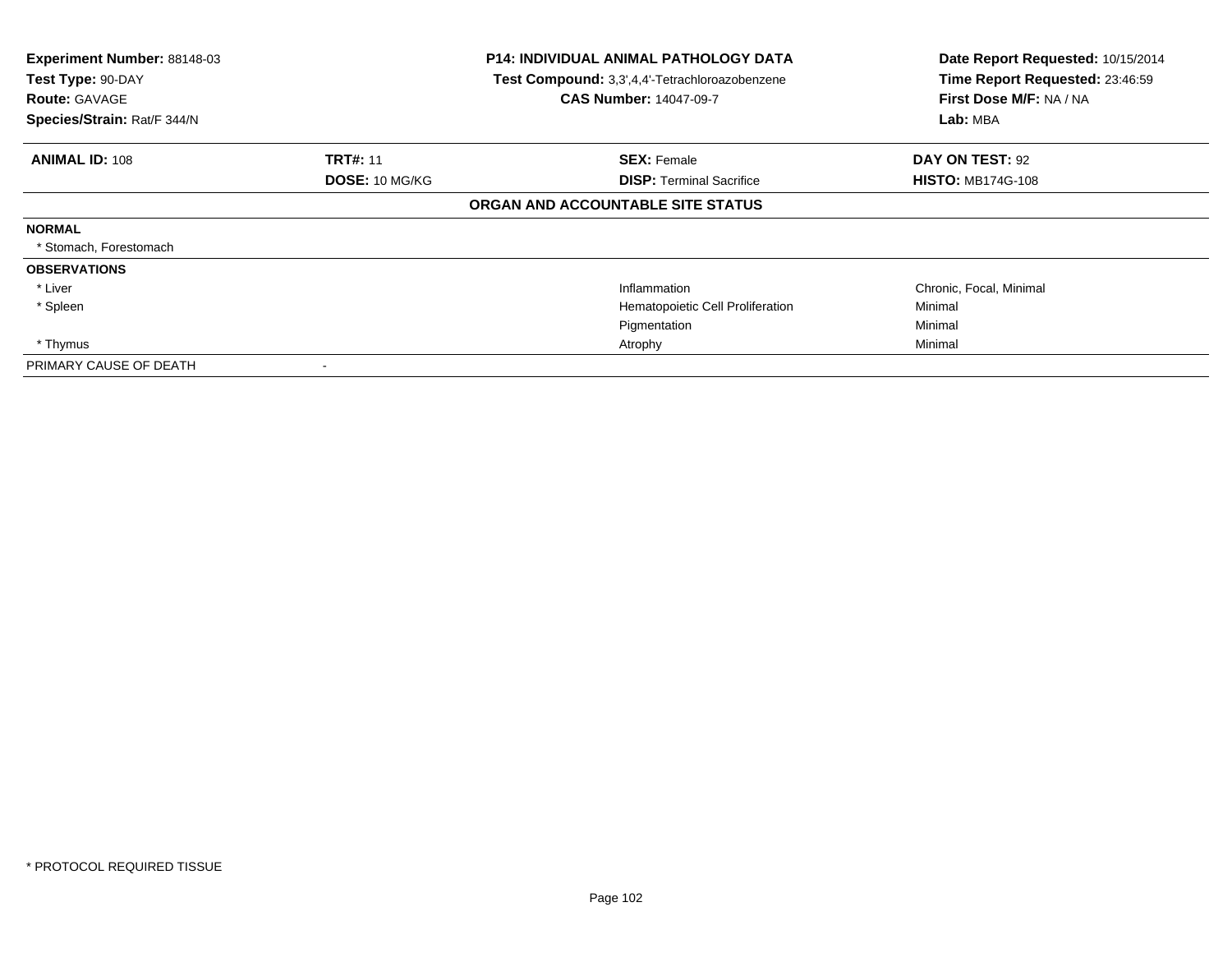| Experiment Number: 88148-03<br>Test Type: 90-DAY<br><b>Route: GAVAGE</b><br>Species/Strain: Rat/F 344/N | P14: INDIVIDUAL ANIMAL PATHOLOGY DATA<br>Test Compound: 3,3',4,4'-Tetrachloroazobenzene<br><b>CAS Number: 14047-09-7</b> |                                   | Lab: MBA                 | Date Report Requested: 10/15/2014<br>Time Report Requested: 23:46:59<br>First Dose M/F: NA / NA |
|---------------------------------------------------------------------------------------------------------|--------------------------------------------------------------------------------------------------------------------------|-----------------------------------|--------------------------|-------------------------------------------------------------------------------------------------|
| <b>ANIMAL ID: 109</b>                                                                                   | <b>TRT#: 11</b>                                                                                                          | <b>SEX: Female</b>                | DAY ON TEST: 92          |                                                                                                 |
|                                                                                                         | <b>DOSE: 10 MG/KG</b>                                                                                                    | <b>DISP: Terminal Sacrifice</b>   | <b>HISTO: MB174G-109</b> |                                                                                                 |
|                                                                                                         |                                                                                                                          | ORGAN AND ACCOUNTABLE SITE STATUS |                          |                                                                                                 |
| <b>NORMAL</b>                                                                                           |                                                                                                                          |                                   |                          |                                                                                                 |
| * Liver                                                                                                 | * Stomach, Forestomach                                                                                                   |                                   |                          |                                                                                                 |
| <b>MISSING</b>                                                                                          |                                                                                                                          |                                   |                          |                                                                                                 |
| * Thymus                                                                                                |                                                                                                                          |                                   |                          |                                                                                                 |
| <b>OBSERVATIONS</b>                                                                                     |                                                                                                                          |                                   |                          |                                                                                                 |
| * Spleen                                                                                                |                                                                                                                          | Hematopoietic Cell Proliferation  | Minimal                  |                                                                                                 |
| PRIMARY CAUSE OF DEATH                                                                                  |                                                                                                                          |                                   |                          |                                                                                                 |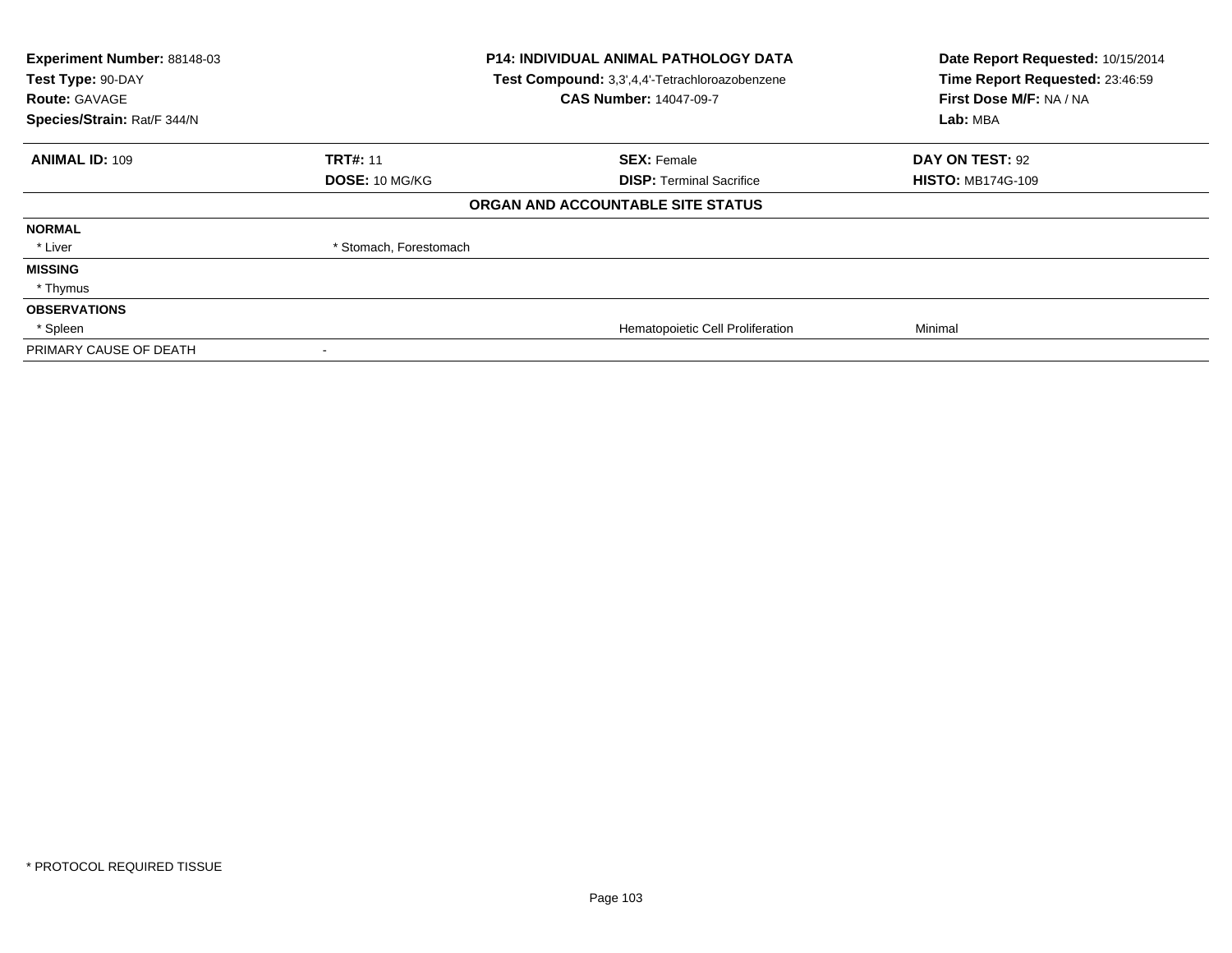| Experiment Number: 88148-03<br>Test Type: 90-DAY<br><b>Route: GAVAGE</b><br>Species/Strain: Rat/F 344/N | <b>P14: INDIVIDUAL ANIMAL PATHOLOGY DATA</b><br>Test Compound: 3,3',4,4'-Tetrachloroazobenzene<br><b>CAS Number: 14047-09-7</b> |                                   | Date Report Requested: 10/15/2014<br>Time Report Requested: 23:46:59<br>First Dose M/F: NA / NA<br>Lab: MBA |
|---------------------------------------------------------------------------------------------------------|---------------------------------------------------------------------------------------------------------------------------------|-----------------------------------|-------------------------------------------------------------------------------------------------------------|
| <b>ANIMAL ID: 110</b>                                                                                   | <b>TRT#: 11</b>                                                                                                                 | <b>SEX: Female</b>                | <b>DAY ON TEST: 92</b>                                                                                      |
|                                                                                                         | DOSE: 10 MG/KG                                                                                                                  | <b>DISP:</b> Terminal Sacrifice   | <b>HISTO: MB174G-110</b>                                                                                    |
|                                                                                                         |                                                                                                                                 | ORGAN AND ACCOUNTABLE SITE STATUS |                                                                                                             |
| <b>NORMAL</b>                                                                                           |                                                                                                                                 |                                   |                                                                                                             |
| * Liver                                                                                                 | * Stomach, Forestomach                                                                                                          | * Thymus                          |                                                                                                             |
| <b>OBSERVATIONS</b>                                                                                     |                                                                                                                                 |                                   |                                                                                                             |
| Mesentery                                                                                               | Fat                                                                                                                             | <b>Necrosis</b>                   | Focal, Mild                                                                                                 |
| [ Necrosis TGLS = $1-12$ ]                                                                              |                                                                                                                                 |                                   |                                                                                                             |
| * Spleen                                                                                                |                                                                                                                                 | Hematopoietic Cell Proliferation  | Minimal                                                                                                     |
| PRIMARY CAUSE OF DEATH                                                                                  | $\,$                                                                                                                            |                                   |                                                                                                             |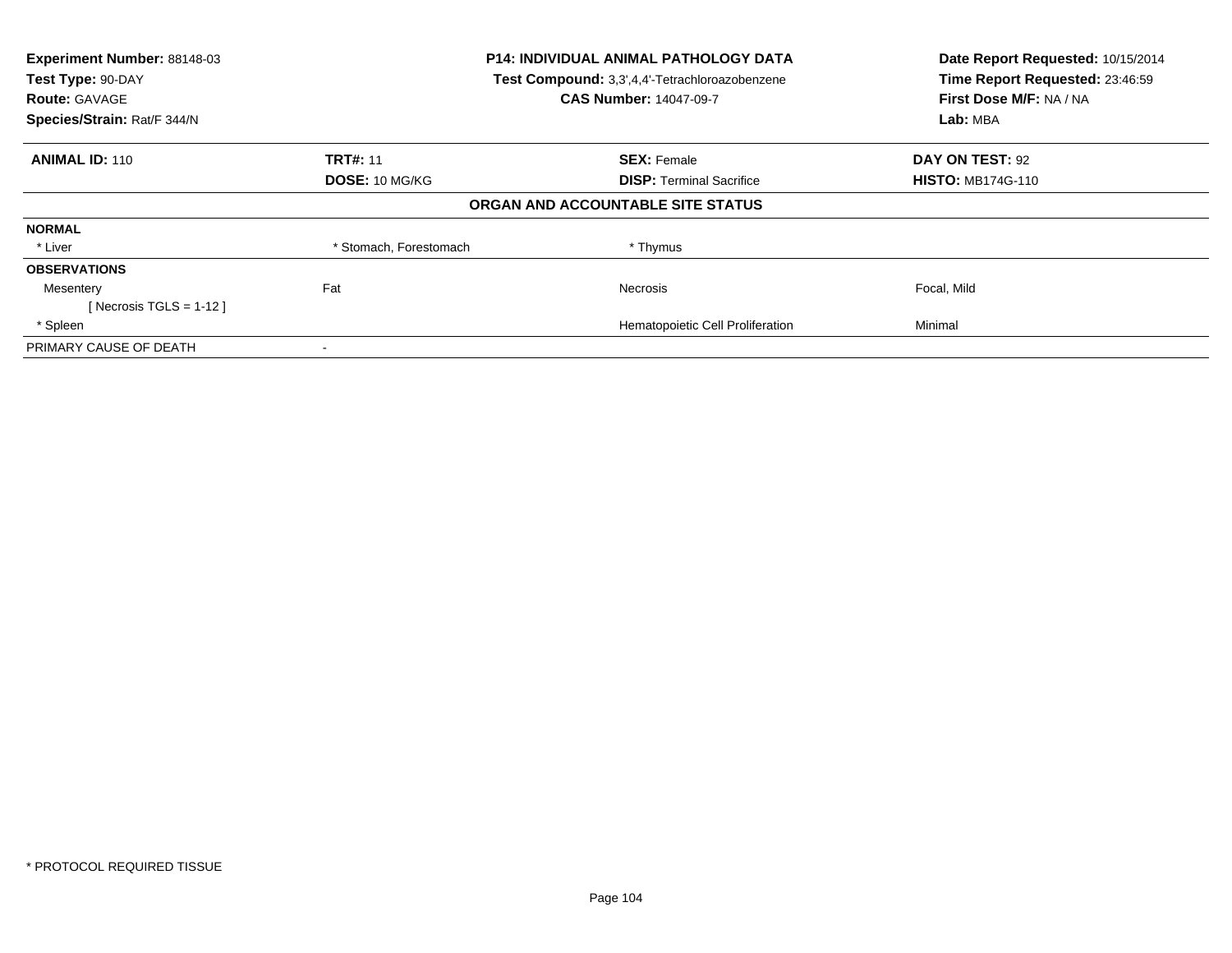| Experiment Number: 88148-03<br>Test Type: 90-DAY<br><b>Route: GAVAGE</b><br>Species/Strain: Rat/F 344/N |                                                                     | <b>P14: INDIVIDUAL ANIMAL PATHOLOGY DATA</b><br>Test Compound: 3,3',4,4'-Tetrachloroazobenzene<br><b>CAS Number: 14047-09-7</b> | Date Report Requested: 10/15/2014<br>Time Report Requested: 23:46:59<br>First Dose M/F: NA / NA<br>Lab: MBA |
|---------------------------------------------------------------------------------------------------------|---------------------------------------------------------------------|---------------------------------------------------------------------------------------------------------------------------------|-------------------------------------------------------------------------------------------------------------|
| <b>ANIMAL ID: 111</b>                                                                                   | <b>TRT#: 12</b>                                                     | <b>SEX: Female</b>                                                                                                              | DAY ON TEST: 92                                                                                             |
|                                                                                                         | DOSE: 30 MG/KG                                                      | <b>DISP: Terminal Sacrifice</b>                                                                                                 | <b>HISTO: MB174G-111</b>                                                                                    |
|                                                                                                         |                                                                     | ORGAN AND ACCOUNTABLE SITE STATUS                                                                                               |                                                                                                             |
| <b>NORMAL</b>                                                                                           |                                                                     |                                                                                                                                 |                                                                                                             |
| * Adrenal Cortex                                                                                        | * Adrenal Medulla                                                   | * Blood Vessel                                                                                                                  | * Bone                                                                                                      |
| * Bone Marrow                                                                                           | * Brain                                                             | * Clitoral Gland                                                                                                                | * Esophagus                                                                                                 |
| * Heart                                                                                                 | * Intestine Large, Cecum                                            | * Intestine Large, Colon                                                                                                        | * Intestine Large, Rectum                                                                                   |
| * Intestine Small, Duodenum                                                                             | * Intestine Small, Ileum                                            | * Intestine Small, Jejunum                                                                                                      | * Lymph Node, Mandibular                                                                                    |
| * Lymph Node, Mesenteric                                                                                | * Mammary Gland                                                     | * Nose                                                                                                                          | * Ovary                                                                                                     |
| * Pancreas                                                                                              | * Parathyroid Gland                                                 | * Pituitary Gland                                                                                                               | * Salivary Glands                                                                                           |
| * Skin                                                                                                  | * Stomach, Glandular                                                | * Thyroid Gland                                                                                                                 | * Trachea                                                                                                   |
| * Urinary Bladder                                                                                       | * Uterus                                                            |                                                                                                                                 |                                                                                                             |
| <b>OBSERVATIONS</b>                                                                                     |                                                                     |                                                                                                                                 |                                                                                                             |
| * Blood Vessel                                                                                          |                                                                     |                                                                                                                                 |                                                                                                             |
| Note: AORTA IS NORMAL.                                                                                  |                                                                     |                                                                                                                                 |                                                                                                             |
| * Kidney                                                                                                |                                                                     | Mineralization                                                                                                                  | Focal, Minimal                                                                                              |
| * Liver                                                                                                 |                                                                     | Hepatodiaphragmatic Nodule                                                                                                      | Mild                                                                                                        |
|                                                                                                         |                                                                     | Inflammation                                                                                                                    | Chronic, Focal, Minimal                                                                                     |
| [ Hepatodiaphragmatic Nodule TGLS = 1-8 ]                                                               |                                                                     |                                                                                                                                 |                                                                                                             |
| * Lung                                                                                                  | Alveolar Epith                                                      | Hyperplasia                                                                                                                     | Focal, Mild                                                                                                 |
|                                                                                                         |                                                                     | Inflammation                                                                                                                    | Chronic Active, Focal, Mild                                                                                 |
| * Spleen                                                                                                |                                                                     | Hematopoietic Cell Proliferation                                                                                                | Minimal                                                                                                     |
| * Stomach, Forestomach                                                                                  | Epithelium                                                          | Hyperplasia                                                                                                                     | Focal, Mild                                                                                                 |
|                                                                                                         | Note: THE EPITHELIAL HYPERPLASIA OCCURS ONLY AT THE MARGO PLICATUS. |                                                                                                                                 |                                                                                                             |
| * Thymus                                                                                                |                                                                     | Atrophy                                                                                                                         | Minimal                                                                                                     |
| PRIMARY CAUSE OF DEATH                                                                                  | $\blacksquare$                                                      |                                                                                                                                 |                                                                                                             |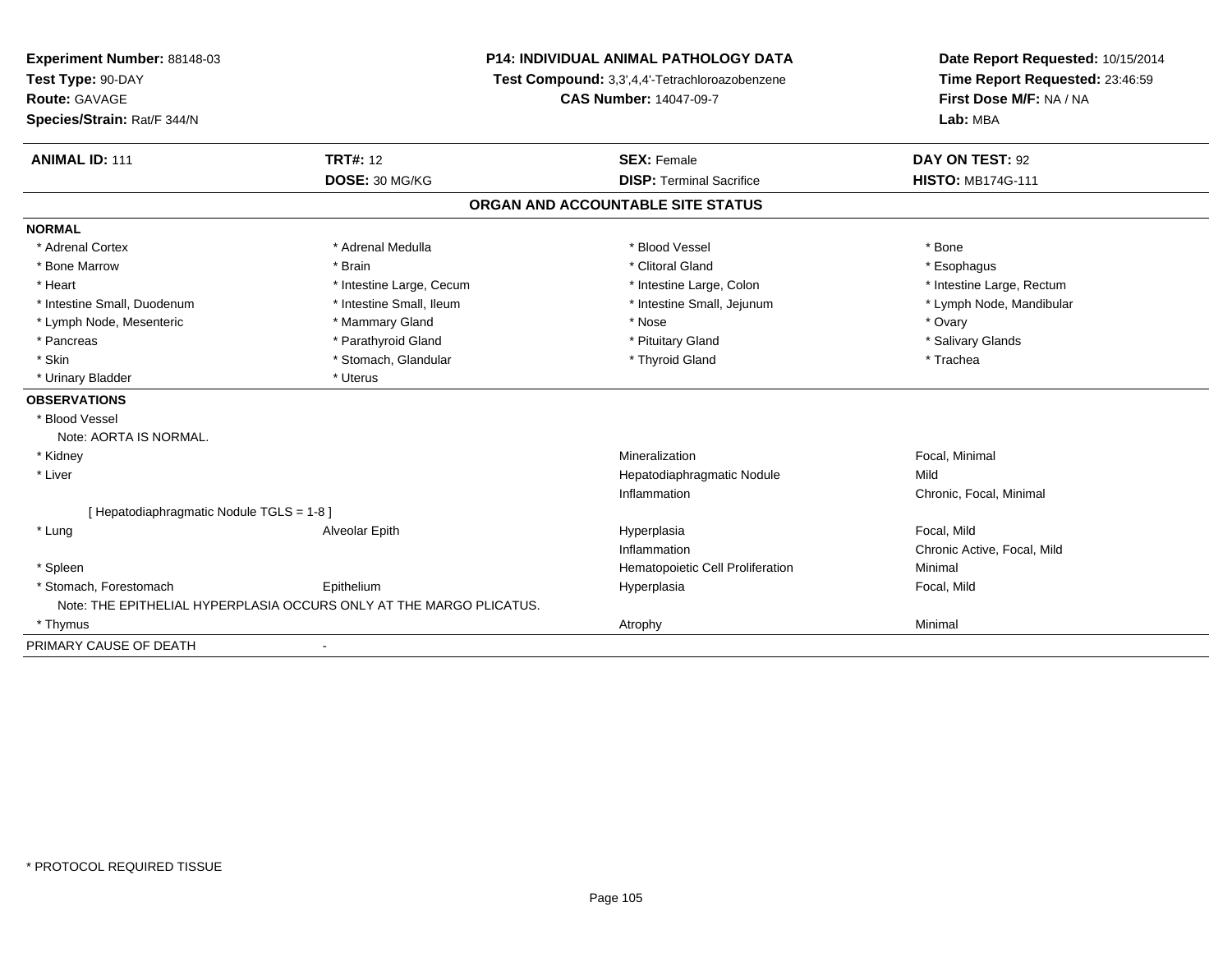| Experiment Number: 88148-03<br>Test Type: 90-DAY<br>Route: GAVAGE |                                                                     | <b>P14: INDIVIDUAL ANIMAL PATHOLOGY DATA</b>   | Date Report Requested: 10/15/2014<br>Time Report Requested: 23:46:59<br>First Dose M/F: NA / NA |  |
|-------------------------------------------------------------------|---------------------------------------------------------------------|------------------------------------------------|-------------------------------------------------------------------------------------------------|--|
|                                                                   |                                                                     | Test Compound: 3,3',4,4'-Tetrachloroazobenzene |                                                                                                 |  |
|                                                                   |                                                                     | <b>CAS Number: 14047-09-7</b>                  |                                                                                                 |  |
| Species/Strain: Rat/F 344/N                                       |                                                                     |                                                | Lab: MBA                                                                                        |  |
| <b>ANIMAL ID: 112</b>                                             | <b>TRT#: 12</b>                                                     | <b>SEX: Female</b>                             | DAY ON TEST: 92                                                                                 |  |
|                                                                   | DOSE: 30 MG/KG                                                      | <b>DISP: Terminal Sacrifice</b>                | <b>HISTO: MB174G-112</b>                                                                        |  |
|                                                                   |                                                                     | ORGAN AND ACCOUNTABLE SITE STATUS              |                                                                                                 |  |
| <b>NORMAL</b>                                                     |                                                                     |                                                |                                                                                                 |  |
| * Adrenal Cortex                                                  | * Adrenal Medulla                                                   | * Blood Vessel                                 | * Bone                                                                                          |  |
| * Bone Marrow                                                     | * Brain                                                             | * Clitoral Gland                               | * Esophagus                                                                                     |  |
| * Heart                                                           | * Intestine Large, Cecum                                            | * Intestine Large, Colon                       | * Intestine Large, Rectum                                                                       |  |
| * Intestine Small, Duodenum                                       | * Intestine Small, Ileum                                            | * Intestine Small, Jejunum                     | * Liver                                                                                         |  |
| * Lung                                                            | * Lymph Node, Mandibular                                            | * Lymph Node, Mesenteric                       | * Mammary Gland                                                                                 |  |
| * Nose                                                            | * Ovary                                                             | * Pancreas                                     | * Parathyroid Gland                                                                             |  |
| * Pituitary Gland                                                 | * Salivary Glands                                                   | * Skin                                         | * Stomach, Glandular                                                                            |  |
| * Thyroid Gland                                                   | * Trachea                                                           | * Urinary Bladder                              | * Uterus                                                                                        |  |
| <b>OBSERVATIONS</b>                                               |                                                                     |                                                |                                                                                                 |  |
| * Blood Vessel                                                    |                                                                     |                                                |                                                                                                 |  |
| Note: AORTA IS NORMAL.                                            |                                                                     |                                                |                                                                                                 |  |
| * Kidney                                                          |                                                                     | Mineralization                                 | Focal, Minimal                                                                                  |  |
| * Spleen                                                          |                                                                     | Hematopoietic Cell Proliferation               | Minimal                                                                                         |  |
|                                                                   |                                                                     | Pigmentation                                   | Moderate                                                                                        |  |
| * Stomach, Forestomach                                            | Epithelium                                                          | Hyperplasia                                    | Focal, Mild                                                                                     |  |
|                                                                   | Note: THE EPITHELIAL HYPERPLASIA OCCURS ONLY AT THE MARGO PLICATUS. |                                                |                                                                                                 |  |
| * Thymus                                                          |                                                                     | Atrophy                                        | Minimal                                                                                         |  |
| PRIMARY CAUSE OF DEATH                                            |                                                                     |                                                |                                                                                                 |  |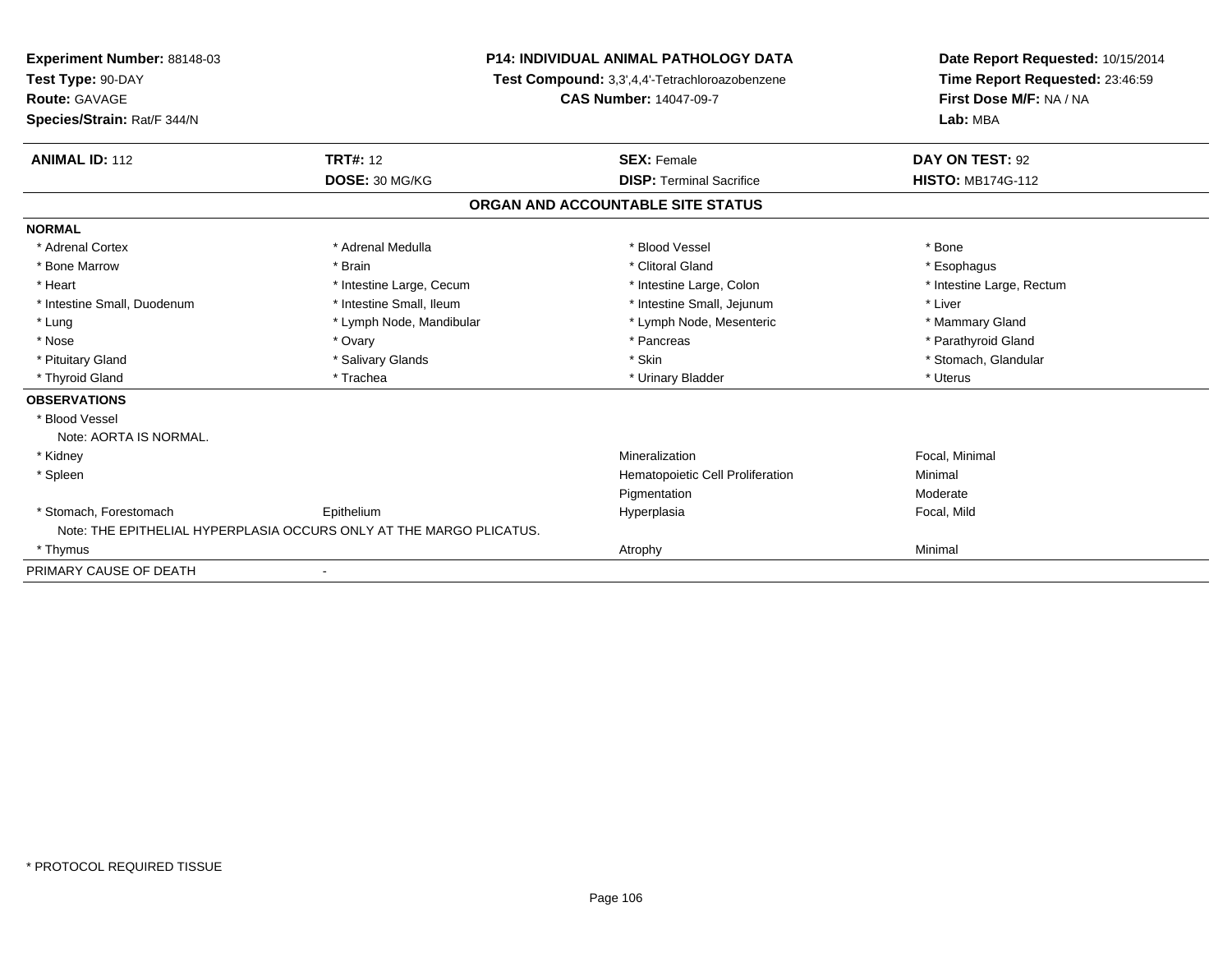| Experiment Number: 88148-03                                    | <b>P14: INDIVIDUAL ANIMAL PATHOLOGY DATA</b><br>Test Compound: 3,3',4,4'-Tetrachloroazobenzene |                                   | Date Report Requested: 10/15/2014<br>Time Report Requested: 23:46:59 |
|----------------------------------------------------------------|------------------------------------------------------------------------------------------------|-----------------------------------|----------------------------------------------------------------------|
| Test Type: 90-DAY                                              |                                                                                                |                                   |                                                                      |
| Route: GAVAGE                                                  |                                                                                                | <b>CAS Number: 14047-09-7</b>     | First Dose M/F: NA / NA                                              |
| Species/Strain: Rat/F 344/N                                    |                                                                                                |                                   | Lab: MBA                                                             |
| <b>ANIMAL ID: 113</b>                                          | <b>TRT#: 12</b>                                                                                | <b>SEX: Female</b>                | DAY ON TEST: 92                                                      |
|                                                                | DOSE: 30 MG/KG                                                                                 | <b>DISP: Terminal Sacrifice</b>   | <b>HISTO: MB174G-113</b>                                             |
|                                                                |                                                                                                | ORGAN AND ACCOUNTABLE SITE STATUS |                                                                      |
| <b>NORMAL</b>                                                  |                                                                                                |                                   |                                                                      |
| * Adrenal Cortex                                               | * Adrenal Medulla                                                                              | * Blood Vessel                    | * Bone                                                               |
| * Bone Marrow                                                  | * Brain                                                                                        | * Clitoral Gland                  | * Esophagus                                                          |
| * Heart                                                        | * Intestine Large, Cecum                                                                       | * Intestine Large, Colon          | * Intestine Large, Rectum                                            |
| * Intestine Small, Duodenum                                    | * Intestine Small, Ileum                                                                       | * Intestine Small, Jejunum        | * Kidney                                                             |
| * Liver                                                        | * Lymph Node, Mandibular                                                                       | * Mammary Gland                   | * Nose                                                               |
| * Pancreas                                                     | * Parathyroid Gland                                                                            | * Pituitary Gland                 | * Salivary Glands                                                    |
| * Skin                                                         | * Stomach, Glandular                                                                           | * Thyroid Gland                   | * Trachea                                                            |
| * Urinary Bladder                                              |                                                                                                |                                   |                                                                      |
| <b>OBSERVATIONS</b>                                            |                                                                                                |                                   |                                                                      |
| * Blood Vessel                                                 |                                                                                                |                                   |                                                                      |
| Note: AORTA IS NORMAL.                                         |                                                                                                |                                   |                                                                      |
| $*$ Lung                                                       | Alveolar Epith                                                                                 | Hyperplasia                       | Focal, Minimal                                                       |
|                                                                |                                                                                                | Inflammation                      | Focal, Minimal                                                       |
| Note: INFLAMMATION IS SUBACUTE.                                |                                                                                                |                                   |                                                                      |
| * Lymph Node, Mesenteric                                       |                                                                                                | Inflammation                      | Granulomatous, Mild                                                  |
| * Ovary                                                        |                                                                                                | Cyst                              | Mild                                                                 |
| [Cyst TGLS = $2-9$ ]                                           |                                                                                                |                                   |                                                                      |
| * Spleen                                                       |                                                                                                | Hematopoietic Cell Proliferation  | Minimal                                                              |
|                                                                |                                                                                                | Pigmentation                      | Mild                                                                 |
| * Stomach, Forestomach                                         | Epithelium                                                                                     | Hyperplasia                       | Focal, Mild                                                          |
| Note: THE EPITHELIAL HYPERPLASIA OCCURS AT THE MARGO PLICATUS. |                                                                                                |                                   |                                                                      |
| * Thymus                                                       |                                                                                                | Atrophy                           | Minimal                                                              |
| * Uterus                                                       |                                                                                                | Hydrometra                        | Minimal                                                              |
| [ Hydrometra TGLS = 1-9 ]                                      |                                                                                                |                                   |                                                                      |
| PRIMARY CAUSE OF DEATH                                         | $\sim$                                                                                         |                                   |                                                                      |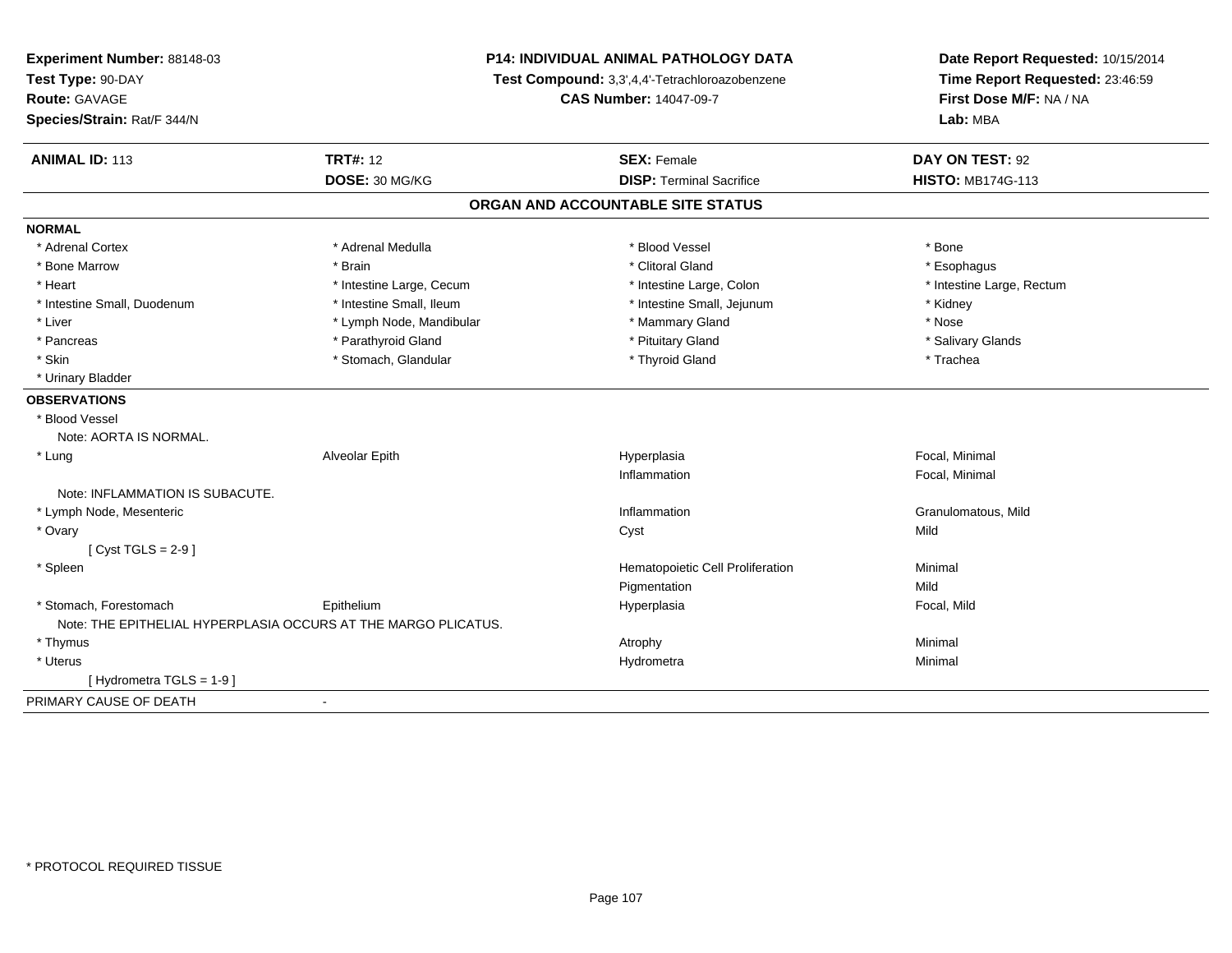| Experiment Number: 88148-03<br>Test Type: 90-DAY<br><b>Route: GAVAGE</b> |                                                                | <b>P14: INDIVIDUAL ANIMAL PATHOLOGY DATA</b><br>Test Compound: 3,3',4,4'-Tetrachloroazobenzene<br><b>CAS Number: 14047-09-7</b> | Date Report Requested: 10/15/2014<br>Time Report Requested: 23:46:59<br>First Dose M/F: NA / NA |
|--------------------------------------------------------------------------|----------------------------------------------------------------|---------------------------------------------------------------------------------------------------------------------------------|-------------------------------------------------------------------------------------------------|
| Species/Strain: Rat/F 344/N                                              |                                                                |                                                                                                                                 | Lab: MBA                                                                                        |
| <b>ANIMAL ID: 114</b>                                                    | <b>TRT#: 12</b>                                                | <b>SEX: Female</b>                                                                                                              | DAY ON TEST: 92                                                                                 |
|                                                                          | DOSE: 30 MG/KG                                                 | <b>DISP:</b> Accidentally Killed                                                                                                | <b>HISTO: MB174G-114</b>                                                                        |
|                                                                          |                                                                | ORGAN AND ACCOUNTABLE SITE STATUS                                                                                               |                                                                                                 |
| <b>NORMAL</b>                                                            |                                                                |                                                                                                                                 |                                                                                                 |
| * Adrenal Cortex                                                         | * Adrenal Medulla                                              | * Blood Vessel                                                                                                                  | * Bone                                                                                          |
| * Bone Marrow                                                            | * Brain                                                        | * Clitoral Gland                                                                                                                | * Esophagus                                                                                     |
| * Heart                                                                  | * Intestine Large, Cecum                                       | * Intestine Large, Colon                                                                                                        | * Intestine Large, Rectum                                                                       |
| * Intestine Small, Duodenum                                              | * Intestine Small, Ileum                                       | * Intestine Small, Jejunum                                                                                                      | * Kidney                                                                                        |
| * Liver                                                                  | * Lymph Node, Mandibular                                       | * Mammary Gland                                                                                                                 | * Nose                                                                                          |
| * Ovary                                                                  | * Pancreas                                                     | * Parathyroid Gland                                                                                                             | * Pituitary Gland                                                                               |
| * Salivary Glands                                                        | * Skin                                                         | * Stomach, Glandular                                                                                                            | * Thyroid Gland                                                                                 |
| * Trachea                                                                | * Urinary Bladder                                              | * Uterus                                                                                                                        |                                                                                                 |
| <b>OBSERVATIONS</b>                                                      |                                                                |                                                                                                                                 |                                                                                                 |
| * Blood Vessel                                                           |                                                                |                                                                                                                                 |                                                                                                 |
| Note: AORTA IS NORMAL.                                                   |                                                                |                                                                                                                                 |                                                                                                 |
| * Lung                                                                   | Alveolar Epith                                                 | Hyperplasia                                                                                                                     | Focal, Mild                                                                                     |
|                                                                          |                                                                | <b>Infiltration Cellular</b>                                                                                                    | Lymphocyte, Focal, Mild                                                                         |
| * Lymph Node, Mesenteric                                                 |                                                                | Inflammation                                                                                                                    | Granulomatous, Mild                                                                             |
| * Spleen                                                                 |                                                                | Hematopoietic Cell Proliferation                                                                                                | Mild                                                                                            |
|                                                                          |                                                                | Pigmentation                                                                                                                    | Minimal                                                                                         |
| * Stomach, Forestomach                                                   | Epithelium                                                     | Hyperplasia                                                                                                                     | Focal, Mild                                                                                     |
|                                                                          | Note: THE EPITHELIAL HYPERPLASIA OCCURS AT THE MARGO PLICATUS. |                                                                                                                                 |                                                                                                 |
| * Thymus                                                                 |                                                                | Atrophy                                                                                                                         | Minimal                                                                                         |
| PRIMARY CAUSE OF DEATH                                                   |                                                                |                                                                                                                                 |                                                                                                 |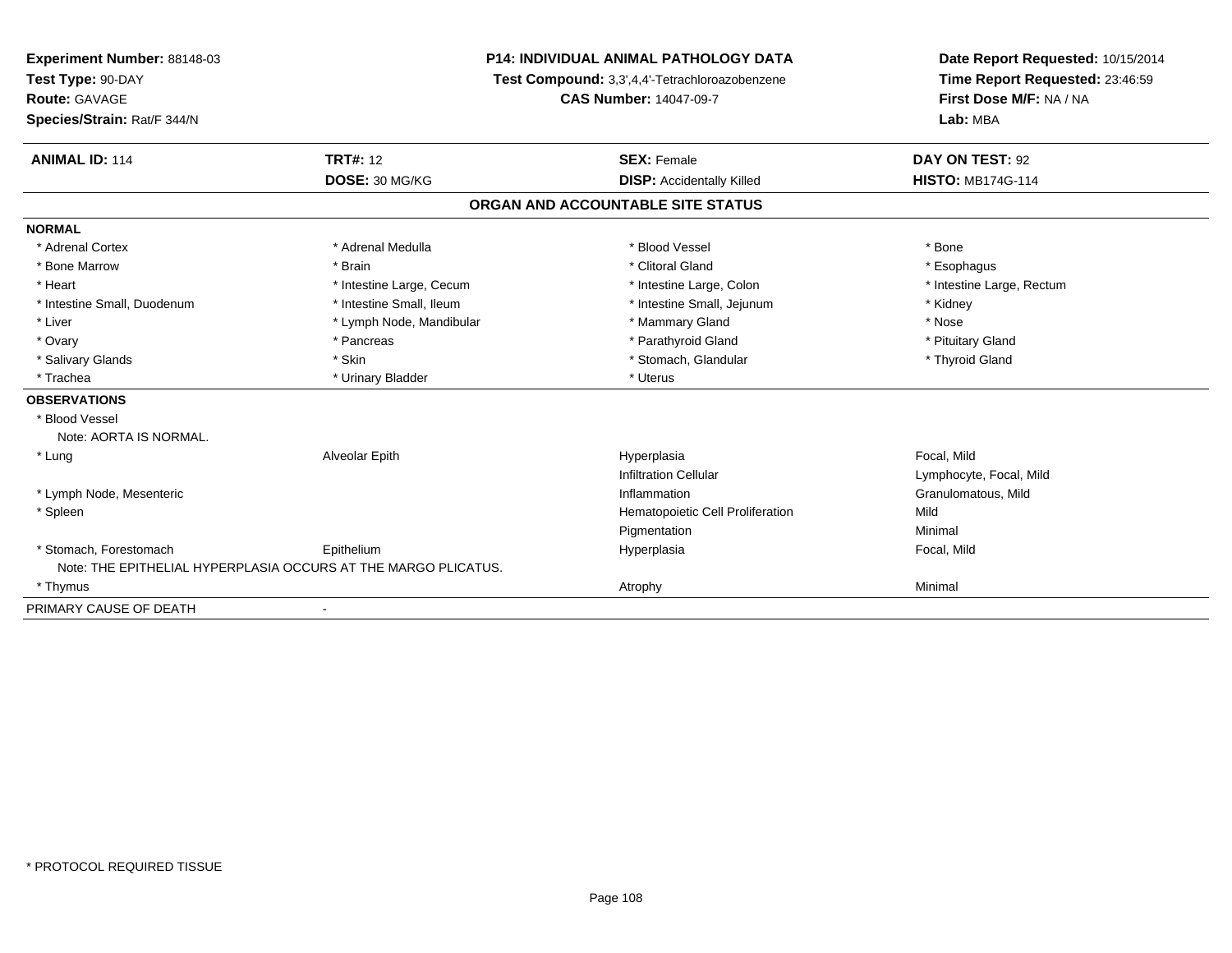| Experiment Number: 88148-03<br>Test Type: 90-DAY | P14: INDIVIDUAL ANIMAL PATHOLOGY DATA<br>Test Compound: 3,3',4,4'-Tetrachloroazobenzene |                                   | Date Report Requested: 10/15/2014<br>Time Report Requested: 23:46:59 |
|--------------------------------------------------|-----------------------------------------------------------------------------------------|-----------------------------------|----------------------------------------------------------------------|
| Route: GAVAGE<br>Species/Strain: Rat/F 344/N     |                                                                                         | <b>CAS Number: 14047-09-7</b>     | First Dose M/F: NA / NA<br>Lab: MBA                                  |
| <b>ANIMAL ID: 115</b>                            | <b>TRT#: 12</b>                                                                         | <b>SEX: Female</b>                | DAY ON TEST: 92                                                      |
|                                                  | DOSE: 30 MG/KG                                                                          | <b>DISP: Terminal Sacrifice</b>   | <b>HISTO: MB174G-115</b>                                             |
|                                                  |                                                                                         | ORGAN AND ACCOUNTABLE SITE STATUS |                                                                      |
| <b>NORMAL</b>                                    |                                                                                         |                                   |                                                                      |
| * Adrenal Cortex                                 | * Adrenal Medulla                                                                       | * Blood Vessel                    | * Bone                                                               |
| * Bone Marrow                                    | * Brain                                                                                 | * Clitoral Gland                  | * Esophagus                                                          |
| * Heart                                          | * Intestine Large, Cecum                                                                | * Intestine Large, Colon          | * Intestine Large, Rectum                                            |
| * Intestine Small, Duodenum                      | * Intestine Small, Ileum                                                                | * Intestine Small, Jejunum        | * Liver                                                              |
| * Lymph Node, Mandibular                         | * Lymph Node, Mesenteric                                                                | * Mammary Gland                   | * Nose                                                               |
| * Ovary                                          | * Pancreas                                                                              | * Parathyroid Gland               | * Pituitary Gland                                                    |
| * Salivary Glands                                | * Skin                                                                                  | * Stomach, Glandular              | * Thyroid Gland                                                      |
| * Trachea                                        | * Urinary Bladder                                                                       | * Uterus                          |                                                                      |
| <b>OBSERVATIONS</b>                              |                                                                                         |                                   |                                                                      |
| * Blood Vessel                                   |                                                                                         |                                   |                                                                      |
| Note: AORTA IS NORMAL.                           |                                                                                         |                                   |                                                                      |
| * Kidney                                         |                                                                                         | Mineralization                    | Focal, Minimal                                                       |
| * Lung                                           | Alveolar Epith                                                                          | Hyperplasia                       | Focal, Minimal                                                       |
|                                                  |                                                                                         | <b>Infiltration Cellular</b>      | Lymphocyte, Focal, Mild                                              |
|                                                  |                                                                                         | Inflammation                      | Focal, Minimal                                                       |
| Note: INFLAMMATION IS SUBACUTE.                  |                                                                                         |                                   |                                                                      |
| * Spleen                                         |                                                                                         | Hematopoietic Cell Proliferation  | Mild                                                                 |
|                                                  |                                                                                         | Pigmentation                      | Minimal                                                              |
| * Stomach, Forestomach                           | Epithelium                                                                              | Hyperplasia                       | Focal, Minimal                                                       |
|                                                  | Note: THE EPITHELIAL HYPERPLASIA OCCURS ONLY AT THE MARGO PLICATUS.                     |                                   |                                                                      |
| * Thymus                                         |                                                                                         | Atrophy                           | Minimal                                                              |
| PRIMARY CAUSE OF DEATH                           | $\blacksquare$                                                                          |                                   |                                                                      |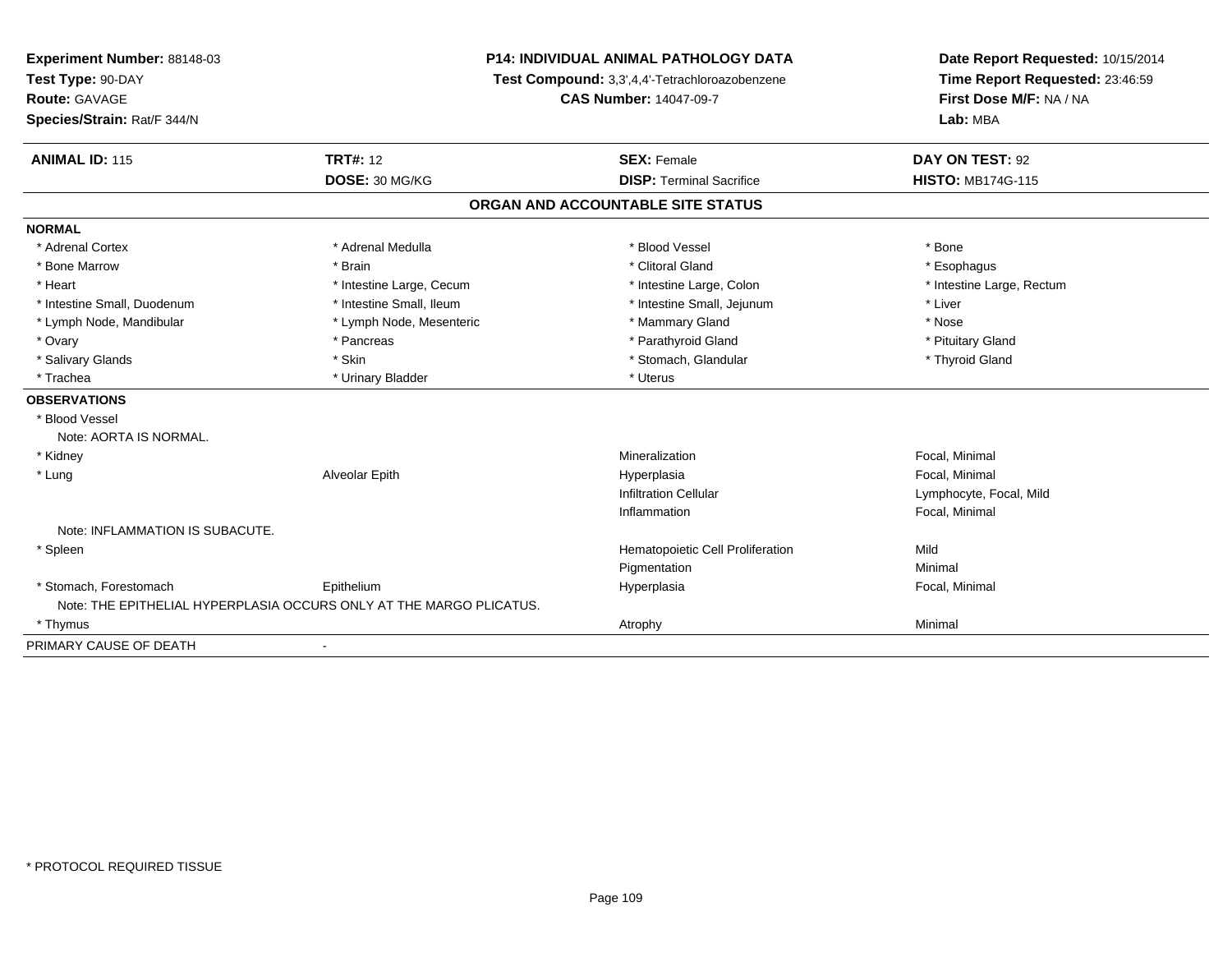| Experiment Number: 88148-03 |                                                                | <b>P14: INDIVIDUAL ANIMAL PATHOLOGY DATA</b>   | Date Report Requested: 10/15/2014                                      |
|-----------------------------|----------------------------------------------------------------|------------------------------------------------|------------------------------------------------------------------------|
| Test Type: 90-DAY           |                                                                | Test Compound: 3,3',4,4'-Tetrachloroazobenzene | Time Report Requested: 23:46:59<br>First Dose M/F: NA / NA<br>Lab: MBA |
| Route: GAVAGE               |                                                                | <b>CAS Number: 14047-09-7</b>                  |                                                                        |
| Species/Strain: Rat/F 344/N |                                                                |                                                |                                                                        |
| <b>ANIMAL ID: 116</b>       | <b>TRT#: 12</b>                                                | <b>SEX: Female</b>                             | DAY ON TEST: 92                                                        |
|                             | DOSE: 30 MG/KG                                                 | <b>DISP: Terminal Sacrifice</b>                | <b>HISTO: MB174G-116</b>                                               |
|                             |                                                                | ORGAN AND ACCOUNTABLE SITE STATUS              |                                                                        |
| <b>NORMAL</b>               |                                                                |                                                |                                                                        |
| * Adrenal Cortex            | * Adrenal Medulla                                              | * Blood Vessel                                 | * Bone                                                                 |
| * Bone Marrow               | * Brain                                                        | * Clitoral Gland                               | * Esophagus                                                            |
| * Heart                     | * Intestine Large, Cecum                                       | * Intestine Large, Colon                       | * Intestine Large, Rectum                                              |
| * Intestine Small, Duodenum | * Intestine Small, Ileum                                       | * Intestine Small, Jejunum                     | * Liver                                                                |
| * Lymph Node, Mandibular    | * Lymph Node, Mesenteric                                       | * Mammary Gland                                | * Nose                                                                 |
| * Ovary                     | * Pancreas                                                     | * Parathyroid Gland                            | * Pituitary Gland                                                      |
| * Salivary Glands           | * Skin                                                         | * Stomach, Glandular                           | * Thyroid Gland                                                        |
| * Trachea                   | * Urinary Bladder                                              | * Uterus                                       |                                                                        |
| <b>OBSERVATIONS</b>         |                                                                |                                                |                                                                        |
| * Blood Vessel              |                                                                |                                                |                                                                        |
| Note: AORTA IS NORMAL.      |                                                                |                                                |                                                                        |
| * Kidney                    |                                                                | Mineralization                                 | Focal, Minimal                                                         |
| * Lung                      | Alveolar Epith                                                 | Hyperplasia                                    | Focal, Minimal                                                         |
|                             |                                                                | <b>Infiltration Cellular</b>                   | Lymphocyte, Focal, Minimal                                             |
| * Spleen                    |                                                                | Hematopoietic Cell Proliferation               | Minimal                                                                |
|                             |                                                                | Pigmentation                                   | Mild                                                                   |
| * Stomach, Forestomach      | Epithelium                                                     | Hyperplasia                                    | Focal, Mild                                                            |
|                             | Note: THE EPITHELIAL HYPERPLASIA OCCURS AT THE MARGO PLICATUS. |                                                |                                                                        |
| * Thymus                    |                                                                | Atrophy                                        | Minimal                                                                |
| PRIMARY CAUSE OF DEATH      |                                                                |                                                |                                                                        |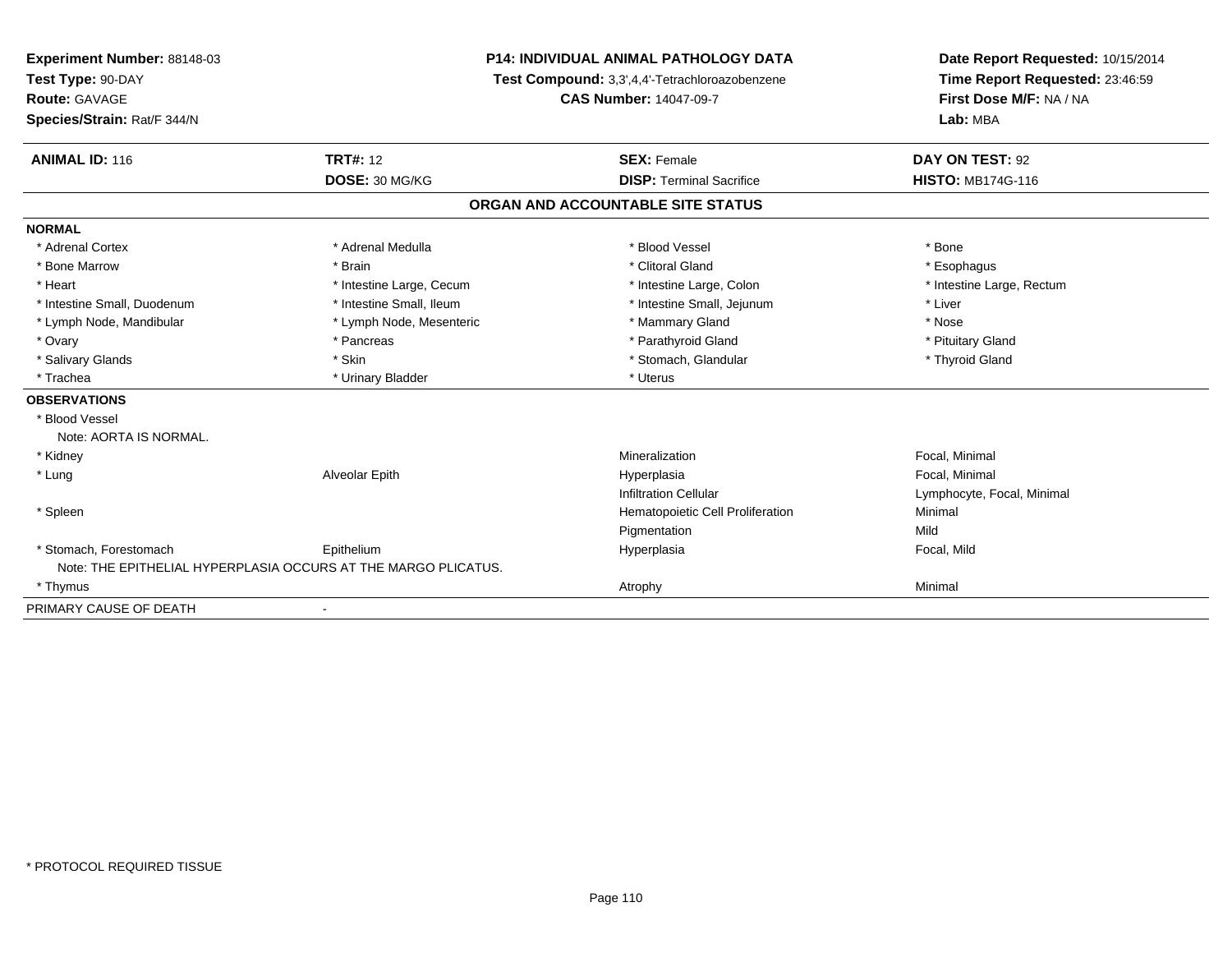| Experiment Number: 88148-03<br>Test Type: 90-DAY               |                          | <b>P14: INDIVIDUAL ANIMAL PATHOLOGY DATA</b>   | Date Report Requested: 10/15/2014<br>Time Report Requested: 23:46:59 |
|----------------------------------------------------------------|--------------------------|------------------------------------------------|----------------------------------------------------------------------|
|                                                                |                          | Test Compound: 3,3',4,4'-Tetrachloroazobenzene |                                                                      |
| Route: GAVAGE                                                  |                          | <b>CAS Number: 14047-09-7</b>                  | First Dose M/F: NA / NA<br>Lab: MBA                                  |
| Species/Strain: Rat/F 344/N                                    |                          |                                                |                                                                      |
| <b>ANIMAL ID: 117</b>                                          | <b>TRT#: 12</b>          | <b>SEX: Female</b>                             | DAY ON TEST: 92                                                      |
|                                                                | DOSE: 30 MG/KG           | <b>DISP: Terminal Sacrifice</b>                | <b>HISTO: MB174G-117</b>                                             |
|                                                                |                          | ORGAN AND ACCOUNTABLE SITE STATUS              |                                                                      |
| <b>NORMAL</b>                                                  |                          |                                                |                                                                      |
| * Adrenal Cortex                                               | * Adrenal Medulla        | * Blood Vessel                                 | * Bone                                                               |
| * Bone Marrow                                                  | * Brain                  | * Clitoral Gland                               | * Esophagus                                                          |
| * Heart                                                        | * Intestine Large, Cecum | * Intestine Large, Colon                       | * Intestine Large, Rectum                                            |
| * Intestine Small, Duodenum                                    | * Intestine Small, Ileum | * Intestine Small, Jejunum                     | * Liver                                                              |
| * Lymph Node, Mandibular                                       | * Lymph Node, Mesenteric | * Mammary Gland                                | * Nose                                                               |
| * Ovary                                                        | * Pancreas               | * Parathyroid Gland                            | * Pituitary Gland                                                    |
| * Salivary Glands                                              | * Skin                   | * Stomach, Glandular                           | * Thyroid Gland                                                      |
| * Trachea                                                      | * Urinary Bladder        | * Uterus                                       |                                                                      |
| <b>OBSERVATIONS</b>                                            |                          |                                                |                                                                      |
| * Blood Vessel                                                 |                          |                                                |                                                                      |
| Note: AORTA IS NORMAL.                                         |                          |                                                |                                                                      |
| * Kidney                                                       |                          | Mineralization                                 | Focal, Minimal                                                       |
| * Lung                                                         |                          | Inflammation                                   | Focal, Minimal                                                       |
| Note: INFLAMMATION IS SUBACUTE.                                |                          |                                                |                                                                      |
| * Spleen                                                       |                          | Hematopoietic Cell Proliferation               | Minimal                                                              |
|                                                                |                          | Pigmentation                                   | Minimal                                                              |
| * Stomach, Forestomach                                         | Epithelium               | Hyperplasia                                    | Focal, Mild                                                          |
| Note: THE EPITHELIAL HYPERPLASIA OCCURS AT THE MARGO PLICATUS. |                          |                                                |                                                                      |
| * Thymus                                                       |                          | Atrophy                                        | Minimal                                                              |
| PRIMARY CAUSE OF DEATH                                         |                          |                                                |                                                                      |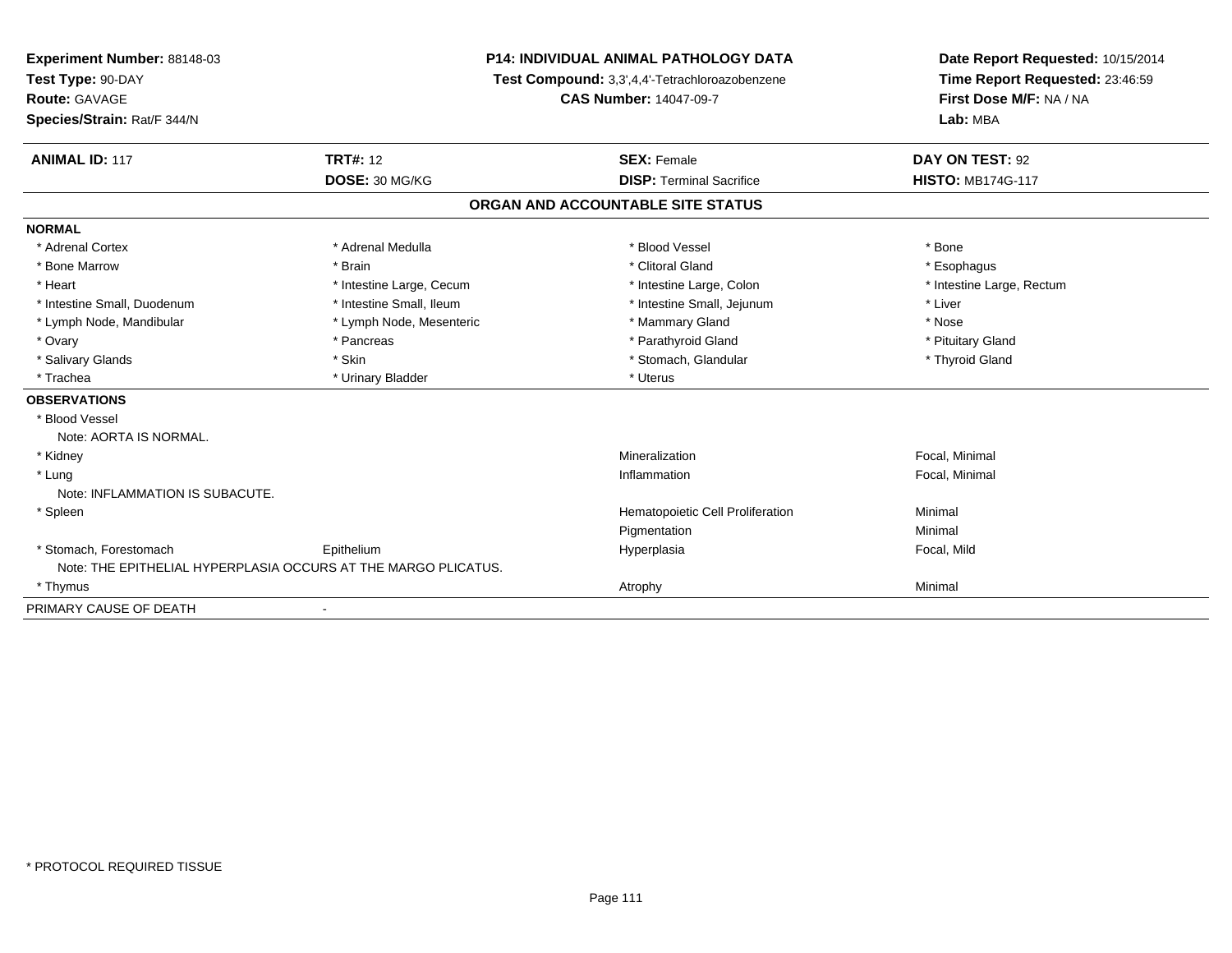| Experiment Number: 88148-03<br>Test Type: 90-DAY               | <b>P14: INDIVIDUAL ANIMAL PATHOLOGY DATA</b><br>Test Compound: 3,3',4,4'-Tetrachloroazobenzene |                                   | Date Report Requested: 10/15/2014<br>Time Report Requested: 23:46:59 |
|----------------------------------------------------------------|------------------------------------------------------------------------------------------------|-----------------------------------|----------------------------------------------------------------------|
| Route: GAVAGE                                                  |                                                                                                | <b>CAS Number: 14047-09-7</b>     | First Dose M/F: NA / NA<br>Lab: MBA                                  |
| Species/Strain: Rat/F 344/N                                    |                                                                                                |                                   |                                                                      |
| <b>ANIMAL ID: 118</b>                                          | <b>TRT#: 12</b>                                                                                | <b>SEX: Female</b>                | DAY ON TEST: 92                                                      |
|                                                                | DOSE: 30 MG/KG                                                                                 | <b>DISP: Terminal Sacrifice</b>   | <b>HISTO: MB174G-118</b>                                             |
|                                                                |                                                                                                | ORGAN AND ACCOUNTABLE SITE STATUS |                                                                      |
| <b>NORMAL</b>                                                  |                                                                                                |                                   |                                                                      |
| * Adrenal Cortex                                               | * Adrenal Medulla                                                                              | * Blood Vessel                    | * Bone                                                               |
| * Bone Marrow                                                  | * Brain                                                                                        | * Clitoral Gland                  | * Esophagus                                                          |
| * Heart                                                        | * Intestine Large, Cecum                                                                       | * Intestine Large, Colon          | * Intestine Large, Rectum                                            |
| * Intestine Small, Duodenum                                    | * Intestine Small, Ileum                                                                       | * Intestine Small, Jejunum        | * Liver                                                              |
| * Lymph Node, Mandibular                                       | * Lymph Node, Mesenteric                                                                       | * Mammary Gland                   | * Nose                                                               |
| * Ovary                                                        | * Pancreas                                                                                     | * Parathyroid Gland               | * Pituitary Gland                                                    |
| * Salivary Glands                                              | * Skin                                                                                         | * Stomach, Glandular              | * Thyroid Gland                                                      |
| * Trachea                                                      | * Urinary Bladder                                                                              |                                   |                                                                      |
| <b>OBSERVATIONS</b>                                            |                                                                                                |                                   |                                                                      |
| * Blood Vessel                                                 |                                                                                                |                                   |                                                                      |
| Note: AORTA IS NORMAL.                                         |                                                                                                |                                   |                                                                      |
| * Kidney                                                       |                                                                                                | Mineralization                    | Focal. Minimal                                                       |
| * Lung                                                         |                                                                                                | <b>Infiltration Cellular</b>      | Lymphocyte, Focal, Minimal                                           |
| * Spleen                                                       |                                                                                                | Pigmentation                      | Mild                                                                 |
| * Stomach. Forestomach                                         | Epithelium                                                                                     | Hyperplasia                       | Focal, Mild                                                          |
| Note: THE EPITHELIAL HYPERPLASIA OCCURS AT THE MARGO PLICATUS. |                                                                                                |                                   |                                                                      |
| * Thymus                                                       |                                                                                                | Atrophy                           | Minimal                                                              |
| * Uterus                                                       |                                                                                                | Hydrometra                        | Minimal                                                              |
| [Hydrometra TGLS = 1-9]                                        |                                                                                                |                                   |                                                                      |
| PRIMARY CAUSE OF DEATH                                         | $\blacksquare$                                                                                 |                                   |                                                                      |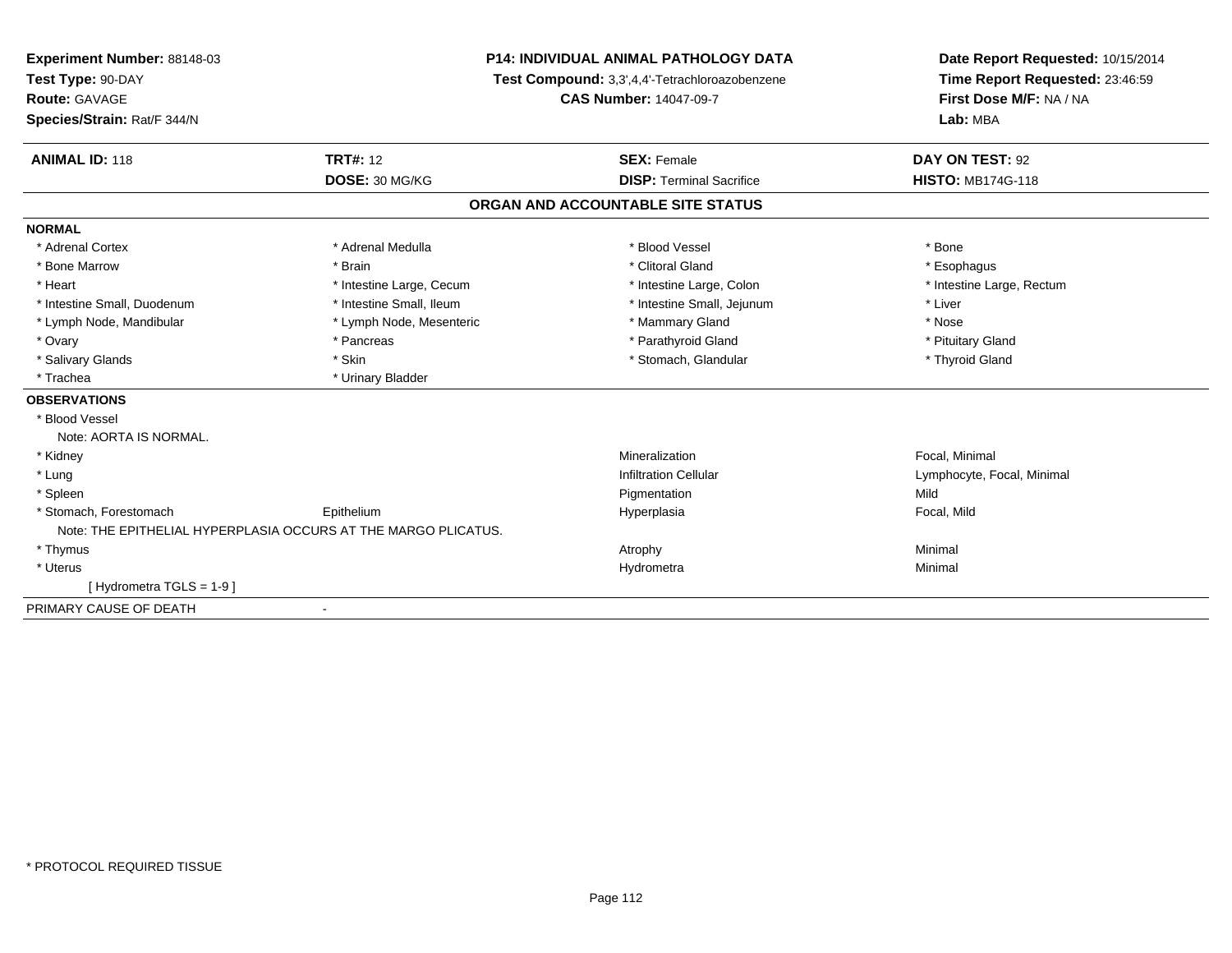| <b>Experiment Number: 88148-03</b> |                                                                | P14: INDIVIDUAL ANIMAL PATHOLOGY DATA          | Date Report Requested: 10/15/2014<br>Time Report Requested: 23:46:59<br>First Dose M/F: NA / NA<br>Lab: MBA |
|------------------------------------|----------------------------------------------------------------|------------------------------------------------|-------------------------------------------------------------------------------------------------------------|
| Test Type: 90-DAY                  |                                                                | Test Compound: 3,3',4,4'-Tetrachloroazobenzene |                                                                                                             |
| Route: GAVAGE                      |                                                                | <b>CAS Number: 14047-09-7</b>                  |                                                                                                             |
| Species/Strain: Rat/F 344/N        |                                                                |                                                |                                                                                                             |
| <b>ANIMAL ID: 119</b>              | <b>TRT#: 12</b>                                                | <b>SEX: Female</b>                             | DAY ON TEST: 92                                                                                             |
|                                    | DOSE: 30 MG/KG                                                 | <b>DISP: Terminal Sacrifice</b>                | <b>HISTO: MB174G-119</b>                                                                                    |
|                                    |                                                                | ORGAN AND ACCOUNTABLE SITE STATUS              |                                                                                                             |
| <b>NORMAL</b>                      |                                                                |                                                |                                                                                                             |
| * Adrenal Cortex                   | * Adrenal Medulla                                              | * Blood Vessel                                 | * Bone                                                                                                      |
| * Bone Marrow                      | * Brain                                                        | * Clitoral Gland                               | * Esophagus                                                                                                 |
| * Heart                            | * Intestine Large, Cecum                                       | * Intestine Large, Colon                       | * Intestine Large, Rectum                                                                                   |
| * Intestine Small, Duodenum        | * Intestine Small, Ileum                                       | * Intestine Small, Jejunum                     | * Kidney                                                                                                    |
| * Liver                            | * Lymph Node, Mandibular                                       | * Lymph Node, Mesenteric                       | * Mammary Gland                                                                                             |
| * Nose                             | * Ovary                                                        | * Pancreas                                     | * Parathyroid Gland                                                                                         |
| * Pituitary Gland                  | * Salivary Glands                                              | * Skin                                         | * Stomach, Glandular                                                                                        |
| * Thyroid Gland                    | * Trachea                                                      | * Urinary Bladder                              | * Uterus                                                                                                    |
| <b>MISSING</b>                     |                                                                |                                                |                                                                                                             |
| * Thymus                           |                                                                |                                                |                                                                                                             |
| <b>OBSERVATIONS</b>                |                                                                |                                                |                                                                                                             |
| * Blood Vessel                     |                                                                |                                                |                                                                                                             |
| Note: AORTA IS NORMAL.             |                                                                |                                                |                                                                                                             |
| * Lung                             |                                                                | Hemorrhage                                     | Focal, Minimal                                                                                              |
| * Spleen                           |                                                                | Hematopoietic Cell Proliferation               | Minimal                                                                                                     |
|                                    |                                                                | Pigmentation                                   | Minimal                                                                                                     |
| * Stomach, Forestomach             | Epithelium                                                     | Hyperplasia                                    | Focal, Mild                                                                                                 |
|                                    | Note: THE EPITHELIAL HYPERPLASIA OCCURS AT THE MARGO PLICATUS. |                                                |                                                                                                             |
| PRIMARY CAUSE OF DEATH             |                                                                |                                                |                                                                                                             |